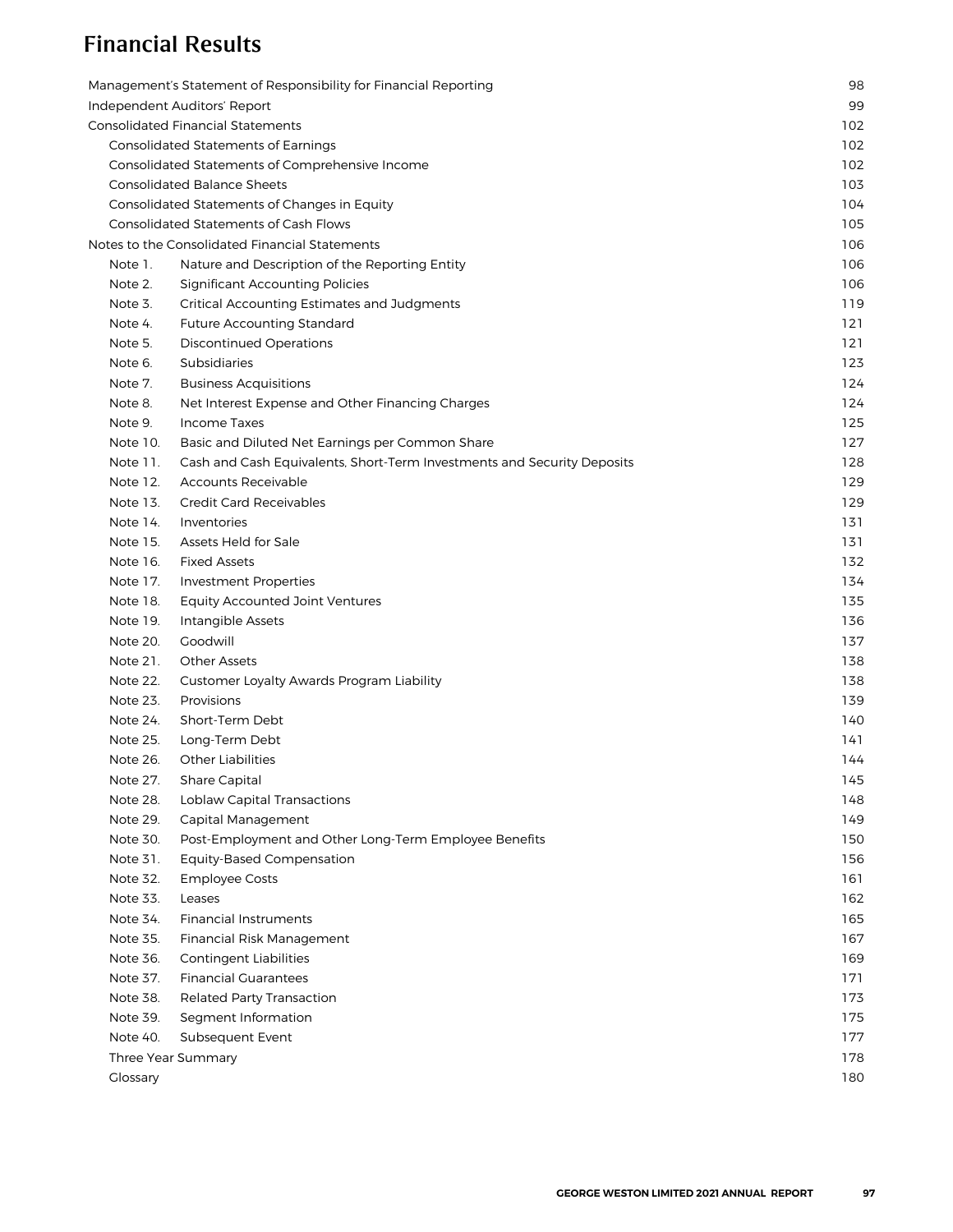## <span id="page-1-0"></span>Management's Statement of Responsibility for Financial Reporting

Management of George Weston Limited is responsible for the preparation, presentation and integrity of the accompanying consolidated financial statements, Management's Discussion and Analysis and all other information in the Annual Report. This responsibility includes the selection and consistent application of appropriate accounting principles and methods in addition to making the judgments and estimates necessary to prepare the consolidated financial statements in accordance with International Financial Reporting Standards as issued by the International Accounting Standards Board. It also includes ensuring that the financial information presented elsewhere in the Annual Report is consistent with that in the consolidated financial statements.

Management is also responsible for providing reasonable assurance that assets are safeguarded and that relevant and reliable financial information is produced. Management is required to design a system of internal controls and certify as to the design and operating effectiveness of internal controls over financial reporting. A dedicated control compliance team reviews and evaluates internal controls, the results of which are shared with management on a quarterly basis.

KPMG LLP, whose report follows, were appointed as independent auditors by a vote of the Company's shareholders to audit the consolidated financial statements.

The Board of Directors, acting through an Audit Committee comprised solely of directors who are independent, are responsible for determining that management fulfills its responsibilities in the preparation of the consolidated financial statements and the financial control of operations. The Audit Committee recommends the independent auditors for appointment by the shareholders. The Audit Committee meets regularly with senior and financial management, internal auditors and the independent auditors to discuss internal controls, auditing activities and financial reporting matters. The independent auditors and internal auditors have unrestricted access to the Audit Committee. These consolidated financial statements and Management's Discussion and Analysis have been approved by the Board of Directors for inclusion in the Annual Report based on the review and recommendation of the Audit Committee.

*[signed]* **Galen G. Weston** Chairman and Chief Executive Officer

*[signed]* **Richard Dufresne** President and Chief Financial Officer

Toronto, Canada March 1, 2022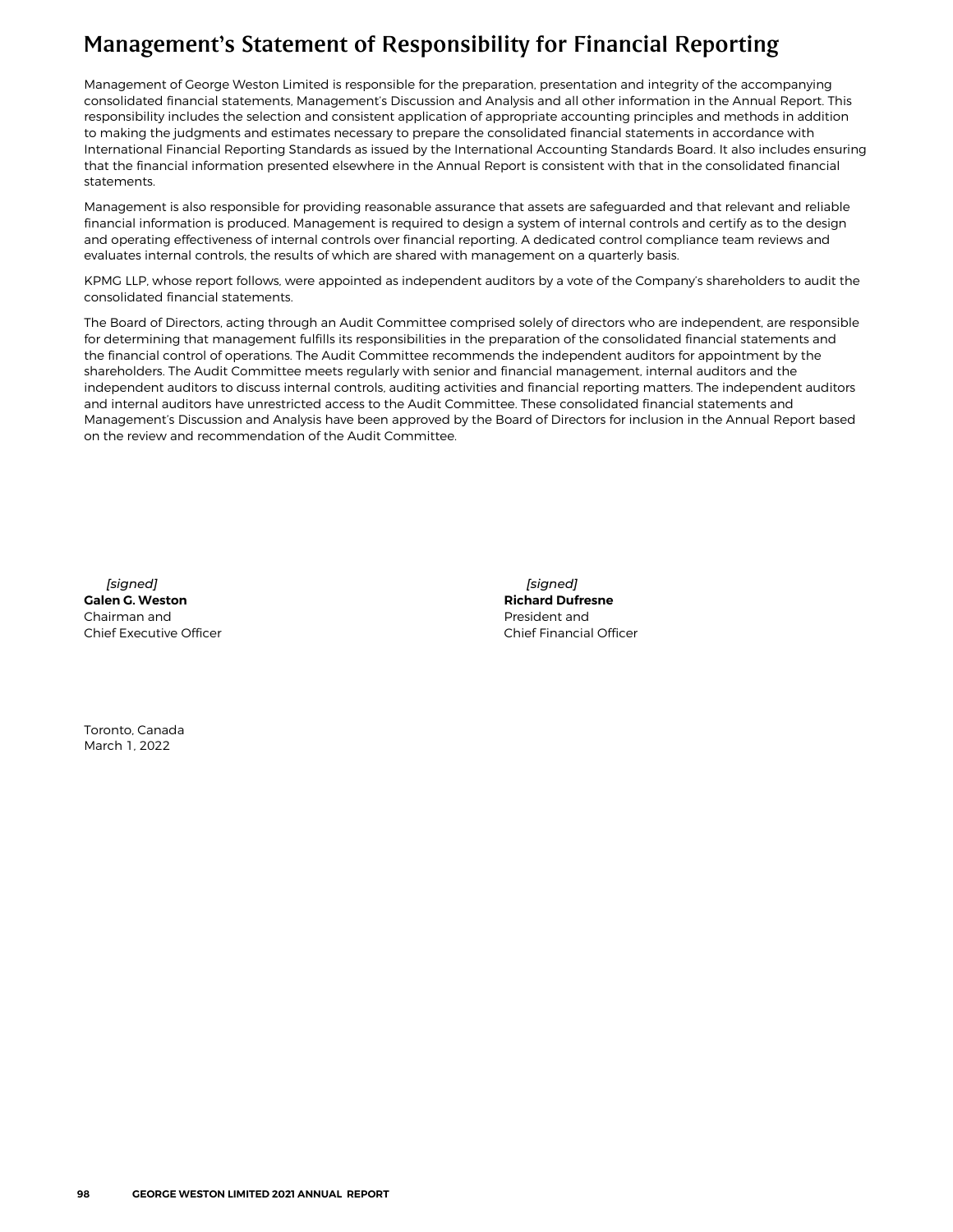## <span id="page-2-0"></span>Independent Auditors' Report

## **TO THE SHAREHOLDERS OF GEORGE WESTON LIMITED**

## **Opinion**

We have audited the consolidated financial statements of George Weston Limited (the "Entity"), which comprise:

- the consolidated balance sheets as at December 31, 2021 and December 31, 2020
- the consolidated statements of earnings for the years then ended
- the consolidated statements of comprehensive income for the years then ended
- the consolidated statements of changes in equity for the years then ended
- the consolidated statements of cash flows for the years then ended
- and notes to the consolidated financial statements, including a summary of significant accounting policies

(Hereinafter referred to as the "financial statements").

In our opinion, the accompanying financial statements present fairly, in all material respects, the consolidated financial position of the Entity as at December 31, 2021 and December 31, 2020, and its consolidated financial performance and its consolidated cash flows for the years then ended in accordance with International Financial Reporting Standards (IFRS) as issued by the International Accounting Standards Board (IASB).

### **Basis for Opinion**

We conducted our audit in accordance with Canadian generally accepted auditing standards. Our responsibilities under those standards are further described in the "*Auditors' Responsibilities for the Audit of the Financial Statements*" section of our auditors' report.

We are independent of the Entity in accordance with the ethical requirements that are relevant to our audit of the financial statements in Canada and we have fulfilled our other ethical responsibilities in accordance with these requirements.

We believe that the audit evidence we have obtained is sufficient and appropriate to provide a basis for our opinion.

### **Key Audit Matters**

Key audit matters are those matters that, in our professional judgment, were of most significance in our audit of the financial statements for the year ended December 31, 2021. These matters were addressed in the context of our audit of the financial statements as a whole, and in forming our opinion thereon, and we do not provide a separate opinion on these matters.

We have determined the matters described below to be the key audit matters to be communicated in our auditors' report.

### **Evaluation of Impairment of Certain Non-Financial Assets for Food Retail Locations**

### **Description of the matter**

We draw attention to Notes 2, 3, 16 and 33 to the financial statements. At each balance sheet date, the Entity reviews the carrying amounts of its non-financial assets to determine whether there is any indication of impairment. If any such indication exists, the asset is then tested for impairment by comparing its recoverable amount to its carrying value. Fixed assets and rightof-use assets are \$10,782 million and \$4,059 million, respectively. The Entity has determined that each retail location is a separate cash generating unit (CGU) for purposes of impairment testing of non-financial assets for food retail locations. The recoverable amount of a CGU is the higher of its value in use and its fair value less costs to sell. In determining the recoverable amount, various estimates are employed. The Entity's estimates include:

- Discount rate, projected future sales and earnings for value in use
- Discount rate, capitalization rates, terminal capitalization rates, future cash flows over the holding period and market rental rates for fair value less costs to sell.

### **Why the matter is a key audit matter**

We identified the evaluation of impairment of certain non-financial assets, specifically fixed assets and right-of-use assets, for food retail locations as a key audit matter. Food retail assets comprised the largest portion of the Loblaw operating segment tested for impairment. This matter represented an area of significant risk of material misstatement due to the magnitude of the balance and the high degree of estimation uncertainty in determining the recoverable amount. Significant auditor judgment and the involvement of professionals with specialized skills and knowledge was required to evaluate the evidence supporting the Entity's estimates due to the sensitivity of the recoverable amount to minor changes in those estimates.

### **How the matter was addressed in the audit**

The primary procedures we performed to address this key audit matter included the following:

We evaluated the design and tested the operating effectiveness of the control over the Entity's review of the recoverable amount of the CGU. This control included the review of estimates used to determine the recoverable amount.

For a selection of food retail locations, where value-in-use was used in the evaluation of impairment, we evaluated the appropriateness of the:

- Projected future sales and earnings estimates used in determining value in use by comparing to the actual historical sales and earnings generated by the food retail location. We took into account changes in conditions and events affecting the retail location to assess the adjustments or lack of adjustments made in arriving at the projected future sales and earnings estimates
- *•* Discount rate by involving valuations professionals with specialized skills and knowledge by comparing it against a discount rate range that was independently developed using publicly available market data for comparable entities.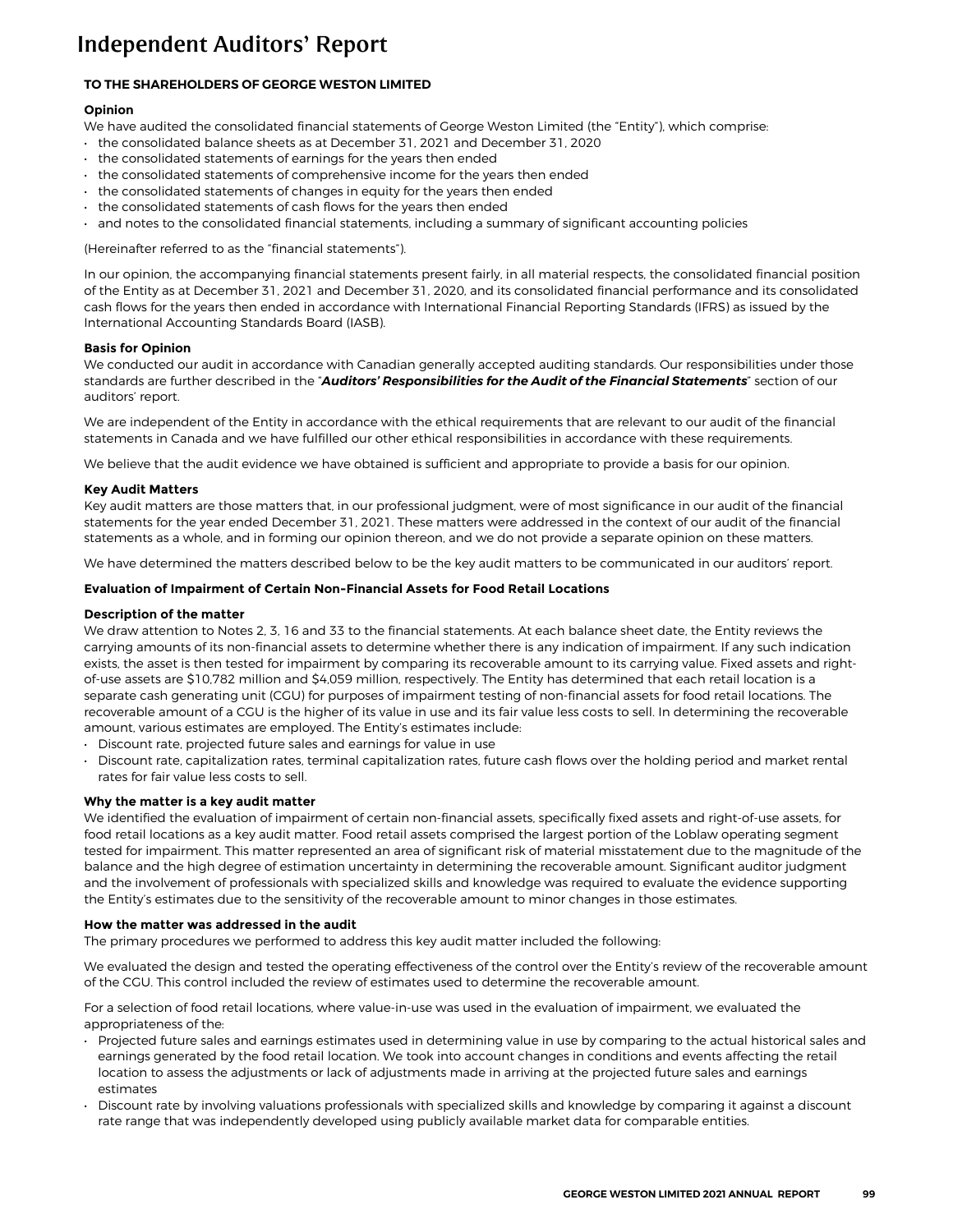# Independent Auditors' Report

For a selection of food retail locations, where fair value less cost to sell was used in the evaluation of impairment, we evaluated the appropriateness of the:

- Future cash flows over the holding period based on representative leases. We took into account the changes in conditions and events affecting those future cash flows to assess the adjustments, or lack of adjustments, made by the Entity
- Terminal capitalization rates and discount rates on a portfolio basis by involving valuations professionals with specialized skills and knowledge. These rates were evaluated by comparing them to published reports of real estate industry commentators and considering the various characteristics of the portfolio
- Capitalization rates and market rental rates by comparing to external information such as industry reports and commercial real estate property listings.

#### **Evaluation of the fair value of income producing properties**

#### **Description of the matter**

We draw attention to Note 2, 3, and Note 17 of the financial statements. The income producing properties are measured using the fair value model. The Entity has recorded income producing properties at fair value for an amount of \$5,183 million. The Entity's significant assumptions in evaluating the fair value of income producing properties include:

- Future cash flows over the holding period
- Terminal capitalization rates and discount rates applied to these cash flows.

#### **Why the matter is a key audit matter**

We identified the evaluation of the fair value of income producing properties as a key audit matter. This matter represented an area of significant risk of material misstatement given the magnitude of income producing properties and the high degree of estimation uncertainty in determining the fair value of income producing properties. Significant auditor judgment and involvement of those with specialized skills and knowledge were required in evaluating the results of our audit procedures due to the sensitivity of the fair value of income producing properties to minor changes in certain significant assumptions.

#### **How the matter was addressed in the audit**

The primary procedures we performed to address this key audit matter included the following:

For a selection of income producing properties, we assessed the Entity's ability to accurately forecast by comparing the Entity's future cash flows over the holding period used in the prior year's fair value of income producing properties to actual results.

For a selection of income producing properties, we compared the future cash flows over the holding period to the actual historical cash flows generated by the income producing properties. We took into account the changes in conditions and events affecting the income producing properties to assess the adjustments, or lack of adjustments, made by the Entity in arriving at those future cash flows.

For a selection of income producing properties, we involved valuations professionals with specialized skills and knowledge, who assisted in evaluating the terminal capitalization rates and discount rates. These rates were evaluated by comparing them to published reports of real estate industry commentators and considering the features of the specific income producing property.

#### **Other Information**

- **Management is responsible for the other information. Other information comprises:**
- the information included in Management's Discussion and Analysis filed with the relevant Canadian Securities Commissions.
- the information, other than the financial statements and the auditors' report thereon, included in a document entitled "2021 Annual Report".

Our opinion on the financial statements does not cover the other information and we do not and will not express any form of assurance conclusion thereon.

In connection with our audit of the financial statements, our responsibility is to read the other information identified above and, in doing so, consider whether the other information is materially inconsistent with the financial statements or our knowledge obtained in the audit and remain alert for indications that the other information appears to be materially misstated.

We obtained the information included in Management's Discussion and Analysis and a document entitled "2021 Annual Report" filed with the relevant Canadian Securities Commissions as at the date of this auditors' report. If, based on the work we have performed on this other information, we conclude that there is a material misstatement of this other information, we are required to report that fact in the auditors' report.

We have nothing to report in this regard.

#### **Responsibilities of Management and Those Charged with Governance for the Financial Statements**

Management is responsible for the preparation and fair presentation of the financial statements in accordance with International Financial Reporting Standards (IFRS) as issued by the International Accounting Standards Board (IASB), and for such internal control as management determines is necessary to enable the preparation of financial statements that are free from material misstatement, whether due to fraud or error.

In preparing the financial statements, management is responsible for assessing the Entity's ability to continue as a going concern, disclosing as applicable, matters related to going concern and using the going concern basis of accounting unless management either intends to liquidate the Entity or to cease operations, or has no realistic alternative but to do so. Those charged with governance are responsible for overseeing the Entity's financial reporting process.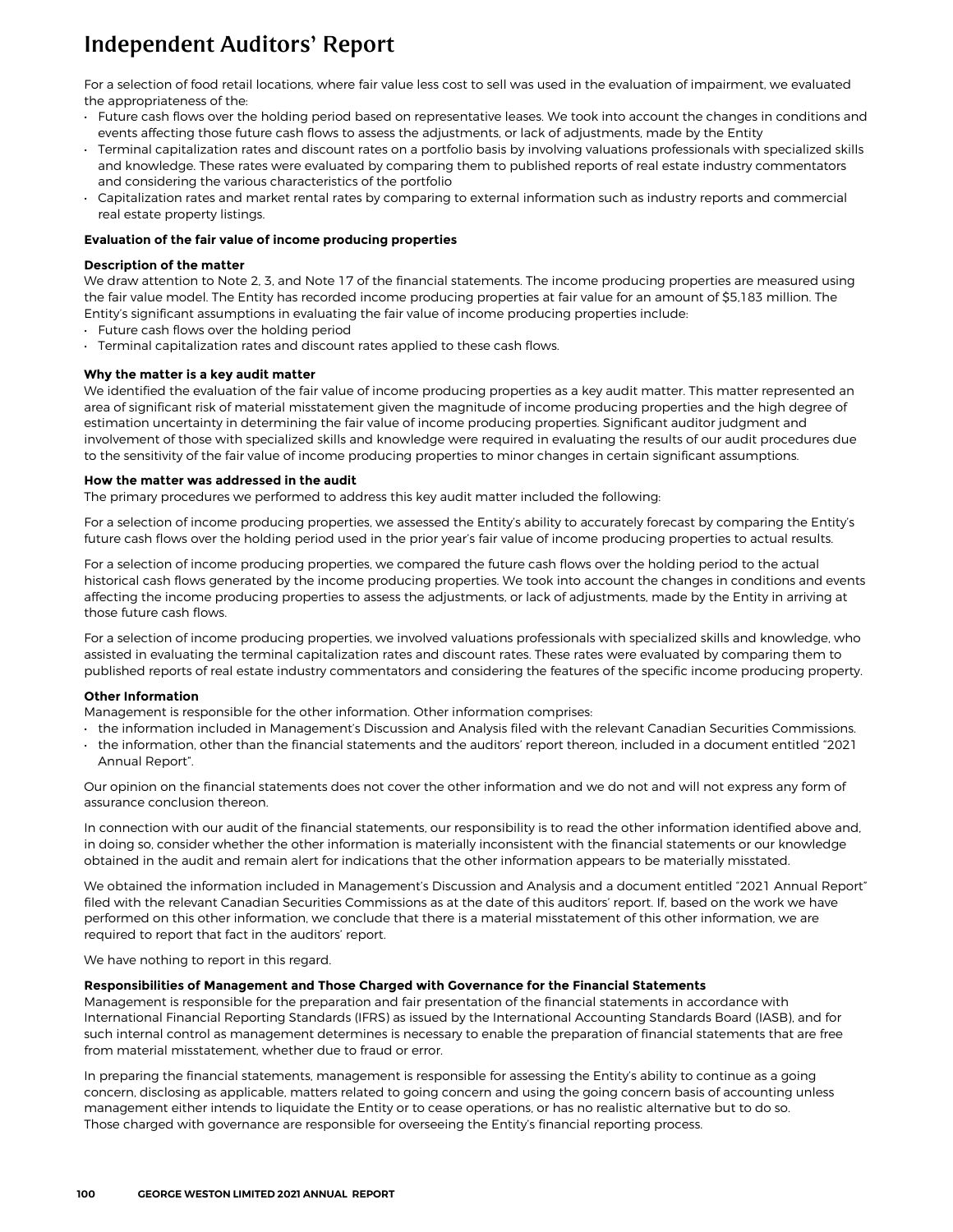#### **Auditors' Responsibilities for the Audit of the Financial Statements**

Our objectives are to obtain reasonable assurance about whether the financial statements as a whole are free from material misstatement, whether due to fraud or error, and to issue an auditors' report that includes our opinion.

Reasonable assurance is a high level of assurance, but is not a guarantee that an audit conducted in accordance with Canadian generally accepted auditing standards will always detect a material misstatement when it exists.

Misstatements can arise from fraud or error and are considered material if, individually or in the aggregate, they could reasonably be expected to influence the economic decisions of users taken on the basis of the financial statements.

As part of an audit in accordance with Canadian generally accepted auditing standards, we exercise professional judgment and maintain professional skepticism throughout the audit.

We also:

• Identify and assess the risks of material misstatement of the financial statements, whether due to fraud or error, design and perform audit procedures responsive to those risks, and obtain audit evidence that is sufficient and appropriate to provide a basis for our opinion.

The risk of not detecting a material misstatement resulting from fraud is higher than for one resulting from error, as fraud may involve collusion, forgery, intentional omissions, misrepresentations, or the override of internal control.

- Obtain an understanding of internal control relevant to the audit in order to design audit procedures that are appropriate in the circumstances, but not for the purpose of expressing an opinion on the effectiveness of the Entity's internal control.
- Evaluate the appropriateness of accounting policies used and the reasonableness of accounting estimates and related disclosures made by management.
- Conclude on the appropriateness of management's use of the going concern basis of accounting and, based on the audit evidence obtained, whether a material uncertainty exists related to events or conditions that may cast significant doubt on the Entity's ability to continue as a going concern. If we conclude that a material uncertainty exists, we are required to draw attention in our auditors' report to the related disclosures in the financial statements or, if such disclosures are inadequate, to modify our opinion. Our conclusions are based on the audit evidence obtained up to the date of our auditors' report. However, future events or conditions may cause the Entity to cease to continue as a going concern.
- Evaluate the overall presentation, structure and content of the financial statements, including the disclosures, and whether the financial statements represent the underlying transactions and events in a manner that achieves fair presentation.
- Communicate with those charged with governance regarding, among other matters, the planned scope and timing of the audit and significant audit findings, including any significant deficiencies in internal control that we identify during our audit.
- Provide those charged with governance with a statement that we have complied with relevant ethical requirements regarding independence, and communicate with them all relationships and other matters that may reasonably be thought to bear on our independence, and where applicable, related safeguards.
- Obtain sufficient appropriate audit evidence regarding the financial information of the entities or business activities within the group Entity to express an opinion on the financial statements. We are responsible for the direction, supervision and performance of the group audit. We remain solely responsible for our audit opinion.
- Determine, from the matters communicated with those charged with governance, those matters that were of most significance in the audit of the financial statements of the current period and are therefore the key audit matters. We describe these matters in our auditors' report unless law or regulation precludes public disclosure about the matter or when, in extremely rare circumstances, we determine that a matter should not be communicated in our auditors' report because the adverse consequences of doing so would reasonably be expected to outweigh the public interest benefits of such communication.

 $kPm6$   $\mu$ 

Chartered Professional Accountants, Licensed Public Accountants The engagement partner on the audit resulting in this auditors' report is Sebastian Distefano.

Toronto, Canada March 1, 2022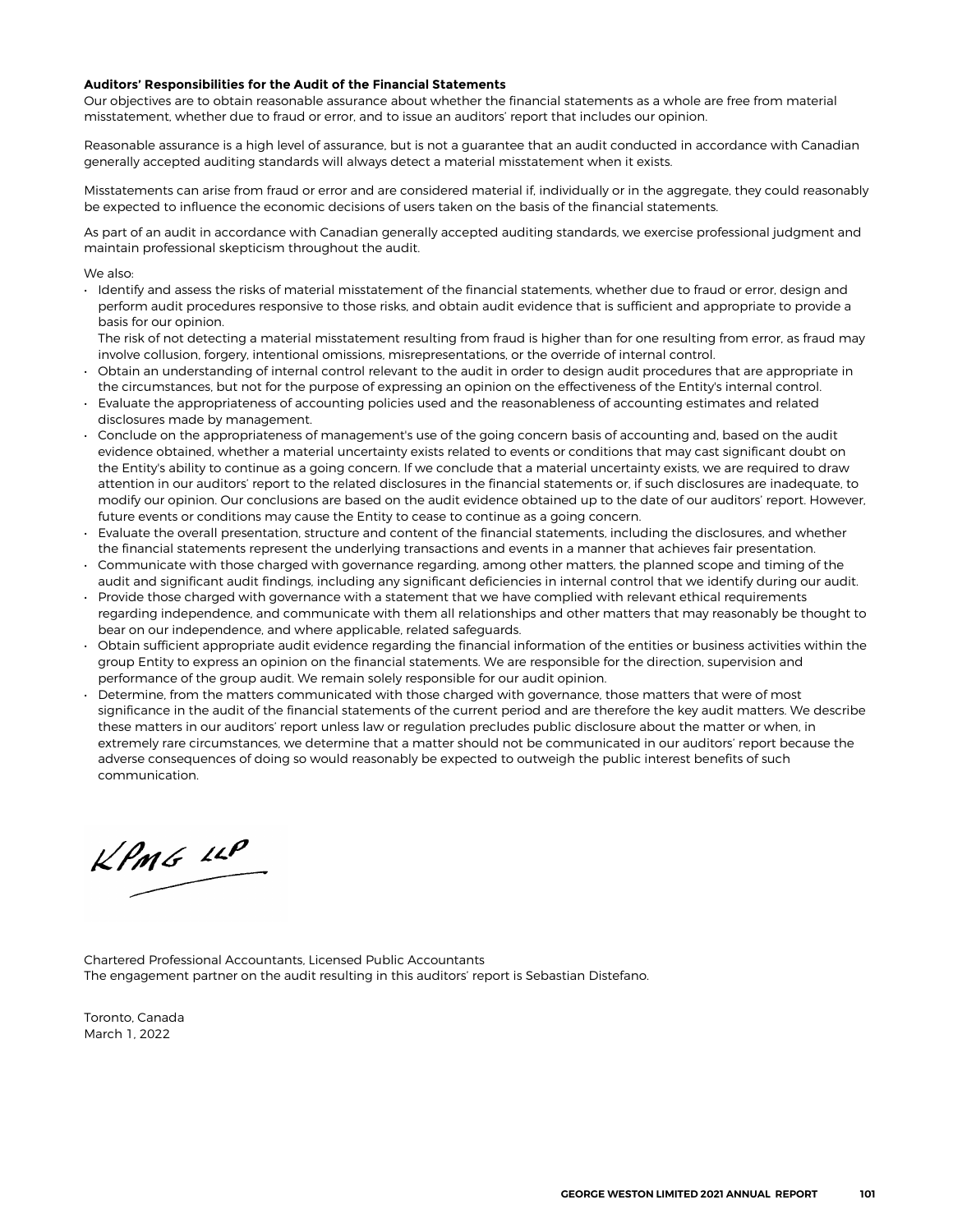# <span id="page-5-0"></span>Consolidated Statements of Earnings

| For the years ended December 31                                  | 2021         | $2020^{(i)}$ |
|------------------------------------------------------------------|--------------|--------------|
| (millions of Canadian dollars except where otherwise indicated)  | (52 weeks)   | (53 weeks)   |
| Revenue                                                          | \$<br>53,748 | \$<br>53,270 |
| <b>Operating Expenses</b>                                        |              |              |
| Cost of inventories sold (note 14)                               | 36,435       | 36,724       |
| Selling, general and administrative expenses                     | 13.286       | 13.671       |
|                                                                  | 49,721       | 50,395       |
| <b>Operating Income</b>                                          | 4,027        | 2,875        |
| Net Interest Expense and Other Financing Charges (note 8)        | 1.650        | 829          |
| <b>Earnings Before Income Taxes</b>                              | 2,377        | 2.046        |
| Income Taxes (note 9)                                            | 630          | 470          |
| <b>Net Earnings from Continuing Operations</b>                   | 1.747        | 1,576        |
| <b>Net (Loss) Earnings from Discontinued Operations (note 5)</b> | (322)        | 6            |
| <b>Net Earnings</b>                                              | 1.425        | 1.582        |
| Attributable to:                                                 |              |              |
| Shareholders of the Company (note 10)                            | 431          | 963          |
| Non-Controlling Interests                                        | 994          | 619          |
| <b>Net Earnings</b>                                              | \$<br>1.425  | \$<br>1.582  |
| Net Earnings (Loss) per Common Share - Basic (\$) (note 10)      | \$<br>2.59   | \$<br>5.99   |
| <b>Continuing Operations</b>                                     | \$<br>4.73   | \$<br>5.95   |
| <b>Discontinued Operations</b>                                   | \$<br>(2.14) | \$<br>0.04   |
| Net Earnings (Loss) per Common Share - Diluted (\$) (note 10)    | \$<br>2.52   | \$<br>5.96   |
| <b>Continuing Operations</b>                                     | \$<br>4.66   | \$<br>5.92   |
| <b>Discontinued Operations</b>                                   | \$<br>(2.14) | \$<br>0.04   |
|                                                                  |              |              |

(i) Comparative figures have been restated (note 5).

See accompanying notes to the consolidated financial statements.

# Consolidated Statements of Comprehensive Income

| For the years ended December 31                                       |            | 2021       | $2020^{(i)}$ |
|-----------------------------------------------------------------------|------------|------------|--------------|
| (millions of Canadian dollars)                                        | (52 weeks) | (53 weeks) |              |
| Net Earnings from Continuing Operations                               | \$         | 1,747      | \$<br>1.576  |
| Other comprehensive income (loss), net of taxes                       |            |            |              |
| Items that are or may be reclassified subsequently to profit or loss. |            |            |              |
| Foreign currency translation adjustment (note 34)                     |            | 3          | (28)         |
| Gains (losses) on cash flow hedges (note 34)                          |            | 9          | (31)         |
| Items that will not be reclassified to profit or loss:                |            |            |              |
| Net defined benefit plan actuarial gains (losses) (note 30)           |            | 293        | (41)         |
| Adjustment to fair value of investment properties                     |            | 50         | 17           |
| Other comprehensive income (loss) from continuing operations          |            | 355        | (83)         |
| Comprehensive Income from Continuing Operations                       |            | 2,102      | 1,493        |
| Net (Loss) Earnings from Discontinued Operations (note 5)             |            | (322)      | 6            |
| Other comprehensive loss from discontinued operations                 |            | (130)      | (2)          |
| Comprehensive (Loss) Income from Discontinued Operations              |            | (452)      | 4            |
| <b>Total Comprehensive Income</b>                                     |            | 1,650      | 1,497        |
| Attributable to:                                                      |            |            |              |
| Shareholders of the Company                                           |            | 521        | 910          |
| Non-Controlling Interests                                             |            | 1,129      | 587          |
| <b>Total Comprehensive Income</b>                                     | \$         | 1,650      | \$<br>1.497  |
|                                                                       |            |            |              |

(i) Comparative figures have been restated (note 5).

See accompanying notes to the consolidated financial statements.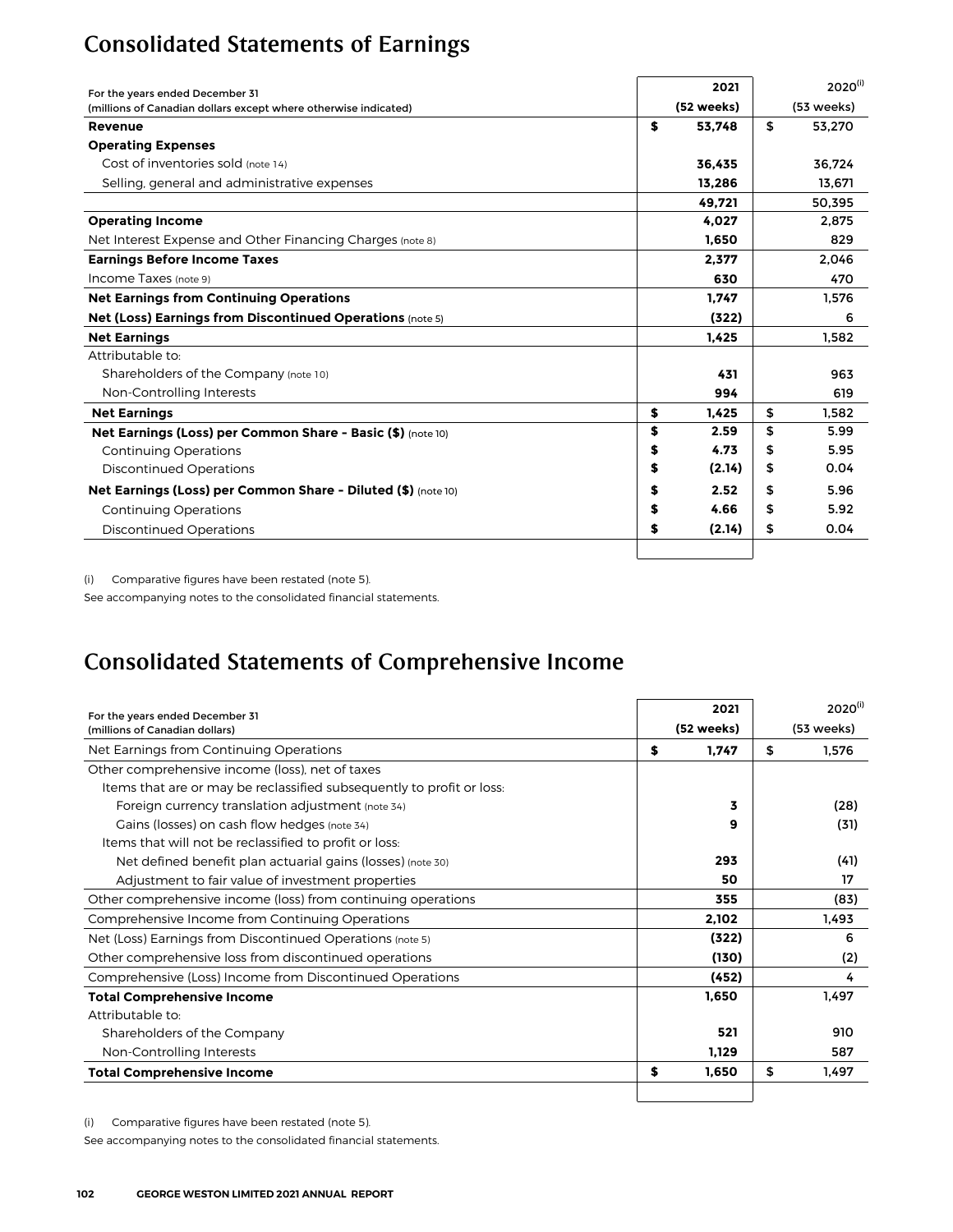## <span id="page-6-0"></span>Consolidated Balance Sheets

| As at December 31<br>(millions of Canadian dollars)      | 2021         | $2020^{(i)}$ |
|----------------------------------------------------------|--------------|--------------|
| <b>ASSETS</b>                                            |              |              |
| <b>Current Assets</b>                                    |              |              |
| Cash and cash equivalents (note 11)                      | \$<br>2,984  | \$<br>2,581  |
| Short-term investments (note 11)                         | 879          | 575          |
| Accounts receivable (note 12)                            | 1,010        | 1,183        |
| Credit card receivables (note 13)                        | 3,443        | 3,109        |
| Income taxes recoverable                                 | 301          |              |
| Inventories (note 14)                                    | 5,166        | 5,385        |
| Prepaid expenses and other assets                        | 348          | 304          |
| Assets held for sale (note 15)                           | 91           | 108          |
|                                                          |              |              |
| <b>Total Current Assets</b>                              | 14,222       | 13,245       |
| Fixed Assets (note 16)                                   | 10,782       | 11,943       |
| Right-of-Use Assets (note 33)                            | 4,059        | 4,043        |
| Investment Properties (note 17)                          | 5,344        | 4,930        |
| Equity Accounted Joint Ventures (note 18)                | 564          | 573          |
| Intangible Assets (note 19)                              | 6,430        | 7,032        |
| Goodwill (note 20)                                       | 4,479        | 4,772        |
| Deferred Income Taxes (note 9)                           | 113          | 139          |
| Security Deposits (note 11)                              | 75           | 75           |
| Other Assets (note 21)                                   | 1,015        | 1,326        |
| <b>Total Assets</b>                                      | \$<br>47,083 | \$<br>48,078 |
| <b>LIABILITIES</b>                                       |              |              |
| <b>Current Liabilities</b>                               |              |              |
| Bank indebtedness (note 37)                              | \$<br>52     | \$<br>86     |
| Trade payables and other liabilities                     | 5,923        | 6,026        |
| Loyalty liability (note 22)                              | 190          | 194          |
| Provisions (note 23)                                     | 119          | 98           |
| Income taxes payable                                     | 269          | 128          |
| Demand deposits from customers                           | 75           | 24           |
| Short-term debt (note 24)                                | 450          | 1,335        |
| Long-term debt due within one year (note 25)             | 1,520        | 924          |
| Lease liabilities due within one year (note 33)          | 742          | 799          |
| Associate interest                                       | 433          | 349          |
| <b>Total Current Liabilities</b>                         | 9,773        | 9,963        |
| Provisions (note 23)                                     | 90           | 116          |
| Long-Term Debt (note 25)                                 | 12,490       | 13,519       |
| Lease Liabilities (note 33)                              | 4,242        | 4,206        |
| Trust Unit Liability (note 34)                           | 4,209        | 3,600        |
| Deferred Income Taxes (note 9)                           | 2,003        | 2,059        |
| Other Liabilities (note 26)                              | 1,139        | 1,197        |
| <b>Total Liabilities</b>                                 | 33,946       | 34,660       |
| <b>EQUITY</b>                                            |              |              |
| Share Capital (note 27)                                  | 3,529        | 3,599        |
| <b>Retained Earnings</b>                                 | 4,808        | 5,226        |
| Contributed Surplus (notes 28 & 31)                      | (1, 462)     | (1,180)      |
| Accumulated Other Comprehensive Income                   | 84           | 166          |
| Total Equity Attributable to Shareholders of the Company | 6,959        | 7,811        |
| Non-Controlling Interests                                | 6,178        | 5,607        |
| <b>Total Equity</b>                                      | 13,137       | 13,418       |
| <b>Total Liabilities and Equity</b>                      | \$<br>47,083 | \$<br>48,078 |
|                                                          |              |              |
|                                                          |              |              |

(i) Certain comparative figures have been restated to conform with current year presentation.

Contingent liabilities (note 36). Subsequent event (note 40).

See accompanying notes to the consolidated financial statements.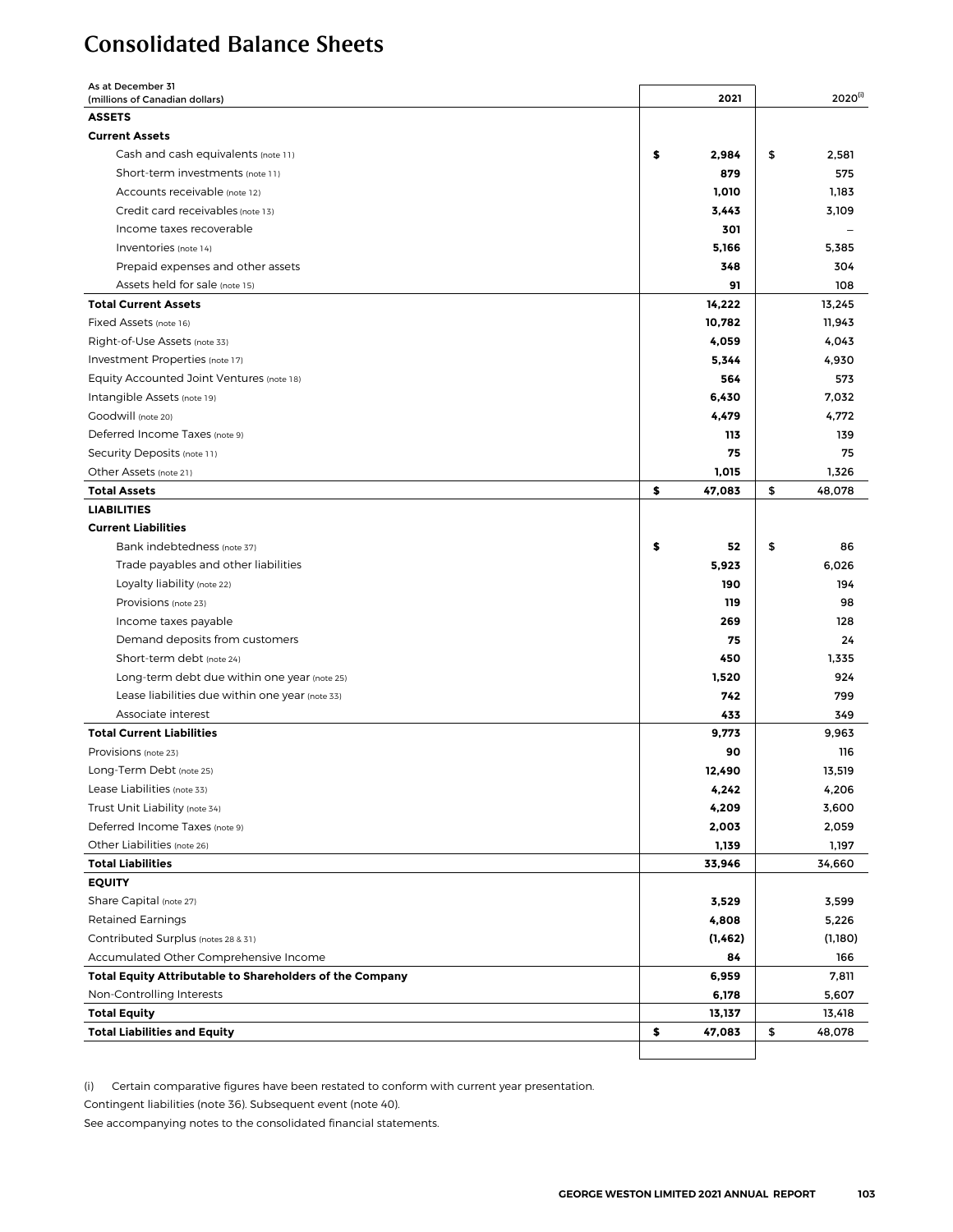# <span id="page-7-0"></span>Consolidated Statements of Changes in Equity

| (millions of Canadian dollars except<br>where otherwise indicated) | Common<br><b>Shares</b>  | Preferred<br><b>Shares</b> |      | Total<br>Share<br>Capital |      | Retained<br><b>Earnings</b> | Contributed<br><b>Surplus</b> |      | Foreian<br>Currency<br>Translation<br>Adjustment | Cash<br>Flow<br>Hedges | Adjustment to<br>Fair Value on<br><b>Transfer of</b><br>Investment<br>Properties |     | Total<br><b>Accumulated</b><br>Other<br>Comprehensive<br>Income | Non-<br>Controlling<br><b>Interests</b> | Total<br>Equity |
|--------------------------------------------------------------------|--------------------------|----------------------------|------|---------------------------|------|-----------------------------|-------------------------------|------|--------------------------------------------------|------------------------|----------------------------------------------------------------------------------|-----|-----------------------------------------------------------------|-----------------------------------------|-----------------|
| Balance as at Dec. 31, 2020                                        | $$2,782$ \$              | 817                        | \$   | 3.599                     | - \$ | $5,226$ \$                  | $(1,180)$ \$                  |      | 153S                                             | $(22)$ \$              | 35S                                                                              |     | 166S                                                            | 5,607 \$                                | 13,418          |
| Net earnings                                                       |                          |                            |      |                           |      | 431                         |                               |      |                                                  |                        |                                                                                  |     |                                                                 | 994                                     | 1,425           |
| Other comprehensive income<br>$(logs)$ <sup>(i)</sup>              | $\overline{\phantom{0}}$ | $\qquad \qquad -$          |      |                           |      | 160                         | $\overline{\phantom{0}}$      |      | (128)                                            | 8                      | 50                                                                               |     | (70)                                                            | 135                                     | 225             |
| Comprehensive income (loss)                                        | \$<br>$-5$               | $-5$                       |      | $-$ s                     |      | 591 \$                      |                               | $-5$ | $(128)$ \$                                       | 8 \$                   | 50 \$                                                                            |     | $(70)$ \$                                                       | $1,129$ \$                              | 1.650           |
| Effect of equity-based<br>compensation (notes 27 & 31)             | 36                       | $\qquad \qquad -$          |      | 36                        |      |                             | 6                             |      |                                                  |                        |                                                                                  |     |                                                                 | $\overline{3}$                          | 45              |
| Shares purchased and<br>cancelled (note 27)                        | (108)                    | $\overline{\phantom{0}}$   |      | (108)                     |      | (642)                       |                               |      |                                                  |                        | ۳                                                                                |     |                                                                 |                                         | (750)           |
| Net effect of shares held in<br>trusts (notes 27 & 31)             | $\overline{2}$           | $\overline{\phantom{0}}$   |      | $\overline{2}$            |      | 9                           |                               |      |                                                  |                        |                                                                                  |     |                                                                 |                                         | 11              |
| Loblaw capital transactions and<br>dividends (notes 28 & 31)       |                          |                            |      |                           |      |                             | (288)                         |      |                                                  |                        | ۳                                                                                |     |                                                                 | (561)                                   | (849)           |
| Transfer of remeasurement gain<br>on sale of investment properties |                          |                            |      |                           |      | 12                          |                               |      |                                                  |                        | (12)                                                                             |     | (12)                                                            |                                         |                 |
| Dividends declared                                                 |                          |                            |      |                           |      |                             |                               |      |                                                  |                        |                                                                                  |     |                                                                 |                                         |                 |
| Per common share (\$) (note 27)                                    |                          |                            |      |                           |      |                             |                               |      |                                                  |                        |                                                                                  |     |                                                                 |                                         |                 |
| $-$ \$2.30<br>Per preferred share (\$) (note 27)                   |                          |                            |      |                           |      | (345)                       |                               |      |                                                  |                        |                                                                                  |     |                                                                 |                                         | (345)           |
| $-$ Series I $-$ \$1.45                                            |                          | $\overline{\phantom{0}}$   |      | -                         |      | (13)                        | $\overline{\phantom{0}}$      |      |                                                  |                        | $\overline{\phantom{0}}$                                                         |     |                                                                 |                                         | (13)            |
| - Series III - $$1.30$                                             |                          |                            |      | $\overline{\phantom{0}}$  |      | (10)                        |                               |      |                                                  |                        |                                                                                  |     |                                                                 |                                         | (10)            |
| - Series IV - $$1.30$                                              |                          |                            |      |                           |      | (10)                        |                               |      |                                                  |                        | ۰                                                                                |     |                                                                 |                                         | (10)            |
| - Series $V - $1.1875$                                             |                          |                            |      |                           |      | (10)                        |                               |      |                                                  |                        | $\qquad \qquad -$                                                                |     |                                                                 |                                         | (10)            |
|                                                                    | \$<br>$(70)$ \$          |                            | - \$ | $(70)$ \$                 |      | $(1,009)$ \$                | $(282)$ \$                    |      | $\overline{\phantom{0}}$                         | \$<br>$-5$             | $(12)$ \$                                                                        |     | $(12)$ \$                                                       | $(558)$ \$                              | (1, 931)        |
| Balance as at Dec. 31, 2021                                        | $$2,712$ \$              | 817 \$                     |      | 3.529                     | 5    | $4.808$ \$                  | $(1,462)$ \$                  |      | 25S                                              | $(14)$ \$              |                                                                                  | 73S | 84 \$                                                           | 6.178 \$                                | 13,137          |

| (millions of Canadian dollars except<br>where otherwise indicated) | Common<br><b>Shares</b>  | Preferred<br>Shares      |              | Total<br>Share<br>Capital | <b>Retained Contributed</b><br><b>Earnings</b> | <b>Surplus</b>           |      | Foreign<br>Currency<br>Translation<br>Adjustment | Cash<br>Flow<br>Hedges   | Adjustment to<br>Fair Value on<br><b>Transfer of</b><br>Investment<br>Properties |    | <b>Total</b><br><b>Accumulated</b><br>Other<br>Comprehensive<br>Income |          | Non-<br>Controlling<br><b>Interests</b> | Total<br><b>Equity</b> |
|--------------------------------------------------------------------|--------------------------|--------------------------|--------------|---------------------------|------------------------------------------------|--------------------------|------|--------------------------------------------------|--------------------------|----------------------------------------------------------------------------------|----|------------------------------------------------------------------------|----------|-----------------------------------------|------------------------|
| Balance as at Dec. 31, 2019                                        | $$2,809$ \$              | 817                      | \$           | 3,626<br>£.               | 4,766 \$                                       | $(979)$ \$               |      | 182S                                             | $(4)$ \$                 | 18S                                                                              |    | 196                                                                    | <b>s</b> | 5,566 \$                                | 13,175                 |
| Net earnings                                                       |                          |                          |              |                           | 963                                            |                          |      |                                                  |                          | $\overline{\phantom{0}}$                                                         |    |                                                                        |          | 619                                     | 1,582                  |
| Other comprehensive income<br>$(logs)$ <sup>(i)</sup>              |                          | $\qquad \qquad -$        |              |                           | (23)                                           | $\overline{\phantom{a}}$ |      | (29)                                             | (18)                     | 17                                                                               |    | (30)                                                                   |          | (32)                                    | (85)                   |
| Comprehensive income (loss)                                        | \$<br>$-5$               | $-$                      | $\mathbf{s}$ | $-$ s                     | 940 \$                                         |                          | $-5$ | $(29)$ \$                                        | $(18)$ \$                | 17S                                                                              |    | $(30)$ \$                                                              |          | 587 \$                                  | 1,497                  |
| Effect of equity-based<br>compensation (notes 27 & 31)             |                          | ۰                        |              | I.                        | (1)                                            | 12                       |      |                                                  |                          |                                                                                  |    |                                                                        |          | 4                                       | 16                     |
| Shares purchased and<br>cancelled (note 27)                        | (24)                     | $\qquad \qquad -$        |              | (24)                      | (99)                                           |                          |      |                                                  |                          |                                                                                  |    |                                                                        |          |                                         | (123)                  |
| Net effect of shares held in<br>trusts (notes 27 & 31)             | (4)                      | $\qquad \qquad -$        |              | (4)                       | (11)                                           |                          |      |                                                  |                          |                                                                                  |    |                                                                        |          |                                         | (15)                   |
| Loblaw capital transactions<br>and dividends (notes 28 & 31)       |                          |                          |              |                           |                                                | (213)                    |      |                                                  |                          |                                                                                  |    |                                                                        |          | (550)                                   | (763)                  |
| Dividends declared                                                 |                          |                          |              |                           |                                                |                          |      |                                                  |                          |                                                                                  |    |                                                                        |          |                                         |                        |
| Per common share (\$) (note 27)                                    |                          |                          |              |                           |                                                |                          |      |                                                  |                          |                                                                                  |    |                                                                        |          |                                         |                        |
| $-$ \$2.125<br>Per preferred share (\$) (note 27)                  |                          |                          |              |                           | (326)                                          |                          |      |                                                  |                          |                                                                                  |    |                                                                        |          |                                         | (326)                  |
| $-$ Series I $-$ \$1.45                                            |                          |                          |              |                           | (13)                                           |                          |      |                                                  |                          |                                                                                  |    |                                                                        |          |                                         | (13)                   |
| - Series III - $$1.30$                                             |                          |                          |              |                           | (10)                                           |                          |      |                                                  |                          | ۳                                                                                |    |                                                                        |          |                                         | (10)                   |
| - Series IV - $$1.30$                                              |                          | $\overline{\phantom{0}}$ |              | -                         | (10)                                           |                          |      |                                                  |                          | $\overline{\phantom{0}}$                                                         |    |                                                                        |          |                                         | (10)                   |
| - Series $V - $1.1875$                                             | $\overline{\phantom{0}}$ | $\qquad \qquad -$        |              | $\overline{\phantom{0}}$  | (10)                                           | $\overline{\phantom{0}}$ |      | $\overline{\phantom{0}}$                         | $\overline{\phantom{0}}$ | $\overline{\phantom{0}}$                                                         |    |                                                                        |          |                                         | (10)                   |
|                                                                    | \$<br>$(27)$ \$          | $\overline{\phantom{0}}$ | \$           | $(27)$ \$                 | $(480)$ \$                                     | $(201)$ \$               |      | $-5$                                             | $-5$                     | $\overline{\phantom{0}}$                                                         | £. | $\overline{\phantom{0}}$                                               | £.       | $(546)$ \$                              | (1, 254)               |
| Balance as at Dec. 31, 2020                                        | $$2,782$ \$              | 817                      | \$           | 3.599<br>\$               | $5,226$ \$                                     | $(1,180)$ \$             |      | 153 \$                                           | $(22)$ \$                | 35S                                                                              |    | 166                                                                    | \$       | $5,607$ \$                              | 13,418                 |

(i) Other comprehensive income (loss) includes actuarial gain of \$293 million (2020 – loss of \$43 million), of which \$160 million (2020 – loss of \$23 million) is presented in retained earnings, and \$133 million (2020 – loss of \$20 million) in non-controlling interests. Also included in non-controlling interests was a gain of \$1 million on foreign currency translation adjustments (2020 – gain of \$1 million) and a gain of \$1 million on cash flow hedges (2020 – loss of \$13 million).

See accompanying notes to the consolidated financial statements.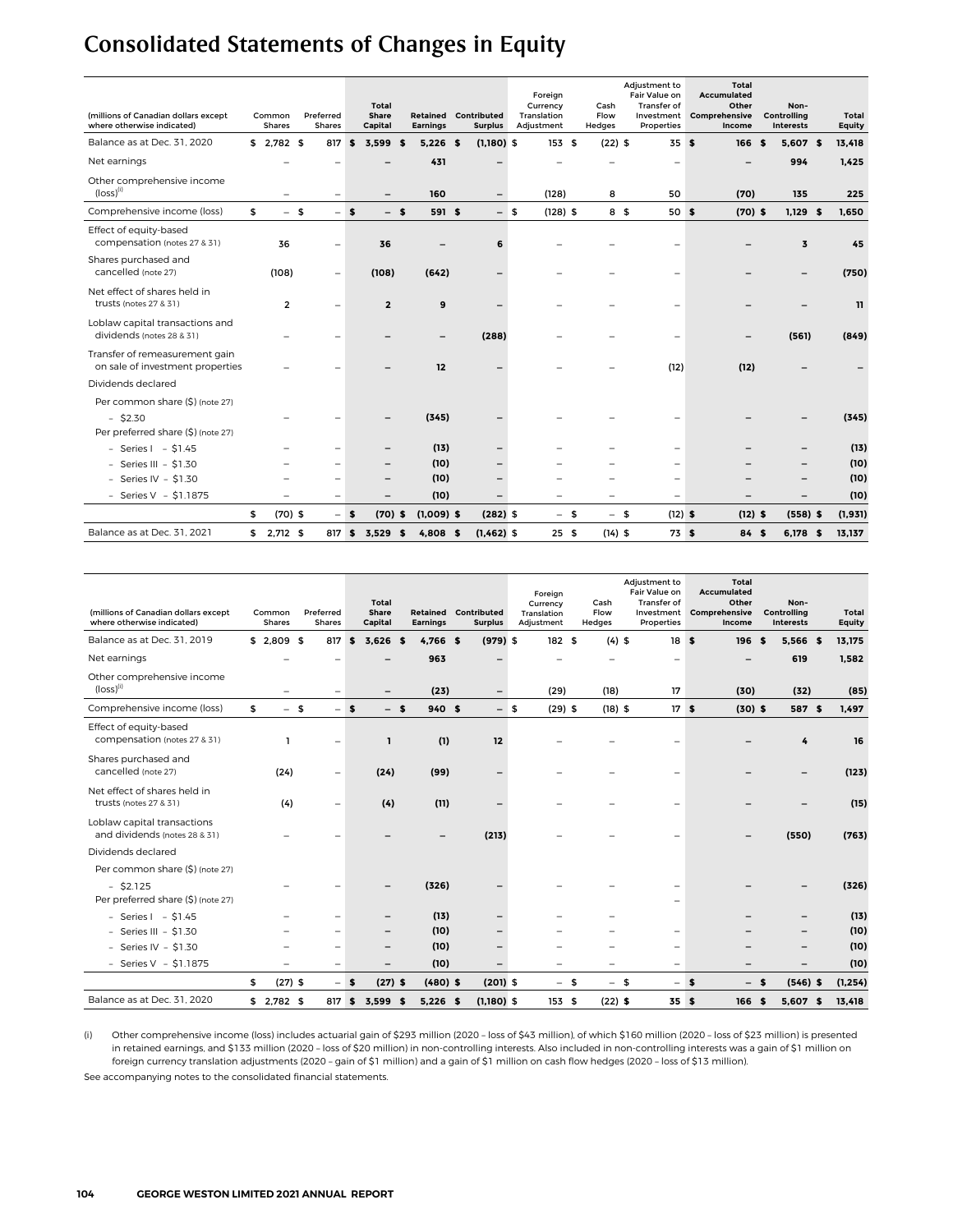## <span id="page-8-0"></span>Consolidated Statements of Cash Flows

| For the years ended December 31                                                              | 2021        | 2020         |
|----------------------------------------------------------------------------------------------|-------------|--------------|
| (millions of Canadian dollars)                                                               | (52 weeks)  | (53 weeks)   |
| <b>Operating Activities</b>                                                                  |             |              |
| Net earnings                                                                                 | \$<br>1,425 | \$<br>1,582  |
| Add (deduct):                                                                                |             |              |
| Net interest expense and other financing charges (note 8)                                    | 1,651       | 831          |
| Income taxes (note 9)                                                                        | 629         | 475          |
| Depreciation and amortization                                                                | 2,419       | 2,427        |
| Loss on sale of discontinued operations, after income taxes (note 5)                         | 317         |              |
| Asset impairments, net of recoveries                                                         | 25          | 39           |
| Adjustment to fair value of investment properties and assets held for sale (notes 15 and 17) | (325)       | 194          |
| Change in allowance for credit card receivables (note 13)                                    | (32)        | 41           |
| Change in provisions (note 23)                                                               | 10          | (6)          |
|                                                                                              | 6,119       | 5,583        |
| Change in gross credit card receivables (note 13)                                            | (302)       | 368          |
| Change in non-cash working capital                                                           | 13          | (57)         |
| Income taxes paid                                                                            | (706)       | (448)        |
| Interest received                                                                            | 18          | 25           |
| Interest received from finance leases (note 33)                                              | 3           | 3            |
| Other                                                                                        | (38)        | 47           |
| <b>Cash Flows from Operating Activities</b>                                                  | 5,107       | 5,521        |
| <b>Investing Activities</b>                                                                  |             |              |
| Fixed asset and investment properties purchases                                              | (1,056)     | (1, 235)     |
| Intangible asset additions                                                                   | (400)       | (357)        |
| Cash assumed on initial consolidation of franchises (note 7)                                 |             | 14           |
| Proceeds from disposal of assets                                                             |             |              |
|                                                                                              | 334         | 301          |
| Net consideration from disposal of discontinued operations (note 5)                          | 1,207       |              |
| Lease payments received from finance leases (note 33)                                        | 10          | 5            |
| Change in short-term investments (note 11)                                                   | (272)       | (346)        |
| Other                                                                                        | (102)       | (120)        |
| <b>Cash Flows used in Investing Activities</b>                                               | (279)       | (1,738)      |
| <b>Financing Activities</b>                                                                  |             |              |
| Change in bank indebtedness                                                                  | (34)        | 68           |
| Change in short-term debt (note 24)                                                          | (101)       | (154)        |
| Change in demand deposits from customers                                                     | 51          | 24           |
| Change in other financing (note 26)                                                          | (2)         | 231          |
| Interest paid                                                                                | (853)       | (883)        |
| Settlement of net debt associated with equity forward sale agreement (note 25)               | (790)       |              |
| Long-term debt - Issued (note 25)                                                            | 1,440       | 2,492        |
| - Repayments (note 25)                                                                       | (1,408)     | (2,598)      |
| Cash rent paid on lease liabilities - Interest (note 33)                                     | (191)       | (207)        |
| Cash rent paid on lease liabilities - Principal (note 33)                                    | (620)       | (650)        |
| Share capital - Issued (notes 27 & 31)                                                       | 32          | $\mathbf{1}$ |
| - Purchased and held in trusts (note 27)                                                     |             | (21)         |
| - Purchased and cancelled (note 27)                                                          | (744)       | (123)        |
| Loblaw common share capital - Issued (notes 28 & 31)                                         | 102         | 30           |
| - Purchased and held in trusts (note 28)                                                     | (50)        | (10)         |
| - Purchased and cancelled (note 28)                                                          | (637)       | (552)        |
| Dividends - To common shareholders                                                           | (342)       | (328)        |
| - To preferred shareholders                                                                  | (44)        | (44)         |
| - To non-controlling interests                                                               | (235)       | (284)        |
| Other                                                                                        |             | (27)         |
| <b>Cash Flows used in Financing Activities</b>                                               | (4, 426)    | (3,035)      |
| Effect of foreign currency exchange rate changes on cash and cash equivalents                | L           | (1)          |
| Change in Cash and Cash Equivalents                                                          | 403         | 747          |
| Cash and Cash Equivalents, Beginning of Period                                               | 2,581       | 1,834        |
| Cash and Cash Equivalents, End of Period                                                     | \$<br>2,984 | \$<br>2,581  |
|                                                                                              |             |              |

See accompanying notes to the consolidated financial statements.

See note 5. Discontinued Operations for additional cash flow information.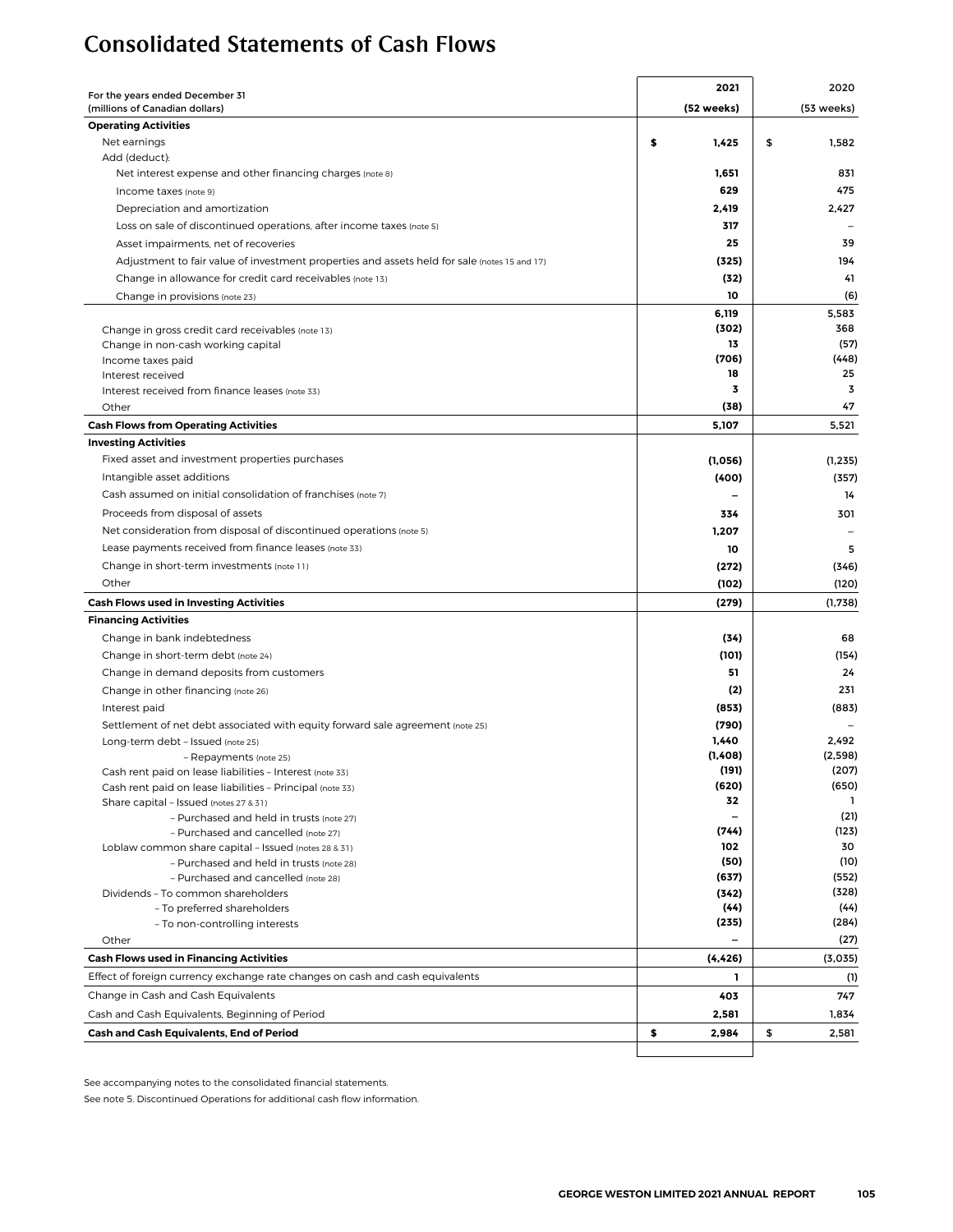## <span id="page-9-0"></span>**Note 1. Nature and Description of the Reporting Entity**

George Weston Limited ("GWL" or the "Company") is a Canadian public company incorporated in 1928, with its registered office located at 22 St. Clair Avenue East, Toronto, Canada M4T 2S5. The Company's parent is Wittington Investments, Limited ("Wittington").

The Company operates through its two reportable operating segments, Loblaw Companies Limited ("Loblaw"), and Choice Properties Real Estate Investment Trust ("Choice Properties"). Other and Intersegment includes eliminations, intersegment adjustments related to the consolidation and cash and short-term investments held by the Company. All other company level activities that are not allocated to the reportable operating segments, such as interest expense, corporate activities and administrative costs are included in Other and Intersegment.

Loblaw has two reportable operating segments, retail and financial services. Loblaw's retail segment consists primarily of food retail and drug retail. Loblaw provides Canadians with grocery, pharmacy, health and beauty, apparel, general merchandise and financial services.

Choice Properties owns, manages and develops a high-quality portfolio of commercial retail, industrial, office and residential properties across Canada.

In December 2021, the Company completed the sale of the entire Weston Foods bakery business. Refer to note 5, "Discontinued Operations" for details.

### **Note 2. Significant Accounting Policies**

**STATEMENT OF COMPLIANCE** The consolidated financial statements have been prepared in accordance with International Financial Reporting Standards ("IFRS" or "GAAP") as issued by the International Accounting Standards Board ("IASB") and using the accounting policies described herein.

These consolidated financial statements were authorized for issuance by the Company's Board of Directors ("Board") on March 1, 2022.

**BASIS OF PREPARATION** The consolidated financial statements were prepared on a historical cost basis except for the following items that were measured at fair value:

- investment properties as described in note 17;
- defined benefit pension plan assets with the obligations related to these pension plans measured at their discounted present value as described in note 30;
- amounts recognized for cash-settled equity-based compensation arrangements as described in note 31; and
- certain financial instruments as described in note 34.

The significant accounting policies set out below have been applied consistently in the preparation of the consolidated financial statements for all years presented.

The consolidated financial statements are presented in Canadian dollars.

**FISCAL YEAR** The Company's year end is December 31. Activities are reported on a fiscal year ending on the Saturday closest to December 31.

As a result, the Company's fiscal year is usually 52 weeks in duration but includes a 53rd week every five to six years. The years ended December 31, 2021 and December 31, 2020 contained 52 weeks and 53 weeks, respectively.

**BASIS OF CONSOLIDATION** The consolidated financial statements include the accounts of GWL and other entities that the Company controls. Control exists when the Company has the existing rights that give it the current ability to direct the activities that significantly affect the entities' returns. The Company assesses control on an ongoing basis. The Company's interest in the voting share capital of its subsidiaries is 100%, except for Loblaw and Choice Properties (see note 6).

Structured entities are entities controlled by the Company which were designed so that voting or similar rights are not the dominant factor in deciding who controls the entity. Structured entities are consolidated if, based on an evaluation of the substance of its relationship with the Company, the Company concludes that it controls the structured entity. Structured entities controlled by the Company were established under terms that impose strict limitations on the decision-making powers of the structured entities' management and that results in the Company receiving the majority of the benefits related to the structured entities' operations and net assets, being exposed to the majority of risks incident to the structured entities' activities, and retaining the majority of the residual or ownership risks related to the structured entities or their assets.

Transactions and balances between the Company and its consolidated entities have been eliminated on consolidation.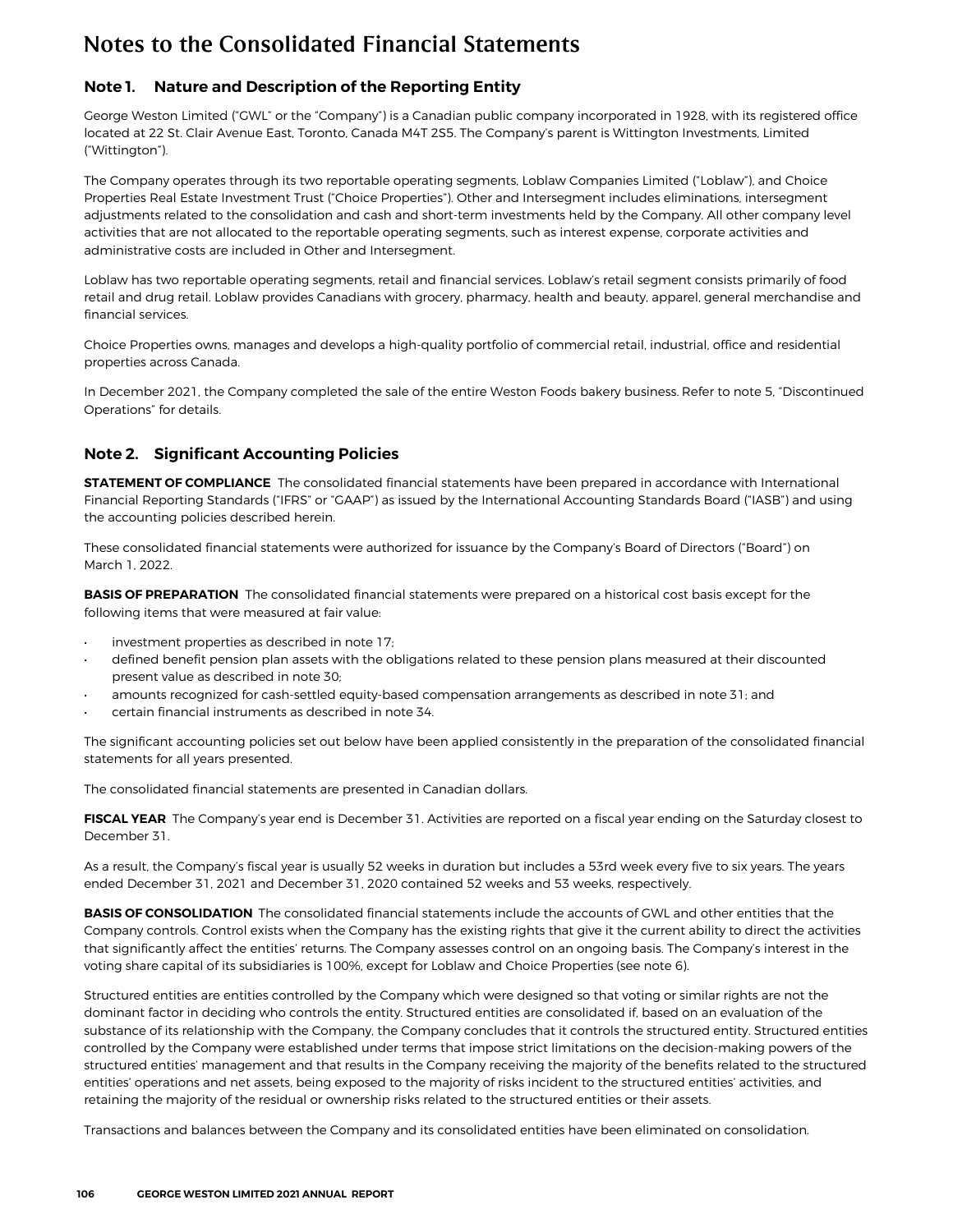Non-controlling interests are recorded in the consolidated financial statements and represent the non-controlling shareholders' portion of the net assets and net earnings of Loblaw. Transactions with non-controlling interests are treated as transactions with equity owners of the Company. Changes in GWL's ownership interest in its subsidiaries are accounted for as equity transactions.

Choice Properties' Trust Units held by non-controlling interests are presented as a liability as the Trust Units are redeemable for cash at the option of the holder, subject to certain restrictions.

Loblaw consolidates the Associates as well as the franchisees of its food retail stores that are subject to a simplified franchise agreement implemented in 2015 ("Franchise Agreement"). An "Associate" is a pharmacist-owner of a corporation that is licensed to operate a retail drug store at a specific location using Loblaw's trademarks. The consolidation of Associates and franchisees is based on the concept of control, for accounting purposes, which was determined to exist through the agreements that govern the relationships between Loblaw and the Associates and franchisees. Loblaw does not have any direct or indirect shareholdings in the corporations that operate the Associates. Associate interest reflects the investment the Associates have in the net assets of their businesses. Under the terms of the Associate Agreements, Shoppers Drug Mart Inc. (or an affiliate thereof) agrees to purchase the assets that the Associates use in store operations, primarily at the carrying value to the Associate, when Associate Agreements are terminated by either party. The Associates' corporations and the franchisees remain separate legal entities.

**BUSINESS COMBINATIONS** Business combinations are accounted for using the acquisition method as of the date when control is transferred to the Company. The Company measures goodwill as the excess of the sum of the fair value of the consideration transferred over the net identifiable assets acquired and liabilities assumed, all measured as at the acquisition date. Transaction costs that the Company incurs in connection with a business combination, other than those associated with the issue of debt or equity securities, are expensed as incurred.

**ASSETS HELD FOR SALE** Non-current assets are classified as assets held for sale if their carrying amount will be recovered principally through a sale transaction rather than through continuing use. To qualify as assets held for sale, the sale must be highly probable, assets must be available for immediate sale in their present condition and management must be committed to a plan to sell assets that should be expected to close within one year from the date of classification. Assets that were previously classified as investment properties are measured using the fair value model consistent with properties classified as investment properties.

**DISCONTINUED OPERATIONS** A discontinued operation is a component of the Company's business, the operations and cash flows of which can be clearly distinguished from the rest of the Company and which: represents a separate major line of business or geographical area of operations; is part of a single coordinated plan to dispose of a separate major line of business or geographic areas of operations; or is a subsidiary acquired exclusively with a view to resale. Classification as discontinued operations occurs at the earlier of disposal or when the operation meets the criteria to be classified as held for sale or distribution.

When an operation is classified as a discontinued operation, the comparative statements of earnings and comprehensive income are re-presented as if the operation has been discontinued from the start of the comparative year.

The Company's discontinued operations are excluded from the results of continuing operations and are presented as a single amount, after income taxes, as net earnings from discontinued operations in the consolidated statements of earnings. The consolidated statements of cash flows include cash flows of the discontinued operations, and has not been restated to reflect discontinued operations. The details of the cash flows from discontinued operations are presented in the notes to the financial statements. The consolidated balance sheets have not been restated to reflect discontinued operations.

**NET EARNINGS PER COMMON SHARE ("EPS")** Basic EPS is calculated by dividing the net earnings available to common shareholders by the weighted average number of common shares outstanding during the period. Diluted EPS is calculated by adjusting the net earnings available to common shareholders and the weighted average number of common shares outstanding for the effects of all potential dilutive instruments.

**REVENUE RECOGNITION** The Company recognizes revenue when control of the goods or services has been transferred. Revenue is measured at the amount of consideration to which the Company expects to be entitled to, including variable consideration to the extent that it is highly probable that a significant reversal will not occur.

**Loblaw Retail** revenue includes the sale of goods and services to customers through corporate stores and consolidated franchise stores and Associates, and sales to non-consolidated franchise stores and independent wholesale account customers. Revenue is measured at the amount of consideration to which the Company expects to be entitled to, net of estimated returns, sales incentives and franchise fee reductions. The Company recognizes revenue made through corporate stores, consolidated franchise stores and Associates at the time the point of sale is made or when service is delivered to the customers. The Company recognizes revenue made through non-consolidated franchise stores and independent wholesale customers at the time of delivery of inventory and when administrative and management services are rendered.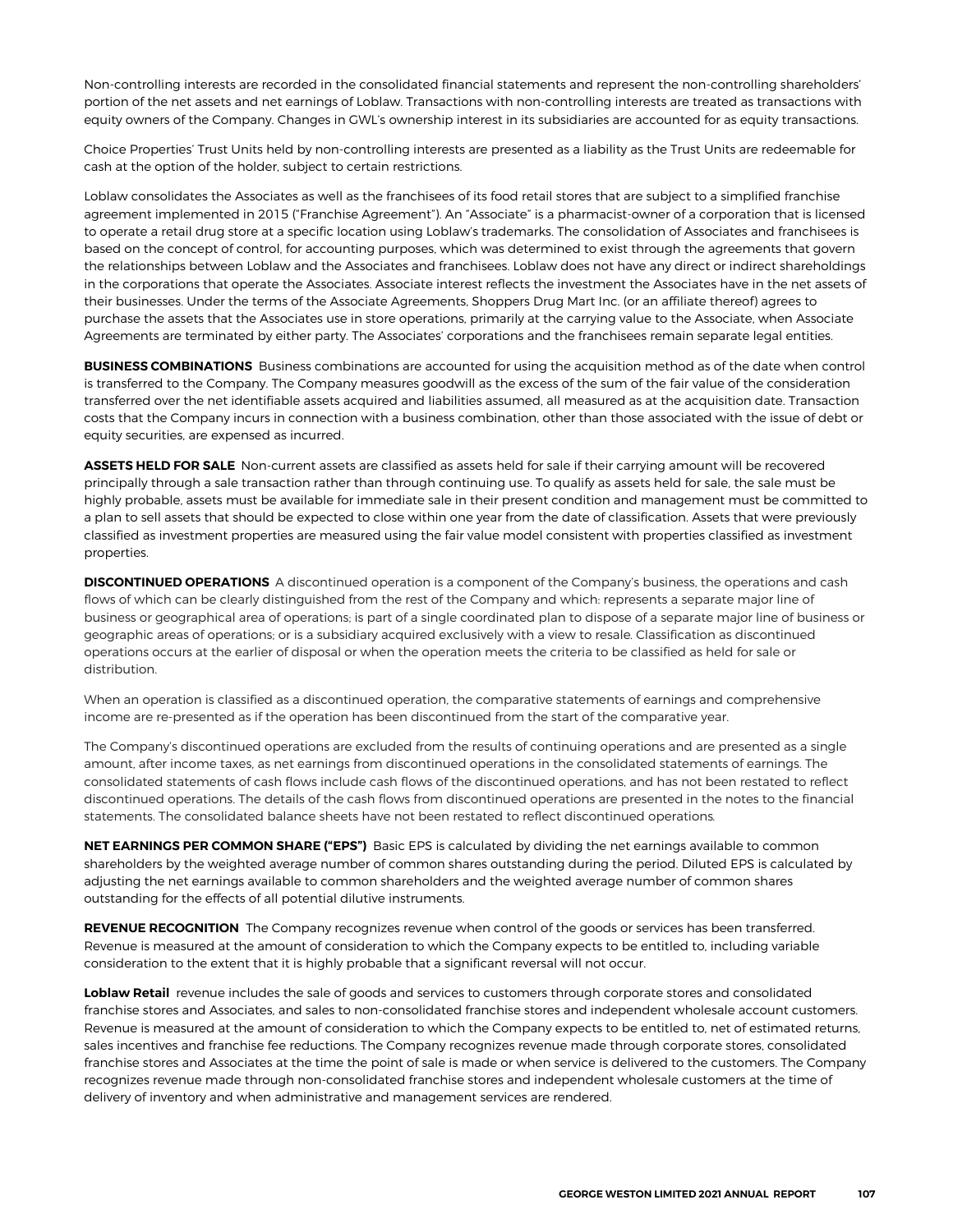On the initial sale of franchising arrangements, the Company offered products and services as part of an arrangement with multiple performance obligations. Prior to the implementation of the Franchise Agreement, the initial sale to non-consolidated franchise stores were recorded using a relative fair value approach.

Customer loyalty awards are accounted for as a separate performance obligation of the sales transaction in which they are granted. The Company defers revenue at the time the award is earned by members based on the relative fair value of the award. The relative fair value is determined by allocating consideration between the fair value of the loyalty awards earned by loyalty program members, net of breakage, and the goods and services on which the awards were earned, based on their relative stand-alone selling price.

For certain sale of goods in which the Company earns commissions, including but not limited to lottery and third party gift cards, the Company records net revenue as an agent on the basis that the Company does not control pricing or bear inventory risk.

**Loblaw Financial Services** revenue includes interest income on credit card loans, credit card service fees, commissions, and other revenue related to financial services. Interest income is recognized using the effective interest method. Credit card service fees are recognized when services are rendered. Commission revenue is recorded on a net basis. Other revenue is recognized periodically or according to contractual provisions.

**Choice Properties** revenue includes rental revenue on base rents earned from tenants under lease agreements, realty tax and operating cost recoveries and other incidental income, including intersegment revenue earned from Loblaw's Retail segment. The rental revenue is recognized on a straight-line basis over the terms of the respective leases. Property tax and operating cost recoveries are recognized in the period that recoverable costs are chargeable to tenants. Percentage participation rents are recognized when tenants' specified sales targets have been met as set out in the lease agreements.

**INCOME TAXES** Current and deferred taxes are recognized in the consolidated statements of earnings, except for current and deferred taxes related to a business combination, or amounts charged directly to equity or other comprehensive income, which are recognized in the consolidated balance sheets.

Current tax is the expected tax payable or receivable on the taxable income or loss for the period, using tax rates enacted or substantively enacted at the reporting date, and any adjustment to tax payable in respect of previous years.

Deferred tax is recognized using the asset and liability method of accounting on temporary differences arising between the financial statement carrying values of existing assets and liabilities and their respective income tax bases. Deferred tax is measured using enacted or substantively enacted income tax rates expected to apply in the years in which those temporary differences are expected to be recovered or settled. A deferred tax asset is recognized for temporary differences as well as unused tax losses and credits to the extent that it is probable that future taxable profits will be available against which they can be utilized. Deferred tax assets are reviewed at each reporting date and are reduced to the extent that it is no longer probable that the related tax benefit will be realized.

Deferred tax assets and liabilities are offset if there is a legally enforceable right to offset current tax liabilities and assets and they relate to income taxes levied by the same taxation authority on the same taxable entity, or on different taxable entities where the Company intends to settle its current tax assets and liabilities on a net basis.

Deferred tax is recorded on temporary differences arising on investments in subsidiaries, except where the timing of the reversal of the temporary difference is controlled by the Company and it is probable that the temporary difference will not reverse in the foreseeable future.

Choice Properties qualifies as a "mutual fund trust" and a real estate investment trust ("REIT") under the Income Tax Act (Canada). Certain legislation relating to the federal income taxation of Specified Investment Flow Through trusts or partnerships ("SIFT") provides that certain distributions from a SIFT will not be deductible in computing the SIFT's taxable income and that the SIFT will be subject to tax on such distributions at a rate that is substantially equivalent to the general tax rate applicable to Canadian corporations.

Under the SIFT rules, the taxation regime will not apply to a REIT that meets prescribed conditions relating to the nature of its assets and revenue (the "REIT Conditions") and distributions may be deducted against the REIT's taxable income. Choice Properties has reviewed the SIFT rules and has assessed its interpretation and application to Choice Properties' assets and revenue and has determined that it meets the REIT Conditions. The Trustees intend to annually distribute all taxable income directly earned by Choice Properties to Unitholders and to deduct such distributions for income tax purposes and, accordingly, no net current income tax expense or deferred income tax assets or liabilities have been recorded in the consolidated financial statements of Choice Properties related to its Canadian investment properties.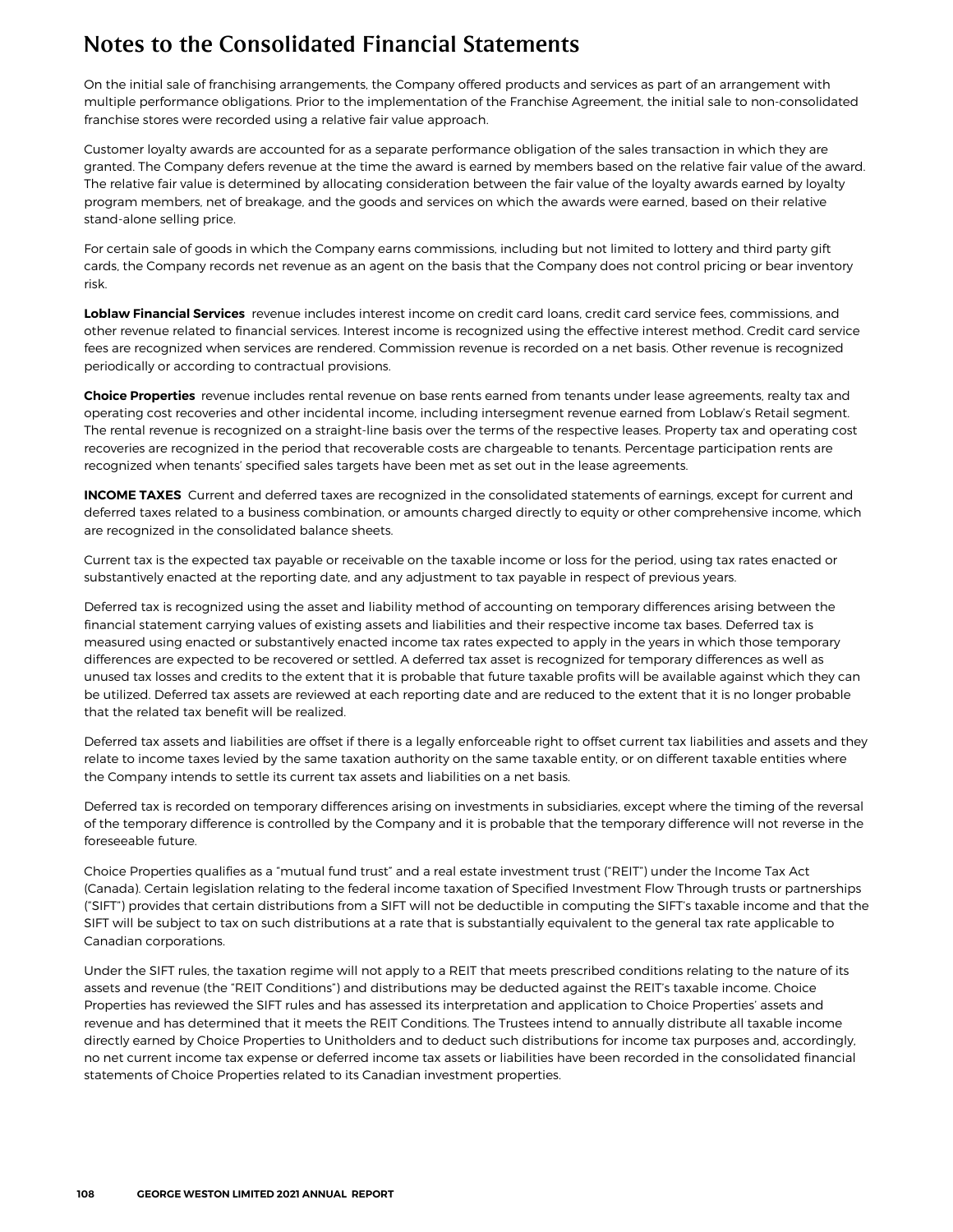Choice Properties also consolidates certain taxable entities in Canada and in the United States for which current and deferred income taxes are recorded. Current tax is the expected tax payable or receivable on the taxable income or loss for the period, using tax rates enacted or substantively enacted at the reporting date, and any adjustment to tax payable in respect of previous years.

**CASH EQUIVALENTS** Cash equivalents consist of highly liquid marketable investments with an original maturity date of 90 days or less from the date of acquisition.

**SHORT-TERM INVESTMENTS** Short-term investments consist of marketable investments with an original maturity date greater than 90 days and less than 365 days from the date of acquisition.

**SECURITY DEPOSITS** Security deposits consist of cash and cash equivalents and short-term investments. Security deposits also include amounts which are required to be placed with counterparties as collateral to enter into and maintain certain outstanding letters of credit and certain financial derivative contracts.

**ACCOUNTS RECEIVABLE** Accounts receivable consists primarily of receivables from Loblaw's non-consolidated franchisees, government and third-party drug plans arising from prescription drug sales, and independent accounts, and are recorded net of allowances.

**CREDIT CARD RECEIVABLES** Loblaw, through President's Choice Bank ("PC Bank"), a wholly-owned subsidiary of Loblaw, has credit card receivables that are stated net of an allowance. Interest income is recorded in revenue and interest expense is recorded in net interest expense and other financing charges using the effective interest method. The effective interest rate is the rate that discounts the estimated future cash receipts through the expected life of the credit card receivable (or, where appropriate, a shorter period) to the carrying amount. When calculating the effective interest rate, Loblaw estimates future cash flows considering all contractual terms of the financial instrument, but not future credit losses. For credit-impaired credit card receivables, a credit-adjusted effective interest rate is calculated using estimated future cash flows including expected credit losses.

The Company applies the expected credit loss ("ECL") model to assess for impairment on its credit card receivables at each balance sheet date. Credit card receivables are assessed collectively for impairment by applying the three-stage approach. Refer to the Impairment of Financial Assets policy for details of each stage. The application of the ECL model requires PC Bank to apply significant judgments, assumptions and estimations (see note 3).

Impairment losses and reversals are recorded in selling, general and administrative expenses ("SG&A") in the consolidated statements of earnings with the carrying amount of the credit card receivables adjusted through the use of allowance accounts.

Loblaw, through PC Bank, participates in various securitization programs that provide the primary source of funds for the operation of its credit card business. PC Bank maintains and monitors co-ownership interest in credit card receivables with independent securitization trusts, in accordance with its financing requirements. PC Bank is required to absorb a portion of the related credit losses. As a result, Loblaw has not transferred all of the risks and rewards related to these assets and continues to recognize these assets in credit card receivables. The transferred receivables are accounted for as financing transactions. The associated liabilities secured by these assets are included in either short-term debt or long-term debt based on their characteristics and are carried at amortized cost. Loblaw provides a standby letter of credit for the benefit of the independent securitization trusts.

 $\bm{\mathsf{E}}$ agle Credit Card Trust $^\circ$  PC Bank participates in a single seller revolving co-ownership securitization program with Eagle *Credit Card Trust® ("Eagle")* and continues to service the credit card receivables on behalf of *Eagle***,** but does not receive any fee for its servicing obligations and has a retained interest in the securitized receivables represented by the right to future cash flows after obligations to investors have been met. Loblaw consolidates *Eagle* as a structured entity.

**Other Independent Securitization Trusts** The Other Independent Securitization Trusts administer multi-seller, multi-asset securitization programs that acquire assets from various participants, including credit card receivables from PC Bank. These trusts are managed by major Canadian chartered banks. PC Bank does not control the trusts through voting interests and does not exercise any control over the trusts' management, administration or assets. The activities of these trusts are conducted on behalf of the participants and each trust is a conduit through which funds are raised to purchase assets through the issuance of senior and subordinated short-term and medium term asset backed notes. These trusts are unconsolidated structured entities.

**INVENTORIES** The Company values inventories at the lower of cost and net realizable value. Cost includes the costs of purchases net of vendor allowances plus other costs, such as transportation, that are directly incurred to bring inventories to their present location and condition. Inventories are measured at weighted average cost.

Loblaw estimates net realizable value as the amount that inventories are expected to be sold taking into consideration fluctuations in retail prices due to seasonality less estimated costs necessary to make the sale. Inventories are written down to net realizable value when the cost of inventories is estimated to be unrecoverable due to obsolescence, damage or declining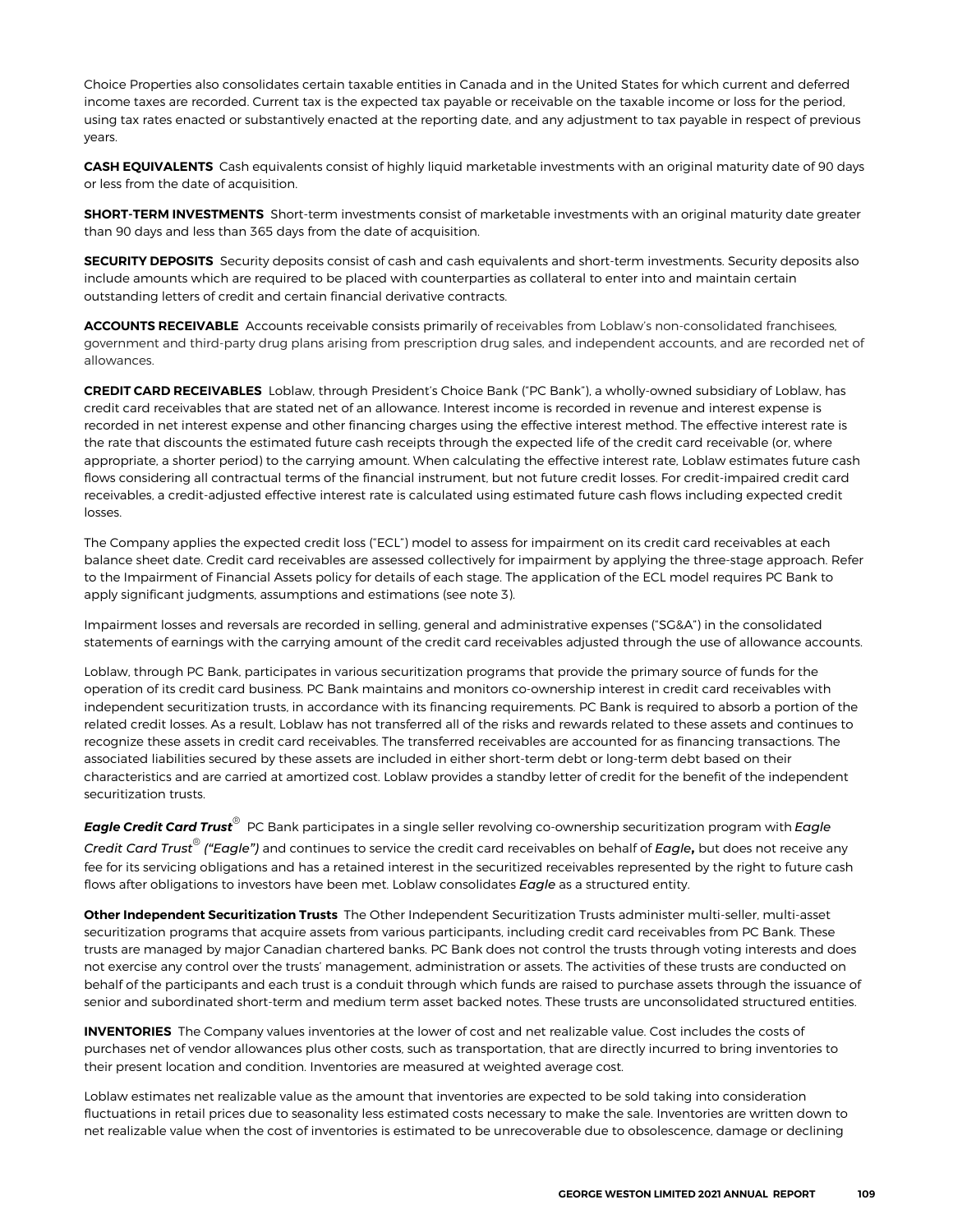selling prices. When circumstances that previously caused inventories to be written down below cost no longer exist or when there is clear evidence of an increase in selling prices, the amount of the write-down previously recorded is reversed. Storage costs, indirect administrative overhead and certain selling costs related to inventories are expensed in the period that these costs are incurred.

**VENDOR ALLOWANCES** The Company receives allowances from certain of its vendors whose products it purchases. These allowances are received for a variety of buying and/or merchandising activities, including vendor programs such as volume purchase allowances, purchase discounts, listing fees and exclusivity allowances. Allowances received from a vendor are a reduction in the cost of the vendor's products or services, and are recognized as a reduction in the cost of inventories sold and the related inventory in the consolidated statements of earnings and the consolidated balance sheets, respectively, when it is probable that they will be received and the amount of the allowance can be reliably estimated. Amounts received but not yet earned are presented in other liabilities as deferred vendor allowances. Certain exceptions apply if the consideration is a payment for goods or services delivered to the vendor or for direct reimbursement of selling costs incurred to promote goods. The consideration is then recognized as a reduction of the cost incurred in the consolidated statements of earnings.

**FIXED ASSETS** Fixed assets are recognized and subsequently measured at cost less accumulated depreciation and any net accumulated impairment losses. Cost includes expenditures that are directly attributable to the acquisition of the asset, including costs incurred to prepare the asset for its intended use and capitalized borrowing costs. The commencement date for capitalization of costs occurs when the Company first incurs expenditures for the qualifying assets and undertakes the required activities to prepare the assets for their intended use.

Borrowing costs directly attributable to the acquisition, construction or production of fixed assets, that necessarily take a substantial period of time to prepare for their intended use and a proportionate share of general borrowings, are capitalized to the cost of those fixed assets, based on a quarterly weighted average cost of borrowing. All other borrowing costs are expensed as incurred and recognized in net interest expense and other financing charges.

The cost of replacing a fixed asset component is recognized in the carrying amount if it is probable that the future economic benefits embodied within the component will flow to the Company and the cost can be measured reliably. The carrying amount of the replaced component is derecognized. The cost of repairs and maintenance of fixed assets is expensed as incurred and recognized in SG&A.

Gains and losses on disposal of fixed assets are determined by comparing the fair value of proceeds from disposal with the net book value of the assets and are recognized net in operating income. For transactions in which the sale of a fixed asset satisfies the requirements of IFRS 15, "Revenue from Contracts with Customers" ("IFRS 15"), and the asset is leased back by the Company, the Company recognizes, in operating income, only the amount of gains or losses that relate to the rights transferred to the purchaser.

Fixed assets are depreciated on a straight-line basis over their estimated useful lives to their estimated residual value when the assets are available for use. When significant parts of a fixed asset have different useful lives, they are accounted for as separate components and depreciated separately. Depreciation methods, useful lives and residual values are reviewed annually and are adjusted for prospectively, if appropriate. Estimated useful lives are as follows:

| <b>Buildings</b>       | 10 to 40 years                                                            |
|------------------------|---------------------------------------------------------------------------|
| Equipment and fixtures | 2 to 16 years                                                             |
| Building improvements  | up to 10 years                                                            |
| Leasehold improvements | Lesser of term of the lease and useful life up to 25 years <sup>(i)</sup> |
|                        |                                                                           |

(i) If it is reasonably certain that the Company will obtain ownership of the leased asset by the end of the lease term, the associated leasehold improvements are depreciated over the useful life of the asset on the same basis as owned assets.

Fixed assets are reviewed at each balance sheet date to determine whether there is any indication of impairment. Refer to the Impairment of Non-Financial Assets policy.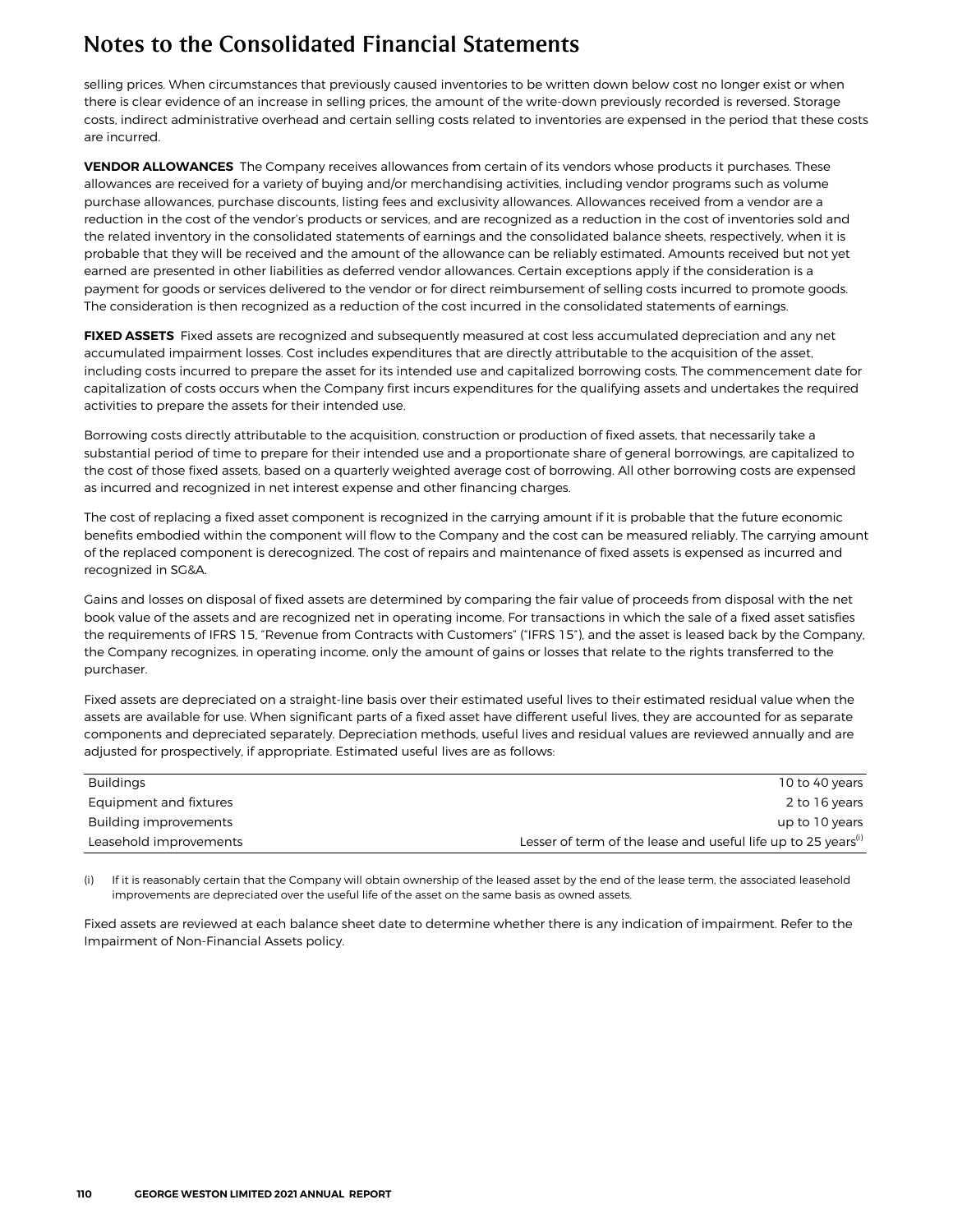### **LEASES**

**As a Lessee** At inception of a contract, the Company determines whether a contract is or contains a lease. A contract is or contains a lease if the contract gives the Company the right to control the use of an identified asset for the duration of the lease term in exchange for consideration. When a contract contains both lease and non-lease components, the Company will allocate the consideration in the contract to each of the components on the basis of the relative stand-alone price of the lease component and the aggregate stand-alone price of the non-lease components. Relative stand-alone prices are determined by maximizing the most observable supplier prices for a similar asset and/or service.

The Company recognizes a right-of-use asset and a lease liability based on the present value of future lease payments when the leased asset is available for use by the Company. Lease payments for assets that are exempt through the short-term or low-value exemptions and variable payments not based on an index or rate are recognized in cost of inventories sold and SG&A on the most systematic basis.

The measurement of lease liabilities includes the fixed and in-substance fixed payments and variable lease payments that depend on an index or a rate, less any lease incentives receivable. If applicable, lease liabilities will also include a purchase option exercise price if the Company is reasonably certain to exercise that option, termination penalties if the lease term also reflects the termination option and amounts expected to be payable under a residual value guarantee. Subsequent to initial measurement, the Company measures lease liabilities at amortized cost using the effective interest method. Lease liabilities are remeasured when there is a change in Management's assessment of whether it will exercise a renewal or termination option or a change in future lease payments due to a change in index or rate. Right-of-use assets are adjusted by the same remeasurement amount.

Right-of-use assets are measured at the initial amount of the lease liabilities plus any initial direct costs, lease payments made at or before the commencement date net of lease incentives received, and decommissioning costs. Subsequent to initial measurement, the Company applies the cost model with the exception of the fair value model application to right-of-use assets that meet the definition of investment properties. Right-of-use assets are measured at cost less accumulated depreciation, net of accumulated impairment losses and any remeasurements of lease liabilities. The assets are depreciated on a straight-line basis over the earlier of the assets' useful lives or the end of the lease terms. Right-of-use assets are reviewed at each balance sheet date to determine whether there is any indication of impairment. Refer to the Impairment of Non-Financial Assets policy.

Discount rates used in the present value calculation are the interest rates implicit in the leases, or if the rates cannot be readily determined, the Company's incremental borrowing rates. Lease terms applied are the contractual non-cancellable periods of the leases plus periods covered by an option to renew the leases if the Company is reasonably certain to exercise that option and the periods covered by an option to terminate the leases if the Company is reasonably certain not to exercise that option.

For sale and leaseback transactions, the Company applies the requirements of IFRS 15 to determine whether the transfer of the asset should be accounted for as a sale. If the transfer of the asset is a sale in accordance with IFRS 15, the Company will measure the right-of-use asset arising from the leaseback at the proportion of the previous carrying amount of the asset that relates to the right of use retained by the Company. If the transfer of the asset is not a sale in accordance with IFRS 15, the Company will continue to account for the asset under IAS 16, "Property, Plant and Equipment" and recognize the proceeds received as financial liabilities.

**As a Lessor** At the date the Company makes the underlying leased asset available for use to the lessee, the Company classifies each lease as either an operating lease or a finance lease. A lease is a finance lease if it transfers substantially all the risks and rewards of the underlying asset to the lessee; otherwise, the lease is an operating lease. Rental income from operating leases is recognized on a straight-line basis over the lease term. Rental income from finance leases is recognized on a systematic basis that reflects the Company's rate of return on the net investment in the leased asset.

When the Company is an intermediate lessor, it will assess the sublease classification by reference to the right-of-use asset. The Company considers factors such as whether the sublease term covers a major portion of the head lease term.

**INVESTMENT PROPERTIES** Investment properties include income producing properties and properties under development that are owned by the Company and held to either earn rental income, capital appreciation, or both. The Company's investment properties include single tenant properties held to earn rental income and certain multiple tenant properties. Land and buildings leased to franchisees are not accounted for as investment properties as these properties are related to the Company's operating activities.

Income producing properties are measured using the fair value model. Under the fair value model, investment properties are initially measured at cost and subsequently measured at fair value. Fair value is determined based on available market evidence. If market evidence is not readily available in less active markets, the Company uses alternative valuation methods such as discounted cash flow projections or recent transaction prices. Under the discounted cash flow methodology, discount rates are applied to the future cash flows over the holding period, generally over a minimum term of ten years, including a terminal value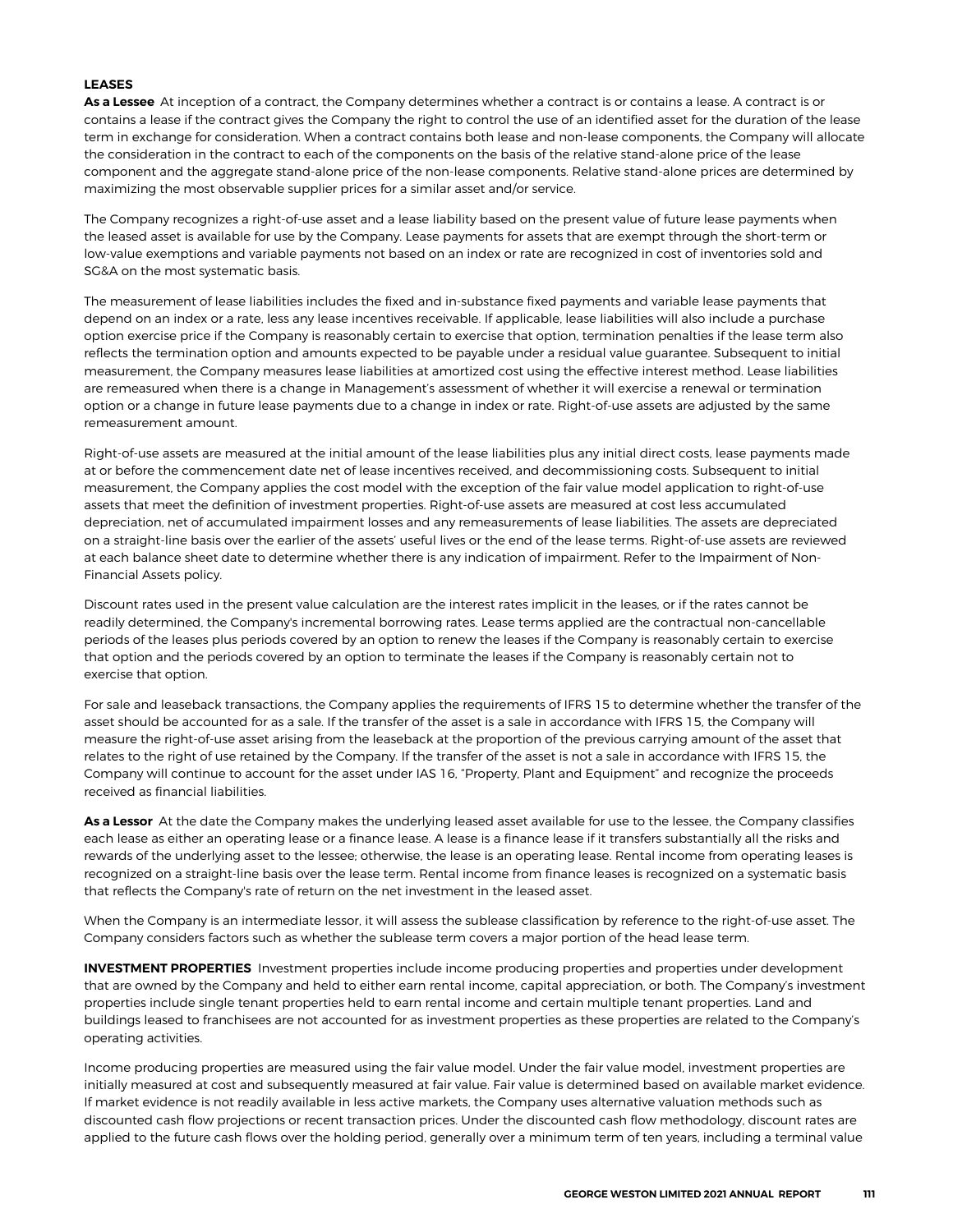of the investment properties based on a terminal capitalization rate applied to the estimated net operating income, a non-GAAP measure, in the terminal year. Gains and losses on fair value are recognized in operating income in the period in which they are incurred. Gains and losses from disposal of investment properties are determined by comparing the fair value of disposal proceeds and the carrying amount and are recognized in operating income.

When a property changes from own use to investment property, the property is remeasured to fair value. Any gain arising from the remeasurement is recognized in operating income to the extent that it reverses a previous impairment loss on that property, with any remaining gain recognized in the Company's other comprehensive income. Any loss on remeasurement is recognized in operating income. All subsequent changes in fair value of the property are recognized in operating income. Upon sale of an investment property that was previously classified as fixed assets, amounts included in the revaluation reserve are transferred to retained earnings.

When an investment property carried at fair value changes to own use, the property is recognized in fixed assets at the fair value at the date of change in use. The property is subsequently accounted for under the significant accounting policies for fixed assets.

Properties under development include specifically identifiable costs incurred in the period before construction is complete, and are transferred to income producing properties at their fair value upon practical completion.

**JOINT ARRANGEMENTS** The Company, through Choice Properties, owns investments under joint arrangements. Joint arrangements are arrangements of which two or more parties have joint control. Joint control is the contractual sharing of control of an arrangement, which exists only when decisions about the relevant activities require unanimous consent of the parties sharing control. Joint arrangements are classified as either joint operations or joint ventures depending on Choice Properties' rights and obligations in the arrangement based on factors such as the structure, legal form and contractual terms of the arrangement.

**Joint Ventures** A joint venture is a joint arrangement whereby the parties that have joint control of the arrangement have rights to the net assets of the joint arrangement.

Choice Properties' investment in a joint venture is recorded using the equity method and is initially recognized in the consolidated balance sheet at cost and adjusted thereafter to recognize Choice Properties' share of the profit or loss and other comprehensive income of the joint venture. The Company's share of the joint venture's profit or loss is recognized in the Company's operating income and other comprehensive income.

The financial statements of the equity-accounted investment are prepared for the same reporting period as Choice Properties. Where necessary, adjustments are made to bring the accounting policies in line with those of the Company's.

A joint venture is considered to be impaired if there is objective evidence of impairment, as a result of one or more events that occurred after initial recognition of the joint venture, and that event has a negative impact on the future cash flows of the joint venture that can be reliably estimated.

**Joint Operations** A joint operation is a joint arrangement whereby the parties that have joint control have rights to the assets and obligations for the liabilities relating to the arrangement. The financial statements of the joint operations are prepared for the same reporting period as Choice Properties. Where necessary, adjustments are made to bring the accounting policies in line with those of the Company's. The Company recognizes its proportionate share of assets, liabilities, revenues and expenses of the joint operations.

**INVESTMENTS ACCOUNTED FOR UNDER THE EQUITY METHOD** Investments accounted for under the equity method represent an investment in an entity ("investee") in which the Company has significant influence, but not control, over the financial and operating policies. The investment is initially recognized in the consolidated balance sheets at cost, which includes transaction costs. Subsequent to the initial recognition, the investment is adjusted to recognize the Company's share of the profit or loss and other comprehensive income of the investee, until the date on which significant influence ceases. The Company's share of the investee's profit or loss is recognized in SG&A. An investment is considered to be impaired if there are objective evidences of impairments, as a result of one or more events that occurred after the initial recognition, and those events have negative impacts on the future cash flows of the investee that can be reliably estimated. The investment is reviewed at each balance sheet date to determine whether there is any indication of impairment. Refer to the Impairment of Non-Financial Assets policy.

**GOODWILL** Goodwill arising in a business combination is recognized as an asset at the date that control is acquired. Goodwill is subsequently measured at cost less accumulated impairment losses. Goodwill is not amortized but is tested for impairment on an annual basis or more frequently if there are indicators that goodwill may be impaired as described in the Impairment of Non-Financial Assets policy.

**INTANGIBLE ASSETS** Intangible assets with finite lives are measured at cost less accumulated amortization and any accumulated impairment losses. These intangible assets are amortized on a straight-line basis over their estimated useful lives, ranging from three to 30 years, and are tested for impairment as described in the Impairment of Non-Financial Assets policy.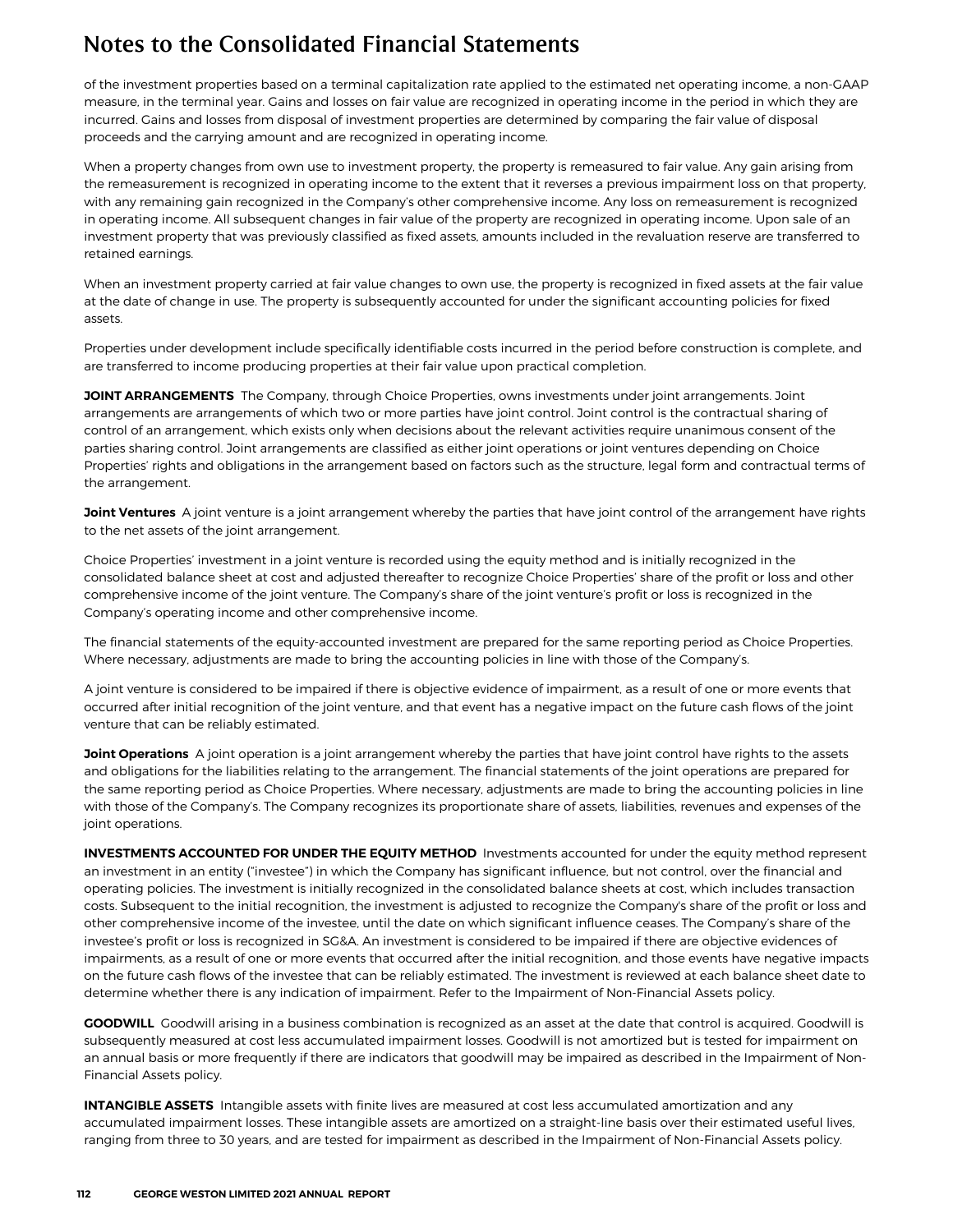Useful lives, residual values and amortization methods for intangible assets with finite useful lives are reviewed at least annually. Amortization expense for intangible assets is recognized in SG&A.

Indefinite life intangible assets are measured at cost less any accumulated impairment losses. These intangible assets are tested for impairment on an annual basis or more frequently if there are indicators that intangible assets may be impaired as described in the Impairment of Non-Financial Assets policy.

**IMPAIRMENT OF NON-FINANCIAL ASSETS** At each balance sheet date, the Company reviews the carrying amounts of its nonfinancial assets, other than inventories, deferred tax assets and investment properties, to determine whether there is any indication of impairment. If any such indication exists, the asset is then tested for impairment by comparing its recoverable amount to its carrying value. Goodwill and indefinite life intangible assets are tested for impairment at least annually.

For the purpose of impairment testing, assets, including right-of-use assets, are grouped together into the smallest group of assets that generate cash inflows from continuing use that are largely independent of cash inflows of other assets or groups of assets. This grouping is referred to as a cash generating unit ("CGU"). Loblaw has determined that each retail location is a separate CGU for purposes of impairment testing.

Corporate assets, which include head office facilities and distribution centers, do not generate separate cash inflows. Corporate assets are tested for impairment or reversals at the minimum grouping of CGUs to which the corporate assets can be reasonably and consistently allocated. Goodwill arising from a business combination is tested for impairment at the minimum grouping of CGUs that are expected to benefit from the synergies of the combination.

The recoverable amount of a CGU or CGU grouping is the higher of its value in use and its fair value less costs to sell. Value in use is based on the estimated future cash flows from the CGU or CGU grouping, discounted to their present value using a pre-tax discount rate that reflects current market assessments of the time value of money and the risks specific to the CGU or CGU grouping. If the CGU or CGU grouping includes right-of-use assets in its carrying amount, the pre-tax discount rate reflects the risks associated with the exclusion of lease payments from the estimated future cash flows. The fair value less costs to sell is based on the best information available to reflect the amount that could be obtained from the disposal of the CGU or CGU grouping in an arm's length transaction between knowledgeable and willing parties, net of estimates of the costs of disposal.

An impairment loss is recognized if the carrying amount of a CGU or CGU grouping exceeds its recoverable amount. For asset impairments other than goodwill, the impairment loss reduces the carrying amounts of the non-financial assets in the CGU on a pro-rata basis, up to an asset's individual recoverable amount. Any loss identified from goodwill impairment testing is first applied to reduce the carrying amount of goodwill allocated to the CGU grouping, and then to reduce the carrying amounts of the other non-financial assets in the CGU or CGU grouping on a pro-rata basis.

For assets other than goodwill, an impairment loss is reversed only to the extent that the asset's carrying amount does not exceed the carrying amount that would have been determined, net of depreciation or amortization, if no impairment loss had been recognized. An impairment loss in respect of goodwill is not reversed.

Impairment losses and reversals are recognized in SG&A.

**BANK INDEBTEDNESS** Bank indebtedness is comprised of balances outstanding on bank lines of credit drawn by Loblaw's Associates.

PROVISIONS Provisions are recognized when there is a present legal or constructive obligation as a result of a past event, it is probable that the Company will be required to settle the obligation and a reliable estimate of the amount of the obligation can be made. The amount recognized as a provision is the present value of the best estimate of the consideration required to settle the present obligation at the end of the reporting period, taking into account the risks and uncertainties specific to the obligation. The unwinding of the discount rate for the passage of time is recognized in net interest expense and other financing charges.

**DEMAND DEPOSITS FROM CUSTOMERS** Demand deposits from customers are comprised of balances in customers' *PC Money* Account.

**FINANCIAL INSTRUMENTS AND DERIVATIVE FINANCIAL INSTRUMENTS** Financial assets and liabilities are recognized when the Company becomes party to the contractual provisions of the financial instrument. Upon initial recognition, financial instruments, including derivatives and embedded derivatives in certain contracts, are measured at fair value plus or minus transaction costs that are directly attributable to the acquisition or issue of financial instruments that are not classified as fair value through profit or loss.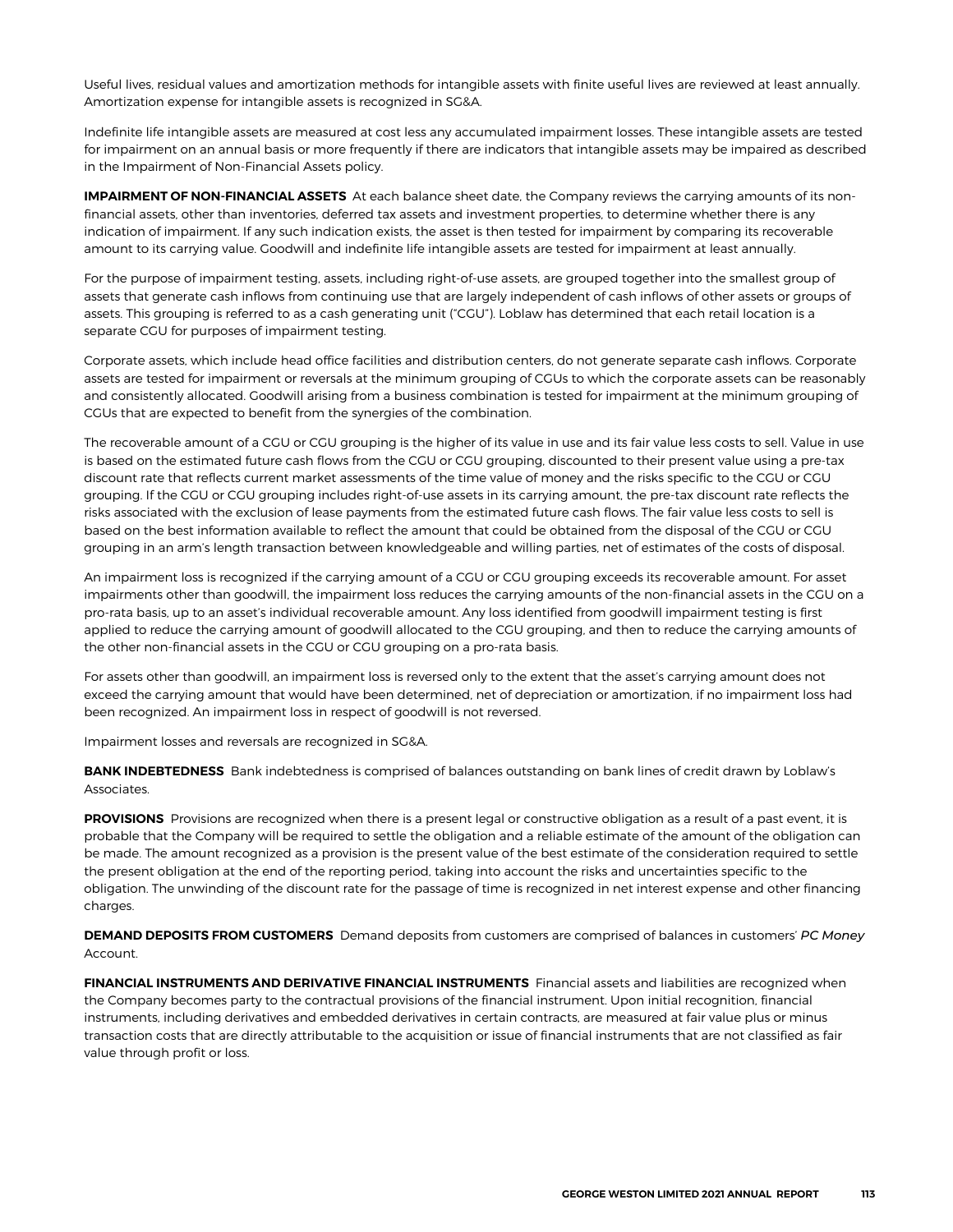**Classification and Measurement** The classification and measurement approach for financial assets reflect the business model in which assets are managed and their cash flow characteristics. Financial assets are classified and measured based on these categories: amortized cost, fair value through other comprehensive income ("FVOCI"), or fair value through profit and loss ("FVTPL"). Derivatives embedded in contracts where the host is a financial asset in the scope of the standard are not separated, but the hybrid financial instrument as a whole is assessed for classification.

A financial asset is measured at amortized cost if it meets both of the following conditions and is not designated as FVTPL:

- The financial asset is held within a business model whose objective is to hold assets in order to collect contractual cash flows; and
- The contractual terms of the financial asset give rise on specified dates to cash flows that are solely payments of principal and interest on the principal amount outstanding.

A financial asset is measured at FVOCI if it meets both of the following conditions and is not designated as at FVTPL:

- The financial asset is held within a business model in which assets are managed to achieve a particular objective by both collecting contractual cash flows and selling financial assets; and
- The contractual terms of the financial asset give rise on specified dates to cash flows that are solely payments of principal and interest on the principal amount outstanding.

A financial asset shall be measured at FVTPL unless it is measured at amortized cost or at FVOCI.

Financial assets are not reclassified subsequent to their initial recognition unless the Company identifies changes in its business model in managing financial assets.

Financial liabilities are classified and measured based on two categories: amortized cost or FVTPL. A financial liability is classified as FVTPL if it is classified as held-for-trading, it is a derivative or it is designated as such on initial recognition. Financial liabilities at FVTPL are measured at fair value and net gains and losses are recognized in profit or loss. Other financial liabilities are subsequently measured at amortized cost using the effective interest method.

Fair values are based on quoted market prices where available from active markets, otherwise fair values are estimated using valuation methodologies, primarily discounted cash flows taking into account external market inputs where possible. The amortized cost of a financial asset or liability is the amount at which the financial asset or liability is measured at initial recognition, minus principal payments, plus or minus the cumulative amortization using the effective interest method of any difference between the initial amount recognized and the maturity amount, minus any reduction for impairment.

The following table summarizes the classification and measurement of the Company's financial assets and liabilities:

| <b>Asset / Liability</b>             | <b>Classification / Measurement</b>                                                |
|--------------------------------------|------------------------------------------------------------------------------------|
| Cash and cash equivalents            | Amortized cost                                                                     |
| Short-term investments               | Amortized cost                                                                     |
| Accounts receivable                  | Amortized cost                                                                     |
| Credit card receivables              | Amortized cost                                                                     |
| Security deposits                    | Fair value through profit and loss                                                 |
| Certain other assets                 | Amortized cost / fair value through profit and loss                                |
| Certain long-term investments        | Fair value through other comprehensive income                                      |
| Bank indebtedness                    | Amortized cost                                                                     |
| Trade payables and other liabilities | Amortized cost                                                                     |
| Demand deposits from customers       | Amortized cost                                                                     |
| Short-term debt                      | Amortized cost                                                                     |
| Long-term debt                       | Amortized cost                                                                     |
| Trust Unit liability                 | Fair value through profit and loss                                                 |
| Certain other liabilities            | Amortized cost                                                                     |
| Derivatives                          | Fair value through profit and loss / fair value through other comprehensive income |

Financial derivative instruments in the form of forwards and futures, as well as non-financial derivatives in the form of futures contracts, options contracts and forward contracts, are recorded at fair value on the consolidated balance sheet. The Company does not use derivative instruments for speculative purposes. Embedded derivatives are separated from the host contract and accounted for separately on the consolidated balance sheet at fair value if the host contract is not a financial asset. Derivative instruments are recorded in current or non-current assets and liabilities based on their remaining terms to maturity. All changes in fair values of the derivative instruments are recorded in net earnings unless the derivative qualifies and is effective as a hedging item in a designated hedging relationship.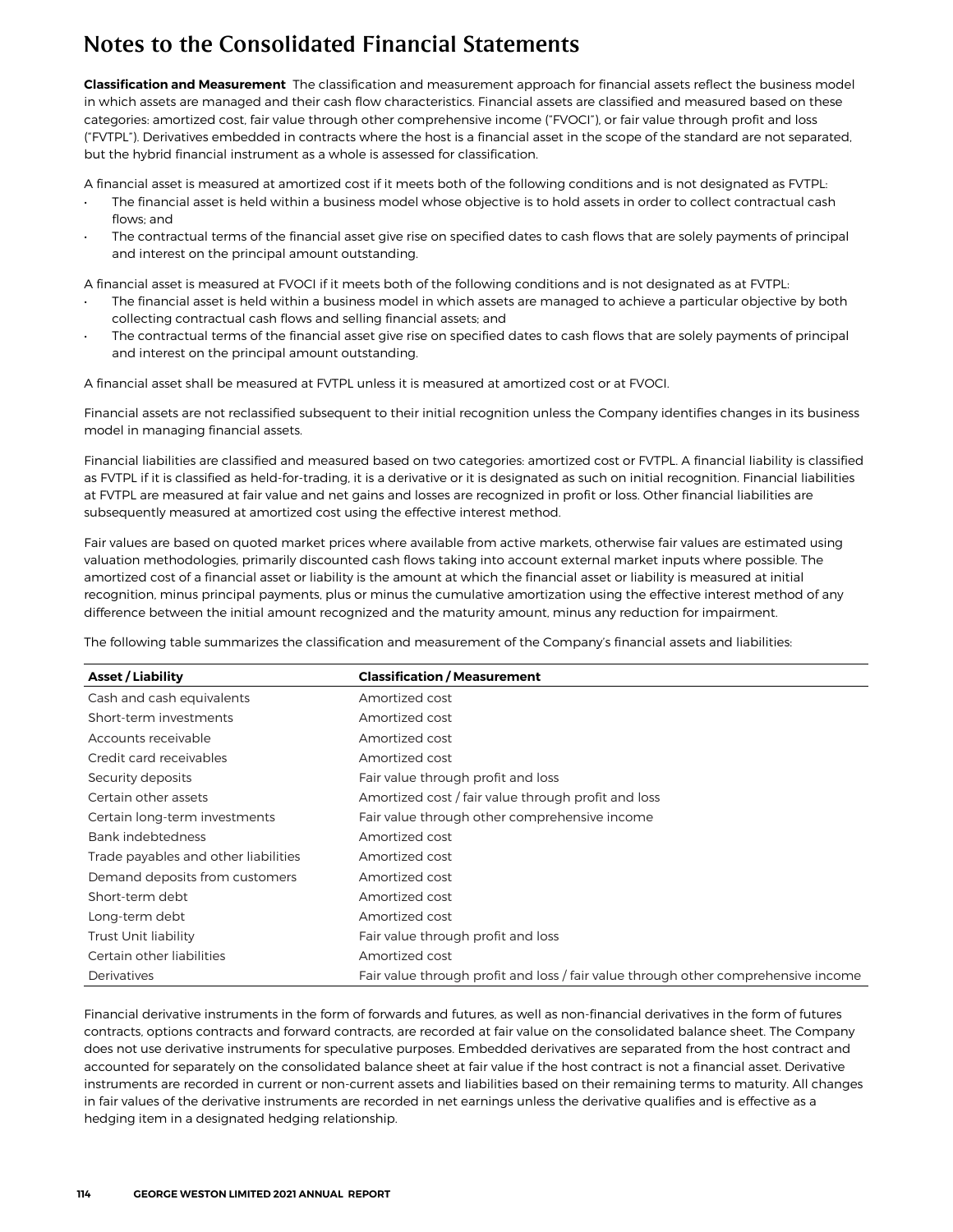The Company has cash flow hedges which are used to manage exposure to fluctuations in foreign currency exchange and interest rates. The effective portion of the change in fair value of the hedging item is recorded in other comprehensive income. If the change in fair value of the hedging item is not completely offset by the change in fair value of the hedged item, the ineffective portion of the hedging relationship is recorded in net earnings. Amounts accumulated in other comprehensive income are reclassified to net earnings when the hedged item is recognized in net earnings. The Company ensures that the hedge accounting relationships are aligned with the Company's risk management objectives and strategy and applies a more qualitative and forward-looking approach to assessing hedge effectiveness. The Company's risk management strategy and hedging activities are disclosed in Note 34 "Financial Instruments" and Note 35 "Financial Risk Management".

Fair Value The Company measures financial assets and financial liabilities under the following fair value hierarchy. The different levels have been defined as follows:

- Fair Value Level 1: quoted prices (unadjusted) in active markets for identical assets or liabilities;
- Fair Value Level 2: inputs other than quoted prices included within Level 1 that are observable for the asset or liability, either directly (i.e. as prices) or indirectly (i.e. derived from prices); and
- Fair Value Level 3: inputs for the asset or liability that are not based on observable market data (unobservable inputs).

Determination of fair value and the resulting hierarchy requires the use of observable market data whenever available. The classification of a financial instrument in the hierarchy is based upon the lowest level of input that is significant to the measurement of fair value.

Gains and losses on FVTPL financial assets and financial liabilities are recognized in net earnings in the period in which they are incurred. Settlement date accounting is used to account for the purchase and sale of financial assets. Gains or losses between the trade date and settlement date on FVTPL financial assets are recorded in net earnings.

**Valuation Process** The determination of the fair value of financial instruments is performed by the Company's treasury and financial reporting departments on a quarterly basis. There was no change in the valuation techniques applied to financial instruments during the current year. The following table describes the valuation techniques used in the determination of the fair values of financial instruments:

| <b>Type</b>                                                                                                                                                                                                                                                 | <b>Valuation Approach</b>                                                                                                                                                                                                                                                                                                                                                      |  |  |  |  |  |  |  |
|-------------------------------------------------------------------------------------------------------------------------------------------------------------------------------------------------------------------------------------------------------------|--------------------------------------------------------------------------------------------------------------------------------------------------------------------------------------------------------------------------------------------------------------------------------------------------------------------------------------------------------------------------------|--|--|--|--|--|--|--|
| Cash and Cash Equivalents, Short-Term<br><b>Investments, Security Deposits, Accounts</b><br>Receivable, Credit Card Receivables, Bank<br>Indebtedness, Trade Payables and Other<br>Liabilities, Demand deposits from other<br>customers and Short-Term Debt | The carrying amount approximates fair value due to the short-term<br>maturity of these instruments.                                                                                                                                                                                                                                                                            |  |  |  |  |  |  |  |
| Derivatives                                                                                                                                                                                                                                                 | Specific valuation techniques used to value derivative financial instruments<br>include:<br>. Quoted market prices or dealer quotes for similar instruments; and<br>. The fair values of other derivative instruments are determined based<br>on observable market information as well as valuations determined by<br>external valuators with experience in financial markets. |  |  |  |  |  |  |  |
| Long-Term Debt, Trust Unit Liability and certain<br>Other Financial Instruments                                                                                                                                                                             | The fair value is based on the present value of contractual cash flows,<br>discounted at the Company's current incremental borrowing rate for<br>similar types of borrowing arrangements or, where applicable, quoted<br>market prices.                                                                                                                                        |  |  |  |  |  |  |  |

**Derecognition of Financial Instruments** Financial assets are derecognized when the contractual rights to receive cash flows and benefits from the financial asset expire, or if the Company transfers the control or substantially all the risks and rewards of ownership of the financial asset to another party. The difference between the carrying amount of the financial asset and the sum of the consideration received and receivable is recognized in earnings before income taxes.

Financial liabilities are derecognized when obligations under the contract expire, are discharged or cancelled. The difference between the carrying amount of the financial liability derecognized and the consideration paid and payable is recognized in earnings before income taxes.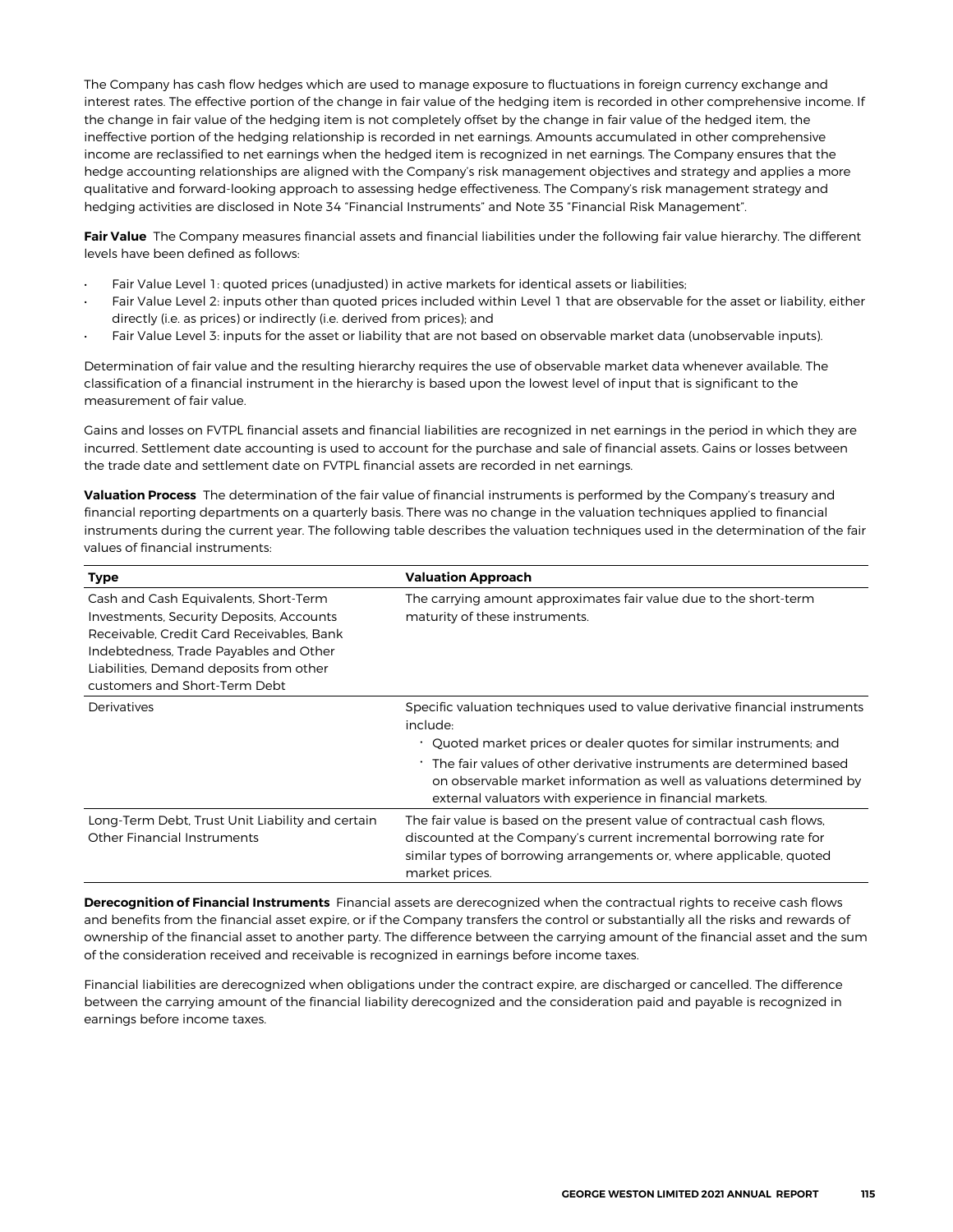**Impairment of Financial Assets** The Company applies a forward-looking ECL model at each balance sheet date to financial assets measured at amortized cost or those measured at FVOCI, except for investments in equity instruments.

The ECL model outlines a three-stage approach to reflect the increase in credit risks of a financial instrument:

- Stage 1 is comprised of all financial instruments that have not had a significant increase in credit risks since initial recognition or that have low credit risk at the reporting date. The Company is required to recognize impairment for Stage 1 financial instruments based on the expected losses over the expected life of the instrument arising from loss events that could occur during the 12 months following the reporting date.
- Stage 2 is comprised of all financial instruments that have had a significant increase in credit risks since initial recognition but that do not have objective evidence of a credit loss event. For Stage 2 financial instruments the impairment is recognized based on the expected losses over the expected life of the instrument arising from loss events that could occur over the expected life. The Company is required to recognize a lifetime ECL for Stage 2 financial instruments.
- Stage 3 is comprised of all financial instruments that have objective evidence of impairment at the reporting date. The Company is required to recognize impairment based on a lifetime ECL for Stage 3 financial instruments.

The ECL model applied to financial assets requires judgment, assumptions and estimations on changes in credit risks, forecasts of future economic conditions and historical information on the credit quality of the financial asset. Consideration of how changes in economic factors affect ECLs are determined on a probability-weighted basis.

Impairment losses and reversals are recorded in SG&A with the carrying amount of the financial asset or group of financial assets adjusted through the use of allowance accounts.

**FOREIGN CURRENCY TRANSLATION** The functional currency of the Company is the Canadian dollar.

Transactions in foreign currencies are translated into the functional currency at the foreign currency exchange rates that approximate the rates in effect at the dates when such items are transacted. Monetary assets and liabilities denominated in foreign currencies are translated into the functional currency at the exchange rate at the balance sheet date. Non-monetary items that are measured based on historical cost in a foreign currency are translated at the exchange rate at the date of the transaction. Foreign currency differences are recognized in operating income.

The assets and liabilities of foreign operations that have a functional currency different from that of the Company, including goodwill and fair value adjustments arising on acquisition, are translated into the functional currency at the foreign currency exchange rate in effect at the balance sheet date. The resulting foreign currency exchange gains or losses are recognized in the foreign currency translation adjustment as part of other comprehensive income. When such foreign operation is disposed of, the related foreign currency translation reserve is recognized in net earnings as part of the gain or loss on disposal. On the partial disposal of such foreign operation, the relevant proportion is reclassified to net earnings.

**SHORT-TERM EMPLOYEE BENEFITS** Short-term employee benefits include wages, salaries, compensated absences, profitsharing and bonuses. Short-term employee benefit obligations are measured on an undiscounted basis and are recognized in operating income as the related service is provided or capitalized if the service rendered is in connection with the creation of a tangible or intangible asset. A liability is recognized for the amount expected to be paid under short-term cash bonus or profitsharing plans if the Company has a present legal or constructive obligation to pay this amount as a result of past service provided by the employee, and the obligation can be estimated reliably.

**DEFINED BENEFIT POST-EMPLOYMENT PLANS** The Company has a number of contributory and non-contributory defined benefit post-employment plans providing pension and other benefits to eligible employees. The defined benefit pension plans provide a pension based on length of service and eligible pay. The other defined benefits include health care, life insurance and dental benefits provided to eligible employees who retire at certain ages having met certain service requirements. The Company's net defined benefit plan obligations (assets) for each plan are actuarially calculated by a qualified actuary at the end of each annual reporting period using the projected unit credit method pro-rated based on service and management's best estimate of the discount rate, the rate of compensation increase, retirement rates, termination rates, mortality rates and expected growth rate of health care costs. The discount rate used to value the defined benefit plan obligation for accounting purposes is based on high quality corporate bonds denominated in the same currency with cash flows that match the terms of the defined benefit plan obligations. Past service costs (credits) arising from plan amendments are recognized in operating income in the year that they arise. The actuarially determined net interest costs on the net defined benefit plan obligation are recognized in net interest expense and other financing charges.

The fair values of plan assets are deducted from the defined benefit plan obligations to arrive at the net defined benefit plan obligations (assets). For plans that result in a net defined benefit asset, the recognized asset is limited to the present value of economic benefits available in the form of future refunds from the plan or reductions in future contributions to the plan ("asset ceiling"). If it is anticipated that the Company will not be able to recover the value of the net defined benefit asset, after considering minimum funding requirements for future service, the net defined benefit asset is reduced to the amount of the asset ceiling. When the payment in the future of minimum funding requirements related to past service would result in a net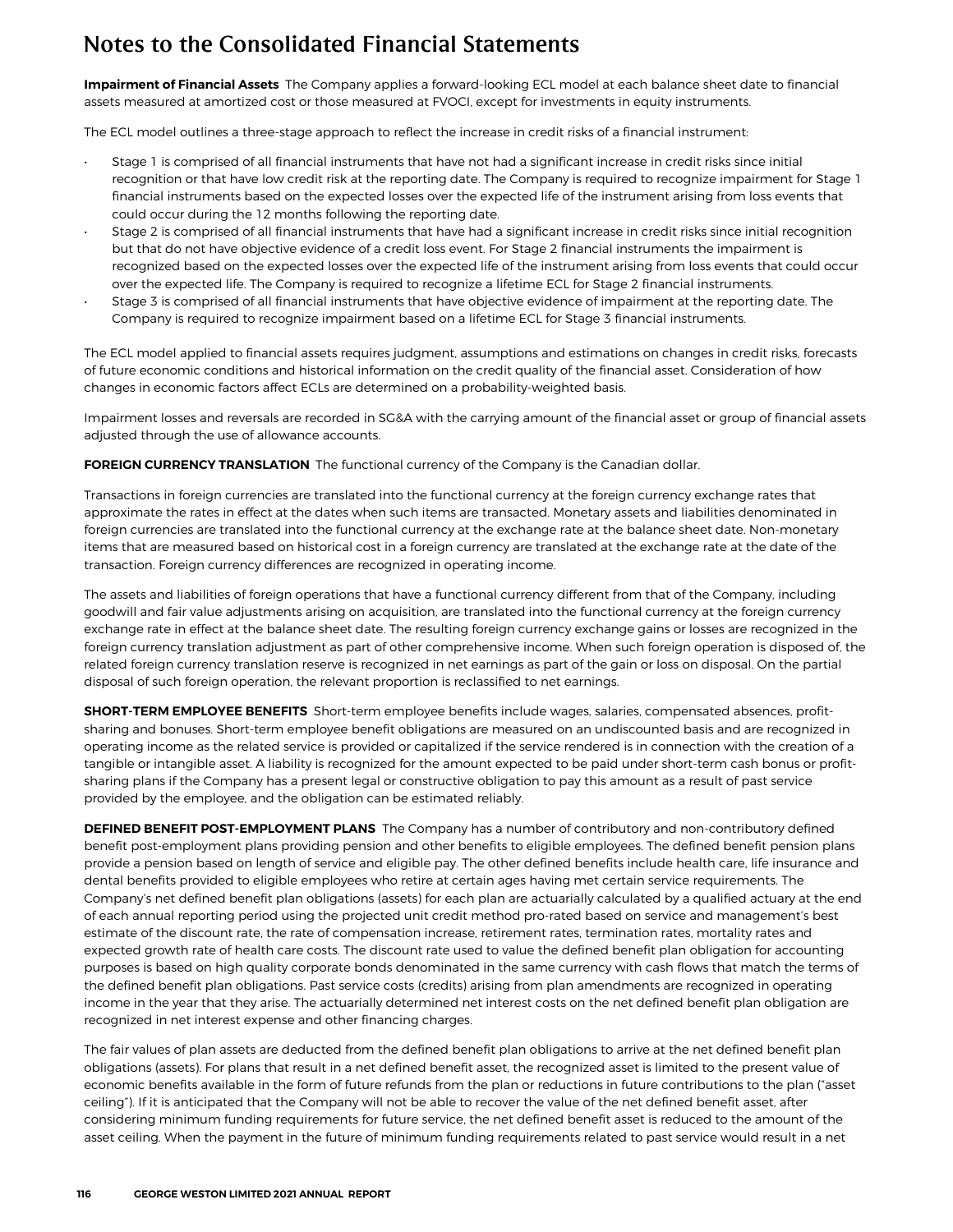defined benefit surplus or an increase in a surplus, the minimum funding requirements are recognized as a liability to the extent that the surplus would not be fully available as a refund or a reduction in future contributions.

Remeasurements including actuarial gains and losses, the effect of the asset ceiling (if applicable) and the impact of any minimum funding requirements are recognized through other comprehensive income and subsequently reclassified from accumulated other comprehensive income to retained earnings.

**OTHER LONG-TERM EMPLOYEE BENEFIT PLANS** The Company offers other long-term employee benefits including contributory long-term disability benefits and non-contributory continuation of health care and dental benefits to employees who are on long-term disability leave. As the amount of the long-term disability benefit does not depend on length of service, the obligation is recognized when an event occurs that gives rise to an obligation to make payments. The accounting for other long-term employee benefit plans is similar to the method used for defined benefit plans except that all actuarial gains and losses are recognized in operating income.

**DEFINED CONTRIBUTION PLANS** The Company maintains a number of defined contribution pension plans for employees in which the Company pays fixed contributions for eligible employees into a registered plan and has no further significant obligation to pay any further amounts. The costs of benefits for defined contribution plans are expensed as employees have rendered service.

**MULTI-EMPLOYER PENSION PLANS** The Company participates in multi-employer pension plans ("MEPP") which are accounted for as defined contribution plans. The Company's responsibility to make contributions to these plans is limited to amounts established pursuant to its collective agreements. Defined benefit MEPPs are accounted for as defined contribution plans as adequate information to account for the Company's participation in the plans is not available due to the size and number of contributing employers in the plans. The contributions made by the Company to MEPPs are expensed as contributions are due.

**TERMINATION BENEFITS** Termination benefits are recognized as an expense at the earlier of when the Company can no longer withdraw the offer of those benefits and when the Company recognizes costs for a restructuring. Benefits payable are discounted to their present value when the effect of the time value of money is material.

**EQUITY-SETTLED EQUITY-BASED COMPENSATION PLANS** Stock options, Restricted Share Units ("RSUs"), Performance Share Units ("PSUs"), Director Deferred Share Units ("DSUs") and Executive Deferred Share Units ("EDSUs") issued by the Company are substantially all settled in common shares and are accounted for as equity-settled awards.

The Company and Loblaw's stock options outstanding have a seven year term to expiry, vest 20% cumulatively on each anniversary date of the grant and are exercisable at the designated common share price, which is based on the greater of the volume weighted average trading prices of the GWL or Loblaw common shares for either the five trading days prior to the date of grant or the trading day immediately preceding the grant date. The fair value of each tranche of options granted is measured separately at the grant date using a Black-Scholes option pricing model, and includes the following assumptions:

- The expected dividend yield is estimated based on the expected annual dividend prior to the option grant date and the closing share price as at the option grant date;
- The expected share price volatility is estimated based on the historical volatility of GWL or Loblaw over a period consistent with the expected life of the options;
- The risk-free interest rate is estimated based on the Government of Canada bond yield in effect at the grant date for a term to maturity equal to the expected life of the options; and
- The effect of expected exercise of options prior to expiry is incorporated into the weighted average expected life of the options, which is based on historical experience and general option holder behaviour.

RSUs and PSUs vest after the end of a three year performance period. The number of PSUs that vest is based on the achievement of specified performance measures. The fair value of each RSU and PSU granted is measured separately at the grant date based on the market value of a GWL or Loblaw common share. Dividends paid may be reinvested in RSUs and PSUs and are treated as capital transactions.

GWL and Loblaw established trusts for each of their RSU and PSU plans to facilitate the purchase of shares for future settlement upon vesting. Each company is the sponsor of their respective trusts and has assigned Computershare Trust Company of Canada as the trustee. GWL and Loblaw fund the purchase of shares for settlement and earn management fees from the trusts. The trusts are considered structured entities and are consolidated in the Company's financial statements with the cost of the acquired shares recorded at book value as a reduction to share capital. Any premium on the acquisition of the shares above book value is applied to retained earnings until the shares are issued to settle RSU and PSU obligations.

Members of GWL's, Loblaw's and Choice Properties' Board, who are not management, may elect to receive a portion of their annual retainers and fees in the form of DSUs. Eligible executives of the Company may elect to defer up to 100% of the Short-Term Incentive Plan earned in any year into the EDSU plan. Dividends paid earn fractional DSUs and EDSUs, respectively and are treated as capital transactions. DSUs and EDSUs vest upon grant.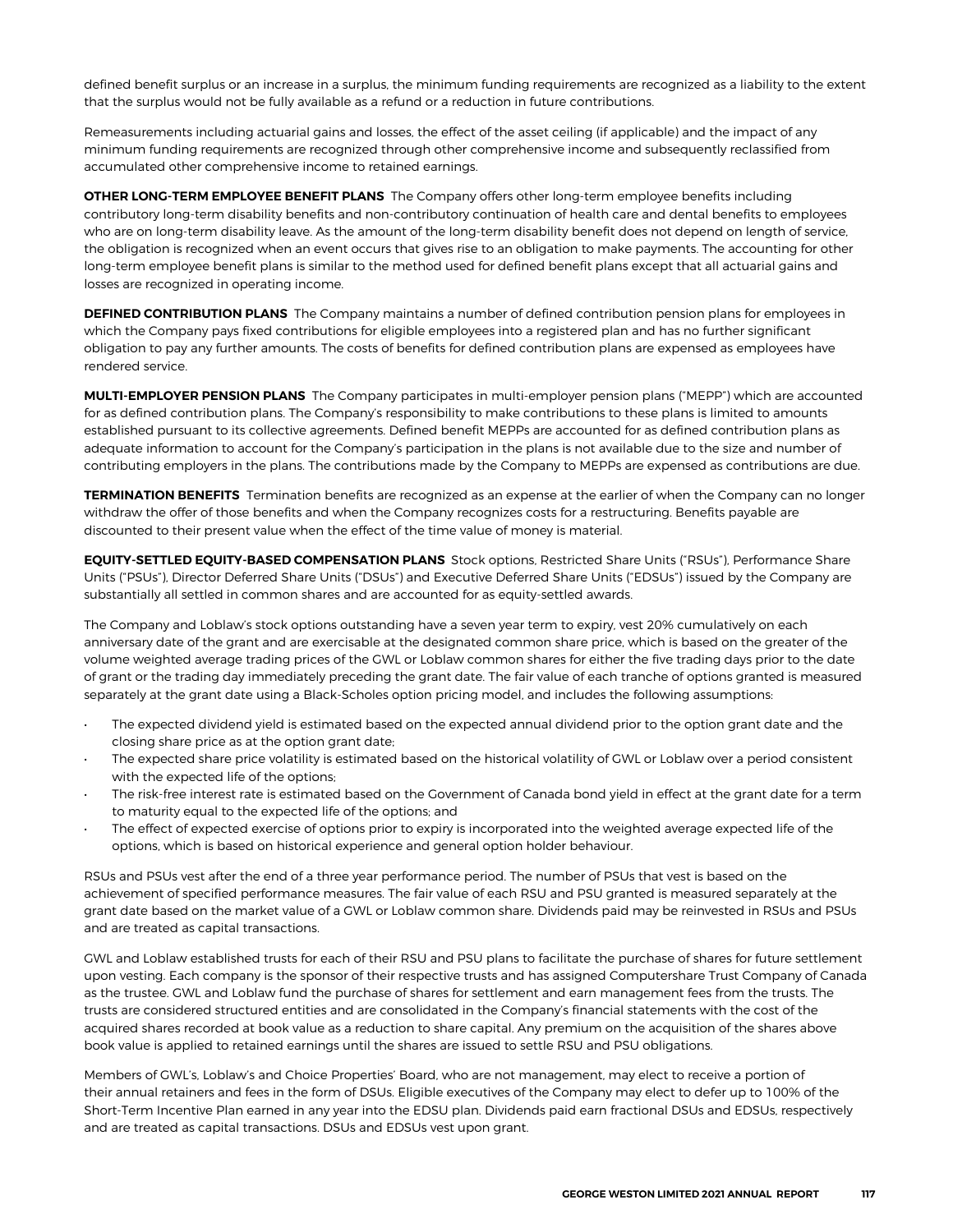The compensation expense for equity-settled plans is prorated over the vesting or performance period, with a corresponding increase to contributed surplus. Forfeitures are estimated at the grant date and are revised to reflect changes in expected or actual forfeitures.

Upon exercise of options, the amount accumulated in contributed surplus for the award plus the cash received upon exercise is recognized as an increase in share capital. Upon settlement of RSUs and PSUs, the amount accumulated in contributed surplus for the award is reclassified to share capital, with any premium or discount applied to retained earnings.

**CASH-SETTLED EQUITY-BASED COMPENSATION PLANS** Unit Options, Restricted Units ("RUs"), Performance Units ("PUs"), Trustee Deferred Units ("DUs"), and Unit-Settled Restricted Units ("URUs") issued by Choice Properties, and certain DSUs and stock options are accounted for as cash-settled awards. The fair value of the amount payable to recipients in respect of these cash settled awards is re-measured at each balance sheet date, and a compensation expense is recognized in SG&A over the vesting period for each tranche with a corresponding change in the liability.

Choice Properties' Unit Options have a five to ten year term, vest 25% cumulatively on each anniversary date of the grant and are exercisable at the designated Unit price, which is based on the greater of the volume weighted average trading price of a Unit for the five trading days prior to the date of grant or the trading day immediately preceding the grant date. The fair value of each tranche is valued separately using a Black-Scholes option pricing model, and includes the following assumptions:

- The expected distribution yield is estimated based on the expected annual distribution prior to the balance sheet date and the closing Unit price as at the balance sheet date;
- The expected Unit price volatility is estimated based on the average volatility of Choice Properties unit price over a period consistent with the expected life of the options;
- The risk-free interest rate is estimated based on the Government of Canada bond yield in effect at the balance sheet date for a term to maturity equal to the expected life of the options; and
- The effect of expected exercise of options prior to expiry is incorporated into the weighted average expected life of the options, which is based on expectations of option holder behaviour.

RUs entitle certain employees to receive the value of the RU award in cash or Units at the employee's discretion at the end of the applicable vesting period, which is usually three years in length. The RU plan provides for the crediting of additional RUs in respect of distributions paid on Units for the period when an RU is outstanding. The fair value of each RU granted is measured based on the market value of a Unit at the balance sheet date.

PUs entitle certain employees to receive the value of the PU award in cash or Units at the end of the applicable performance period, which is usually three years in length, based on Choice Properties achieving certain performance conditions. The PU plan provides for the crediting of additional PUs in respect of distributions paid on Units for the period when a PU is outstanding. The fair value of each PU granted is measured based on the market value of a Unit and an estimate of the performance conditions being met at the balance sheet date.

Members of the Choice Properties' Board of Trustees, who are not management of Choice Properties, are required to receive a portion of their annual retainer in the form of DUs and may also elect to receive up to 100% of their remaining fees in DUs. Distributions paid earn fractional DUs, which are treated as additional awards. DUs vest upon grant. The fair value of each DU granted is measured based on the market value of a Unit at the balance sheet date.

URUs are accounted for as cash-settled awards. Typically, full vesting of the URUs would not occur until the employee had remained with Choice Properties for three or five years from the grant date. Depending on the nature of the grant, the URUs are subject to a six- or seven-year holding period during which the Units cannot be disposed. The fair value of each URU granted is measured based on the market value of a Unit at the balance sheet date, less a discount to account for the vesting and holding period restriction placed on the URUs.

**EMPLOYEE SHARE OWNERSHIP PLAN ("ESOP")** GWL's and Loblaw's contributions to the ESOPs are measured at cost and recorded as compensation expense in operating income when the contribution is made. The ESOPs are administered through a trust which purchases GWL's and Loblaw's common shares on the open market on behalf of its employees.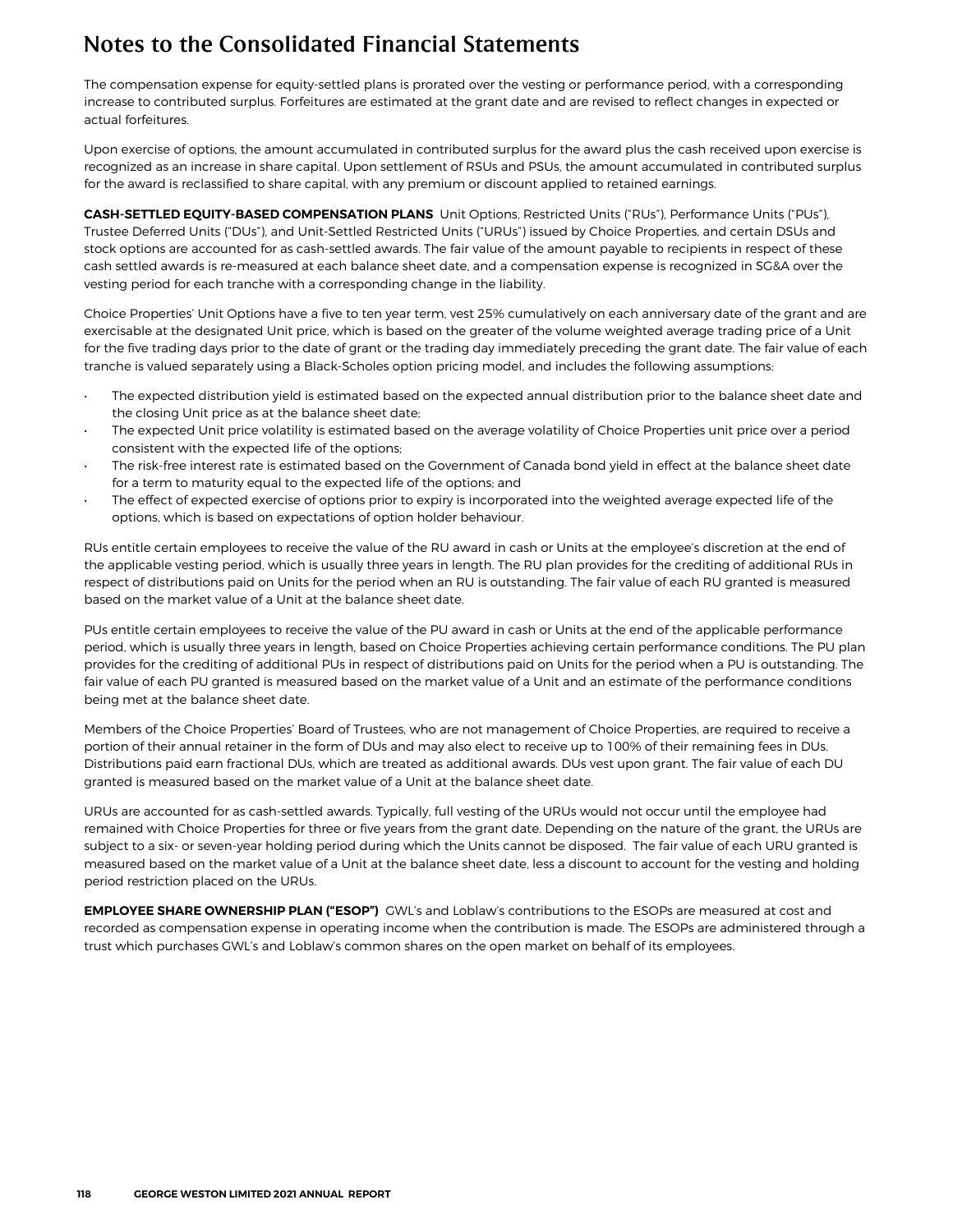#### <span id="page-22-0"></span>**NEW AMENDMENT ISSUED AND ADOPTED IN 2021**

#### **Interest Rate Benchmark Reform-Phase 2 – Amendments to IFRS 9, IAS 39, IFRS 7, IFRS 4, and IFRS 16**

Interbank Offered Rates ("IBORs") reform is the market-wide reform of interest rate benchmarks in which some IBORs are replaced with alternative risk-free rates. The replacement is expected to be mostly complete by the end of 2021. Consistent with global efforts, in Canada, benchmark reform initiatives are being led by the Canadian Alternative Reference Rate Committee ("CARR"), a group of financial sector firms and public sector institutions. CARR is tasked with promoting the use of the Canadian Overnight Repo Rate Average as a key risk-free interest rate benchmark as well as analyzing the current status of the Canadian Dollar Offered Rate ("CDOR"). As of May 17, 2021, the 6-month and 12-month CDOR tenors were discontinued on account of their minimal use. The 1-month, 2-month and 3-month CDOR tenors will continue to be published, though their relevance may decline or may ultimately be discontinued as well.

To address the impact IBOR reform has on financial reporting, in August 2020, the International Accounting Standards Board issued Interest Rate Benchmark Reform-Phase 2, which amends IFRS 9, "Financial Instruments", IAS 39, "Financial Instruments: Recognition and Measurement", IFRS 7, "Financial Instruments: Disclosures", IFRS 4, "Insurance Contracts" ("IFRS 4") and IFRS 16, "Leases". These amendments became effective for annual periods beginning on or after January 1, 2021.

Phase 2 amendments provide certain practical reliefs related to modifications of financial asset or liability and lease contracts:

- As a practical expedient, if the basis for determining the contractual cash flows of a financial asset or liability changes as a direct consequence of the IBOR reform and on an economically equivalent basis, the financial asset or liability shall be remeasured reflecting the updated effective interest rate prospectively with no immediate gain or loss recognized.
- As a practical expedient, the lessee can account for a lease modification that is required by the IBOR reform through revising the discount rate that reflects the change in interest rate and remeasure the lease liability prospectively with no immediate gain or loss recognized. The amount of the remeasurement is recognized as an adjustment to the right-of-use asset.

Additionally, phase 2 amendments provide a series of temporary exceptions from certain hedge accounting requirements when a change required by the IBOR reform occurs to a hedged item and/or hedging instrument that permits the hedging relationship to be continued without interruption.

The Company assessed the impacts of the IBOR reform on its financial instruments, leases, insurance contracts and hedges, and noted only certain financial instruments and the interest rate swap hedge are directly or indirectly dependent on the 1-month or 3-month CDOR tenors. As a result, the Company is not immediately impacted by the IBOR reform. The Company will continue to monitor future developments of CDOR and other applicable interest rate benchmarks, and will elect the practical reliefs relating to financial instruments, leases, insurances and hedges when applicable.

### **Note 3. Critical Accounting Estimates and Judgments**

The preparation of the consolidated financial statements requires management to make estimates and judgments in applying the Company's accounting policies that affect the reported amounts and disclosures made in the consolidated financial statements and accompanying notes.

Within the context of these consolidated financial statements, a judgment is a decision made by management in respect of the application of an accounting policy, a recognized or unrecognized financial statement amount and/or note disclosure, following an analysis of relevant information that may include estimates and assumptions. Estimates and assumptions are used mainly in determining the measurement of balances recognized or disclosed in the consolidated financial statements and are based on a set of underlying data that may include management's historical experience, knowledge of current events and conditions and other factors that are believed to be reasonable under the circumstances. Management continually evaluates the estimates and judgments it uses.

The following are the accounting policies subject to judgments and key sources of estimation uncertainty that the Company believes could have the most significant impact on the amounts recognized in the consolidated financial statements. The Company's significant accounting policies are disclosed in note 2.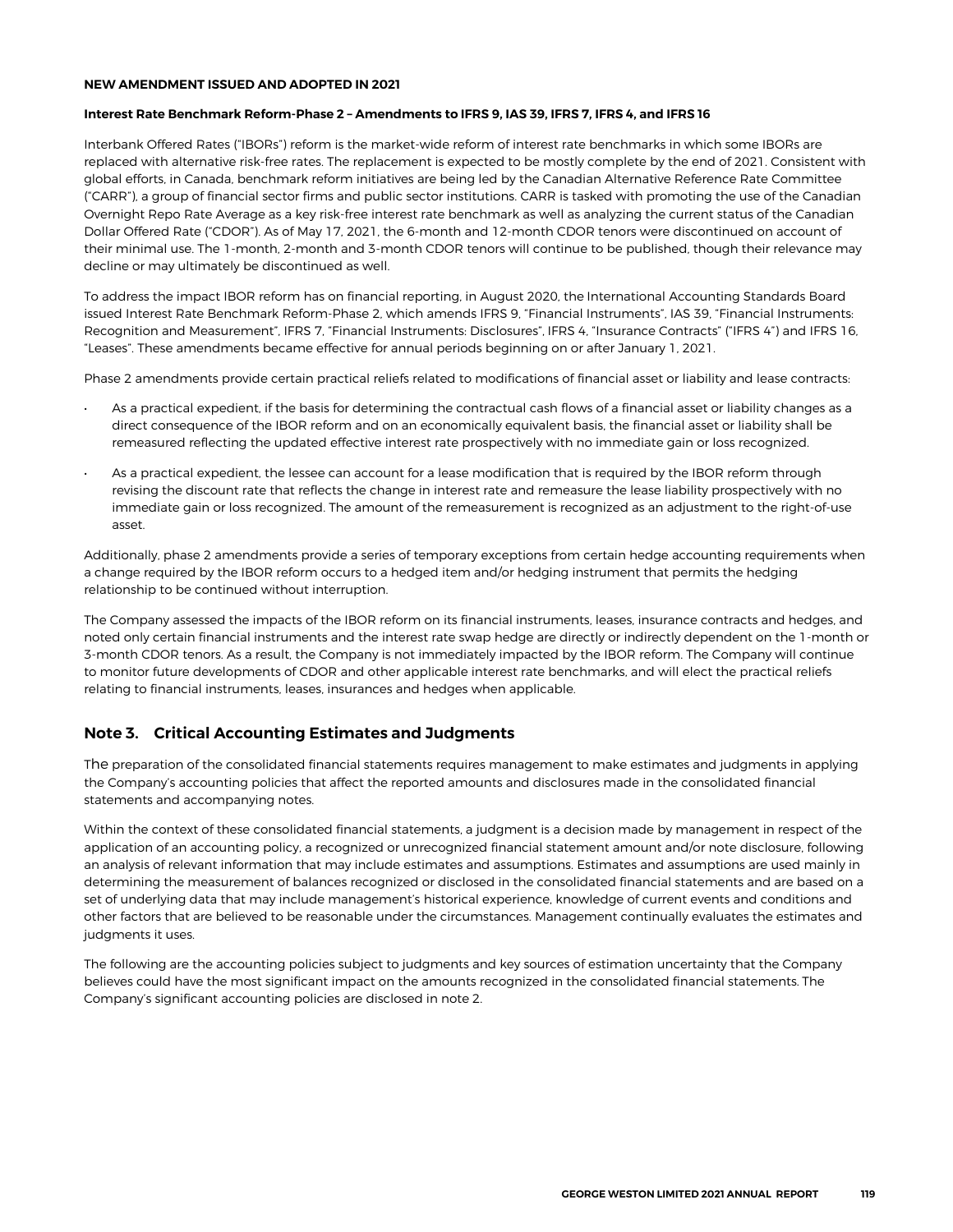### **BASIS OF CONSOLIDATION**

**Judgments Made in Relation to Accounting Policies Applied** The Company uses judgment in determining the entities that it controls and therefore consolidates. The Company controls an entity when the Company has the existing rights that give it the current ability to direct the activities that significantly affect the entity's returns. The Company consolidates all of its wholly owned subsidiaries. Judgment is applied in determining whether the Company controls the entities in which it does not have ownership rights or does not have full ownership rights. Most often, judgment involves reviewing contractual rights to determine if rights are participating (giving power over the entity) or protective rights (protecting the Company's interest without giving it power).

### **INVENTORIES**

**Key Sources of Estimation** Inventories are carried at the lower of cost and net realizable value which requires the Company to utilize estimates related to fluctuations in shrink, future retail prices, the impact of vendor rebates on cost, seasonality and costs necessary to sell the inventory**.**

**IMPAIRMENT OF NON-FINANCIAL ASSETS (GOODWILL, INTANGIBLE ASSETS, FIXED ASSETS AND RIGHT-OF-USE ASSETS) Judgments Made in Relation to Accounting Policies Applied** Management is required to use judgment in determining the grouping of assets to identify their CGUs for the purposes of testing fixed assets and right-of-use assets for impairment. Judgment is further required to determine appropriate groupings of CGUs for the level at which goodwill and intangible assets are tested for impairment. The Company has determined that each retail location is a separate CGU for the purposes of fixed asset and right-of-use asset impairment testing. For the purpose of goodwill and indefinite life intangible assets impairment testing, CGUs are grouped at the lowest level at which goodwill and indefinite life intangible assets are monitored for internal management purposes. In addition, judgment is used to determine whether a triggering event has occurred requiring an impairment test to be completed.

**Key Sources of Estimation** In determining the recoverable amount of a CGU or a group of CGUs, various estimates are employed. The Company determines fair value less costs to sell using such estimates as market rental rates for comparable properties, recoverable operating costs for leases with tenants, non-recoverable operating costs, future cash flows, discount rates, capitalization rates and terminal rates. The Company determines value in use by using estimates including projected future revenues, earnings and capital investments consistent with approved strategic plans, and discount rates consistent with external industry information reflecting the risk associated with the specific cash flows.

### **CUSTOMER LOYALTY AWARDS PROGRAMS**

**Key Sources of Estimation** Loblaw defers revenue at the time the award is earned by members based on the relative fair value of the award. The relative fair value is determined by allocating consideration between the fair value of the loyalty awards earned by loyalty program members, net of breakage, and the goods and services on which the awards were earned, based on their relative stand-alone selling price. The estimated fair value per point for the *PC Optimum®* program is determined based on the program reward schedule and is \$1 for every 1,000 points earned. The breakage rate of the program is an estimate of the amount of points that will never be redeemed. The rate is reviewed on an ongoing basis and is estimated utilizing historical redemption activity and anticipated earn and redeem behaviour of members.

### **IMPAIRMENT OF CREDIT CARD RECEIVABLES**

**Judgments Made in Relation to Accounting Policies Applied and Key Sources of Estimation** In each stage of the impairment model, impairment is determined based on the probability of default, loss given default, and expected exposures at default on drawn and undrawn exposures on credit card receivables, discounted using an average portfolio yield rate. The application of the ECL model requires management to apply the following significant judgments, assumptions and estimations:

- Movement of impairment measurement between the three stages of the ECL model, based on the assessment of the increase in credit risks on credit card receivables. The assessment of changes in credit risks includes qualitative and quantitative factors of the accounts, such as historical credit loss experience and external credit scores;
- Thresholds for significant increase in credit risks based on changes in probability of default over the expected life of the instrument relative to initial recognition; and
- Forecasts of future economic condition, namely the unemployment rate. Management uses unemployment rate forecasts published by major Canadian Chartered Banks and the Conference Board of Canada to establish the base case scenario and other representative ranges of possible forecast scenarios.

### **FAIR VALUE OF INCOME PRODUCING PROPERTIES**

**Key Sources of Estimation** The fair value of income producing properties is dependent on future cash flows over the holding period, terminal capitalization rates, and discount rates applicable to those assets. The review of future cash flows involves assumptions relating to occupancy, rental rates, and residual value. In addition to reviewing future cash flows, management assesses changes in the business climate and other factors, which may affect the ultimate value of the property. These assumptions may not ultimately be achieved.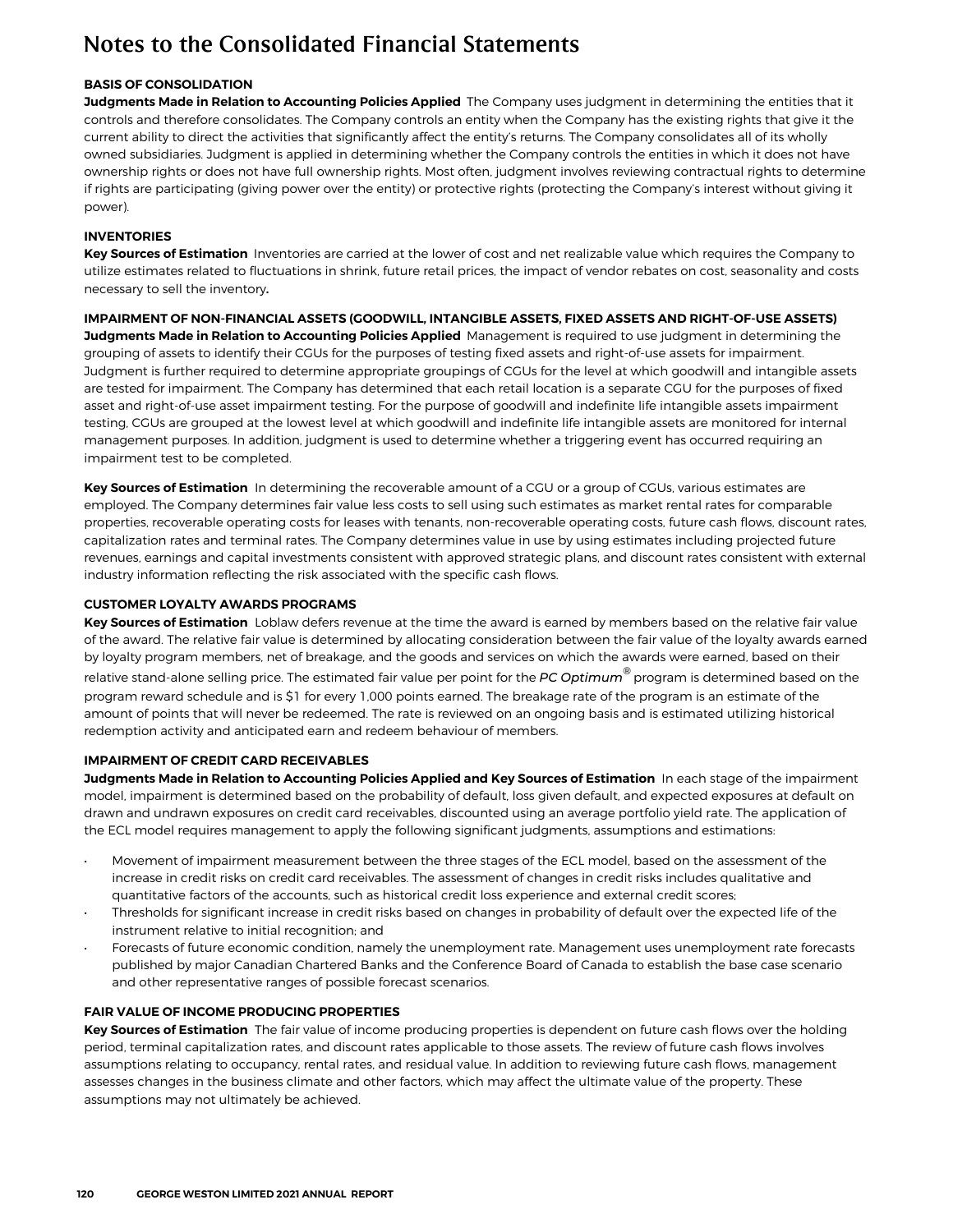#### <span id="page-24-0"></span>**INCOME AND OTHER TAXES**

**Judgments Made in Relation to Accounting Policies Applied** The calculation of current and deferred income taxes requires management to make certain judgments regarding the tax rules in jurisdictions where the Company performs activities. Application of judgments is required regarding the classification of transactions and in assessing probable outcomes of claimed deductions including expectations about future operating results and the timing and reversal of temporary differences.

#### **PROVISIONS**

**Judgments made in Relation to Accounting Policies Applied** The recording of provisions requires management to make certain judgments regarding whether there is a present legal or constructive obligation as a result of a past event, it is probable that the Company will be required to settle the obligation and if a reliable estimate of the amount of the obligation can be made. The Company has recorded provisions primarily in respect of restructuring, environmental and decommissioning liabilities, certain onerous costs on leased properties and legal claims. The Company reviews the merits, risks and uncertainties of each provision, based on current information, and the amount expected to be required to settle the obligation. Provisions are reviewed on an ongoing basis and are adjusted accordingly when new facts and events become known to the Company.

#### **LEASES**

**Judgments Made in Relation to Accounting Policies Applied** Management exercises judgment in determining the appropriate lease term on a lease by lease basis. Management considers all facts and circumstances that create an economic incentive to exercise a renewal option or to not exercise a termination option including investments in major leaseholds, store performances and past business practice and the length of time remaining before the option is exercisable. The periods covered by renewal options are only included in the lease term if management is reasonably certain to renew. Management considers reasonably certain to be a high threshold. Changes in the economic environment or changes in the retail industry may impact management's assessment of lease term, and any changes in management's estimate of lease terms may have a material impact on the Company's consolidated balance sheets and statements of earnings.

**Key Sources of Estimation** In determining the carrying amount of right-of-use assets and lease liabilities, the Company is required to estimate the incremental borrowing rate specific to each leased asset or portfolio of leased assets if the interest rate implicit in the lease is not readily determined. Management determines the incremental borrowing rate using a base risk-free interest rate estimated by reference to the Government of Canada bond yield with an adjustment that reflects the Company's credit rating, the security, lease term and value of the underlying leased asset, and the economic environment in which the leased asset operates. The incremental borrowing rates are subject to change due to changes in the business and macroeconomic environment.

### **Note 4. Future Accounting Standard**

**IFRS 17** In 2017, the IASB issued IFRS 17, "Insurance Contracts" ("IFRS 17") replacing IFRS 4. IFRS 17 introduces consistent accounting for all insurance contracts. The standard requires a company to measure insurance contracts using updated estimates and assumptions that reflect the timing of cash flows and any uncertainty relating to these contracts. Additionally, IFRS 17 requires an entity to recognize profits as it delivers insurance services, rather than when it receives premiums. The standard is effective for annual reporting periods beginning on or after January 1, 2023 and is to be applied retrospectively. While early adoption is permitted, the Company does not intend to early adopt IFRS 17. The Company is currently assessing the impact of the standard on its consolidated financial statements.

### **Note 5. Discontinued Operations**

**WESTON FOODS** On March 23, 2021, the Company announced its intention to launch a process to sell the Weston Foods business, comprised of the fresh, frozen and ambient bakery businesses.

On December 10, 2021, the Company announced the sale of Weston Foods' fresh and frozen bakery business to FGF Brands Inc. for gross proceeds of \$1,100 million, and on December 29, 2021, the Company announced the sale of Weston Foods' ambient business to affiliated entities of Hearthside Foods Solution, LLC for gross proceeds of \$370 million. In aggregate, the Company sold its entire Weston Foods bakery business for total gross proceeds of \$1,470 million. **Upon closing of each respective transaction, the respective purchaser entered into a supply agreement with Loblaw. After closing adjustments, net consideration was \$1,207 million and a loss on sale of** \$317 million, **after income taxes, was included in discontinued operations within the consolidated statements of earnings.** 

Upon the respective sale dates, the net assets of Weston Foods were de-recognized from the Company's 2021 consolidated balance sheet and the Weston Foods results, net of intersegment eliminations, were presented separately as discontinued operations in the Company's consolidated statement of earnings and comprehensive income in the current and comparative periods. **Unless otherwise specified, all other notes to the consolidated financial statements include amounts from both continuing and discontinued operations.**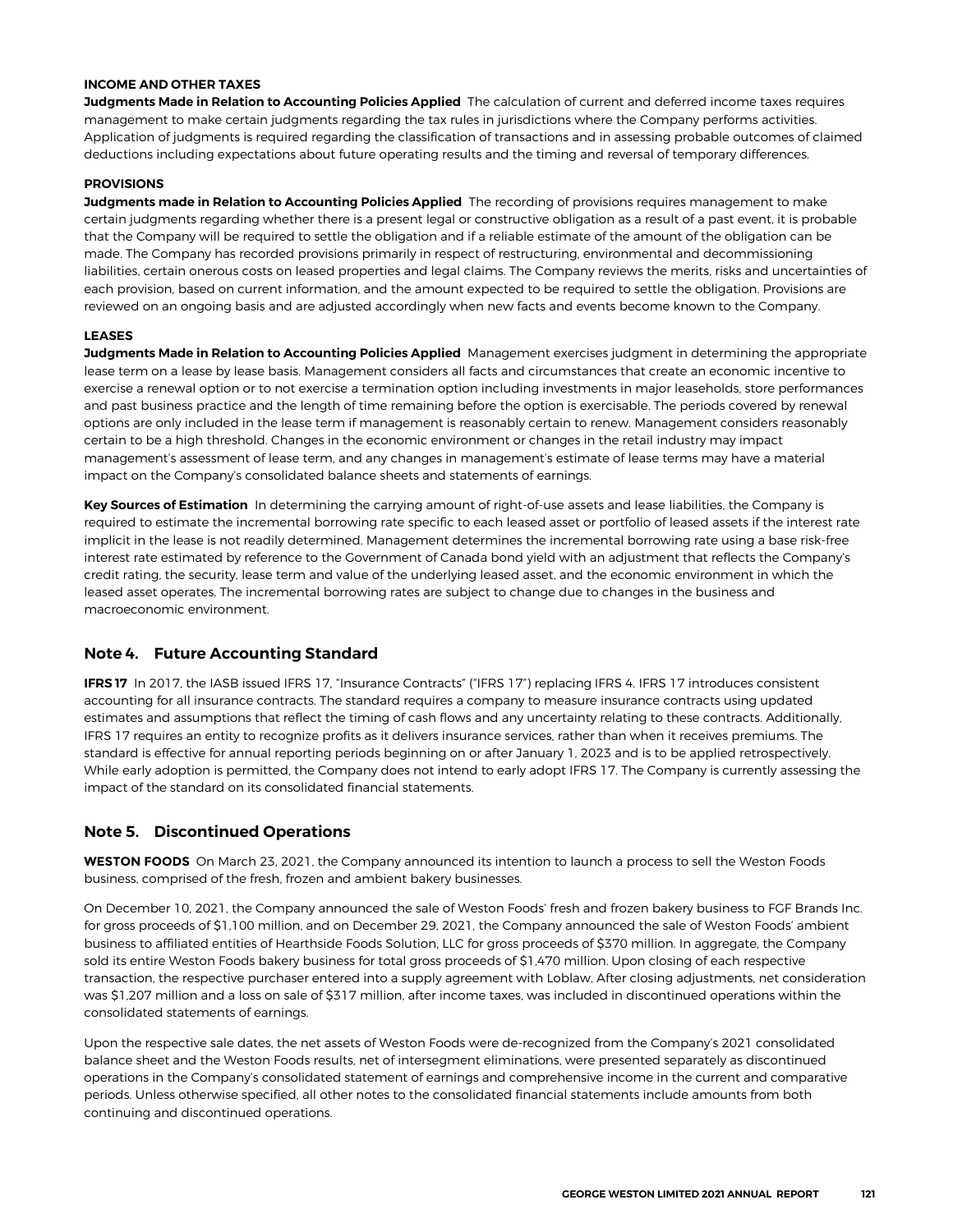**The results of Discontinued Operations presented in the consolidated statements of earnings is as follows:**

|                                                  |    |                 |                                     |                                          | <b>Years Ended</b> |                 |  |                              |    |                            |  |  |  |
|--------------------------------------------------|----|-----------------|-------------------------------------|------------------------------------------|--------------------|-----------------|--|------------------------------|----|----------------------------|--|--|--|
|                                                  |    |                 |                                     | Dec. 31, 2021                            | Dec. 31, 2020      |                 |  |                              |    |                            |  |  |  |
|                                                  |    |                 |                                     | (52 weeks)                               |                    |                 |  |                              |    | (53 weeks)                 |  |  |  |
| (\$ millions)                                    |    | Weston<br>Foods | Intersegment<br><b>Eliminations</b> | <b>Discontinued</b><br><b>Operations</b> |                    | Weston<br>Foods |  | Intersegment<br>Eliminations |    | Discontinued<br>Operations |  |  |  |
| Revenue                                          | S  | $1,868$ \$      | $(552)$ \$                          | 1,316                                    | \$                 | $2,062$ \$      |  | $(627)$ \$                   |    | 1,435                      |  |  |  |
| <b>Operating Expenses</b>                        |    |                 |                                     |                                          |                    |                 |  |                              |    |                            |  |  |  |
| Cost of inventories sold                         |    | 1.389           | (541)                               | 848                                      |                    | 1.482           |  | (623)                        |    | 859                        |  |  |  |
| Selling, general and administrative expenses     |    | 491             | (18)                                | 473                                      |                    | 577             |  | (14)                         |    | 563                        |  |  |  |
|                                                  | \$ | $1,880$ \$      | $(559)$ \$                          | 1,321                                    | \$                 | $2,059$ \$      |  | $(637)$ \$                   |    | 1,422                      |  |  |  |
| <b>Operating (Loss) Income</b>                   |    |                 |                                     | \$<br>(5)                                |                    |                 |  |                              | \$ | 13                         |  |  |  |
| Net interest expense and other financing charges |    |                 |                                     |                                          |                    |                 |  |                              |    | 2                          |  |  |  |
| (Loss) Earnings before Income Taxes              |    |                 |                                     | \$<br>(6)                                |                    |                 |  |                              | \$ | 11                         |  |  |  |
| Income tax (recovery) expense                    |    |                 |                                     | (1)                                      |                    |                 |  |                              |    | 5                          |  |  |  |
| Net (Loss) Earnings after Income Taxes           |    |                 |                                     | \$<br>(5)                                |                    |                 |  |                              | \$ | 6                          |  |  |  |
| Loss on sale after income taxes                  |    |                 |                                     | (317)                                    |                    |                 |  |                              |    |                            |  |  |  |
| Net (Loss) Earnings from Discontinued Operations |    |                 |                                     | \$<br>(322)                              |                    |                 |  |                              | \$ | 6                          |  |  |  |
|                                                  |    |                 |                                     |                                          |                    |                 |  |                              |    |                            |  |  |  |

The loss on sale after income taxes is comprised of the following components:

| (\$ millions)                                                                                            |    | 2021     |
|----------------------------------------------------------------------------------------------------------|----|----------|
| Gross proceeds                                                                                           | \$ | 1,470    |
| Less: Certain other amendments, including an adjustment to the working capital provisions <sup>(i)</sup> |    | (210)    |
| Less: Transaction and other related costs                                                                |    | (53)     |
| Net consideration <sup>(ii)</sup>                                                                        | \$ | 1,207    |
| Less: Net assets of the discontinued operations                                                          |    | (1, 615) |
| Loss on sale before tax and the undernoted <sup>(iii)</sup>                                              | \$ | (408)    |
| Reclassification of foreign currency translation gain                                                    |    | 130      |
| Income tax expense                                                                                       |    | (39)     |
| Loss on sale after income taxes                                                                          | S  | (317)    |
|                                                                                                          |    |          |

(i) Net consideration reflects management's best estimate of working capital adjustments and subject to finalization, in accordance with the sale agreements.

(ii) Includes \$32 million of consideration receivable.

(iii) Loss on sale before tax and the undernoted includes \$87 million non-cash goodwill impairment charge, recorded in the third quarter of 2021.

The Company reclassified the accumulated foreign currency translation gain from accumulated other comprehensive income to the discontinued operations as all foreign operations were disposed in the transactions.

Transaction and other related costs of \$53 million were incurred in connection with the sale of Weston Foods.

**The net cash flows (used in) provided by the Discontinued Operations, excluding the net consideration above, are as follows:**

|                                                                      |   | <b>Years Ended</b> |    |               |
|----------------------------------------------------------------------|---|--------------------|----|---------------|
|                                                                      |   | Dec. 31, 2021      |    | Dec. 31, 2020 |
| (\$ millions)                                                        |   | (52 weeks)         |    | (53 weeks)    |
| Cash flows from operating activities                                 |   | -                  |    | 157           |
| Cash flows used in investing activities                              |   | (122)              | \$ | (160)         |
| Cash flows used in financing activities                              | s | (6)                | \$ | (8)           |
| Effect of foreign currency rate changes on cash and cash equivalents |   | $\mathbf{2}$       | ъ  | 3             |
| Cash flows used in Discontinued Operations                           |   | (126)              | \$ | (8)           |
|                                                                      |   |                    |    |               |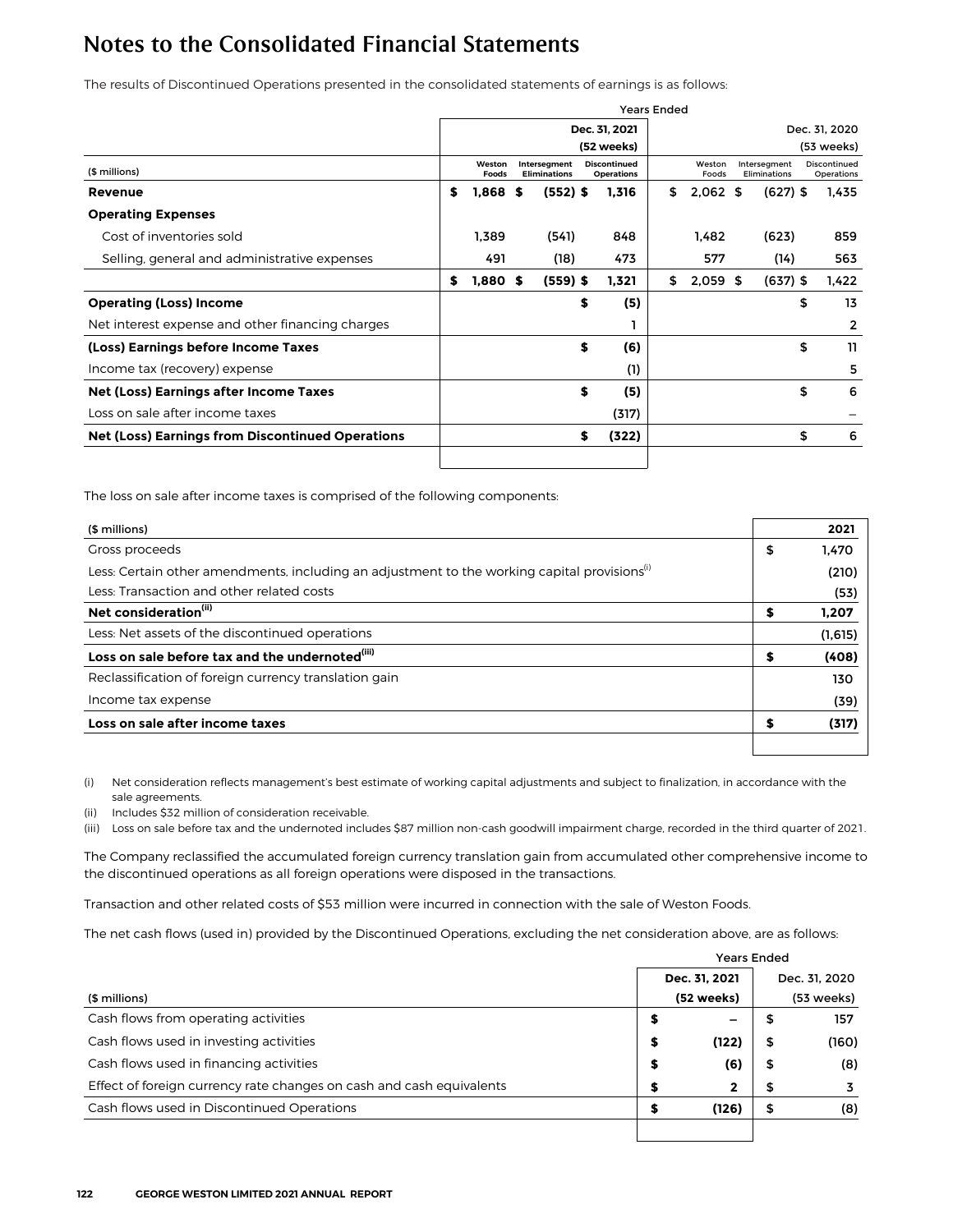### <span id="page-26-0"></span>**Note 6. Subsidiaries**

The table below summarizes the Company's principal subsidiaries. The proportion of ownership interests held equals the voting rights held by the Company. GWL's ownership in Loblaw and Choice Properties is impacted by changes in Loblaw's common share equity and Choice Properties' Trust Units, respectively.

|                          |                                  |                                            | As at                 |                                     |                       |
|--------------------------|----------------------------------|--------------------------------------------|-----------------------|-------------------------------------|-----------------------|
|                          |                                  |                                            | Dec. 31, 2021         |                                     | Dec. 31, 2020         |
|                          |                                  | <b>Number</b><br>of shares /<br>units held | Ownership<br>interest | Number<br>of shares /<br>units held | Ownership<br>interest |
| Loblaw                   | Common shares <sup>(i)</sup>     | 175,475,019                                | 52.6%                 | 182,874,456                         | 52.6%                 |
|                          | Class B LP Units <sup>(ii)</sup> | 395,786,525                                | n/a                   | 395,786,525                         | n/a                   |
|                          | <b>Trust Units</b>               | 50,661,415                                 | n/a                   | 50,661,415                          | n/a                   |
| <b>Choice Properties</b> |                                  | 446.447.940                                | 61.7%                 | 446.447.940                         | 61.8%                 |
|                          |                                  |                                            |                       |                                     |                       |

<sup>(</sup>i) In 2021, GWL settled the equity forward sale agreement, releasing all Loblaw common shares pledged under the equity forward sale agreement (December 31, 2020 – 9.6 million Loblaw common shares pledged) (see note 25). Additionally, commencing in the first quarter of 2020, GWL participated in Loblaw's Normal Course Issuer Bid ("NCIB") program, in order to maintain its proportionate percentage ownership (see note 28).

<sup>(</sup>ii) Class B LP Units ("Exchangeable Units") are economically equivalent to Trust Units, receive distributions equal to the distributions paid on Trust Units and are exchangeable, at the holder's option, into Trust Units.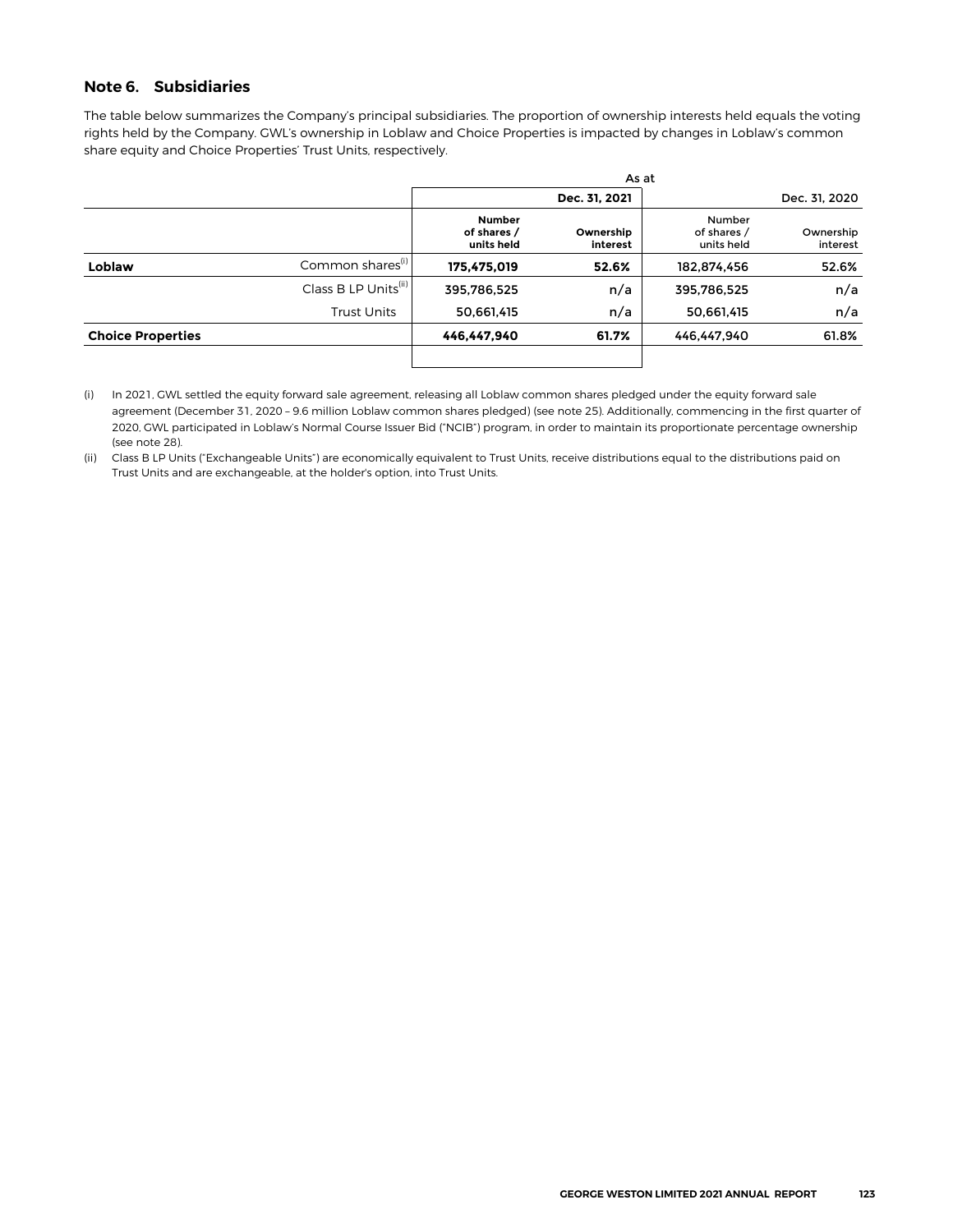## <span id="page-27-0"></span>**Note 7. Business Acquisitions**

**CONSOLIDATION OF FRANCHISES** Loblaw accounted for the consolidation of existing franchises as business acquisitions and consolidated its franchises as of the date the franchisee entered into a Franchise Agreement with Loblaw. The assets acquired and liabilities assumed through the consolidation were valued at the acquisition date using fair values, which approximated the franchise carrying values at the date of acquisition. The results of operations of the acquired franchises have been included in Loblaw's results of operations from the date of acquisition.

Loblaw has more than 500 franchise food retail stores in its network. As at the end of the first quarter of 2020, Loblaw consolidated all of its remaining franchisees for accounting purposes under the Franchise Agreement.

The following table summarizes the amounts recognized for the assets acquired, liabilities assumed and non-controlling interests recognized at the acquisition dates:

| (\$ millions)                                       |   | 2021                     | 2020 |
|-----------------------------------------------------|---|--------------------------|------|
| Net assets acquired:                                |   |                          |      |
| Cash and cash equivalents                           | ъ | -                        | 14   |
| Inventories                                         |   | $\overline{\phantom{0}}$ | 42   |
| Fixed assets (note 16)                              |   | -                        | 44   |
| Trade payables and other liabilities <sup>(i)</sup> |   | -                        | (54) |
| Other liabilities <sup>(i)</sup>                    |   | -                        | (30) |
| Non-controlling interests                           |   | -                        | (16) |
| Total net assets acquired                           |   | -                        |      |
|                                                     |   |                          |      |

(i) On consolidation, trade payables and other liabilities and other liabilities eliminated against existing accounts receivable, franchise loans receivable and franchise investments held by Loblaw.

## **Note 8. Net Interest Expense and Other Financing Charges**

The components of net interest expense and other financing charges were as follows:

|                                                                               |    | 2021       | $2020^{(i)}$ |
|-------------------------------------------------------------------------------|----|------------|--------------|
| (\$ millions)                                                                 |    | (52 weeks) | (53 weeks)   |
| Interest expense:                                                             |    |            |              |
| Long-term debt                                                                | S  | 580        | \$<br>638    |
| Lease liabilities (note 33)                                                   |    | 191        | 205          |
| Borrowings related to credit card receivables                                 |    | 37         | 48           |
| Trust Unit distributions                                                      |    | 205        | 223          |
| Independent funding trusts                                                    |    | 13         | 14           |
| Post-employment and other long-term employee benefits (note 30)               |    | 9          | 9            |
| Bank indebtedness                                                             |    | 4          | 4            |
| Financial liabilities (note 26)                                               |    | 46         | 31           |
| Capitalized interest (capitalization rate 3.6% (2020 - 3.7%)) (notes 16 & 19) |    | (3)        | (4)          |
|                                                                               | \$ | 1,082      | \$<br>1,168  |
| Interest income:                                                              |    |            |              |
| Accretion income                                                              | \$ | (6)        | \$<br>(5)    |
| Short-term interest income                                                    |    | (18)       | (24)         |
|                                                                               | S  | (24)       | \$<br>(29)   |
| Forward sale agreement <sup>(ii)</sup>                                        | S  | 180        | \$<br>(71)   |
| Fair value adjustment of the Trust Unit liability (note 34)                   |    | 601        | (239)        |
| Recovery related to Glenhuron Bank Limited (note 9)                           |    | (189)      |              |
| Net interest expense and other financing charges from Continuing Operations   | \$ | 1.650      | \$<br>829    |
|                                                                               |    |            |              |

(i) Certain comparative figures have been restated to conform with current year presentation.

(ii) See note 25 for details on the settlement of the net debt associated with the equity forward sale agreement. Included is a charge of \$188 million (2020 - income of \$47 million) related to the fair value adjustment of the forward sale agreement, forward accretion income of \$24 million (2020 – \$46 million), and the forward fee of \$16 million (2020 – \$22 million), associated with the forward sale agreement.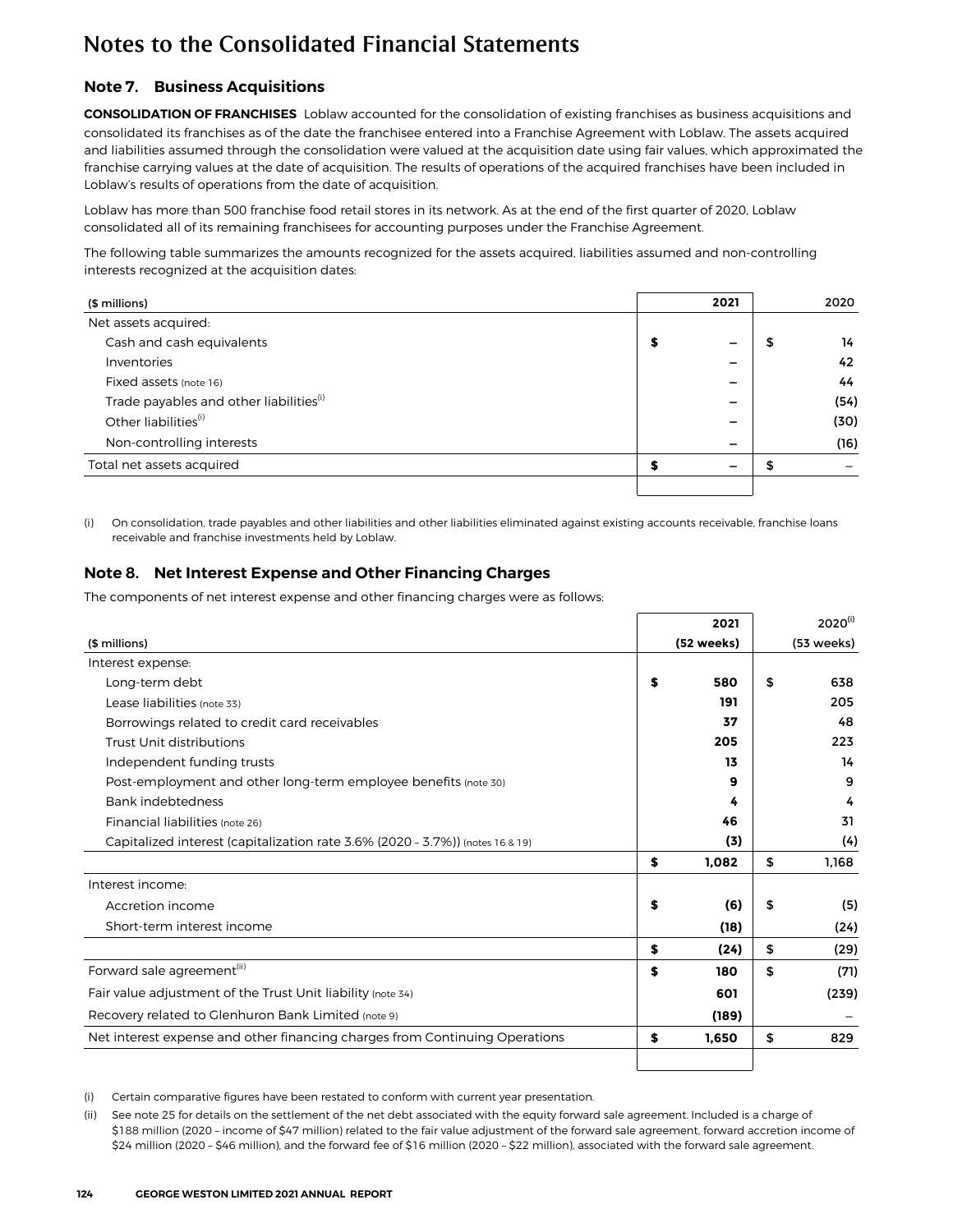### <span id="page-28-0"></span>**Note 9. Income Taxes**

The components of income taxes recognized in the consolidated statements of earnings from continuing operations were as follows:

|                                                   | 2021       | $2020^{(i)}$ |
|---------------------------------------------------|------------|--------------|
| (\$ millions)                                     | (52 weeks) | (53 weeks)   |
| <b>Current income taxes</b>                       |            |              |
| Current period                                    | \$<br>791  | \$<br>546    |
| Recovery related to Glenhuron Bank Limited        | (128)      |              |
| Adjustment in respect of prior periods            | 10         | (18)         |
| Deferred income taxes                             |            |              |
| Origination and reversal of temporary differences | (37)       | (68)         |
| Effect of change in income tax rates              | -          | (3)          |
| Adjustment in respect of prior periods            | (6)        | 13           |
| Income taxes from Continuing Operations           | \$<br>630  | \$<br>470    |
|                                                   |            |              |

(i) Certain comparative figures have been restated to conform with current year presentation.

Loblaw had been reassessed by the Canada Revenue Agency and the Ontario Ministry of Finance on the basis that certain income earned by Glenhuron Bank Limited ("Glenhuron"), a wholly owned Barbadian subsidiary of Loblaw that was wound up in 2013, should be treated, and taxed, as income in Canada. The reassessments, which were received between 2015 and 2019, are for the 2000 to 2013 taxation years. On September 7, 2018, the Tax Court of Canada ("Tax Court") released its decision relating to the 2000 to 2010 taxation years. The Tax Court ruled that certain income earned by Glenhuron should be taxed in Canada based on a technical interpretation of the applicable legislation. On October 4, 2018, Loblaw filed a Notice of Appeal with the Federal Court of Appeal. On October 15, 2019, the matter was heard by the Federal Court of Appeal, and on April 23, 2020, the Federal Court of Appeal released its decision and reversed the decision of the Tax Court. On October 29, 2020, the Supreme Court of Canada ("Supreme Court") granted the Crown leave to appeal. On May 13, 2021, the Crown's appeal was heard by the Supreme Court and on December 3, 2021, the Supreme Court dismissed the Crown's appeal. As a result, Loblaw has reversed \$301 million of previously recorded charges, of which \$173 million is recorded as interest income and \$128 million is recorded as income tax recovery. In addition, interest of \$16 million, before taxes, was recorded in respect of interest income earned on expected cash tax refunds (see note 36).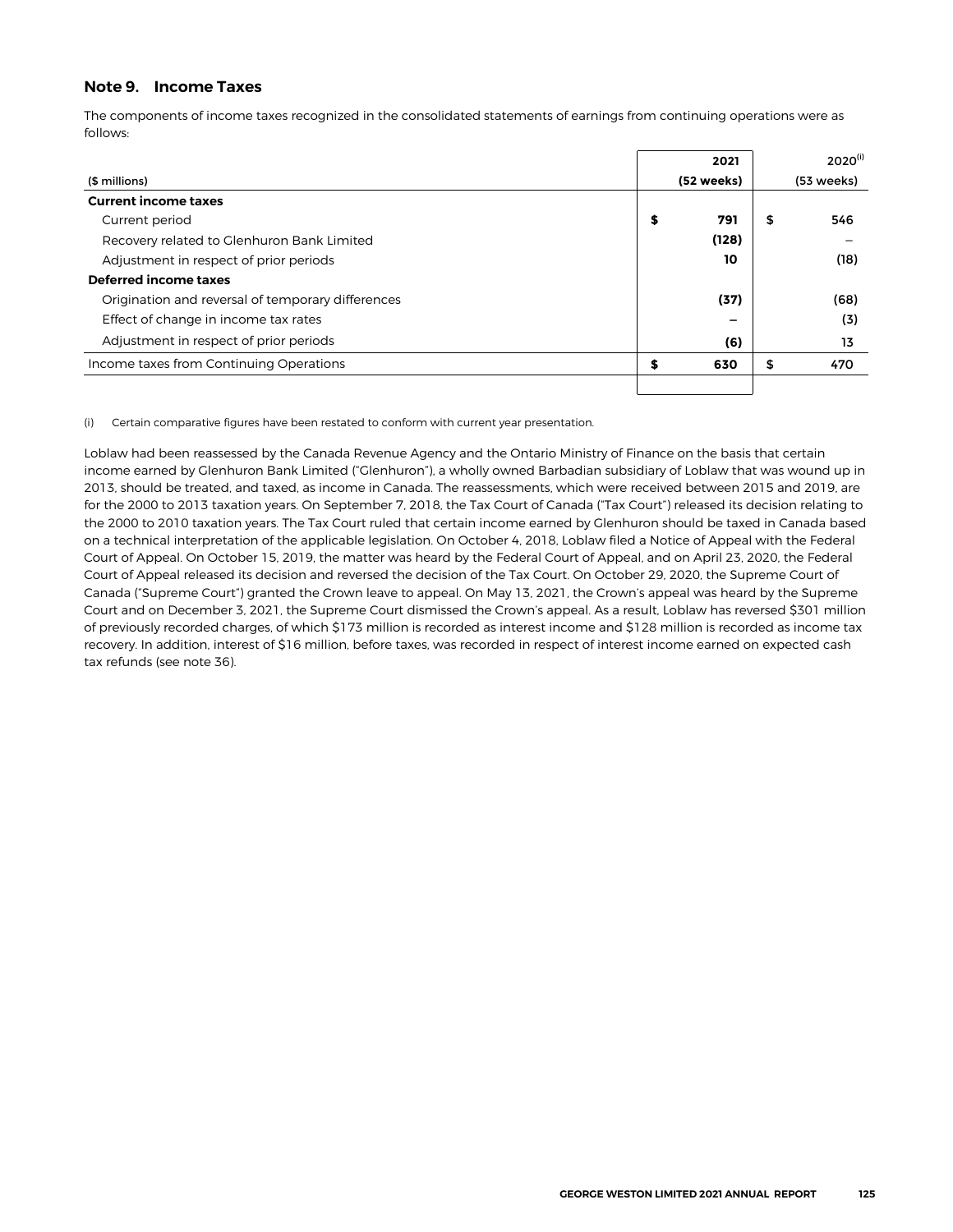Income tax expense recognized in other comprehensive income from continuing operations was as follows:

|                                                                                | 2021       | 2020       |
|--------------------------------------------------------------------------------|------------|------------|
| (\$ millions)                                                                  | (52 weeks) | (53 weeks) |
| Net defined benefit plan actuarial gains (losses) (note 30)                    | 104        | (15)       |
| Adjustment to fair value on transfer of investment properties                  | 10         |            |
| Gains (losses) on cash flow hedges (note 34)                                   |            | (10)       |
| Total income tax expense (recoveries) recognized in other comprehensive income | 115        | (22)       |
|                                                                                |            |            |

The effective tax rates in the consolidated statements of earnings from continuing operations were reported at rates different than the weighted average basic Canadian federal and provincial statutory income tax rates for the following reasons:

|                                                                                  | 2021  | $2020^{(i)}$ |
|----------------------------------------------------------------------------------|-------|--------------|
| Weighted average basic Canadian federal and provincial statutory income tax rate | 26.5% | 26.6%        |
| Net (decrease) increase resulting from:                                          |       |              |
| Effect of tax rate in foreign jurisdictions                                      | (0.1) |              |
| Recovery related to Glenhuron                                                    | (5.4) |              |
| Non-deductible and non-taxable items                                             | (2.3) | (0.1)        |
| Impact of fair value adjustment of Trust Unit liability                          | 6.7   | (3.1)        |
| Impact of income tax rate changes on deferred income tax balances                |       | (0.2)        |
| Adjustments in respect of prior periods                                          | 0.2   | (0.1)        |
| Other                                                                            | 0.9   | (0.1)        |
| Effective tax rate applicable to earnings before income taxes                    | 26.5% | 23.0%        |
|                                                                                  |       |              |

(i) Certain comparative figures have been restated to conform with current year presentation.

Deferred income tax assets which were not recognized on the consolidated balance sheets were as follows:

|                                         |               | As at |               |  |  |  |
|-----------------------------------------|---------------|-------|---------------|--|--|--|
| (\$ millions)                           | Dec. 31, 2021 |       | Dec. 31, 2020 |  |  |  |
| Deductible temporary differences        | 12            |       | 15            |  |  |  |
| Income tax losses and credits           | 166           |       | 171           |  |  |  |
| Unrecognized deferred income tax assets | 178           |       | 186           |  |  |  |
|                                         |               |       |               |  |  |  |

The portion of the income tax losses and credits which have a limited carry-forward period expire in the years 2026 to 2041. The deductible temporary differences do not expire under current income tax legislation. Deferred income tax assets were not recognized in respect of these items because it is not probable that future taxable income will be available to the Company to utilize the benefits.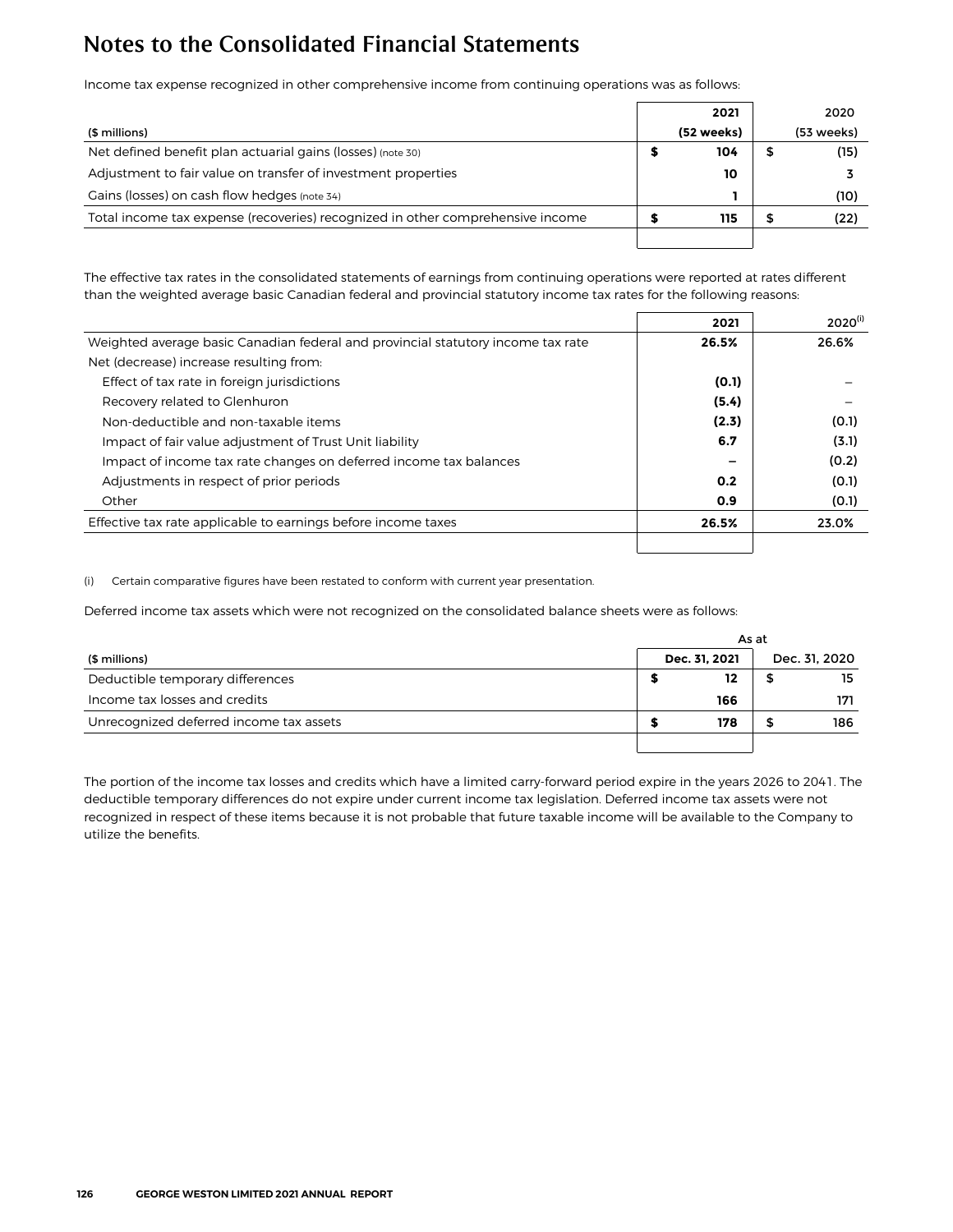<span id="page-30-0"></span>Deferred income tax assets and liabilities recognized on the consolidated balance sheets were attributable to the following:

|                                                            |    | As at         |    |               |  |  |
|------------------------------------------------------------|----|---------------|----|---------------|--|--|
| (\$ millions)                                              |    | Dec. 31, 2021 |    | Dec. 31, 2020 |  |  |
| Trade payables and other liabilities                       | S  | 80            | \$ | 82            |  |  |
| Other liabilities                                          |    | 261           |    | 372           |  |  |
| Lease liabilities                                          |    | 1,296         |    | 1,301         |  |  |
| Fixed assets                                               |    | (1, 225)      |    | (1, 153)      |  |  |
| Right-of-use assets                                        |    | (1,049)       |    | (1,064)       |  |  |
| Goodwill and intangible assets                             |    | (1,336)       |    | (1, 559)      |  |  |
| Non-capital losses carried forward (expiring 2026 to 2041) |    | 48            |    | 97            |  |  |
| Capital losses carried forward                             |    | 14            |    | 19            |  |  |
| Other                                                      |    | 21            |    | (15)          |  |  |
| Net deferred income tax liabilities                        | \$ | (1,890)       | \$ | (1,920)       |  |  |
| Recorded on the consolidated balance sheets as follows:    |    |               |    |               |  |  |
| Deferred income tax assets                                 | \$ | 113           | \$ | 139           |  |  |
| Deferred income tax liabilities                            |    | (2,003)       |    | (2,059)       |  |  |
| Net deferred income tax liabilities                        | \$ | (1,890)       | \$ | (1,920)       |  |  |
|                                                            |    |               |    |               |  |  |

### **Note 10. Basic and Diluted Net Earnings per Common Share**

|                                                                                     | 2021         | $2020^{(i)}$ |
|-------------------------------------------------------------------------------------|--------------|--------------|
| (\$ millions except where otherwise indicated)                                      | (52 weeks)   | (53 weeks)   |
| Net earnings attributable to shareholders of the Company                            | \$<br>431    | \$<br>963    |
| Less: Discontinued Operations (note 5)                                              | (322)        | 6            |
| Net earnings from continuing operations attributable to shareholders of the Company | \$<br>753    | \$<br>957    |
| Prescribed dividends on preferred shares in share capital                           | (44)         | (44)         |
| Net earnings from continuing operations available to common shareholders of the     |              |              |
| Company                                                                             | \$<br>709    | \$<br>913    |
| Reduction in net earnings due to dilution at Loblaw                                 | (9)          | (4)          |
| Net earnings from continuing operations available to common shareholders            |              |              |
| for diluted earnings per share                                                      | \$<br>700    | \$<br>909    |
| Weighted average common shares outstanding (in millions) (note 27)                  | 149.9        | 153.4        |
| Dilutive effect of equity-based compensation <sup>(ii)</sup> (in millions)          | 0.3          | 0.1          |
| Diluted weighted average common shares outstanding (in millions)                    | 150.2        | 153.5        |
| Net earnings (loss) per common share - Basic (\$)                                   |              |              |
| <b>Continuing Operations</b>                                                        | \$<br>4.73   | \$<br>5.95   |
| <b>Discontinued Operations</b>                                                      | \$<br>(2.14) | \$<br>0.04   |
| Net earnings (loss) per common share - Diluted (\$)                                 |              |              |
| <b>Continuing Operations</b>                                                        | \$<br>4.66   | \$<br>5.92   |
| <b>Discontinued Operations</b>                                                      | \$<br>(2.14) | \$<br>0.04   |
|                                                                                     |              |              |

(i) Certain comparative figures have been restated to conform with current year presentation.

(ii) Excluded from the computation of diluted net earnings per common share were nominal (2020 – 1.4 million) potentially dilutive instruments, as they were anti-dilutive.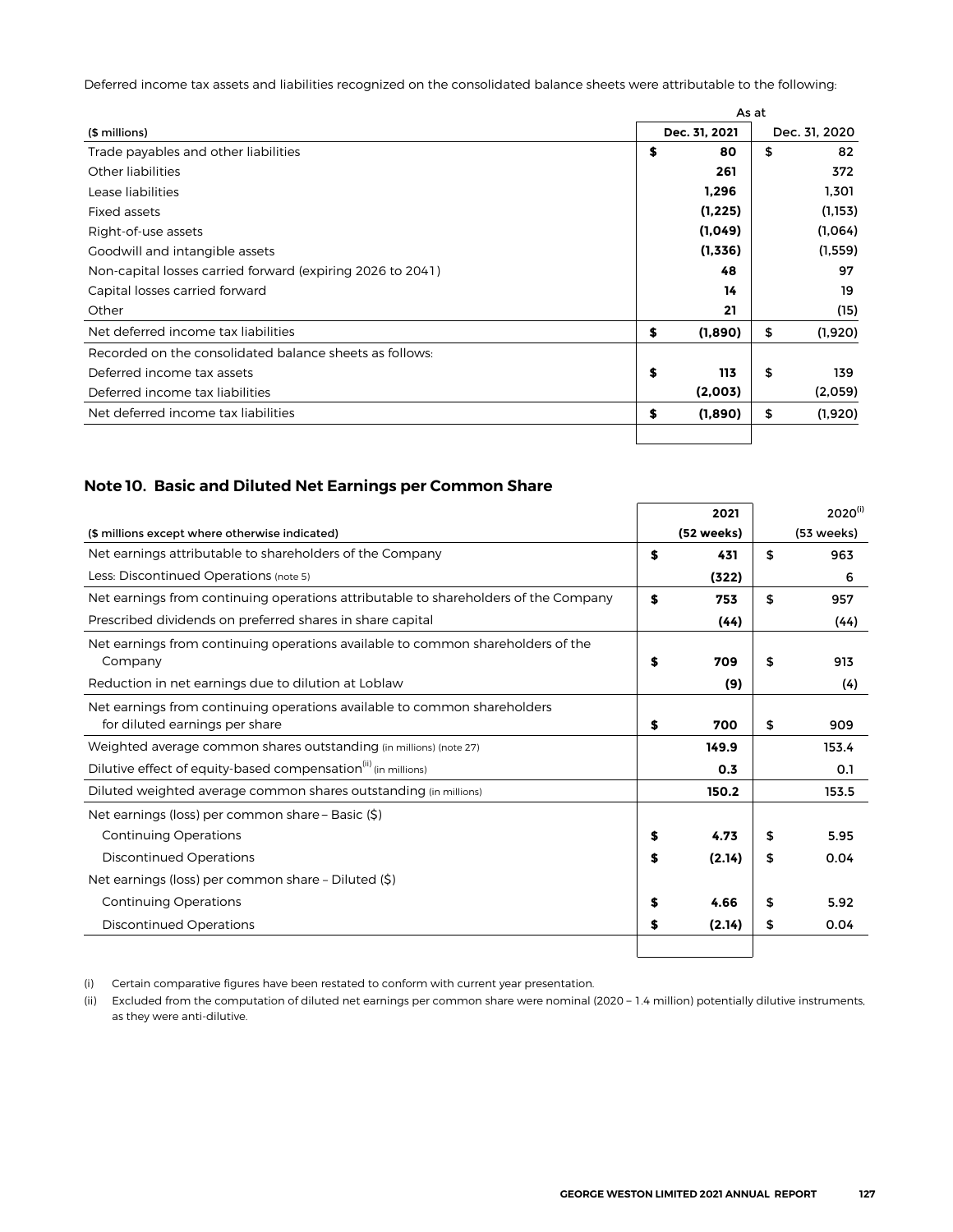## <span id="page-31-0"></span>**Note 11. Cash and Cash Equivalents, Short-Term Investments and Security Deposits**

The components of cash and cash equivalents, short-term investments and security deposits were as follows:

### **CASH AND CASH EQUIVALENTS**

|                                    | As at |                          |    |                   |  |
|------------------------------------|-------|--------------------------|----|-------------------|--|
| (\$ millions)                      |       | Dec. 31, 2021            |    | Dec. 31, 2020     |  |
| Cash                               | \$    | 1,255                    | \$ | 1,228             |  |
| Cash equivalents:                  |       |                          |    |                   |  |
| Government treasury bills          |       | 632                      |    | 758               |  |
| Bankers' acceptances               |       | 1,073                    |    | 570               |  |
| Corporate commercial paper         |       | 3                        |    |                   |  |
| Guaranteed investment certificates |       | 21                       |    | $22 \overline{ }$ |  |
| Other                              |       | $\overline{\phantom{0}}$ |    | 3                 |  |
| Cash and cash equivalents          | S     | 2,984                    | \$ | 2,581             |  |
|                                    |       |                          |    |                   |  |

### **SHORT-TERM INVESTMENTS**

|                                           |  |                          | As at         |     |  |
|-------------------------------------------|--|--------------------------|---------------|-----|--|
| (\$ millions)                             |  | Dec. 31, 2021            | Dec. 31, 2020 |     |  |
| Government treasury bills                 |  | 776                      | Ф             | 485 |  |
| Bankers' acceptances                      |  | 97                       |               | 81  |  |
| Corporate commercial paper                |  |                          |               |     |  |
| <b>Guaranteed Investment Certificates</b> |  | 5                        |               | 7   |  |
| Other                                     |  | $\overline{\phantom{0}}$ |               |     |  |
| Short-term investments                    |  | 879                      | э             | 575 |  |
|                                           |  |                          |               |     |  |

### **SECURITY DEPOSITS**

|                           |               | As at |               |
|---------------------------|---------------|-------|---------------|
| (\$ millions)             | Dec. 31, 2021 |       | Dec. 31, 2020 |
| Cash                      | 46            | ≖     | 52            |
| Government treasury bills | 29            |       | 23            |
| Total security deposits   | 75            |       | 75            |
|                           |               |       |               |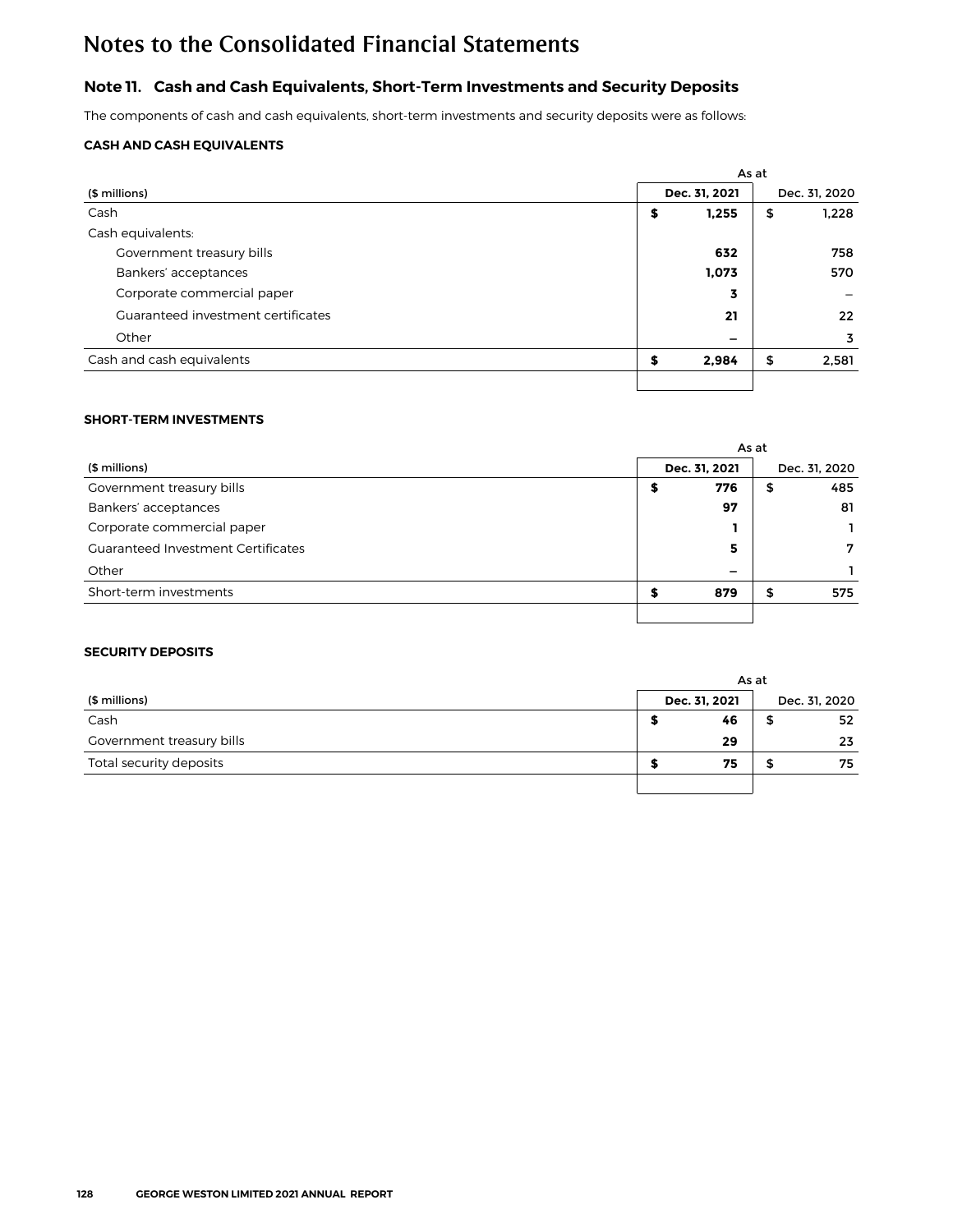### <span id="page-32-0"></span>**Note 12. Accounts Receivable**

The following is an aging of the Company's accounts receivable:

|                          | As at |                                            |  |      |  |               |  |            |  |       |                                                        |                              |
|--------------------------|-------|--------------------------------------------|--|------|--|---------------|--|------------|--|-------|--------------------------------------------------------|------------------------------|
|                          |       |                                            |  |      |  | Dec. 31. 2021 |  |            |  |       |                                                        | Dec. 31. 2020 <sup>(i)</sup> |
| (\$ millions)            |       | $0 - 90 \text{ days}$ > 90 days > 180 days |  |      |  |               |  |            |  |       | Total $\vert 0 - 90 \text{ days}$ > 90 days > 180 days | Total                        |
| Accounts receivable, net | 909S  | 60 S                                       |  | 41 S |  | 1.010         |  | $1.073$ \$ |  | 53 \$ | 57 \$                                                  | 1.183                        |
|                          |       |                                            |  |      |  |               |  |            |  |       |                                                        |                              |

(i) Certain comparative figures have been restated to conform with current year presentation.

The following are continuities of the Company's allowances for uncollectible accounts receivable:

| (\$ millions)                             | 2021 |   | 2020 |
|-------------------------------------------|------|---|------|
| Allowance, beginning of year              | (31) | ⊅ | (34) |
| Transfer to assets held for sale (note 5) | 11   |   |      |
| Net (additions) write-offs                | (3)  |   |      |
| Allowance, end of year                    | (23) |   | (31) |
|                                           |      |   |      |

Credit risk associated with accounts receivable is discussed in note 35.

### **Note 13. Credit Card Receivables**

The components of credit card receivables were as follows:

|                                                                  |   | As at         |    |               |  |  |  |  |  |
|------------------------------------------------------------------|---|---------------|----|---------------|--|--|--|--|--|
| (\$ millions)                                                    |   | Dec. 31, 2021 |    | Dec. 31, 2020 |  |  |  |  |  |
| Gross credit card receivables                                    | 5 | 3.648         | \$ | 3.346         |  |  |  |  |  |
| Allowance for credit card receivables                            |   | (205)         |    | (237)         |  |  |  |  |  |
| Credit card receivables                                          |   | 3.443         | \$ | 3,109         |  |  |  |  |  |
| Securitized to independent securitization trusts:                |   |               |    |               |  |  |  |  |  |
| Securitized to Eagle Credit Card Trust <sup>®</sup> (note 25)    | S | 1.350         | \$ | 1.050         |  |  |  |  |  |
| Securitized to Other Independent Securitization Trusts (note 24) |   | 450           |    | 575           |  |  |  |  |  |
| Total securitized to independent securitization trusts           |   | 1,800         | \$ | 1.625         |  |  |  |  |  |
|                                                                  |   |               |    |               |  |  |  |  |  |

Loblaw, through PC Bank, participates in various securitization programs that provide a source of funds for the operation of its credit card business. PC Bank maintains and monitors a co-ownership interest in credit card receivables with independent securitization trusts, including *Eagle* and the Other Independent Securitization Trusts, in accordance with its financing requirements.

The associated liability of *Eagle* is recorded in long-term debt (see note 25). The associated liabilities of credit card receivables securitized to the Other Independent Securitization Trusts are recorded in short-term debt (see note 24).

The securitization agreements between PC Bank and the Other Independent Securitization Trusts are renewed and extended on an annual basis. The existing agreements were renewed in 2021, with their respective maturity dates extended to 2023 and with all other terms and conditions remaining substantially the same.

On a year-to-date basis in 2021, PC Bank recorded a \$125 million net decrease of co-ownership interest in the securitized receivables held with the Other Independent Securitization Trusts as a result of issuance of *Eagle* notes in 2021.

The undrawn commitments on facilities available from the Other Independent Securitization Trusts at year end 2021 were \$250 million (2020 – \$400 million).

Loblaw has arranged letters of credit on behalf of PC Bank for the benefit of the Independent Securitization Trusts (see note 37).

Under its securitization programs, PC Bank is required to maintain, at all times, a credit card receivable pool balance equal to a minimum of 107% of the outstanding securitized liability. PC Bank was in compliance with this requirement as at year end 2021 and throughout the year.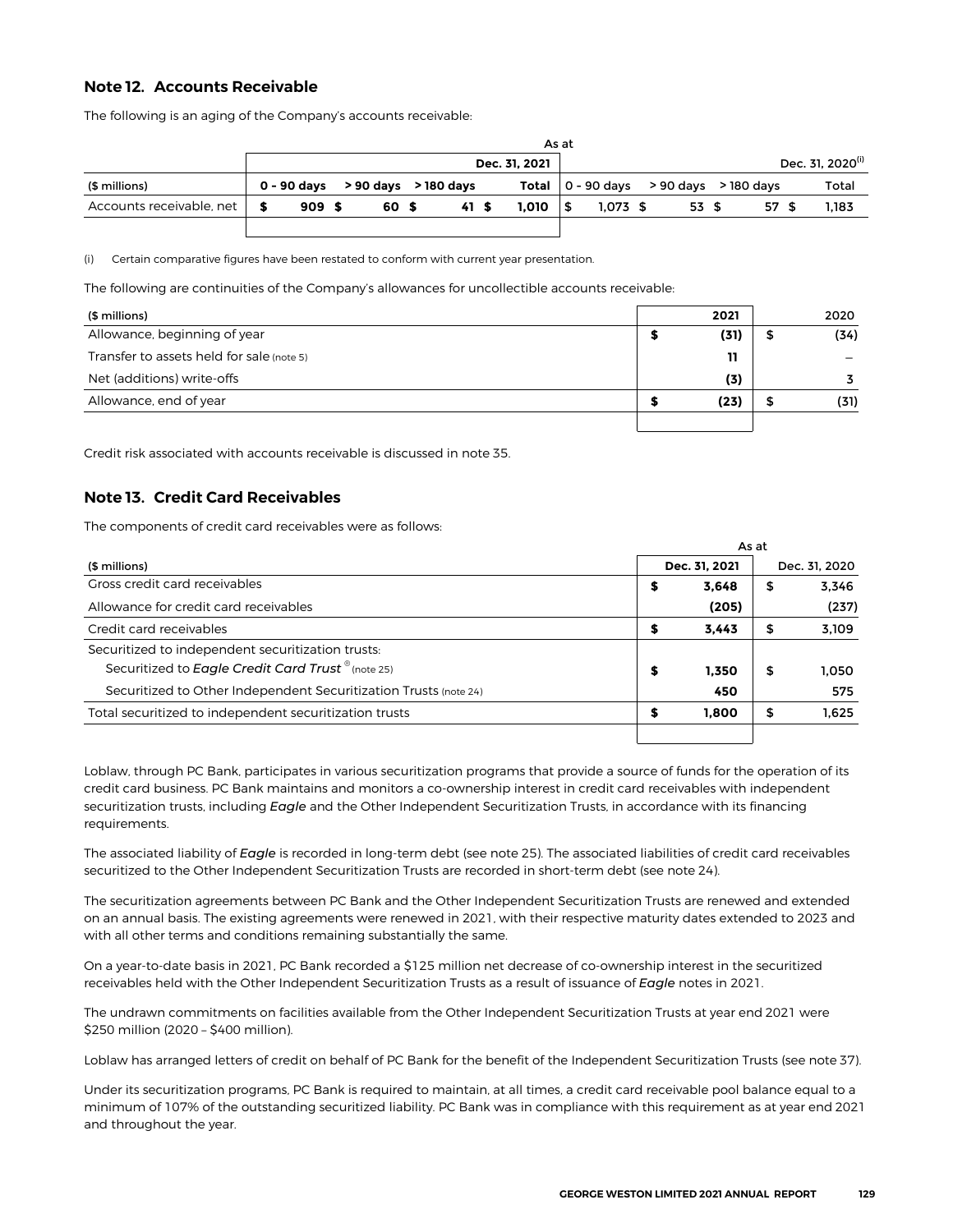The following is an aging of gross credit card receivables:

|                               |                         |          |                  |  |          |  |       | As at                   |            |  |          |  |          |               |
|-------------------------------|-------------------------|----------|------------------|--|----------|--|-------|-------------------------|------------|--|----------|--|----------|---------------|
|                               | Dec. 31, 2021           |          |                  |  |          |  |       |                         |            |  |          |  |          | Dec. 31, 2020 |
|                               | $1-90$ days $> 90$ days |          |                  |  |          |  |       | $1-90$ days $> 90$ days |            |  |          |  |          |               |
| (\$ millions)                 | Current                 | past due |                  |  | past due |  | Total |                         | Current    |  | past due |  | past due | Total         |
| Gross credit card receivables | 3.477S                  |          | 146 <sup>5</sup> |  | 25S      |  | 3.648 |                         | $3.169$ \$ |  | 150S     |  | 27S      | 3.346         |
|                               |                         |          |                  |  |          |  |       |                         |            |  |          |  |          |               |

The following are continuities of Loblaw's allowances for credit card receivables for the years ended December 31, 2021 and December 31, 2020:

|                                        |          |      |         |                         | 2021         |
|----------------------------------------|----------|------|---------|-------------------------|--------------|
| (\$ millions)                          | Stage 1  |      | Stage 2 | Stage 3                 | <b>Total</b> |
| Balance, beginning of the year         | \$<br>90 | \$   | 116     | \$<br>31                | \$<br>237    |
| Increase / (Decrease) during the year: |          |      |         |                         |              |
| Transfers <sup>(i)</sup>               |          |      |         |                         |              |
| To Stage 1                             | 44       |      | (44)    | -                       |              |
| To Stage 2                             | (5)      |      | 7       | (2)                     |              |
| To Stage 3                             | (1)      |      | (18)    | 19                      |              |
| New loans originated <sup>(ii)</sup>   | 7        |      | 14      | $\overline{\mathbf{2}}$ | 23           |
| New remeasurements <sup>(iii)</sup>    | (60)     |      | 23      | 65                      | 28           |
| Write-offs                             |          |      |         | (108)                   | (108)        |
| Recoveries                             |          |      |         | 25                      | 25           |
| Balance, end of year                   | \$<br>75 | - \$ | 98      | \$<br>32                | \$<br>205    |
|                                        |          |      |         |                         |              |

(i) Transfers reflect allowance movements between stages for loans that were recognized as of the beginning of the year.

(ii) New loans originated reflect the stage of loan, and the related loan balance, as of the end of the year.

(iii) Net remeasurement of loss allowance includes impact from changes in loan balances and credit quality during the year.

|                                        |                |           |          | 2020  |
|----------------------------------------|----------------|-----------|----------|-------|
| (\$ millions)                          | Stage 1        | Stage 2   | Stage 3  | Total |
| Balance, beginning of the year         | \$<br>72<br>\$ | \$<br>92  | 32<br>\$ | 196   |
| Increase / (Decrease) during the year: |                |           |          |       |
| Transfers <sup>(i)</sup>               |                |           |          |       |
| To Stage 1                             | 33             | (33)      |          |       |
| To Stage 2                             | (5)            | 7         | (2)      |       |
| To Stage 3                             | (1)            | (18)      | 19       |       |
| New loans originated <sup>(ii)</sup>   | 7              | 16        |          | 24    |
| New remeasurements <sup>(iii)</sup>    | (16)           | 52        | 93       | 129   |
| Write-offs                             |                | —         | (138)    | (138) |
| Recoveries                             |                |           | 26       | 26    |
| Balance, end of year                   | \$<br>90<br>\$ | 116<br>\$ | 31<br>\$ | 237   |

(i) Transfers reflect allowance movements between stages for loans that were recognized as of the beginning of the year.

(ii) New loans originated reflect the stage of loan, and the related loan balance, as of the end of the year.

(iii) Net remeasurement of loss allowance includes impact from changes in loan balances and credit quality during the year.

The allowances for credit card receivables recorded on the consolidated balance sheets are maintained at a level which is considered adequate to endure credit-related losses on credit card receivables.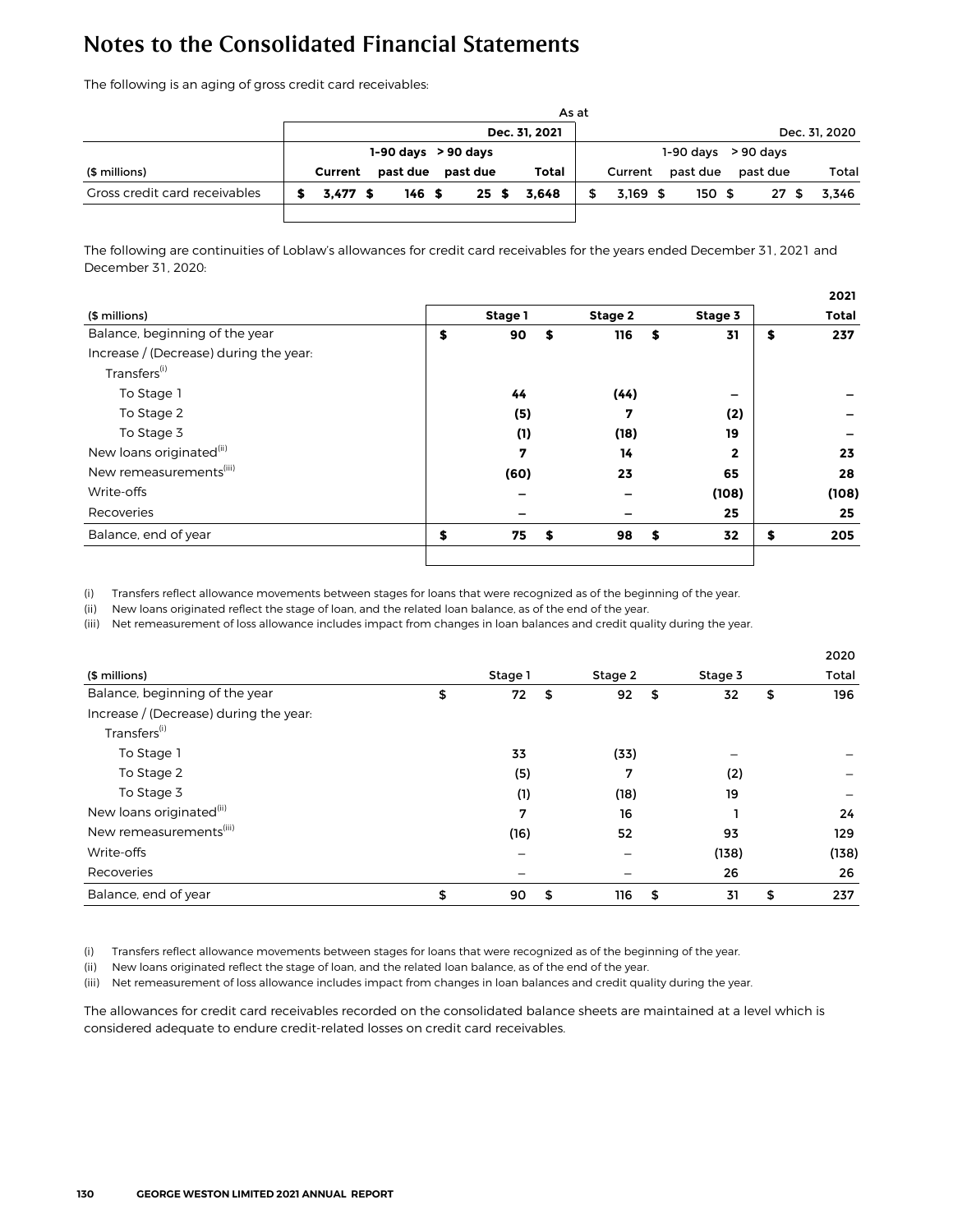### <span id="page-34-0"></span>**Note 14. Inventories**

The components of inventories were as follows:

|                            |               |                          | As at |               |
|----------------------------|---------------|--------------------------|-------|---------------|
| (\$ millions)              | Dec. 31, 2021 |                          |       | Dec. 31, 2020 |
| Finished goods             |               | 5,166                    | ъ     | 5,314         |
| Raw materials and supplies |               | $\overline{\phantom{0}}$ |       | 71            |
| Inventories                |               | 5,166                    | ⋑     | 5,385         |
|                            |               |                          |       |               |

As at year end 2021, Loblaw recorded an inventory provision of \$67 million (December 31, 2020 – \$34 million) for the write-down of inventories below cost to net realizable value. The write-down was included in cost of inventories sold. There were no reversals of previously recorded write-downs of inventories during the year ended December 31, 2021 and December 31, 2020.

### **Note 15. Assets Held for Sale**

Loblaw classifies certain assets, primarily land and buildings, that it intends to dispose of in the next 12 months, as assets held for sale. These assets were either originally used in Loblaw's retail business segment or held in investment properties. In 2021, Loblaw recorded a net gain of \$12 million (2020 – net gain of \$9 million) from the sale of these assets. Net fair value gain of \$1 million (2020 – fair value write-down of \$20 million) was recognized on investment properties held for sale in 2021.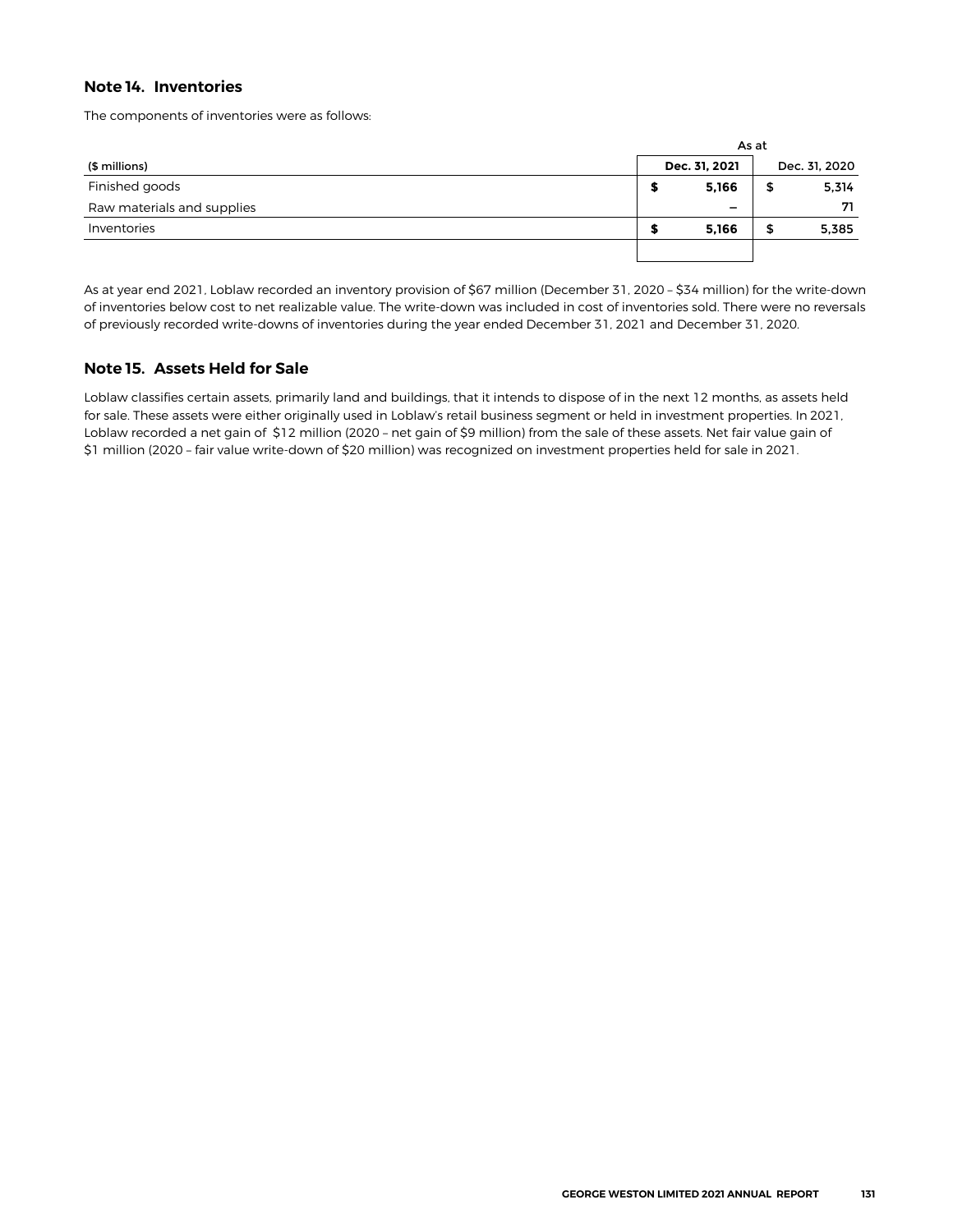## <span id="page-35-0"></span>**Note 16. Fixed Assets**

The following is a continuity of the cost and accumulated depreciation and impairment losses of fixed assets for the year ended December 31, 2021:

| (\$ millions)                                                        |    | Land     |                | <b>Buildinas</b><br>and<br>buildina<br>improvements | Equipment<br>and<br>fixtures | Leasehold<br>improvements construction | Assets<br>under | Total         |
|----------------------------------------------------------------------|----|----------|----------------|-----------------------------------------------------|------------------------------|----------------------------------------|-----------------|---------------|
| Cost, beginning of year                                              | \$ | 2.082S   |                | 9.394 S                                             | $10.391$ \$                  | 2.393S                                 | 649             | \$24.909      |
| Additions <sup>(1)</sup>                                             |    | 9        |                | 16                                                  | 28                           | 17                                     | 899             | 969           |
| <b>Disposals</b>                                                     |    | (47)     |                | (22)                                                | (93)                         | (14)                                   | (3)             | (179)         |
| Transfer to assets held for sale                                     |    | (25)     |                | (384)                                               | (1,627)                      | (35)                                   | (124)           | (2,195)       |
| Net transfer to investment properties (note 17)                      |    | (22)     |                | (93)                                                |                              |                                        | (1)             | (116)         |
| Transfer from assets under construction                              |    | 14       |                | 214                                                 | 681                          | 102                                    | (1, 011)        |               |
| Impact of foreign currency translation                               |    |          |                | (5)                                                 | (9)                          |                                        | (3)             | (17)          |
| Cost, end of year                                                    | \$ | 2,011 \$ |                | $9,120$ \$                                          | $9,371$ \$                   | $2,463$ \$                             | 406             | \$23,371      |
| Accumulated depreciation and impairment<br>losses, beginning of year | \$ | 3        | S.             | 3.897S                                              | 7.566 \$                     | 1.497S                                 | 3.              | \$12.966      |
| Depreciation                                                         |    |          |                | 234                                                 | 585                          | 152                                    |                 | 971           |
| Impairment losses                                                    |    |          |                |                                                     | 29                           | 4                                      |                 | 33            |
| Reversal of impairment losses                                        |    |          |                | (9)                                                 | (7)                          | (4)                                    |                 | (20)          |
| <b>Disposals</b>                                                     |    |          |                | (11)                                                | (91)                         | (14)                                   |                 | (116)         |
| Transfer to assets held for sale                                     |    |          |                | (148)                                               | (996)                        | (29)                                   |                 | (1.173)       |
| Transfer to investment properties (note 17)                          |    |          |                | (59)                                                |                              |                                        |                 | (59)          |
| Impact of foreign currency translation                               |    |          |                | (3)                                                 | (10)                         |                                        |                 | (13)          |
| <b>Accumulated depreciation and impairment</b>                       |    |          |                |                                                     |                              |                                        |                 |               |
| losses, end of year                                                  | \$ |          | 3 <sub>5</sub> | 3.901 \$                                            | 7.076 \$                     | $1.606$ \$                             |                 | 3 \$ 12.589   |
| Carrying amount as at:                                               |    |          |                |                                                     |                              |                                        |                 |               |
| December 31, 2021                                                    | S  | 2.008S   |                | $5.219$ \$                                          | $2.295$ \$                   | 857 \$                                 |                 | 403 \$ 10.782 |
|                                                                      |    |          |                |                                                     |                              |                                        |                 |               |

(i) Additions to fixed assets in Loblaw includes \$1 million prepayment that was made in 2020. The balance was transferred from other assets in 2021.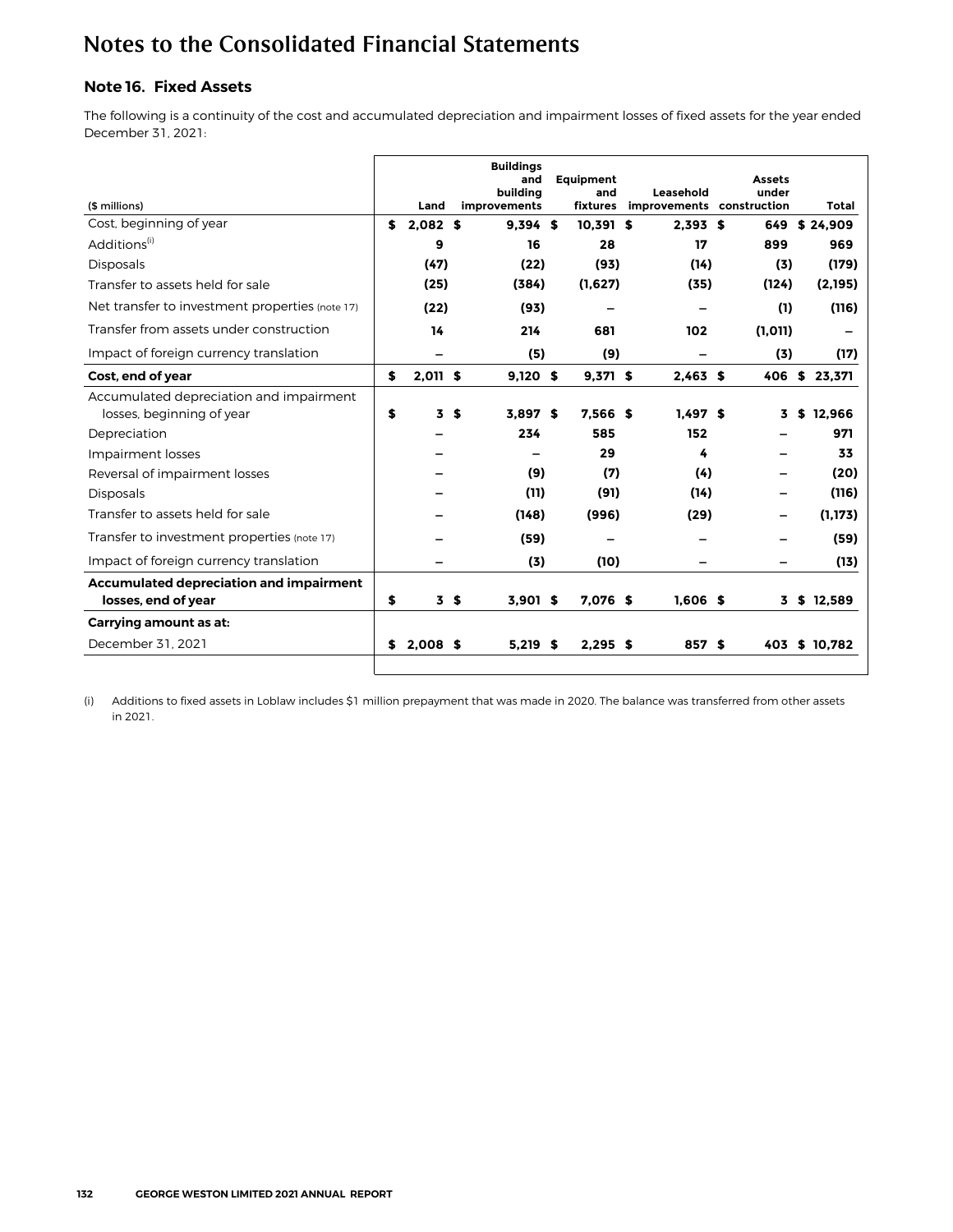The following is a continuity of the cost and accumulated depreciation and impairment losses of fixed assets for the year ended December 31, 2020:

| (\$ millions)                                        | Land                 | <b>Buildings</b><br>and<br>building<br>improvements | Equipment<br>and<br>fixtures | Leasehold  | Assets<br>under<br>improvements construction | Total         |
|------------------------------------------------------|----------------------|-----------------------------------------------------|------------------------------|------------|----------------------------------------------|---------------|
| Cost, beginning of year                              | \$<br>2,071 \$       | $9.062$ \$                                          | $9.648$ \$                   | $2,347$ \$ | 713 \$                                       | 23,841        |
| Additions <sup>(1)</sup>                             | ı                    | $\overline{2}$                                      | 145                          | 32         | 920                                          | 1.100         |
| <b>Disposals</b>                                     | (2)                  | (43)                                                | (63)                         | (26)       | (7)                                          | (141)         |
| Transfer to assets held for sale                     | (29)                 |                                                     |                              |            |                                              | (29)          |
| Net transfer from investment properties<br>(note 17) | 11                   | 42                                                  |                              |            | 75                                           | 128           |
| Transfer from assets under construction              | 30                   | 340                                                 | 640                          | 40         | (1,050)                                      |               |
| <b>Business acquisitions</b>                         |                      |                                                     | 44                           |            |                                              | 44            |
| Impact of foreign currency translation               |                      | (9)                                                 | (23)                         |            | (2)                                          | (34)          |
| Cost, end of year                                    | \$<br>$2,082$ \$     | $9,394$ \$                                          | 10,391 \$                    | $2,393$ \$ |                                              | 649 \$ 24,909 |
| Accumulated depreciation and impairment              |                      |                                                     |                              |            |                                              |               |
| losses, beginning of year                            | \$<br>2 <sub>5</sub> | 3.680 \$                                            | 7,000 \$                     | $1.383$ \$ | 3                                            | \$12.068      |
| Depreciation                                         |                      | 268                                                 | 632                          | 134        |                                              | 1.034         |
| Impairment losses                                    | ı                    | 6                                                   | 12                           | 9          |                                              | 28            |
| Reversal of impairment losses                        |                      | (9)                                                 | (2)                          | (4)        |                                              | (15)          |
| <b>Disposals</b>                                     |                      | (22)                                                | (63)                         | (25)       |                                              | (110)         |
| Net transfer to investment properties (note 17)      |                      | (23)                                                | $\qquad \qquad \  \  \, -$   |            | —                                            | (23)          |
| Impact of foreign currency translation               |                      | (3)                                                 | (13)                         |            | —                                            | (16)          |
| Accumulated depreciation and impairment              |                      |                                                     |                              |            |                                              |               |
| losses, end of year                                  | \$<br>3\$            | $3.897$ \$                                          | 7.566 \$                     | $1.497$ \$ |                                              | 3 \$ 12,966   |
| Carrying amount as at:                               |                      |                                                     |                              |            |                                              |               |
| December 31, 2020                                    | \$<br>$2.079$ \$     | $5.497$ \$                                          | $2,825$ \$                   | 896 \$     |                                              | 646 \$ 11,943 |
|                                                      |                      |                                                     |                              |            |                                              |               |

(i) Additions to fixed assets in Loblaw includes \$66 million prepayment that was made in 2019. The balance was transferred from other assets in 2020.

**ASSETS UNDER CONSTRUCTION** The cost of additions to properties under construction for 2021 was \$899 million (2020 – \$920 million). Included in this amount were capitalized borrowing costs of \$3 million (2020 – \$4 million) with a weighted average capitalization rate of 3.6% (2020 – 3.7%) (see note 8).

**SECURITY AND ASSETS PLEDGED** As at year end 2021, the Company had fixed assets with a carrying amount of \$51 million (2020 – \$52 million) which were encumbered by mortgages of \$37 million (2020 - \$38 million) (see note 25).

**FIXED ASSET COMMITMENTS** As at year end 2021, the Company had entered into commitments of \$1,176 million (2020 – \$502 million) for the construction, expansion and renovation of buildings and the purchase of real property.

**IMPAIRMENT LOSSES AND REVERSALS OF FIXED ASSETS AND RIGHT-OF-USE ASSETS** In 2021, the Company recorded \$18 million (2020 – \$20 million) of impairment losses on fixed assets and \$6 million (2020 – \$20 million) of impairment losses on right-of-use assets (see note 33) in respect of 10 CGUs (2020 – 23 CGUs). The recoverable amount was based on the greater of the CGU's fair value less costs to sell and its value in use. Approximately 10% (2020 – 13%) of impaired CGUs had carrying values which were \$1 million (2020 – \$5 million) greater than their fair value less costs to sell. The remaining 90% (2020 – 87%) of impaired CGUs had carrying values which were \$23 million (2020 – \$35 million) greater than their value in use.

In 2021, the Company recorded \$20 million (2020 – \$15 million) of impairment reversals on fixed assets and \$8 million (2020 – \$2 million) of impairment reversals on right-of-use assets (see note 33) in respect to 14 CGUs (2020 – 10 CGUs). Impairment reversals are recorded where the recoverable amount of the retail location exceeds its carrying values. Approximately 14% (2020 – 50%) of CGUs with impairment reversals had fair value less costs to sell greater than their carrying values of \$5 million (2020 – \$8 million). The remaining 86% (2020 – 50%) of CGUs with impairment reversals had value in use of \$23 million (2020 – \$9 million) greater than their carrying values.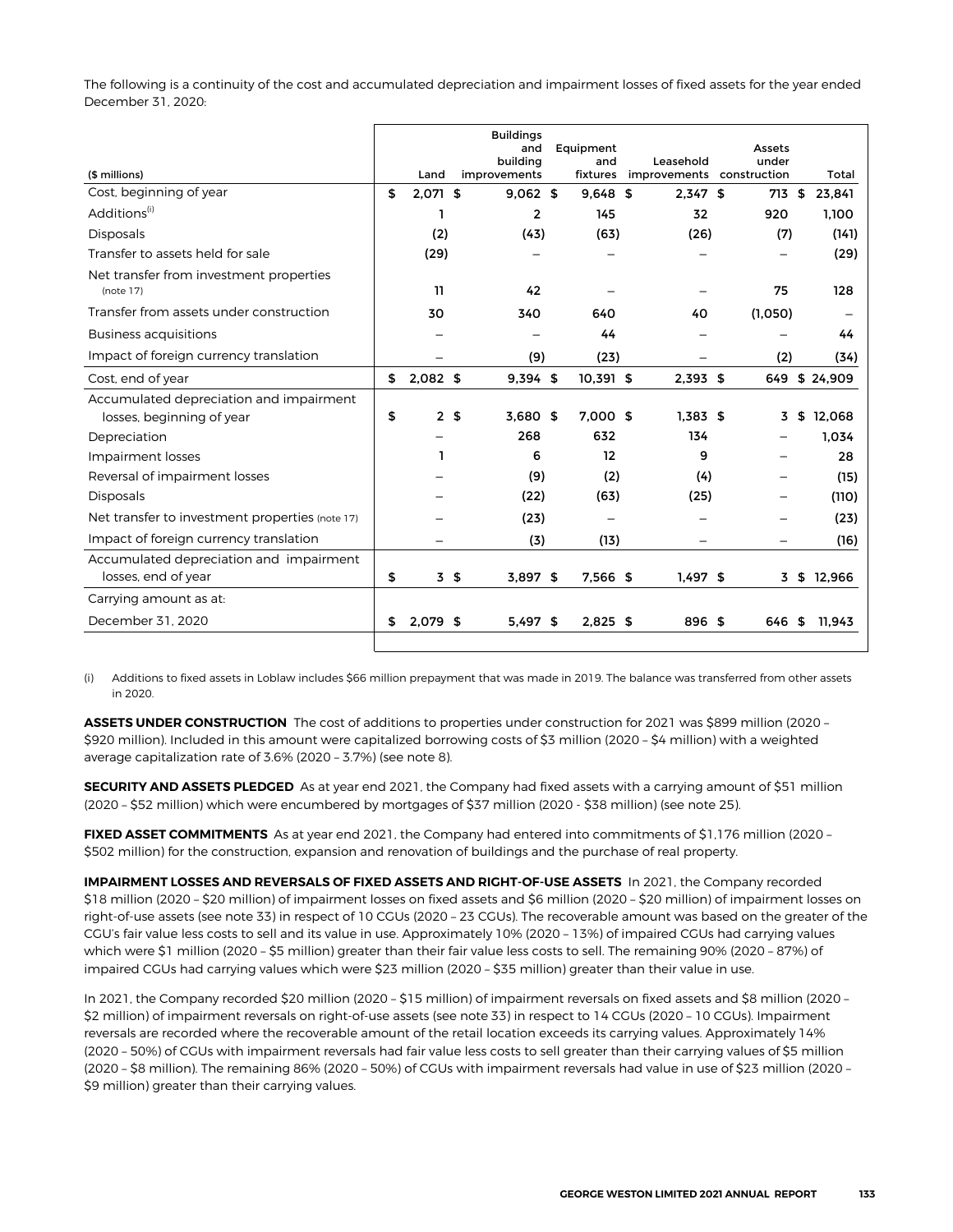When determining the value in use of a retail location, the Company develops a discounted cash flow model for each CGU. The duration of the cash flow projections for individual CGUs varies based on the remaining useful life of the significant assets within the CGU. Projected future sales and earnings for cash flows are based on actual operating results, operating budgets, and long-term growth rates that are consistent with industry averages, all of which are consistent with strategic plans presented to GWL's and Loblaw's Boards. The estimate of the value in use of relevant CGUs was determined using a pre-tax discount rate of 7.9% to 8.4% at the end of 2021 (2020 – 8.0% to 8.5%).

Additional impairment losses on fixed assets of \$15 million (2020 – \$8 million) were incurred related to Loblaw's store closures, renovations, conversions of retail locations and restructuring activities. No impairment losses (2020 – \$3 million) were recognized on right-of-use assets (see note 33) related to restructuring activities.

### **Note 17. Investment Properties**

The following are continuities of investment properties for the years ended December 31, 2021 and December 31, 2020:

| (\$ millions)                                                 | 2021        | 2020        |
|---------------------------------------------------------------|-------------|-------------|
| Balance, beginning of the year                                | \$<br>4,930 | \$<br>4,888 |
| Adjustment to fair value of investment properties             | 283         | (138)       |
| Additions <sup>(i)</sup>                                      | 88          | 444         |
| <b>Disposals</b>                                              | (193)       | (159)       |
| Net transfer from (to) fixed assets <sup>(ii)</sup> (note 16) | 117         | (125)       |
| Net transfer to other assets                                  | (10)        |             |
| Net transfer to assets held for sale                          | (18)        | (25)        |
| Net transfer from equity accounted joint ventures             | 143         | 43          |
| Other                                                         | 4           | 2           |
| Balance, end of the year <sup>(iii)</sup>                     | \$<br>5,344 | \$<br>4,930 |
|                                                               |             |             |

(i) In 2020, additions to investment properties includes \$243 million of non-cash consideration.

(ii) Includes the fair value gain of \$60 million (2020 – \$20 million) recognized in other comprehensive income related to transfer of fixed assets to investment properties.

(iii) Includes \$5,183 million (2020 – \$4,832 million) of income producing properties and \$161 million (2020 – \$98 million) of properties under development.

During 2021, the Company recognized in operating income \$408 million (2020 – \$394 million) of rental revenue and incurred direct operating costs of \$104 million (2020 – \$137 million) related to its investment properties. In addition, the Company recognized direct operating costs of \$2 million (2020 – \$2 million) related to its investment properties for which no rental revenue was earned.

#### **INTERNAL APPRAISALS**

Investment properties are measured at fair value, which was primarily determined by using the discounted cash flow method. Management reviews the valuation process and results prepared by the internal valuation team at least once per quarter. The valuations exclude any portfolio premium or value for the management platform and reflect the highest and best use for each of the Company's investment properties. As part of the internal valuation process, Management considers external valuations performed by independent national real estate valuation firms for a cross-section of properties that represent different geographical locations and asset classes across the Company's portfolio. On a quarterly basis, the internal valuation team reviews and updates, as deemed necessary, the valuation models to reflect current market data. Updates may be made to capitalization rates, discount rates, market rents, as well as current leasing and/or development activity, renewal probability, downtime on lease expiry, vacancy allowances, and expected maintenance costs.

#### **INDEPENDENT APPRAISALS**

Properties are typically independently appraised at the time of acquisition. In addition, the Company has engaged independent nationally-recognized valuation firms to appraise its investment properties such that the majority of the portfolio will be independently appraised at least once over a four-year period. When an independent appraisal is obtained, the internal valuation team assesses all major inputs used by the independent valuators in preparing their reports and holds discussions with them on the reasonableness of their assumptions. Where warranted, adjustments will be made to the internal valuations to reflect the assumptions contained in the external valuations. The Company will record the internal value in its consolidated financial statements.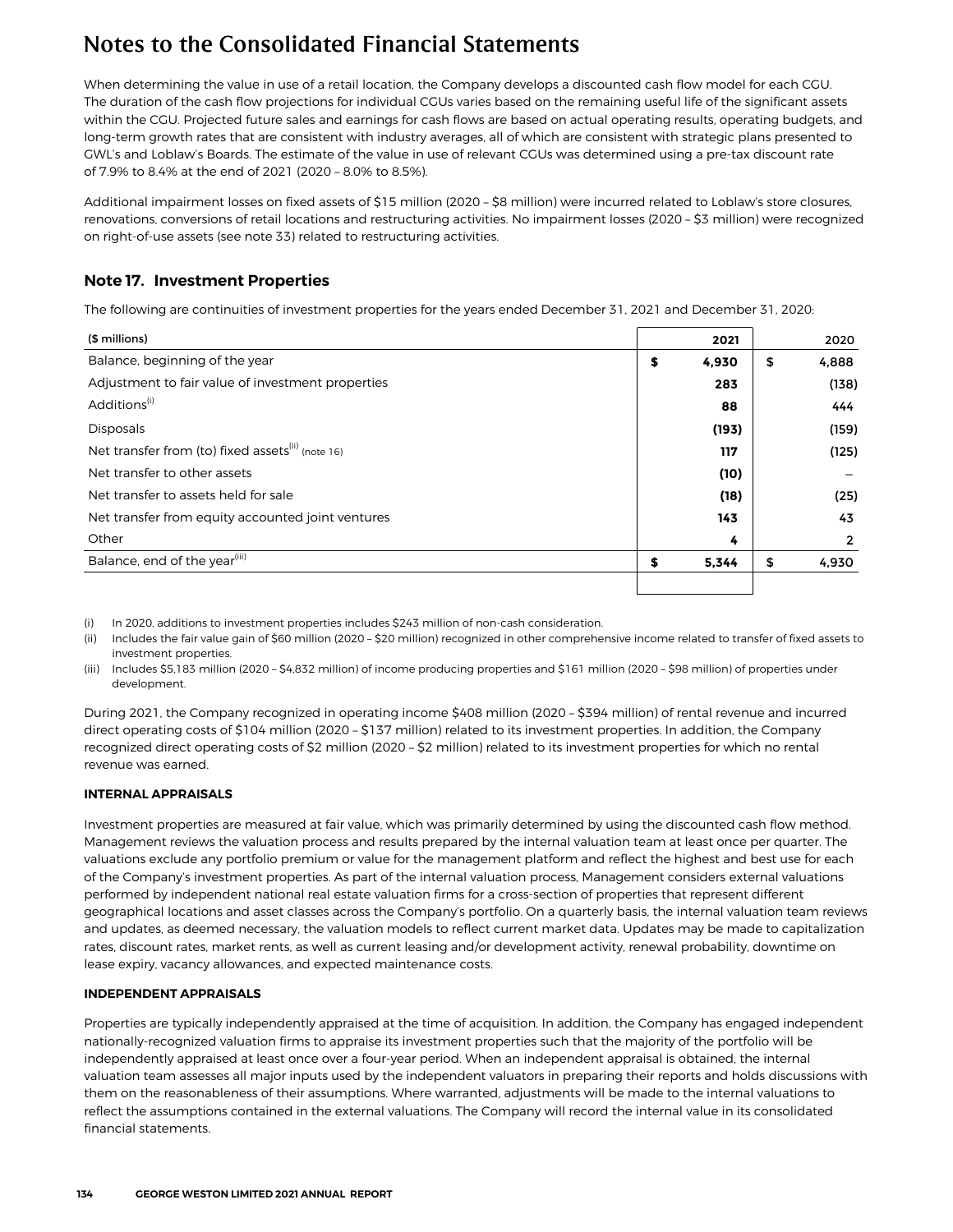### **Note 18. Equity Accounted Joint Ventures**

Choice Properties accounts for its investments in joint ventures using the equity method. These investments hold primarily development properties and some income-producing properties. The table below summarizes Choice Properties' investment in joint ventures.

|                                                                |                                |   | As at                 |                                |                       |
|----------------------------------------------------------------|--------------------------------|---|-----------------------|--------------------------------|-----------------------|
|                                                                |                                |   | Dec. 31, 2021         |                                | Dec. 31, 2020         |
|                                                                | Number of<br>joint<br>ventures |   | Ownership<br>interest | Number of<br>joint<br>ventures | Ownership<br>interest |
| Retail                                                         | 15                             |   | $25% - 75%$           | 16                             | 25% - 75%             |
| Industrial                                                     |                                |   | 50%                   | $\mathbf{2}$                   | 50%                   |
| Residential                                                    | 3                              |   | 47% - 50%             | 3                              | 47% - 50%             |
| Land, held development                                         | $\mathbf{2}$                   |   | $50\% - 85\%$         |                                | 50%                   |
| Total equity accounted joint ventures                          | 21                             |   |                       | 22                             |                       |
| Investment in equity accounted joint<br>Ventures (\$ millions) |                                | S | 564                   |                                | \$<br>573             |
|                                                                |                                |   |                       |                                |                       |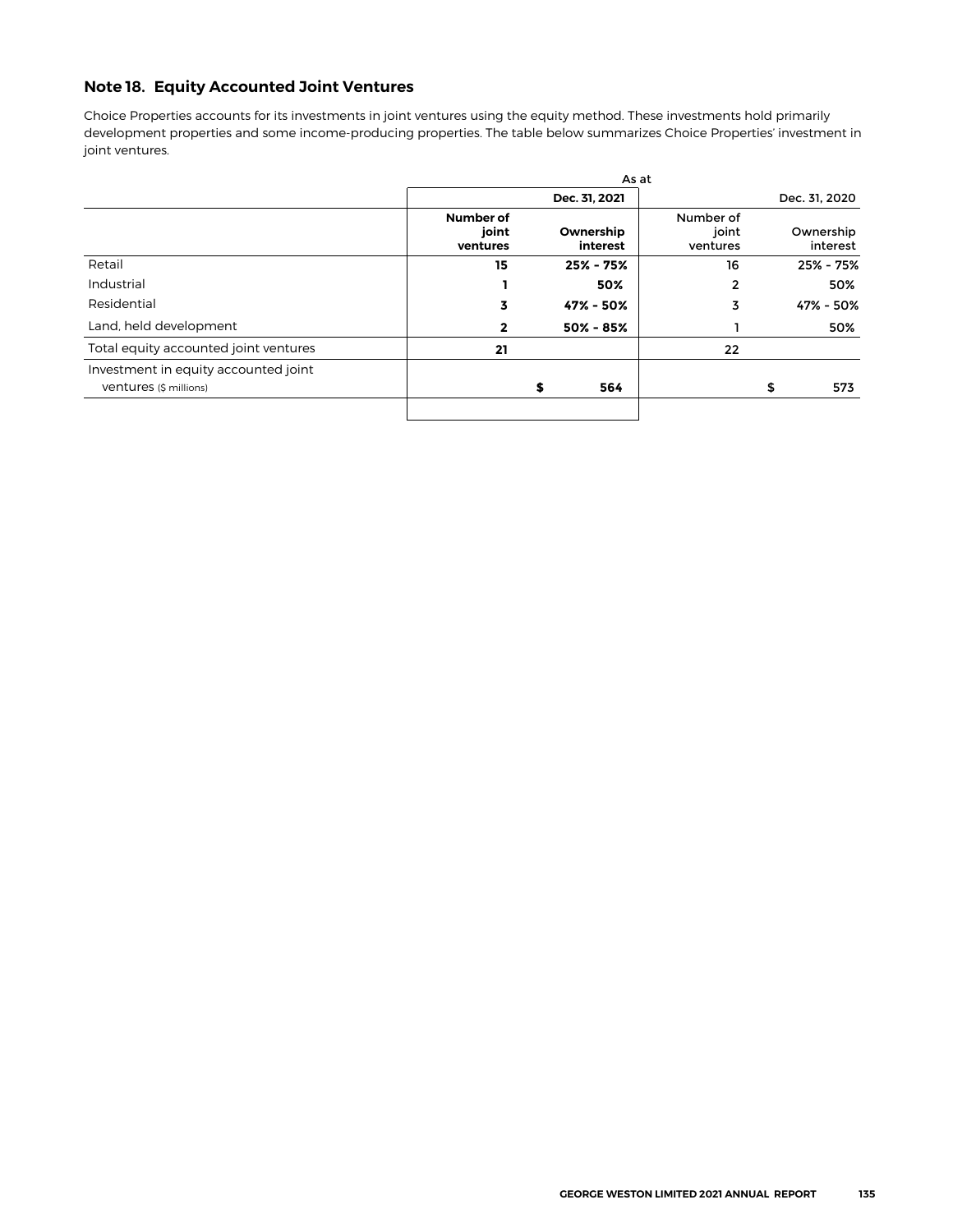### **Note 19. Intangible Assets**

The following is a continuity of the cost and accumulated amortization and impairment losses of intangible assets for the year ended December 31, 2021:

| (\$ millions)                                                        | Indefinite<br>life<br>intangible<br>assets | <b>Definite life</b><br>internally<br>aenerated<br>intangible<br>assets |   | <b>Definite</b><br>life<br>trademarks<br>and brand<br>names |    | <b>Software</b> | Other<br>definite<br>life<br>intangible<br>assets | Total  |
|----------------------------------------------------------------------|--------------------------------------------|-------------------------------------------------------------------------|---|-------------------------------------------------------------|----|-----------------|---------------------------------------------------|--------|
| Cost, beginning of year                                              | \$<br>$3,491$ \$                           | 20 <sub>s</sub>                                                         |   | 20S                                                         |    | 3.535S          | $6.024$ \$                                        | 13.090 |
| Additions                                                            |                                            |                                                                         |   | 7                                                           |    | 393             |                                                   | 400    |
| <b>Business acquisitions</b>                                         |                                            |                                                                         |   |                                                             |    |                 |                                                   |        |
| Impact of foreign currency translation                               |                                            |                                                                         |   |                                                             |    |                 | (1)                                               | (1)    |
| Transfer to assets held for sale (note 5)                            |                                            |                                                                         |   | (27)                                                        |    | (105)           | (123)                                             | (255)  |
| Cost, end of year                                                    | \$<br>$3,491$ \$                           | 20 <sub>s</sub>                                                         |   |                                                             | \$ | $3,823$ \$      | $5,901$ \$                                        | 13,235 |
| Accumulated amortization and impairment<br>losses, beginning of year | \$                                         | \$<br>20 <sub>s</sub>                                                   |   | 12S                                                         |    | $2.446$ \$      | 3.580S                                            | 6.058  |
| Amortization                                                         |                                            |                                                                         |   |                                                             |    | 351             | 505                                               | 856    |
| Impairment losses                                                    |                                            |                                                                         |   |                                                             |    | 13              |                                                   | 13     |
| Impact of foreign currency translation                               |                                            |                                                                         |   |                                                             |    |                 | (1)                                               | (1)    |
| Transfer to assets held for sale (note 5)                            |                                            |                                                                         |   | (12)                                                        |    | (45)            | (64)                                              | (121)  |
| Accumulated amortization and impairment<br>losses, end of year       | \$                                         | \$<br>20 <sub>s</sub>                                                   |   |                                                             | s  | $2,765$ \$      | 4.020S                                            | 6,805  |
| Carrying amount as at:                                               |                                            |                                                                         |   |                                                             |    |                 |                                                   |        |
| December 31, 2021                                                    | \$<br>$3,491$ \$                           |                                                                         | s |                                                             | \$ | $1.058$ \$      | $1.881$ \$                                        | 6,430  |
|                                                                      |                                            |                                                                         |   |                                                             |    |                 |                                                   |        |

The following is a continuity of the cost and accumulated amortization and impairment losses of intangible assets for the year ended December 31, 2020:

| (\$ millions)                                                        | Indefinite<br>life<br>intangible<br>assets |    | Definite life<br>internally<br>generated<br>intangible<br>assets | Definite<br>life<br>trademarks<br>and brand<br>names | Software         | Other<br>definite<br>life<br>intangible<br>assets | Total  |
|----------------------------------------------------------------------|--------------------------------------------|----|------------------------------------------------------------------|------------------------------------------------------|------------------|---------------------------------------------------|--------|
| Cost, beginning of year                                              | \$<br>$3,490$ \$                           |    | 20 <sub>5</sub>                                                  | 20                                                   | \$<br>$3,186$ \$ | $6,018$ \$                                        | 12,734 |
| Additions                                                            |                                            |    |                                                                  |                                                      | 350              | 7                                                 | 357    |
| <b>Business acquisitions</b>                                         |                                            |    |                                                                  |                                                      |                  | 2                                                 | 3      |
| Impact of foreign currency translation                               |                                            |    |                                                                  |                                                      | (1)              | (3)                                               | (4)    |
| Cost, end of year                                                    | \$<br>3,491 \$                             |    | 20 <sup>5</sup>                                                  | 20                                                   | \$<br>$3,535$ \$ | $6,024$ \$                                        | 13,090 |
| Accumulated amortization and impairment<br>losses, beginning of year | \$                                         | \$ | 20 <sub>5</sub>                                                  | 11S                                                  | $2.142$ \$       | $3,073$ \$                                        | 5,246  |
| Amortization                                                         |                                            |    |                                                                  |                                                      | 304              | 510                                               | 815    |
| Impairment losses                                                    |                                            |    |                                                                  |                                                      |                  |                                                   |        |
| Impact of foreign currency translation                               |                                            |    |                                                                  |                                                      |                  | (4)                                               | (4)    |
| Accumulated amortization and impairment<br>losses, end of year       | \$                                         | 5  | 20 <sub>5</sub>                                                  | 12S                                                  | $2,446$ \$       | 3,580 \$                                          | 6,058  |
| Carrying amount as at:                                               |                                            |    |                                                                  |                                                      |                  |                                                   |        |
| December 31, 2020                                                    | \$<br>$3,491$ \$                           |    | $\overline{\phantom{0}}$                                         | \$<br>8                                              | \$<br>$1,089$ \$ | $2,444$ \$                                        | 7,032  |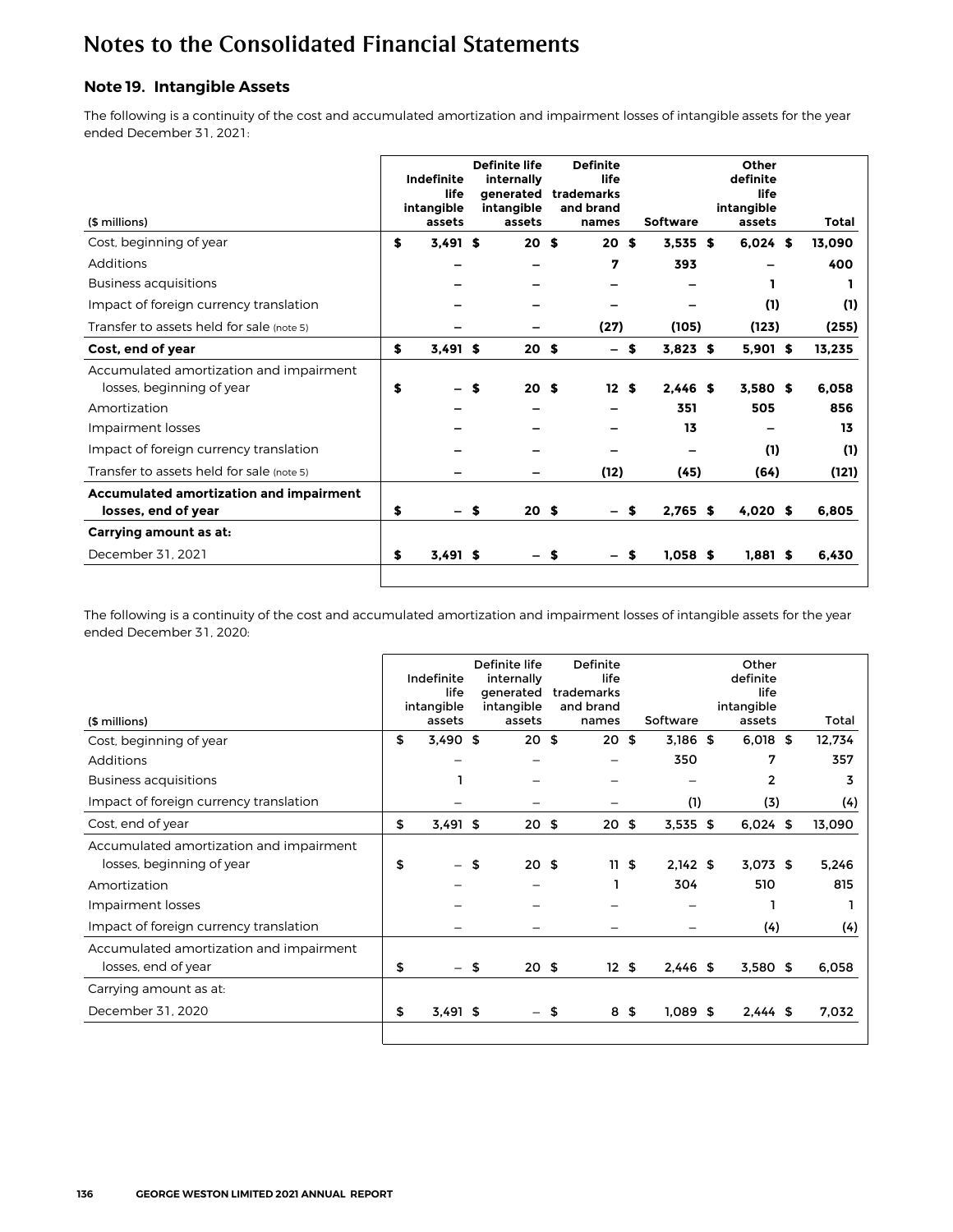**INDEFINITE LIFE INTANGIBLE ASSETS** Indefinite life intangible assets recorded by Loblaw are comprised of brand names, trademarks, import purchase quotas and certain liquor licenses. The brand names and trademarks are a result of Loblaw's acquisition of Shoppers Drug Mart Corporation ("Shoppers Drug Mart") and T&T Supermarket Inc. Loblaw expects to renew the registration of the brand names, trademarks, import purchase quotas and liquor licenses at each expiry date indefinitely, and expects these assets to generate economic benefit in perpetuity. As such, Loblaw assessed these intangibles to have indefinite useful lives.

The Company completed its annual impairment tests for indefinite life intangible assets and concluded there was no impairment.

**Key Assumptions** The key assumptions used to calculate the fair value less costs to sell are those regarding cash flow forecasts, growth rates, discount rates, and terminal rate. These assumptions are consistent with the assumptions used to calculate fair value less costs to sell for goodwill (see note 20).

**SOFTWARE** Software is comprised of software purchases and development costs. There were no capitalized borrowing costs included in 2021 (2020 – nil).

**OTHER DEFINITE LIFE INTANGIBLE ASSETS** Other definite life intangible assets recorded by Loblaw primarily consist of prescription files, the customer loyalty awards program and customer relationships.

#### **Note 20. Goodwill**

The following are continuities of the cost and accumulated impairment losses of goodwill for the years ended December 31, 2021 and December 31, 2020:

| (\$ millions)                                    |    | 2021  | 2020        |
|--------------------------------------------------|----|-------|-------------|
| Cost, beginning of year                          | \$ | 5,839 | \$<br>5,842 |
| <b>Business acquisitions</b>                     |    |       | 2           |
| Transfer to assets held for sale (note 5)        |    | (290) |             |
| Impact of foreign currency translation           |    | (4)   | (5)         |
| Cost, end of year                                | \$ | 5,546 | \$<br>5,839 |
| Accumulated impairment losses, beginning of year | S  | 1,067 | \$<br>1,067 |
| Impairment losses                                |    | -     |             |
| Accumulated impairment losses, end of year       | S  | 1.067 | \$<br>1,067 |
| Carrying amount as at:                           |    |       |             |
| December 31                                      | S  | 4,479 | \$<br>4,772 |
|                                                  |    |       |             |

The carrying amount of goodwill attributed to each CGU was as follows:

|                                                    | As at |                 |    |               |  |
|----------------------------------------------------|-------|-----------------|----|---------------|--|
| (\$ millions)                                      |       | Dec. 31, 2021   |    | Dec. 31, 2020 |  |
| Shoppers Drug Mart                                 | \$    | 2,976           | \$ | 2,976         |  |
| Market                                             |       | 376             |    | 375           |  |
| Discount                                           |       | 461             |    | 461           |  |
| T&T Supermarket Inc.                               |       | 129             |    | 129           |  |
| Other                                              |       | 537             |    | 533           |  |
| Discontinued Operations (note 5)                   |       | $\qquad \qquad$ |    | 298           |  |
| Carrying amount of goodwill, as at the end of year | \$    | 4,479           | \$ | 4,772         |  |
|                                                    |       |                 |    |               |  |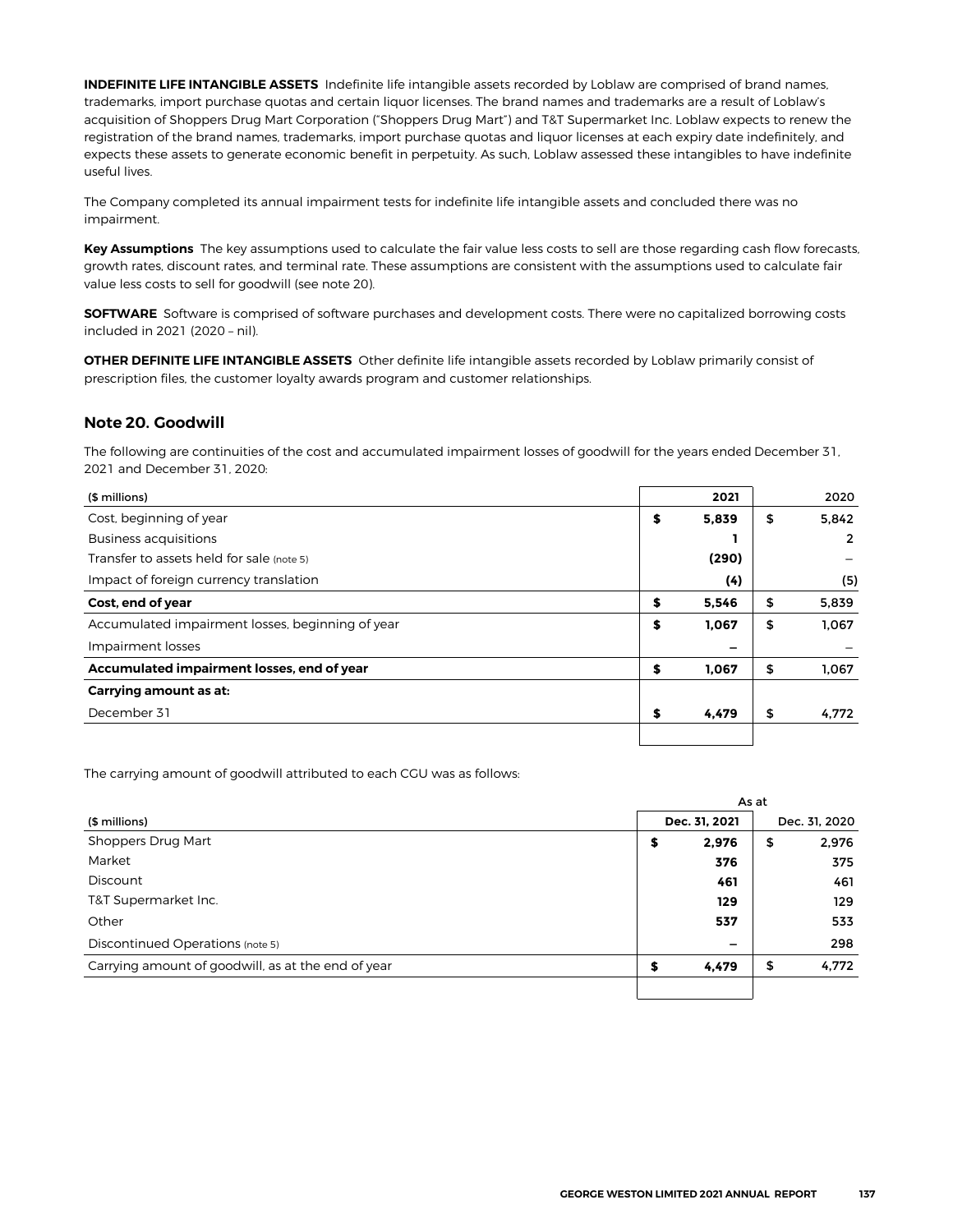**KEY ASSUMPTIONS** The key assumptions used to calculate the fair value less costs to sell are cash flow forecasts, growth rates, discount rate, and terminal rate. These assumptions are considered to be Level 3 in the fair value hierarchy.

The weighted average cost of capital was determined to be 7.1% to 7.9% (2020 – 7.1% to 9.3%) and is based on a risk-free rate, an equity risk premium adjusted for betas of comparable publicly traded companies, an unsystematic risk premium, an after-tax cost of debt based on corporate bond yields and the capital structure of comparable public traded companies.

Cash flow projections were discounted using a rate derived from an after-tax weighted average cost of capital. As at year end 2021, the after-tax discount rate used in the recoverable amount calculations was 7.1% to 7.9% (2020 – 7.1% to 9.3%). The pretax discount rate was 9.7% to 10.8% (2020 – 9.7% to 12.7%).

The Company included a minimum of three years of cash flows in its discounted cash flow models. The cash flow forecasts were extrapolated beyond the three year period using an estimated long-term growth rate of 2.0% (2020 – 2.0%). The budgeted adjusted EBITDA<sup>(i)</sup> growth was based on the strategic plans approved by GWL's or Loblaw's Board.

(i) Excludes certain items and is used internally by management when analyzing segment underlying operating performance.

#### **Note 21. Other Assets**

The components of other assets were as follows:

|                                                                           |    | As at         |    |                              |  |  |  |  |
|---------------------------------------------------------------------------|----|---------------|----|------------------------------|--|--|--|--|
| (\$ millions)                                                             |    | Dec. 31, 2021 |    | Dec 31, 2020 <sup>(iv)</sup> |  |  |  |  |
| Sundry investments and other receivables <sup>(1)</sup>                   | \$ | 206           | \$ | 157                          |  |  |  |  |
| Net accrued benefit plan asset (note 30)                                  |    | 495           |    | 184                          |  |  |  |  |
| Finance lease receivable                                                  |    | 67            |    | 77                           |  |  |  |  |
| Mortgages, loans and notes receivable                                     |    | 187           |    | 168                          |  |  |  |  |
| Other                                                                     |    | 138           |    | 159                          |  |  |  |  |
| Fair value of equity forward <sup>(ii)</sup>                              |    |               |    | 630                          |  |  |  |  |
| <b>Total Other Assets</b>                                                 | \$ | 1.093         | \$ | 1.375                        |  |  |  |  |
| Current portion of mortgages, loans and notes receivable <sup>(iii)</sup> |    | (78)          |    | (49)                         |  |  |  |  |
| <b>Other Assets</b>                                                       | S  | 1.015         | \$ | 1,326                        |  |  |  |  |
|                                                                           |    |               |    |                              |  |  |  |  |

(i) In 2020, Shoppers Drug Mart Inc. agreed to invest a total of \$75 million in Maple Corporation ("Maple"), the leading virtual care provider in Canada, in exchange for a significant minority stake. In 2021, Loblaw executed the remaining investment of \$14 million. As at December 31, 2021, Loblaw had invested \$75 million in exchange for approximately 30% of the ownership interest in Maple.

(ii) See note 25 for details on the settlement of the net debt associated with the equity forward sale agreement.

(iii) Current portion of mortgages, loans and notes receivable are included in prepaid expenses and other assets in the consolidated balance sheets.

(iv) Certain comparative figures have been restated to conform with current year presentation.

#### **Note 22. Customer Loyalty Awards Program Liability**

The carrying amount of the liability associated with Loblaw's customer loyalty awards programs ("loyalty liability") was as follows:

|                   |               | As at |               |  |  |  |  |  |
|-------------------|---------------|-------|---------------|--|--|--|--|--|
| (\$ millions)     | Dec. 31, 2021 |       | Dec. 31, 2020 |  |  |  |  |  |
| Loyalty liability | 190           |       | 194           |  |  |  |  |  |
|                   |               |       |               |  |  |  |  |  |

The majority of the Company's loyalty liability, which is a contract liability, is expected to be redeemed and recognized as revenue within one year of issuance.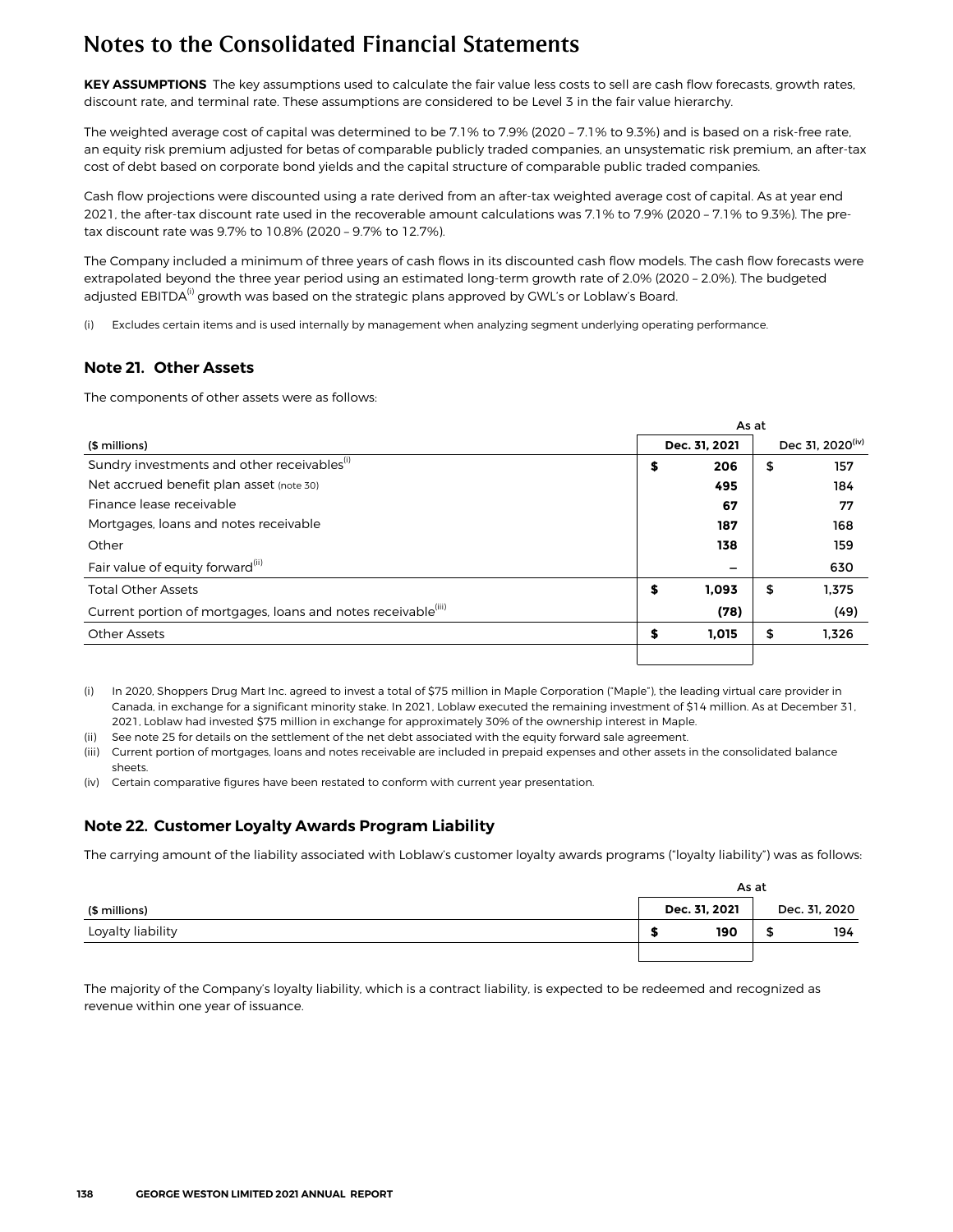#### **Note 23. Provisions**

The following are continuities of provisions for the years ended December 31, 2021 and December 31, 2020:

| (\$ millions)                             |   | 2021 |    | $2020^{(i)}$ |
|-------------------------------------------|---|------|----|--------------|
| Provisions, beginning of year             | э | 214  | \$ | 237          |
| Additions                                 |   | 74   |    | 106          |
| Payments                                  |   | (57) |    | (98)         |
| Reversals                                 |   | (11) |    | (19)         |
| Reclasses                                 |   | (1)  |    | (12)         |
| Transfer to assets held for sale (note 5) |   | (10) |    |              |
| Provisions, end of year                   |   | 209  | S  | 214          |
|                                           |   |      |    |              |

|                                            | As at |               |                              |     |  |  |
|--------------------------------------------|-------|---------------|------------------------------|-----|--|--|
| (\$ millions)                              |       | Dec. 31, 2021 | Dec. 31, 2020 <sup>(i)</sup> |     |  |  |
| Carrying amount of provisions recorded in: |       |               |                              |     |  |  |
| Current provisions                         | s     | 119           | ъ                            | 98  |  |  |
| Non-current provisions                     |       | 90            |                              | 116 |  |  |
| Provisions                                 |       | 209           |                              | 214 |  |  |
|                                            |       |               |                              |     |  |  |

(i) Certain comparative figures have been restated to conform with current year presentation.

Provisions consist primarily of amounts recorded in respect of restructuring, self-insurance, environmental and decommissioning liabilities, certain onerous costs on leased properties, legal claims, the Loblaw Card Program and a MEPP withdrawal liability.

The Company's accrued insurance liabilities were \$91 million (2020 – \$86 million), of which \$46 million (2020 – \$47 million) was included in non-current provisions and \$45 million (2020 – \$39 million) in current provisions. Included in total accrued insurance liabilities were \$17 million (2020 – \$19 million) of U.S. workers' compensation liabilities. The related cost and accrued workers' compensation liabilities are based on actuarial valuations which are dependent on assumptions determined by management. The discount rate used in determining the 2021 U.S. workers' compensation cost and liability was 2.0% (2020 – 2.0%). The total workers' compensation liability is equal to the ultimate actuarial loss estimate less any actual losses paid to date. Any change in the workers' compensation liability is recognized immediately in operating income.

In 2021, the U.S. workers' compensation cost associated with the worker's compensation liabilities was \$3 million (2020 – \$4 million).

**COMPETITION BUREAU INVESTIGATION** In 2017, the Company and Loblaw announced actions taken to address their involvement in an industry-wide price-fixing arrangement. In connection with the arrangement, Loblaw offered customers a \$25 Loblaw Card, which can be used to purchase items sold in Loblaw grocery stores across Canada. As at December 31, 2021, the Loblaw Card Program liability is \$15 million (2020 – \$15 million). Loblaw expects that Loblaw Cards issued to customers will be an offset against civil liability. The charge recorded for the Loblaw Card Program should not be viewed as an estimate of damages (see note 36).

**RESTRUCTURING AND OTHER RELATED COSTS** The Company continuously evaluates strategic and cost reduction initiatives that focus on improving processes and generating efficiencies across administrative, store, manufacturing and distribution network infrastructure with the objective of ensuring a low cost operating structure. Restructuring activities related to these initiatives are ongoing. As at December 31, 2021, the provision related to restructuring and other related costs was \$56 million (2020 – \$59 million).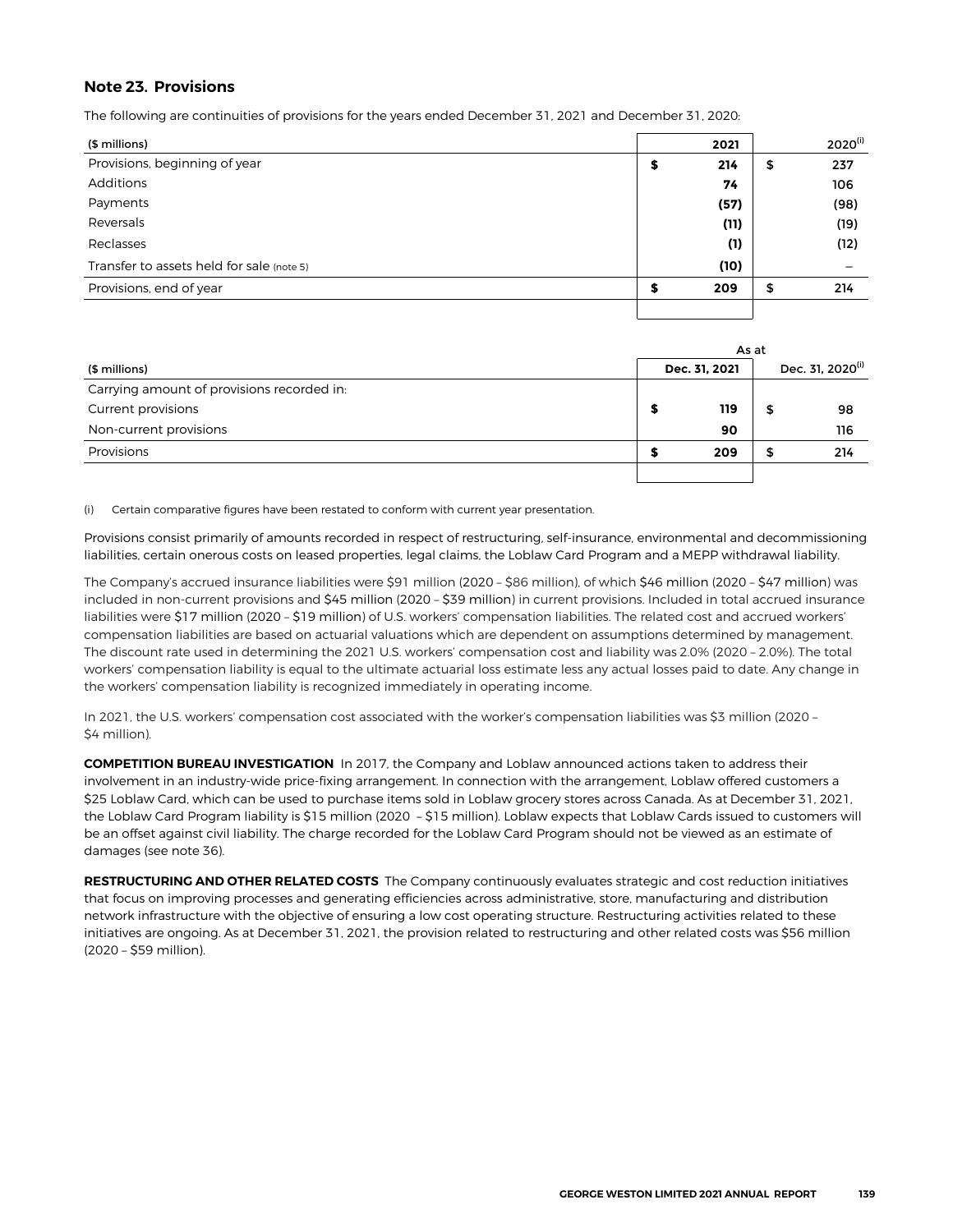### **Note 24. Short-Term Debt**

The components of short-term debt were as follows:

|                                                   |               | As at |               |       |
|---------------------------------------------------|---------------|-------|---------------|-------|
| (\$ millions)                                     | Dec. 31, 2021 |       | Dec. 31, 2020 |       |
| Other Independent Securitization Trusts (note 13) | 450           |       |               | 575   |
| Series B Debentures <sup>(i)</sup>                |               |       |               | 760   |
| Short-term debt                                   | 450           |       |               | 1,335 |
|                                                   |               |       |               |       |

(i) See note 25 for details on the settlement of net debt associated with the equity forward sale agreement, including the Series B Debentures.

**OTHER INDEPENDENT SECURITIZATION TRUSTS** The outstanding short-term debt balances relate to credit card receivables securitized to the Other Independent Securitization Trusts with recourse (see note 13).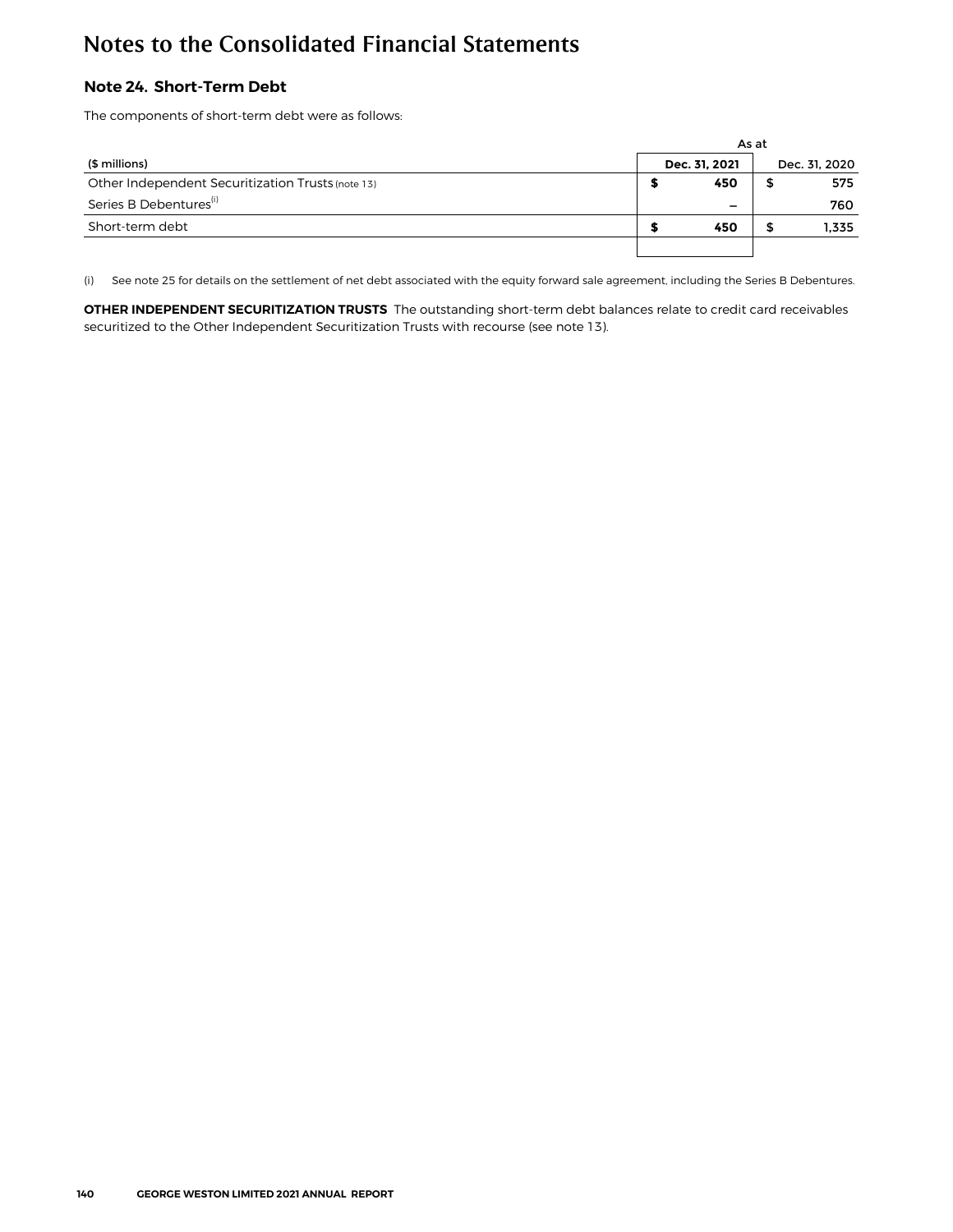### **Note 25. Long-Term Debt**

The components of long-term debt were as follows: As at Asset As at Asset As at Asset As at Asset As at Asset Asset Asset Asset Asset Asset Asset Asset Asset Asset Asset Asset Asset Asset Asset Asset Asset Asset Asset Asse

| The components of fong term acor were as follows |                                                                        |               | As ut |               |
|--------------------------------------------------|------------------------------------------------------------------------|---------------|-------|---------------|
| (\$ millions)                                    |                                                                        | Dec. 31, 2021 |       | Dec. 31, 2020 |
| <b>Debentures</b>                                |                                                                        |               |       |               |
| George Weston Limited Notes                      | Series A, 7.00%, due 2031                                              | \$<br>-       | \$    | 466           |
|                                                  | 4.12%, due 2024                                                        | 200           |       | 200           |
|                                                  | 7.10%, due 2032                                                        | 150           |       | 150           |
|                                                  | 6.69%, due 2033                                                        | 100           |       | 100           |
| Loblaw Companies Limited Notes                   | 4.86%, due 2023                                                        | 800           |       | 800           |
|                                                  | 3.92% due 2024                                                         | 400           |       | 400           |
|                                                  | 6.65%, due 2027                                                        | 100           |       | 100           |
|                                                  | 6.45%, due 2028<br>4.49%, due 2028                                     | 200           |       | 200           |
|                                                  | 6.50%, due 2029                                                        | 400           |       | 400           |
|                                                  | 2.28%, due 2030                                                        | 175<br>350    |       | 175<br>350    |
|                                                  | 11.40%, due 2031                                                       |               |       |               |
|                                                  | Principal                                                              | 151           |       | 151           |
|                                                  | Effect of coupon repurchase                                            | 32            |       | 33            |
|                                                  | 6.85%, due 2032                                                        | 200           |       | 200           |
|                                                  | 6.54%, due 2033                                                        | 200           |       | 200           |
|                                                  | 8.75%, due 2033                                                        | 200           |       | 200           |
|                                                  | 6.05%, due 2034                                                        | 200           |       | 200           |
|                                                  | 6.15%, due 2035                                                        | 200           |       | 200           |
|                                                  | 5.90%, due 2036                                                        | 300           |       | 300           |
|                                                  | 6.45%, due 2039                                                        | 200           |       | 200           |
|                                                  | 7.00%, due 2040                                                        | 150           |       | 150           |
|                                                  | 5.86%, due 2043                                                        | 55            |       | 55            |
| <b>Choice Properties Debentures</b>              | Series B 4.90%, due 2023                                               | 200           |       | 200           |
|                                                  | Series D 4.29%, due 2024                                               | 200           |       | 200           |
|                                                  | Series F 4.06%, due 2025                                               | 200           |       | 200           |
|                                                  | Series G 3.20%, due 2023                                               | 250           |       | 250           |
|                                                  | Series H 5.27%, due 2046                                               | 100           |       | 100           |
|                                                  | Series   3.01%, due 2022                                               |               |       | 300           |
|                                                  | Series J 3.55%, due 2025                                               | 350           |       | 350           |
|                                                  | Series K 3.56%, due 2024                                               | 550           |       | 550           |
|                                                  | Series L 4.18%, due 2028                                               | 750           |       | 750           |
|                                                  | Series M 3.53%, due 2029                                               | 750           |       | 750           |
|                                                  | Series N 2.98%, due 2030                                               | 400           |       | 400           |
|                                                  | Series O 3.83%, due 2050                                               | 100           |       | 100           |
|                                                  | Series P 2.85%, due 2027                                               | 500           |       | 500           |
|                                                  | Series Q 2.46%, due 2026                                               | 350           |       |               |
|                                                  | Series 9 3.60%, due 2021                                               |               |       | 200           |
|                                                  | Series 10 3.60%, due 2022                                              | 300           |       | 300           |
|                                                  | Series D-C 2.95%, due 2023<br>2.04% - 5.60%, due 2022 - 2038 (note 16) | 125           |       | 125           |
| Long-Term Debt Secured by Mortgage               |                                                                        | 1,112         |       | 1,207         |
| <b>Guaranteed Investment Certificates</b>        | 0.10% - 3.78%, due 2022 - 2026                                         | 996           |       | 1,185         |
| Independent Securitization Trust (note 13)       | 2.71%, due 2022                                                        | 250           |       | 250           |
|                                                  | 3.10%, due 2023                                                        | 250           |       | 250           |
|                                                  | 2.28%, due 2024                                                        | 250           |       | 250           |
|                                                  | 1.34%, due 2025                                                        | 300           |       | 300           |
|                                                  | 1.61%, due 2026                                                        | 300           |       |               |
| <b>Independent Funding Trusts</b>                |                                                                        | 570           |       | 512           |
| <b>George Weston Limited Credit Facility</b>     |                                                                        | 121           |       |               |
| <b>Choice Properties Construction Loans</b>      |                                                                        | 13            |       | 25            |
| <b>Transaction costs and other</b>               |                                                                        | (40)          |       | (41)          |
| Total long-term debt                             |                                                                        | \$<br>14,010  | \$    | 14,443        |
| Less amount due within one year                  |                                                                        | 1,520         |       | 924           |
| Long-term debt                                   |                                                                        | \$<br>12,490  | \$    | 13,519        |
|                                                  |                                                                        |               |       |               |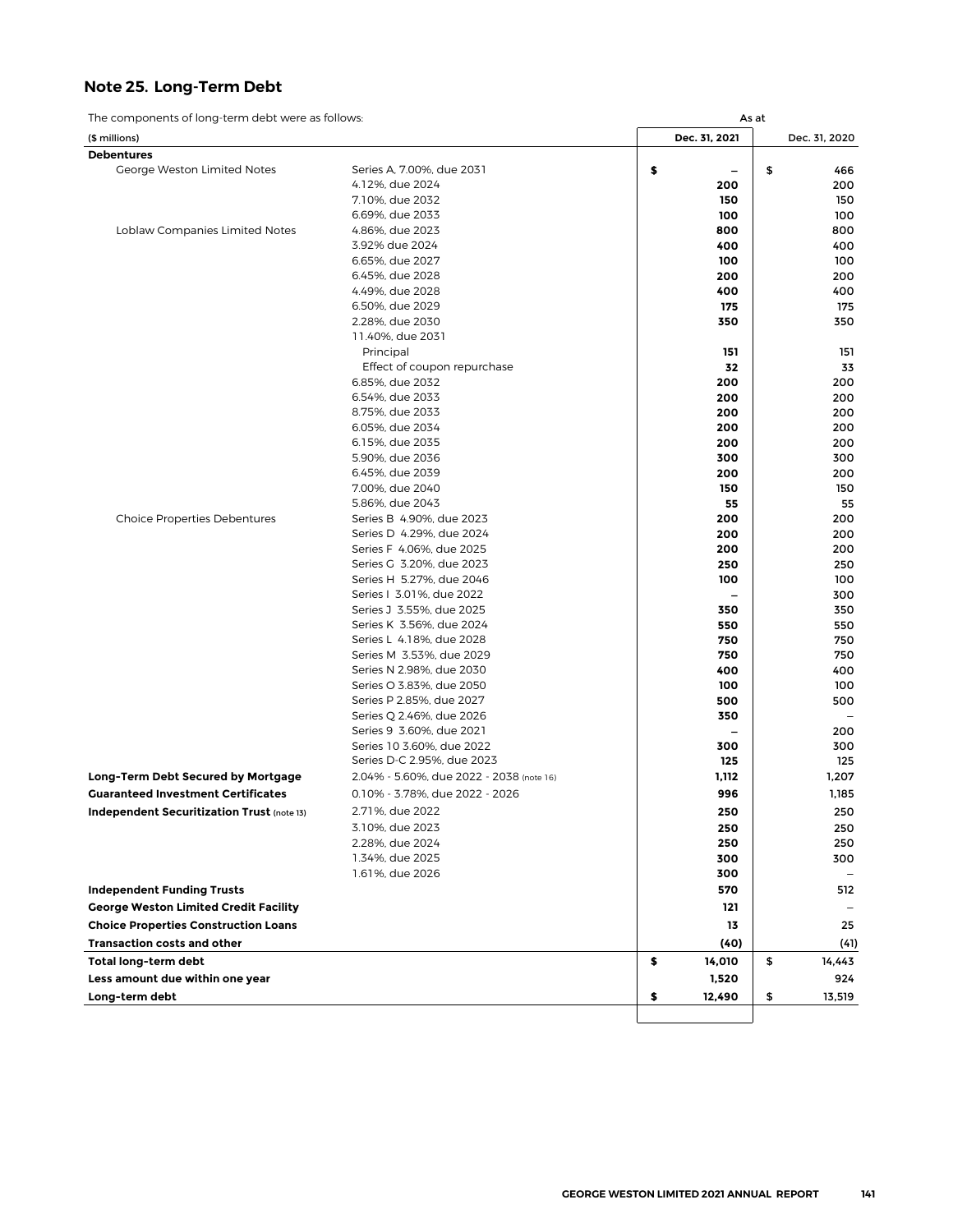Significant long-term debt transactions are described below:

**DEBENTURES** The following table summarizes the debentures issued in the years ended as indicated:

|                                               |          |                            |    | 2021                     | 2020        |
|-----------------------------------------------|----------|----------------------------|----|--------------------------|-------------|
|                                               | Interest | Maturity                   |    | <b>Principal</b>         | Principal   |
| (\$ millions)                                 | Rate     | Date                       |    | Amount                   | Amount      |
| Loblaw Companies Limited notes                | 2.28%    | May 7, 2030 <sup>(i)</sup> | \$ | $\overline{\phantom{0}}$ | \$<br>350   |
| Choice Properties senior unsecured debentures |          |                            |    |                          |             |
| - Series N                                    | 2.98%    | March 4, 2030              |    | -                        | 400         |
| – Series O                                    | 3.83%    | March 4, 2050              |    | -                        | 100         |
| - Series P                                    | 2.85%    | May 21, 2027               |    | -                        | 500         |
| – Series Q                                    | 2.46%    | November 30, 2026          |    | 350                      |             |
| Total debentures issued                       |          |                            | S  | 350                      | \$<br>1,350 |
|                                               |          |                            |    |                          |             |

(i) In connection with this issuance, during 2020, \$350 million of bond forward agreements were settled, resulting in a realized fair value loss of \$34 million before income taxes, which was cumulatively recorded in other comprehensive loss as unrealized prior to settlement. The loss will be reclassified to the consolidated statements of earnings over the life of the May 7, 2030 notes. This settlement also resulted in a net effective interest rate of 3.34% on the May 7, 2030 notes issued.

The following table summarizes the debentures repaid in the years ended as indicated:

|                                               |          |                                    | 2021             | 2020        |
|-----------------------------------------------|----------|------------------------------------|------------------|-------------|
|                                               | Interest | Maturity                           | <b>Principal</b> | Principal   |
| (\$ millions)                                 | Rate     | Date                               | Amount           | Amount      |
| George Weston debenture - Series A            | 7.00%    | November 10, 2031 <sup>(i)</sup>   | \$<br>466        | \$          |
| Loblaw Companies Limited notes                | 5.22%    | June 18, 2020                      | -                | 350         |
| Choice Properties senior unsecured debentures |          |                                    |                  |             |
| - Series 8                                    | 3.60%    | April 20, 2020                     |                  | 300         |
| - Series 9                                    | 3.60%    | September 20, 2021 <sup>(ii)</sup> | 200              |             |
| – Series B-C                                  | 4.32%    | January 15, 2021                   |                  | 100         |
| – Series C                                    | 3.50%    | February 8, 2021                   | -                | 250         |
| - Series E                                    | 2.30%    | September 14, 2020                 |                  | 250         |
| - Series I                                    | 3.01%    | March 21, 2022 <sup>(iii)</sup>    | 300              |             |
| Total debentures repaid                       |          |                                    | \$<br>966        | \$<br>1,250 |
|                                               |          |                                    |                  |             |

(i) In 2021, the Company settled the net debt associated with the equity forward sale agreement. As a result, the 9.6 million Loblaw shares securing the net debt were released from security and the Company's economic interest in Loblaw is now equal to its voting interest. In aggregate, \$790 million was paid to settle the net debt, resulting in the extinguishment of the Series A Debentures (\$466 million), Series B Debentures (\$784 million), plus accrued interest, and the settlement of the equity forward sale agreement (\$464 million gain).

(ii) Choice Properties senior unsecured debentures Series 9 was redeemed on June 21, 2021.

(iii) Choice Properties senior unsecured debentures Series I was redeemed on December 10, 2021.

**GUARANTEED INVESTMENT CERTIFICATES ("GICs")** The following table summarizes PC Bank's GIC activity, before commissions, for the years ended as indicated:

| (\$ millions)              | 2021  |    | 2020  |
|----------------------------|-------|----|-------|
| Balance, beginning of year | 1,185 | \$ | 1,311 |
| GICs issued                | 414   |    | 410   |
| GICs matured               | (603) |    | (536) |
| Balance, end of year       | 996   | S  | 1,185 |
|                            |       |    |       |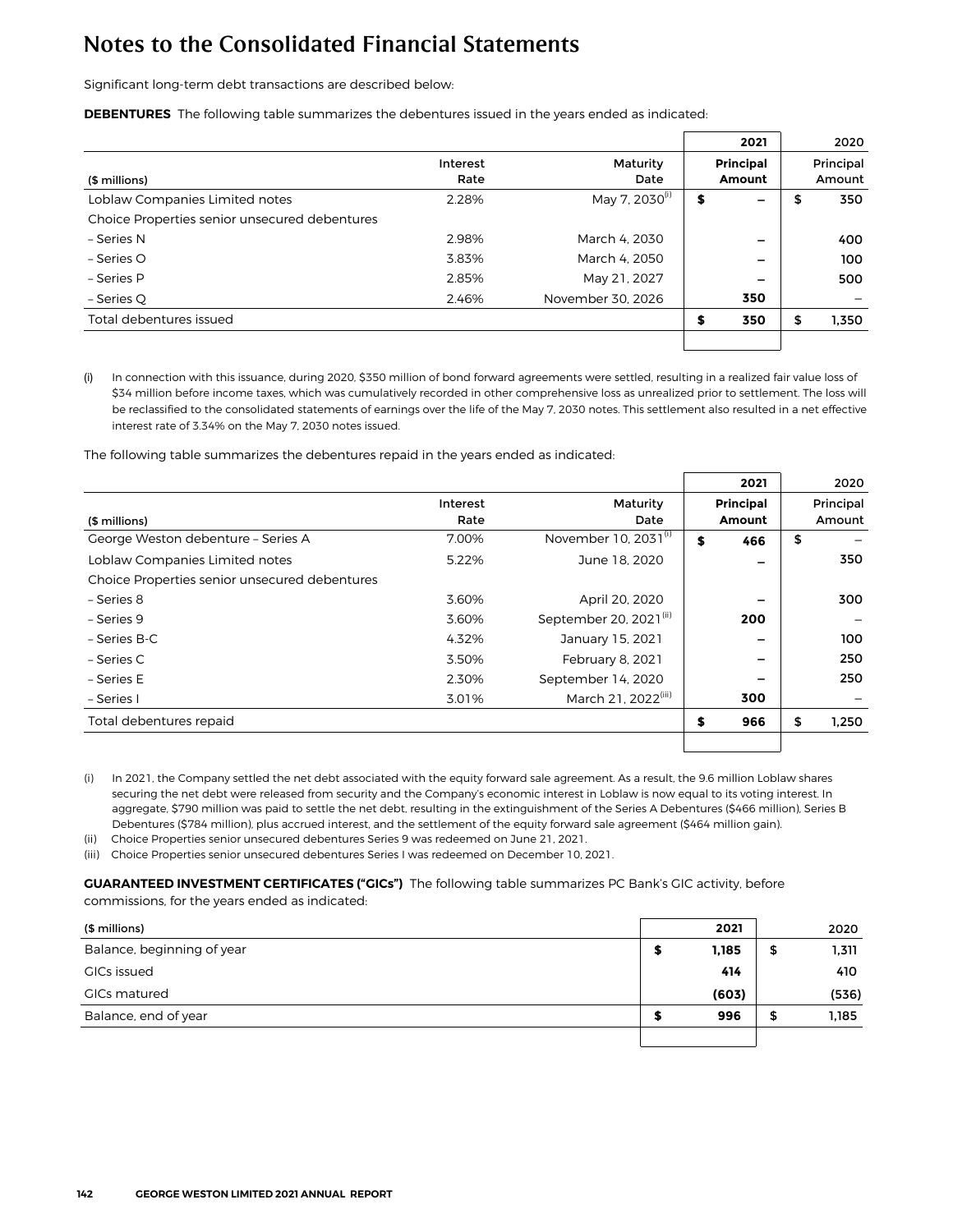**INDEPENDENT SECURITIZATION TRUST** The notes issued by *Eagle* are debentures, which are collateralized by PC Bank's credit card receivables (see note 13).

During 2021, *Eagle* issued \$300 million (2020 – \$300 million) of senior and subordinated term notes with a maturity date of June 17, 2026 (2020 – July 17, 2025) at a weighted average interest rate of 1.61% (2020 – 1.34%). In connection with this issuance, \$175 million (2020 – \$200 million) of bond forward agreements were settled, resulting in a realized fair value loss of \$1 million (2020 – loss of \$11 million) before income taxes, which was cumulatively recorded in other comprehensive loss as unrealized prior to settlement. The loss will be reclassified to the consolidated statements of earnings over the life of the aforementioned *Eagle* notes. This settlement also resulted in a net effective interest rate of 1.65% (2020 – 2.07%) on the *Eagle* notes issued (see note 34).

During 2020, \$250 million of the senior and subordinated term notes at a weighted average interest rate of 2.23% previously issued by *Eagle*, matured and were repaid on September 17, 2020. There were no repayments of notes issued by *Eagle* in 2021.

**INDEPENDENT FUNDING TRUSTS** As at year end 2021, the independent funding trusts had drawn \$570 million (2020 – \$512 million) from the revolving committed credit facility that is the source of funding to the independent funding trusts.

The revolving committed credit facility relating to the independent funding trusts has a maturity date until May 27, 2022.

**COMMITTED CREDIT FACILITIES** The components of the committed lines of credit available as at year end 2021 and 2020 were as follows:

|                                   |                                   | As at |                                   |    |               |    |                     |    |               |
|-----------------------------------|-----------------------------------|-------|-----------------------------------|----|---------------|----|---------------------|----|---------------|
|                                   |                                   |       |                                   |    | Dec. 31, 2021 |    |                     |    | Dec. 31, 2020 |
| (\$ millions)                     | Maturity<br>Date                  |       | <b>Available</b><br><b>Credit</b> |    | <b>Drawn</b>  |    | Available<br>Credit |    | Drawn         |
| George Weston                     | September 13, 2024 <sup>(i)</sup> | \$    | 350                               | s  | 121           | \$ |                     | \$ |               |
| Loblaw                            | October 7, 2023                   |       | 1,000                             |    | -             |    | 1,000               |    |               |
| <b>Choice Properties</b>          | June 24, 2026                     |       | 1,500                             |    | -             |    | 1,500               |    |               |
| Total committed credit facilities |                                   |       | 2,850                             | \$ | 121           | \$ | 2.500               | \$ |               |
|                                   |                                   |       |                                   |    |               |    |                     |    |               |

(i) Subsequent to year end, GWL repaid \$121 million of its committed credit facility.

These facilities contain certain financial covenants (see note 29).

In 2021, GWL entered into a \$350 million revolving committed credit facility provided by a syndicate of lenders with a maturity date of September 13, 2024.

**LONG-TERM DEBT DUE WITHIN ONE YEAR** The components of long-term debt due within one year were as follows:

|                                    |               | As at |    |               |  |  |  |
|------------------------------------|---------------|-------|----|---------------|--|--|--|
| (\$ millions)                      | Dec. 31, 2021 |       |    | Dec. 31, 2020 |  |  |  |
| Debentures                         | ⋑             | 296   | \$ | 196           |  |  |  |
| <b>GICs</b>                        |               | 182   |    | 597           |  |  |  |
| Independent Securitization Trust   |               | 250   |    |               |  |  |  |
| Independent funding trusts         |               | 570   |    |               |  |  |  |
| Long-term debt secured by mortgage |               | 217   |    | 106           |  |  |  |
| <b>Construction Loans</b>          |               | 5     |    | 25            |  |  |  |
| Long-term debt due within one year |               | 1,520 | \$ | 924           |  |  |  |
|                                    |               |       |    |               |  |  |  |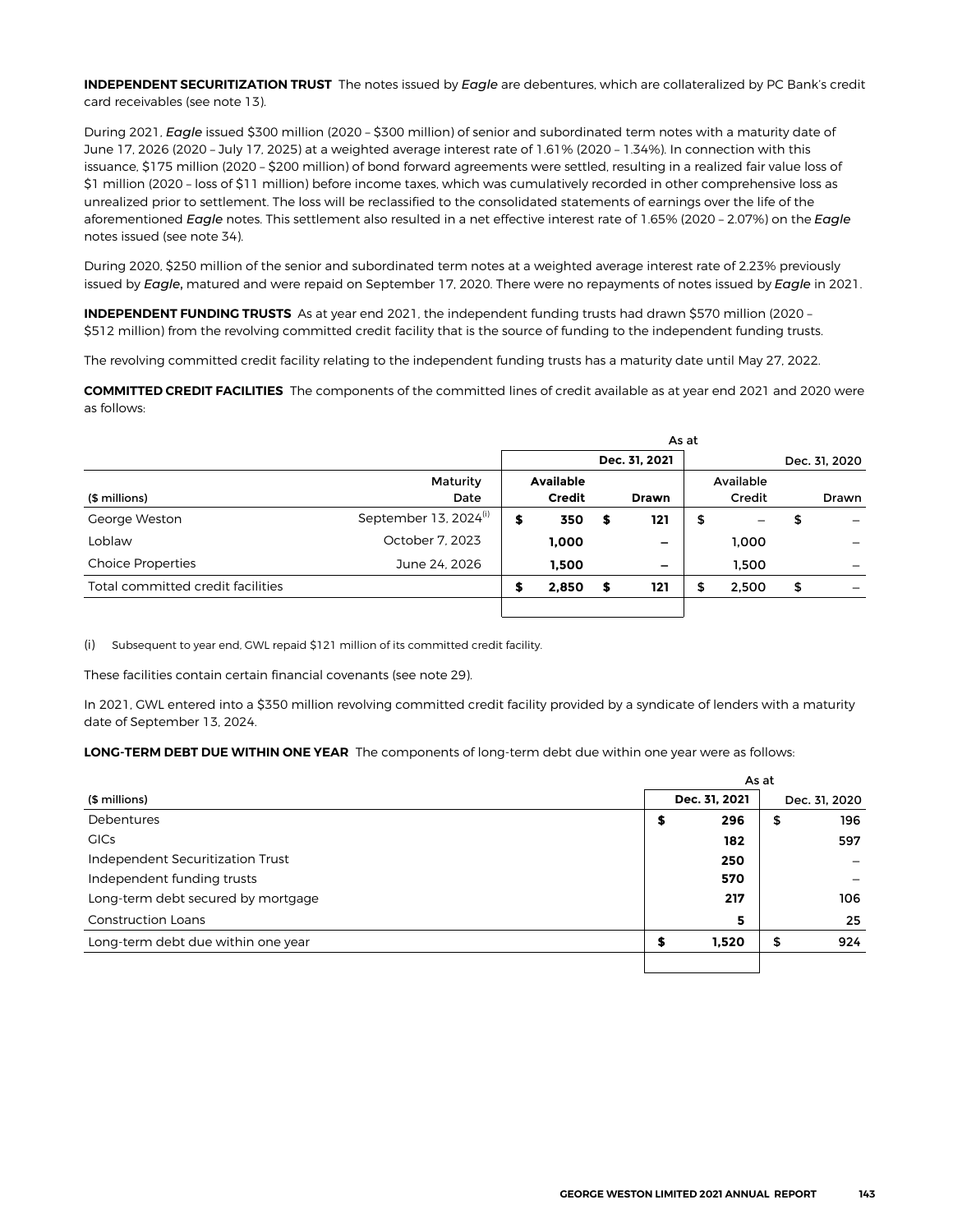**SCHEDULE OF REPAYMENTS** The schedule of repayment of long-term debt, based on maturity is as follows:

| (\$ millions)                               | Dec. 31, 2021 |
|---------------------------------------------|---------------|
| 2022                                        | 1,524<br>\$   |
| 2023                                        | 1,985         |
| 2024                                        | 2,075         |
| 2025                                        | 1,226         |
| 2026                                        | 828           |
| Thereafter                                  | 6,412         |
| Long-Term Debt (excludes transaction costs) | 14,050<br>S   |
|                                             |               |

See note 34 for the fair value of long-term debt.

**RECONCILIATION OF LONG-TERM DEBT** The following table reconciles the changes in cash flows from financing activities for long-term debt for the years ended as indicated:

| (\$ millions)                                                      | 2021     |    | 2020    |
|--------------------------------------------------------------------|----------|----|---------|
| Total long-term debt, beginning of year                            | 14,443   | 5  | 14,554  |
| Long-term debt issuances <sup>(i)</sup>                            | 1.440    |    | 2,492   |
| Long-term debt repayments <sup>(ii)</sup>                          | (1, 874) |    | (2,598) |
| Total cash flow (used in) from long-term debt financing activities | (434)    |    | (106)   |
| Other non-cash changes                                             |          |    | (5)     |
| Total long-term debt, end of year                                  | 14.010   | \$ | 14,443  |
|                                                                    |          |    |         |

(i) Includes net movements from the independent funding trust, which are revolving debt instruments.

(ii) Includes George Weston Series A debenture repayments of \$466 million in 2021 which are presented within the line "Settlement of net debt associated with equity forward sale agreement" in the consolidated statements of cash flows.

#### **Note 26. Other Liabilities**

The components of other liabilities were as follows:

|                                               | As at         |       |               |       |  |  |
|-----------------------------------------------|---------------|-------|---------------|-------|--|--|
| (\$ millions)                                 | Dec. 31, 2021 |       | Dec. 31, 2020 |       |  |  |
| Financial liabilities <sup>(i)</sup>          | э             | 660   | \$            | 661   |  |  |
| Net defined benefit plan obligation (note 30) |               | 340   |               | 382   |  |  |
| Other long-term employee benefit obligation   |               | 115   |               | 129   |  |  |
| Equity-based compensation liability (note 31) |               | 6     |               | 7     |  |  |
| Other                                         |               | 18    |               | 18    |  |  |
| Other liabilities                             |               | 1.139 | \$            | 1,197 |  |  |
|                                               |               |       |               |       |  |  |

(i) Financial liabilities represent land and buildings disposed or partially disposed of by Choice Properties to third parties. On consolidation, these transactions were not recognized as a sale of assets as under the terms of the leases, the Company did not relinquish control of the properties for purposes of IFRS 16 "Leases" and IFRS 15 "Revenue from Contracts with Customers". Instead, the proceeds from the transactions were recognized as financial liabilities and as at December 31, 2021, \$4 million (December 31, 2020 – \$5 million) was recorded in trade payables and other liabilities and \$660 million (December 31, 2020 – \$661 million) was recorded in other liabilities.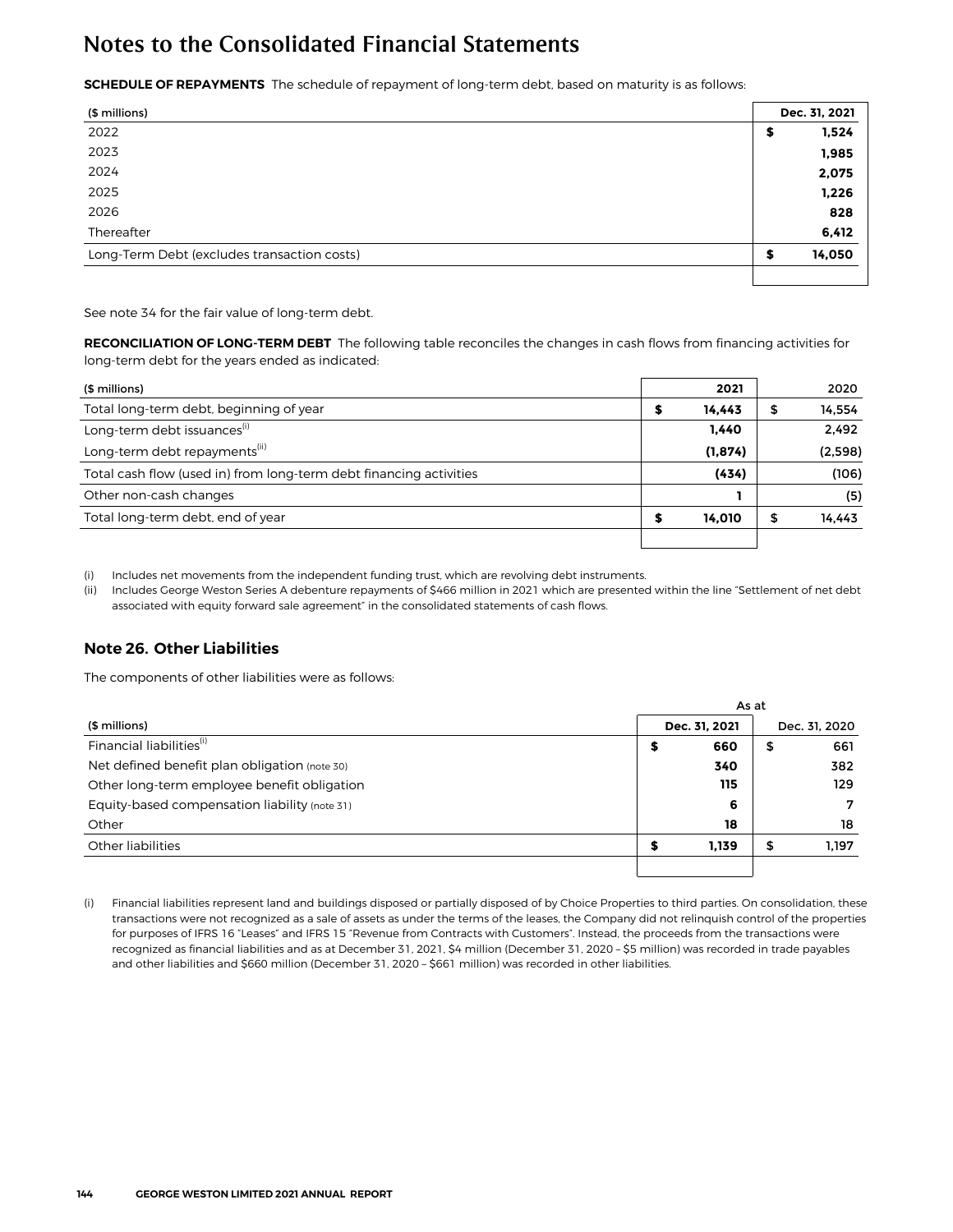### **Note 27. Share Capital**

The components of share capital were as follows:

|                              |   | As at         |    |               |  |
|------------------------------|---|---------------|----|---------------|--|
| (\$ millions)                |   | Dec. 31, 2021 |    | Dec. 31, 2020 |  |
| Common share capital         | s | 2,712         | \$ | 2,782         |  |
| Preferred shares. Series I   |   | 228           |    | 228           |  |
| Preferred shares, Series III |   | 196           |    | 196           |  |
| Preferred shares, Series IV  |   | 197           |    | 197           |  |
| Preferred shares, Series V   |   | 196           |    | 196           |  |
| Share capital                | S | 3,529         | \$ | 3,599         |  |
|                              |   |               |    |               |  |

**COMMON SHARE CAPITAL (AUTHORIZED – UNLIMITED)** Common shares issued are fully paid and have no par value. The following table summarizes the activity in the Company's common shares issued and outstanding for the years ended December 31, 2021 and December 31, 2020:

|                                                                      |                                      |    | 2021                              |                                      | 2020                       |
|----------------------------------------------------------------------|--------------------------------------|----|-----------------------------------|--------------------------------------|----------------------------|
| (\$ millions except where otherwise indicated)                       | Number of<br>Common<br><b>Shares</b> |    | Common<br><b>Share</b><br>Capital | Number of<br>Common<br><b>Shares</b> | Common<br>Share<br>Capital |
| Issued and outstanding, beginning of year                            | 152,374,416                          | S  | 2,786                             | 153,667,750                          | \$<br>2,809                |
| Issued for settlement of stock options (note 31)                     | 323,461                              |    | 36                                | 6.666                                |                            |
| Purchased and cancelled <sup>(1)</sup>                               | (5,908,374)                          |    | (108)                             | (1,300,000)                          | (24)                       |
| Issued and outstanding, end of year                                  | 146,789,503                          | \$ | 2,714                             | 152,374,416                          | \$<br>2,786                |
| Shares held in trusts, beginning of year                             | (254, 525)                           |    | (4)                               | (88, 832)                            |                            |
| Purchased for future settlement of RSUs and PSUs                     |                                      |    |                                   | (229,000)                            | (4)                        |
| Released for settlement of RSUs and PSUs (note 31)                   | 113,419                              |    | $\mathbf{2}$                      | 63,307                               |                            |
| Shares held in trusts, end of year                                   | (141, 106)                           |    | (2)                               | (254, 525)                           | (4)                        |
| Issued and outstanding, net of shares held in trusts,<br>end of year | 146,648,397                          | s  | 2,712                             | 152,119,891                          | \$<br>2,782                |
| Weighted average outstanding, net of shares held<br>in trusts        | 149,893,834                          |    |                                   | 153,406,800                          |                            |
|                                                                      |                                      |    |                                   |                                      |                            |

(i) Includes 1,930 shares cancelled during 2021in a private transaction and are excluded from the Company's NCIB.

**Preferred Shares, Series I (authorized – 10.0 million)** GWL has 9.4 million 5.80% non-voting Preferred Shares, Series I outstanding, with a face value of \$235 million, which entitle the holders to a fixed cumulative preferred cash dividend of \$1.45 per share per annum which will, if declared, be payable quarterly. GWL may, at its option, redeem for cash, in whole or in part, these outstanding preferred shares at \$25.00 per share, together with all accrued and unpaid dividends to the redemption date.

At any time after issuance, GWL may, at its option, give the holders of these preferred shares the right, at the option of the holders, to convert their preferred shares into preferred shares of a further series designated by GWL on a share-for-share basis on a date specified by GWL.

**Preferred Shares, Series III (authorized – 10.0 million)** GWL has 8.0 million 5.20% non-voting Preferred Shares, Series III outstanding, with a face value of \$200 million, which entitle the holders to a fixed cumulative preferred cash dividend of \$1.30 per share per annum which will, if declared, be payable quarterly. GWL may, at its option, redeem for cash, in whole or in part, these outstanding preferred shares at \$25.00 per share, together with all accrued and unpaid dividends to the redemption date.

At any time after issuance, GWL may, at its option, give the holders of these preferred shares the right, at the option of the holders, to convert their preferred shares into preferred shares of a further series designated by GWL on a share-for-share basis on a date specified by GWL.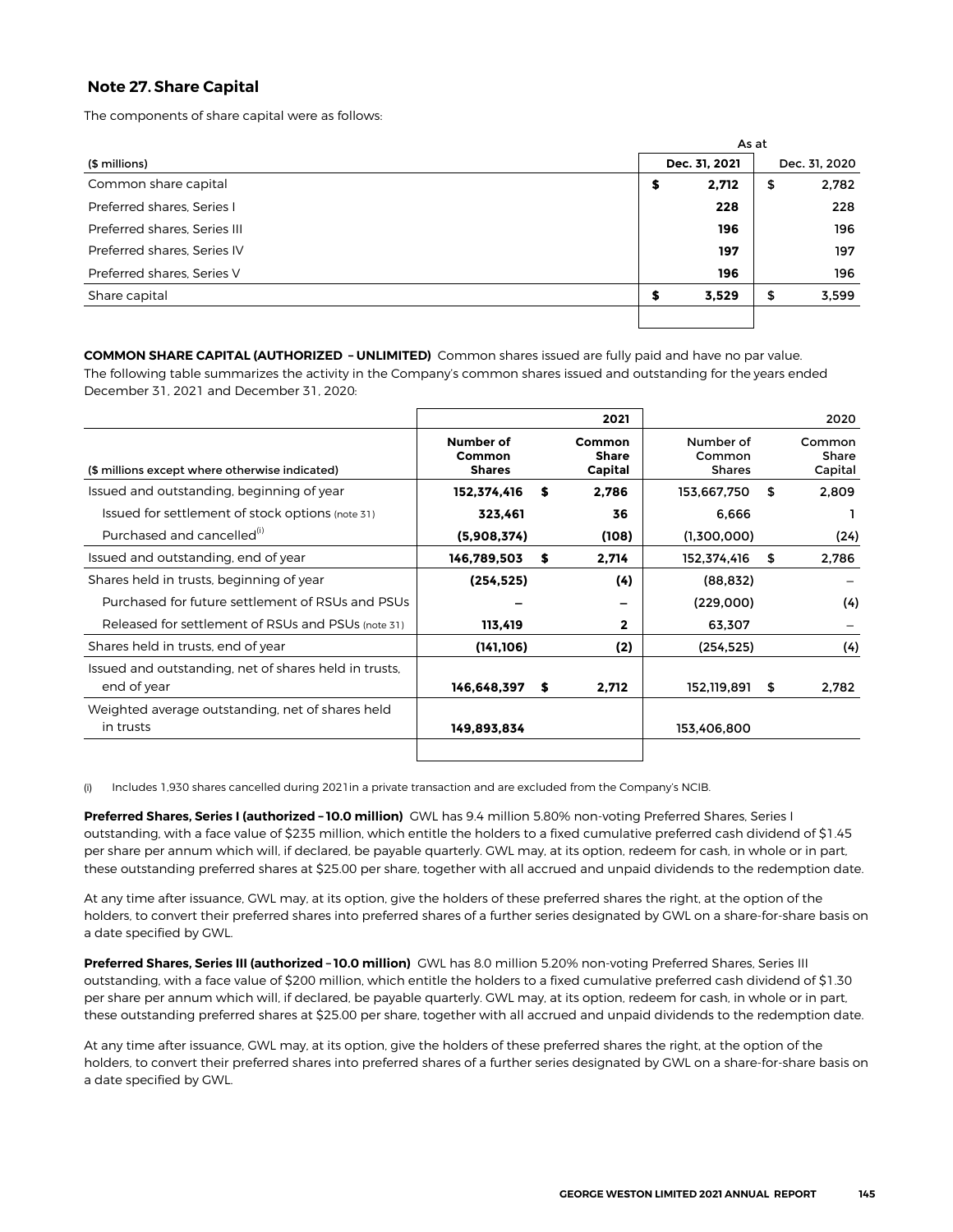**Preferred Shares, Series IV (authorized – 8.0 million)** GWL has 8.0 million 5.20% non-voting Preferred Shares, Series IV outstanding, with a face value of \$200 million, which entitle the holders to a fixed cumulative preferred cash dividend of \$1.30 per share per annum which will, if declared, be payable quarterly. GWL may, at its option, redeem for cash, in whole or in part, these outstanding preferred shares at \$25.00 per share, together with all accrued and unpaid dividends to the redemption date.

At any time after issuance, GWL may, at its option, give the holders of these preferred shares the right, at the option of the holders, to convert their preferred shares into preferred shares of a further series designated by GWL on a share-for-share basis on a date specified by GWL.

**Preferred Shares, Series V (authorized – 8.0 million)** GWL has 8.0 million 4.75% non-voting Preferred Shares, Series V outstanding, with a face value of \$200 million, which entitle the holders to a fixed cumulative preferred cash dividend of \$1.1875 per share per annum which will, if declared, be payable quarterly. GWL may, at its option, redeem for cash, in whole or in part, these outstanding preferred shares at \$25.00 per share, together with all accrued and unpaid dividends to the redemption date.

At any time after issuance, GWL may, at its option, give the holders of these preferred shares the right, at the option of the holders, to convert their preferred shares into preferred shares of a further series designated by GWL on a share-for-share basis on a date specified by GWL.

**DIVIDENDS** The declaration and payment of dividends on the Company's common shares and the amount thereof are at the discretion of the Company's Board which takes into account the Company's financial results, capital requirements, available cash flow, future prospects of the Company's business and other factors considered relevant from time to time. Over time, it is the Company's intention to increase the amount of the dividend while retaining appropriate free cash flow to finance future growth. In the third quarter of 2021 and in the fourth quarter of 2020, the Board raised the quarterly common share dividend by \$0.050 to \$0.60 and \$0.025 to \$0.55 per share, respectively. The Board declared dividends for the years ended as follows:

| (5)                                           |   | 2021   | 2020         |
|-----------------------------------------------|---|--------|--------------|
| Dividends declared per share <sup>(i)</sup> : |   |        |              |
| Common share                                  | S | 2.30   | \$<br>2.125  |
| Preferred share:                              |   |        |              |
| Series I                                      | S | 1.45   | \$<br>1.45   |
| Series III                                    | S | 1.30   | \$<br>1.30   |
| Series IV                                     | э | 1.30   | \$<br>1.30   |
| Series V                                      |   | 1.1875 | \$<br>1.1875 |
|                                               |   |        |              |

Dividends declared on common shares and Preferred Shares, Series III, Series IV and Series V were payable on January 1, 2022 and subsequently paid on January 4, 2022. Dividend declared on Preferred Shares, Series I was paid on December 15, 2021.

The following table summarizes the Company's cash dividends declared subsequent to year end **2021:**

| (5)                                         |                    |                |
|---------------------------------------------|--------------------|----------------|
| Dividends declared per share <sup>(i)</sup> | - Common share     | \$<br>0.600    |
|                                             | - Preferred share: |                |
|                                             | Series I           | \$<br>0.3625   |
|                                             | Series III         | \$<br>0.3250   |
|                                             | Series IV          | \$<br>0.3250   |
|                                             | Series V           | \$<br>0.296875 |

(i) Dividends declared on common shares and Preferred Shares, Series III, Series IV and Series V are payable on April 1, 2022. Dividends declared on Preferred Shares, Series I are payable on March 15, 2022.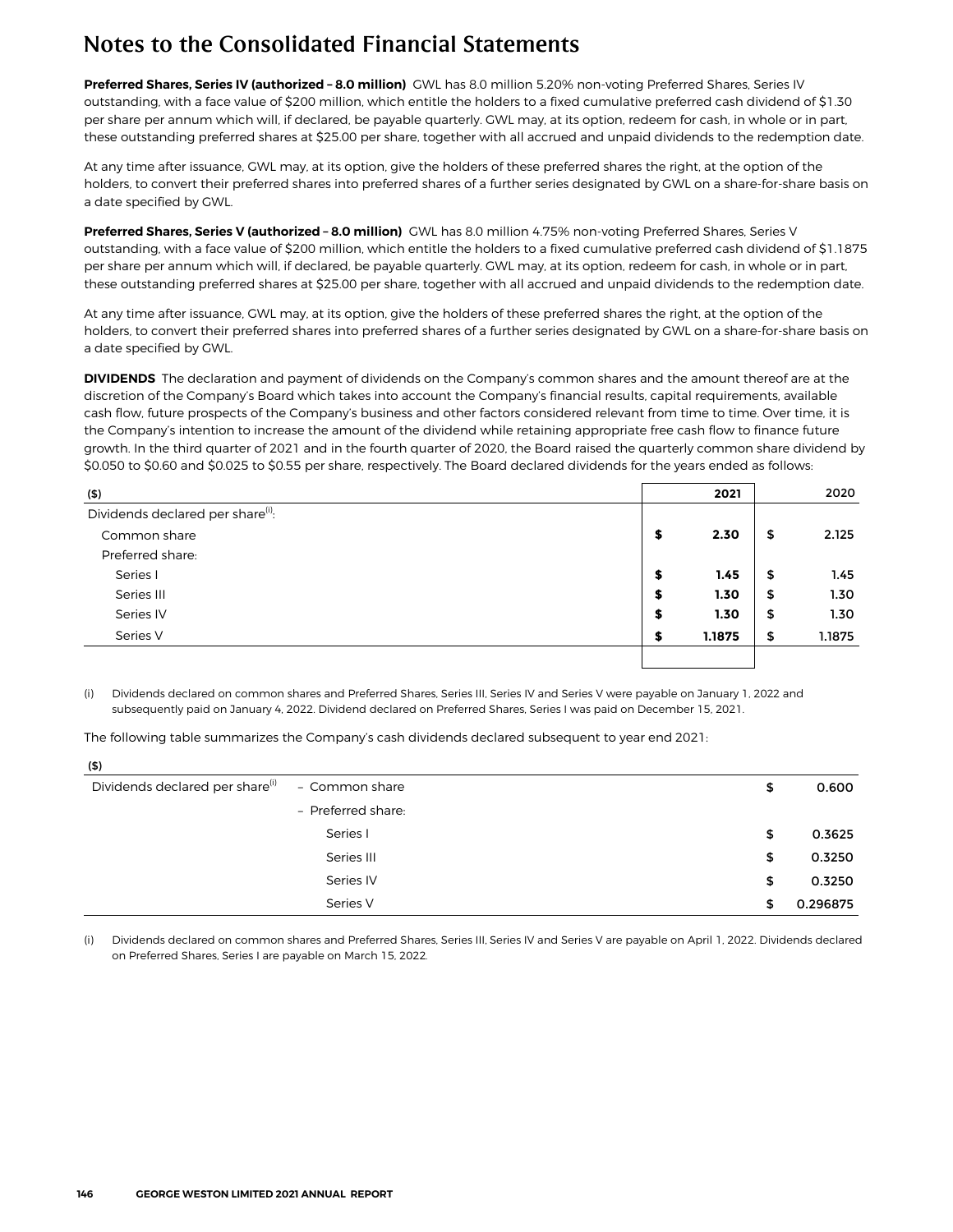**NORMAL COURSE ISSUER BID PROGRAM** The following table summarizes the Company's activity under its NCIB for the years ended as follows:

|                                                                      | 2021                           |    | 2020       |
|----------------------------------------------------------------------|--------------------------------|----|------------|
| (\$ millions except where otherwise indicated)                       | (52 weeks)                     |    | (53 weeks) |
| Purchased for future settlement of RSUs and PSUs (number of shares)  |                                |    | 229,000    |
| Purchased for current settlement of RSUs and DSUs (number of shares) | 10,862                         |    | 33,325     |
| Purchased and cancelled (number of shares)                           | 5,906,444                      |    | 1,300,000  |
| Cash consideration paid                                              |                                |    |            |
| Purchased and held in trusts                                         | \$<br>$\overline{\phantom{0}}$ | \$ | (21)       |
| Purchased and settled                                                | -                              |    | (3)        |
| Purchased and cancelled <sup>(i)</sup>                               | (744)                          |    | (123)      |
| Premium charged to retained earnings                                 |                                |    |            |
| Purchased and held in trusts                                         | \$<br>-                        | S  | 17         |
| Purchased and settled                                                |                                |    |            |
| Purchased and cancelled                                              | 642                            |    | 99         |
| Reduction in share capital                                           | \$<br>108                      | \$ | 24         |
|                                                                      |                                |    |            |

(i) \$6 million of cash consideration related to common shares repurchased under the NCIB for cancellation in the fourth quarter of 2021 was paid in the first quarter of 2022.

In the second quarter of 2021, GWL renewed its NCIB to purchase on the Toronto Stock Exchange ("TSX") or through alternative trading systems up to 7,596,891 of its common shares, representing approximately 5% of issued and outstanding common shares. In accordance with the rules of the TSX, the Company may purchase its common shares from time to time at the then market price of such shares.

As of December 31, 2021, 4,951,418 common shares were purchased under the Company's current NCIB.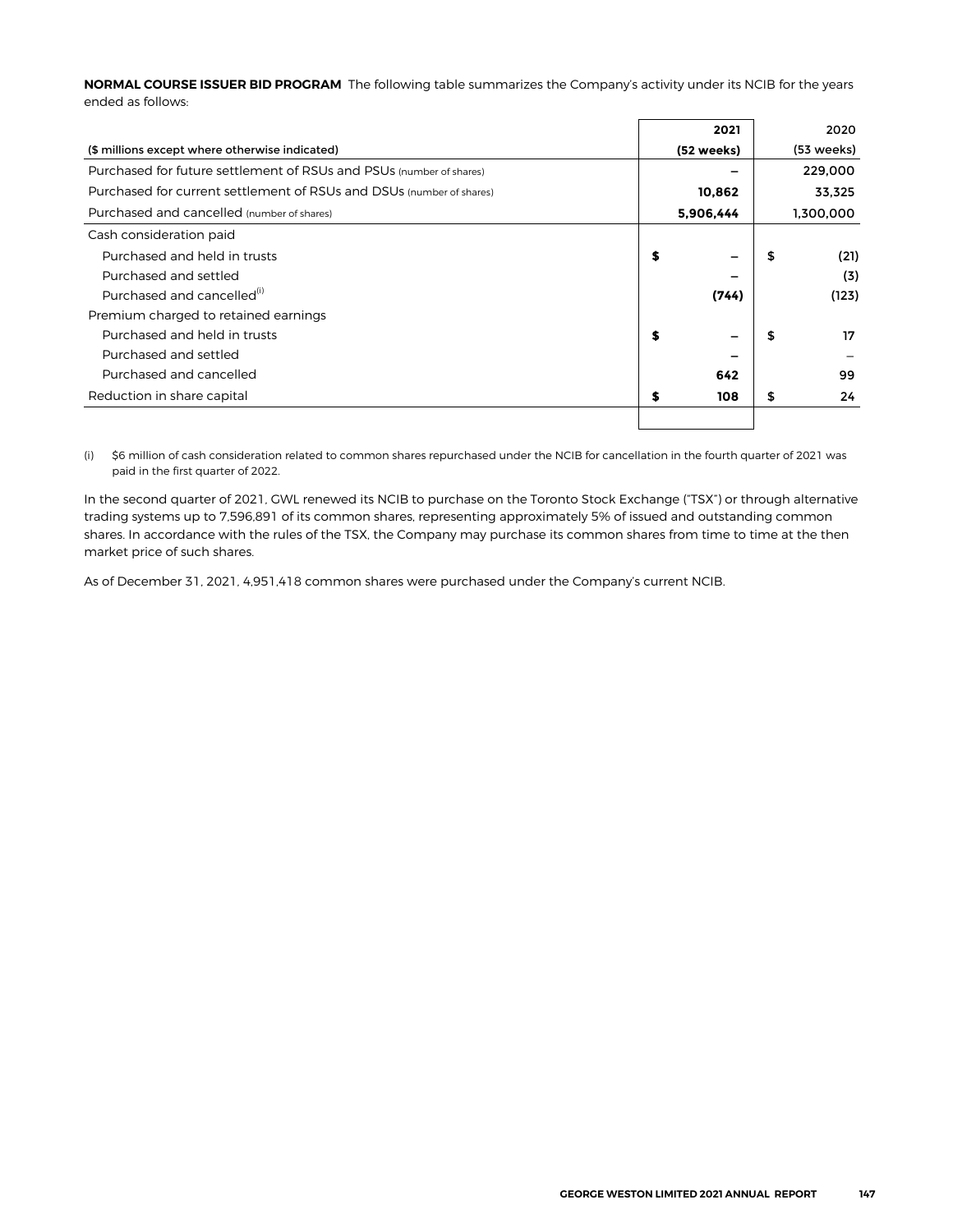### **Note 28. Loblaw Capital Transactions**

LOBLAW PREFERRED SHARES As at year end of 2021, the Second Preferred Shares, Series B in the amount of \$221 million net of \$4 million of after-tax issuance costs, and related cash dividends, were presented as a component of non-controlling interests in the Company's condensed consolidated balance sheet. In 2021, Loblaw declared dividends of \$12 million (2020 – \$12 million) related to the Second Preferred Shares, Series B.

**LOBLAW COMMON SHARES** The following table summarizes Loblaw's common share activity under its equity-based compensation arrangements and NCIB, and includes the impact on the Company's consolidated financial statements for the years ended as indicated:

|                                                           |              | 2021     | 2020           |
|-----------------------------------------------------------|--------------|----------|----------------|
| (\$ millions except where otherwise indicated)            | (52 weeks)   |          | (53 weeks)     |
| <b>Issued</b> (number of shares)                          | 2,416,459    |          | 1,187,274      |
| Purchased and held in trusts (number of shares)           | (510,000)    |          | (145,000)      |
| Purchased and cancelled <sup>(i)</sup> (number of shares) | (15,663,281) |          | (13, 304, 751) |
|                                                           | (13,756,822) |          | (12, 262, 477) |
| Cash consideration received (paid)                        |              |          |                |
| Equity-based compensation                                 | \$           | 102      | \$<br>30       |
| Purchased and held in trusts                              |              | (50)     | (10)           |
| Purchased and cancelled                                   |              | (1, 200) | (888)          |
|                                                           | \$           | (1,148)  | \$<br>(868)    |
| Increase (decrease) in contributed surplus                |              |          |                |
| Equity-based compensation                                 | \$           | 38       | \$<br>16       |
| Purchased and held in trusts                              |              | (17)     | (3)            |
| Purchased and cancelled                                   |              | (309)    | (226)          |
|                                                           | \$           | (288)    | \$<br>(213)    |
|                                                           |              |          |                |

(i) Includes 15,395 shares cancelled during the third quarter of 2021 in a private transaction and are excluded from Loblaw's Normal Course Issuer Bid.

**NORMAL COURSE ISSUER BID** During the first quarter of 2020, the TSX accepted an amendment to Loblaw's NCIB. The amendment permitted Loblaw to purchase its common shares from GWL under Loblaw's NCIB, pursuant to an automatic disposition plan agreement among Loblaw's broker, Loblaw and GWL ("ADP Agreement"), in order for GWL to maintain its proportionate ownership interest in Loblaw.

In the second quarter of 2021, Loblaw renewed its NCIB to purchase on the TSX or through alternative trading systems up to 17,106,459 of Loblaw's common shares, representing approximately 5% of issued and outstanding common shares. In accordance with the rules of the TSX, Loblaw may purchase its common shares from time to time at the then market price of such shares. Loblaw will continue to be permitted to purchase its common shares from GWL in accordance with the exemption granted by the TSX. Purchases from GWL will be made pursuant to the ADP Agreement. As at December 31, 2021, Loblaw had purchased 10,276,022 common shares for cancellation under its current NCIB.

During the year ended 2021, 15,647,886 (2020 – 13,304,751) Loblaw common shares were purchased under the Loblaw NCIB for cancellation, for aggregate consideration of \$1,200 million (2020 – \$888 million), including 7,399,437 (2020 – 4,940,680) Loblaw common shares purchased from GWL, for aggregate consideration of \$563 million (2020 – \$336 million).

During 2020, pursuant to an exemption granted by the Ontario Securities Commission ("OSC"), Loblaw purchased, for cancellation, 3,269,208 common shares from an entity controlled by Mr. W. Galen Weston, the then controlling shareholder of Weston. Total aggregate cash consideration paid was \$205 million. The common shares were purchased at a price approved by the OSC and count towards the common shares Loblaw is entitled to purchase under its NCIB.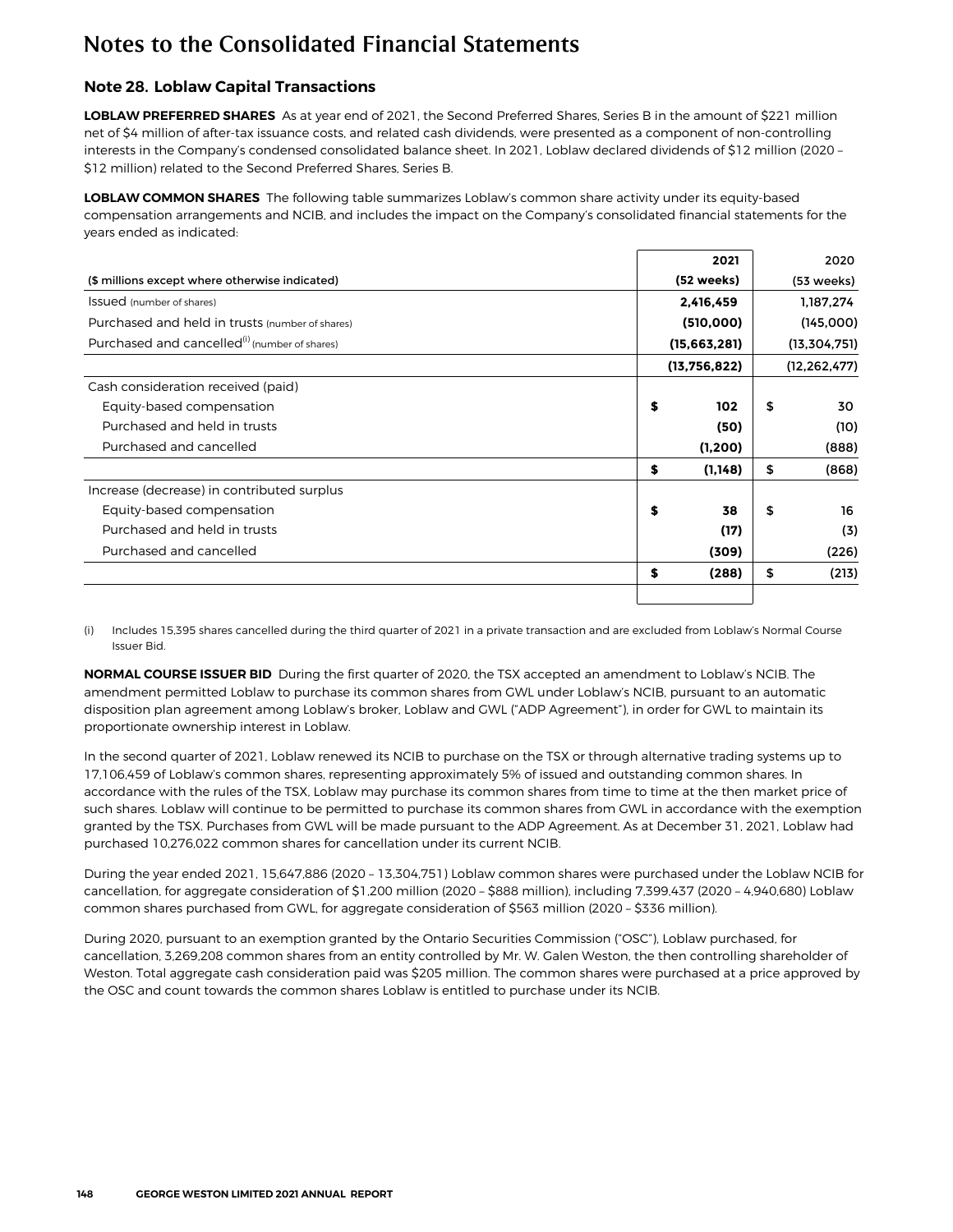### **Note 29. Capital Management**

In order to manage its capital structure, the Company may, among other activities, adjust the amount of dividends paid to shareholders, purchase shares for cancellation pursuant to its NCIB, issue new shares or issue or repay long-term debt with the objective of:

- ensuring sufficient liquidity is available to support its financial obligations and to execute its operating and strategic plans;
- maintaining financial capacity and flexibility through access to capital to support future development of the business; • minimizing the after-tax cost of its capital while taking into consideration current and future industry, market and economic risks and conditions;
- utilizing short-term funding sources to manage its working capital requirements and long-term funding sources to manage the long-term capital investments of the business; and
- targeting an appropriate leverage and capital structure for the Company and each of its reportable operating segments.

The Company has policies in place which govern debt financing plans and risk management strategies for liquidity, interest rates and foreign exchange. These policies outline measures and targets for managing capital, including a range for leverage consistent with the desired credit rating. Management and the Audit Committee regularly review the Company's compliance with, and performance against, these policies. In addition, management regularly reviews these policies to ensure they remain consistent with the risk tolerance acceptable to the Company.

The following table summarizes the Company's total capital under management:

|                                                               | As at |               |    |               |  |  |  |  |  |
|---------------------------------------------------------------|-------|---------------|----|---------------|--|--|--|--|--|
| (\$ millions)                                                 |       | Dec. 31, 2021 |    | Dec. 31, 2020 |  |  |  |  |  |
| Bank indebtedness                                             | \$    | 52            | \$ | 86            |  |  |  |  |  |
| Demand deposits from customer                                 |       | 75            |    | 24            |  |  |  |  |  |
| Short-term debt                                               |       | 450           |    | 1,335         |  |  |  |  |  |
| Long-term debt due within one year                            |       | 1,520         |    | 924           |  |  |  |  |  |
| Long-term debt                                                |       | 12,490        |    | 13,519        |  |  |  |  |  |
| Certain other liabilities <sup>(i)</sup>                      |       | 738           |    | 737           |  |  |  |  |  |
| Fair value of financial derivatives related to the above debt |       | -             |    | (630)         |  |  |  |  |  |
| Total debt excluding lease liabilities                        | \$    | 15,325        | \$ | 15,995        |  |  |  |  |  |
| Lease liabilities due within one year                         |       | 742           |    | 799           |  |  |  |  |  |
| Lease liabilities                                             |       | 4,242         |    | 4,206         |  |  |  |  |  |
| Total debt including lease liabilities                        | \$    | 20.309        | \$ | 21.000        |  |  |  |  |  |
| Equity attributable to shareholders of the Company            |       | 6,959         |    | 7,811         |  |  |  |  |  |
| Total capital under management                                | \$    | 27,268        | \$ | 28,811        |  |  |  |  |  |
|                                                               |       |               |    |               |  |  |  |  |  |

Includes financial liabilities of \$664 million (December 31, 2020 - \$666 million) recorded primarily as a result of Choice Properties' transactions.

**COVENANTS AND REGULATORY REQUIREMENTS** The Company and Loblaw are subject to certain key financial and nonfinancial covenants under their existing credit facilities, certain debentures and letters of credit. These covenants, which include interest coverage and leverage ratios, as defined in the respective agreements, are measured by the Company and Loblaw on a quarterly basis to ensure compliance with these agreements. As at year end 2021 and throughout the year, the Company and Loblaw were in compliance with each of their covenants under their agreements.

Loblaw is subject to externally imposed capital requirements from the Office of the Superintendent of Financial Institutions ("OSFI"), the primary regulator of PC Bank. PC Bank's capital management objectives are to maintain a consistently strong capital position while considering the economic risks generated by its credit card receivables portfolio and to meet all regulatory capital requirements as defined by OSFI. PC Bank uses Basel III as its regulatory capital management framework, which includes a target common equity Tier 1 capital ratio of 7.0%, a Tier 1 capital ratio of 8.5% and a total capital ratio of 10.5%. In addition to the regulatory capital ratios requirement, PC Bank is subject to the Basel III Leverage ratio. PC Bank is also subject to the OSFI's Guideline on Liquidity Adequacy Requirements ("LARs"). The LARs guideline establishes standards based on the Basel III framework, including a Liquidity Coverage Ratio standard. As at year end 2021 and throughout the year, PC Bank has met all applicable regulatory requirements.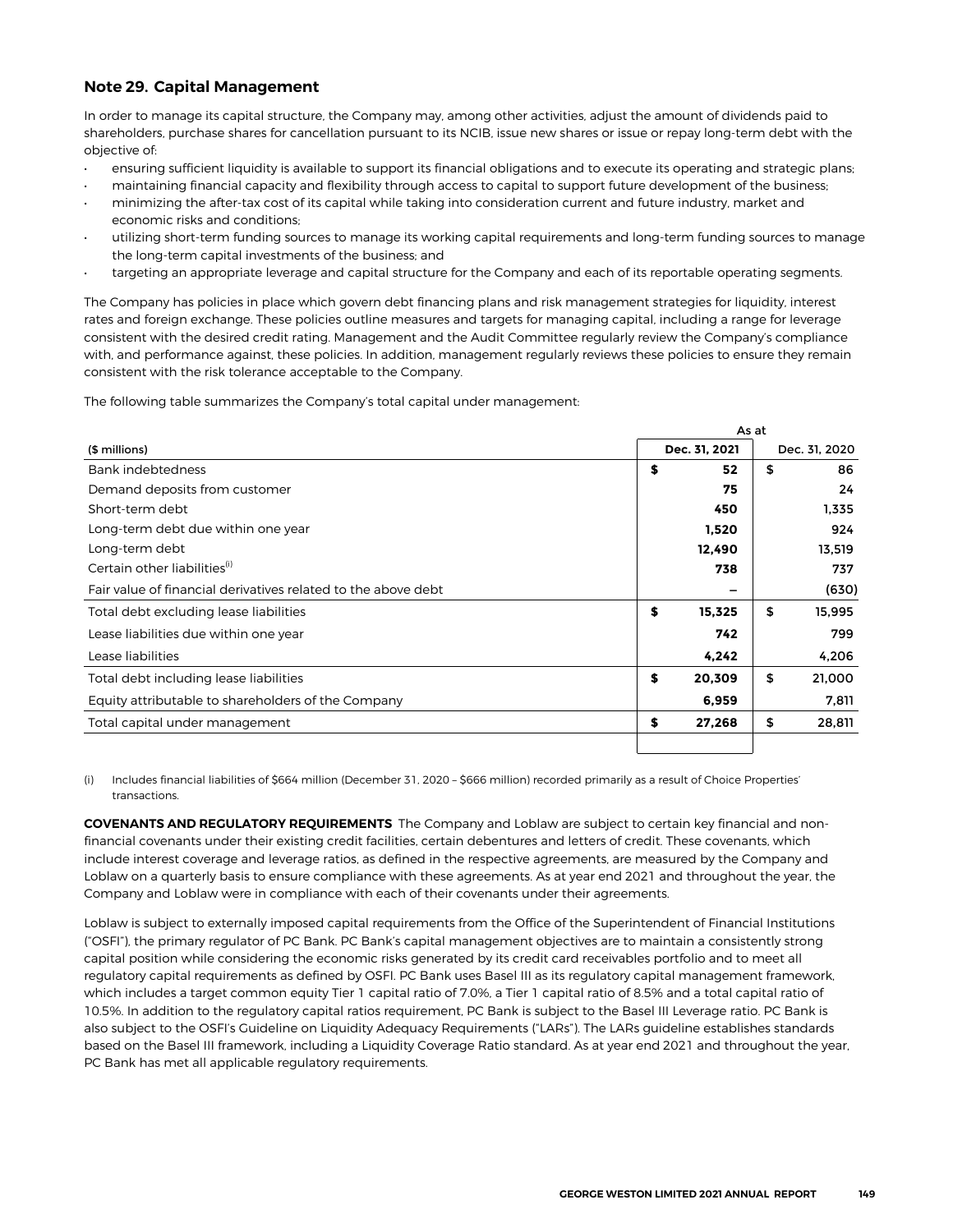Choice Properties has certain key financial covenants in its debentures and committed credit facility which include debt service ratios and leverage ratios, as defined in the respective agreements. These ratios are measured by Choice Properties on an ongoing basis to ensure compliance with the agreements. As at year end 2021 and throughout the year, Choice Properties was in compliance with each of the key financial covenants under these agreements.

In addition, the Company has wholly-owned subsidiaries that engage in insurance related activities. These subsidiaries each exceeded their minimum regulatory capital and surplus requirements as at year end 2021.

#### **Note 30. Post-Employment and Other Long-Term Employee Benefits**

**POST-EMPLOYMENT BENEFITS** The Company sponsors a number of pension plans, including registered defined benefit pension plans, registered defined contribution pension plans and supplemental unfunded arrangements providing pension benefits in excess of statutory limits. Certain obligations of the Company under these supplemental pension arrangements are secured by a standby letter of credit issued by a major Canadian chartered bank.

GWL's and Loblaw's Pension Committees ("the Committees") oversee the Company's pension plans. The Committees are responsible for assisting GWL's and Loblaw's Boards in fulfilling their general oversight responsibilities for the plans. The Committees assist the Boards with oversight of management's administration of the plans, pension investment and monitoring responsibilities, and compliance with legal and regulatory requirements.

The Company's defined benefit pension plans are primarily funded by the Company, predominantly non-contributory and the benefits are, in general, based on career average earnings subject to limits. The funding is based on a solvency valuation for which the assumptions may differ from the assumptions used for accounting purposes as detailed in this note.

The Company also offers certain other defined benefit plans other than pension plans. These other defined benefit plans are generally not funded, are mainly non-contributory and include health care, life insurance and dental benefits. Employees eligible for these other defined benefit plans are those who retire at certain ages having met certain service requirements. The majority of other defined benefit plans for current and future retirees include a limit on the total benefits payable by the Company.

The Company's defined benefit pension plans and other defined benefit plans expose it to a number of actuarial risks, such as longevity risk, interest rate risk and market risk.

In Canada, the Company also has a national defined contribution plan for salaried employees. All newly hired salaried employees are only eligible to participate in this defined contribution plan.

The Company also contributes to various MEPPs, which are administered by independent boards of trustees generally consisting of an equal number of union and employer representatives. The Company's responsibility to make contributions to these plans is limited by amounts established pursuant to its collective agreements.

The Company expects to make contributions in 2022 to its defined benefit and defined contribution plans and the MEPPs in which it participates as well as make benefit payments to the beneficiaries of the supplemental unfunded defined benefit pension plans, other defined benefit plans and other long-term employee benefit plans.

**OTHER LONG-TERM EMPLOYEE BENEFITS** The Company offers other long-term employee benefit plans that include long-term disability benefits and continuation of health care and dental benefits while on disability.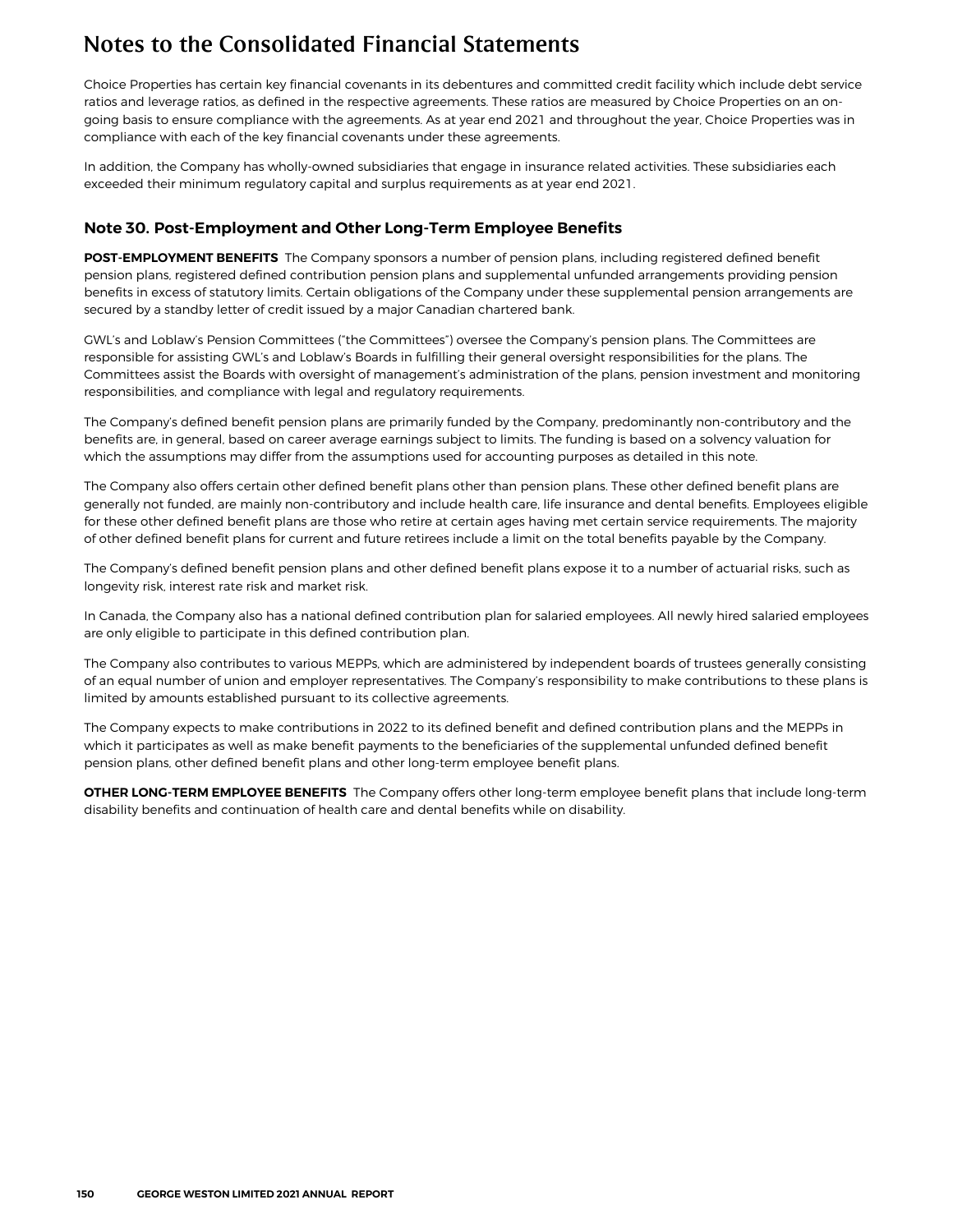**DEFINED BENEFIT PENSION PLANS AND OTHER DEFINED BENEFIT PLANS** Information on the Company's defined benefit pension plans and other defined benefit plans, in aggregate, is summarized as follows:

|                                                         |    |                                                             |                                                           | As at |                                        |                                                    |
|---------------------------------------------------------|----|-------------------------------------------------------------|-----------------------------------------------------------|-------|----------------------------------------|----------------------------------------------------|
|                                                         |    |                                                             | Dec. 31, 2021                                             |       |                                        | Dec. 31, 2020                                      |
| (\$ millions)                                           |    | <b>Defined</b><br>Benefit<br><b>Pension</b><br><b>Plans</b> | Other<br><b>Defined</b><br><b>Benefit</b><br><b>Plans</b> |       | Defined<br>Benefit<br>Pension<br>Plans | Other<br>Defined<br><b>Benefit</b><br><b>Plans</b> |
| Present value of funded obligations                     | S. | $(1,740)$ \$                                                | -                                                         | \$    | $(2,026)$ \$                           |                                                    |
| Present value of unfunded obligations                   |    | (187)                                                       | (149)                                                     |       | (208)                                  | (168)                                              |
| Total present value of defined benefit obligations      | s. | $(1,927)$ \$                                                | (149)                                                     | \$    | $(2,234)$ \$                           | (168)                                              |
| Fair value of plan assets                               |    | 2,232                                                       | -                                                         |       | 2,207                                  |                                                    |
| Total funded status of surpluses (obligations)          | \$ | 305S                                                        | (149)                                                     | \$    | $(27)$ \$                              | (168)                                              |
| Assets not recognized due to asset ceiling              |    | (1)                                                         |                                                           |       | (3)                                    |                                                    |
| Total net defined benefit plan surpluses (obligations)  | \$ | 304S                                                        | (149)                                                     | \$    | $(30)$ \$                              | (168)                                              |
| Recorded on the consolidated balance sheets as follows: |    |                                                             |                                                           |       |                                        |                                                    |
| Other assets (note 21)                                  | \$ | 495S                                                        | -                                                         | \$    | 184 \$                                 |                                                    |
| Other liabilities (note 26)                             | \$ | $(191)$ \$                                                  | (149)                                                     | \$    | $(214)$ \$                             | (168)                                              |

The following are the continuities of the fair value of plan assets and the present value of the defined benefit plan obligations:

|                                                              |   |                                                                    |                                             |    | 2021  |                                               |                                             | 2020        |
|--------------------------------------------------------------|---|--------------------------------------------------------------------|---------------------------------------------|----|-------|-----------------------------------------------|---------------------------------------------|-------------|
| (\$ millions)                                                |   | <b>Defined</b><br><b>Benefit</b><br><b>Pension</b><br><b>Plans</b> | Other<br>Defined<br><b>Benefit</b><br>Plans |    | Total | Defined<br><b>Benefit</b><br>Pension<br>Plans | Other<br>Defined<br><b>Benefit</b><br>Plans | Total       |
| Changes in the fair value of plan assets                     |   |                                                                    |                                             |    |       |                                               |                                             |             |
| Fair value, beginning of year                                | S | 2.207S                                                             |                                             |    | 2,207 | \$<br>$1,899$ \$                              |                                             | \$<br>1.899 |
| <b>Employer contributions</b>                                |   | 27                                                                 |                                             |    | 27    | 47                                            |                                             | 47          |
| Employee contributions                                       |   | 3                                                                  |                                             |    | 3     | 4                                             |                                             | 4           |
| Benefits paid                                                |   | (51)                                                               |                                             |    | (51)  | (52)                                          |                                             | (52)        |
| Interest income                                              |   | 55                                                                 |                                             |    | 55    | 62                                            |                                             | 62          |
| Actuarial gains in other comprehensive income <sup>(1)</sup> |   | 34                                                                 |                                             |    | 34    | 252                                           |                                             | 252         |
| Settlements <sup>(ii)</sup>                                  |   | -                                                                  |                                             |    |       | (1)                                           |                                             | (1)         |
| Other                                                        |   | (4)                                                                |                                             |    | (4)   | (4)                                           |                                             | (4)         |
| Settlement related to sale of Weston Foods                   |   | (39)                                                               |                                             |    | (39)  |                                               |                                             |             |
| Fair value, end of year                                      | S | $2,232$ \$                                                         | $\overline{\phantom{0}}$                    | \$ | 2.232 | \$<br>$2.207$ \$                              | $-$                                         | \$<br>2.207 |
| Changes in the present value of the                          |   |                                                                    |                                             |    |       |                                               |                                             |             |
| defined benefit plan obligations                             |   |                                                                    |                                             |    |       |                                               |                                             |             |
| Balance, beginning of year                                   | S | $2.234$ \$                                                         | 168                                         | S. | 2.402 | \$<br>$1.866$ \$                              | 156S                                        | 2.022       |
| Current service cost                                         |   | 73                                                                 | 5                                           |    | 78    | 67                                            | 4                                           | 71          |
| Interest cost                                                |   | 57                                                                 | 4                                           |    | 61    | 62                                            | 5                                           | 67          |
| Benefits paid                                                |   | (63)                                                               | (5)                                         |    | (68)  | (64)                                          | (7)                                         | (71)        |
| Employee contributions                                       |   | 3                                                                  |                                             |    | 3     | 4                                             |                                             | 4           |
| Actuarial (gains) losses in other comprehensive              |   |                                                                    |                                             |    |       |                                               |                                             |             |
| income <sup>(i)</sup>                                        |   | (338)                                                              | (23)                                        |    | (361) | 300                                           | 10                                          | 310         |
| Settlements <sup>(ii)</sup>                                  |   |                                                                    |                                             |    |       | (1)                                           |                                             | (1)         |
| Curtailment gain <sup>(iii)</sup>                            |   | (2)                                                                |                                             |    | (2)   |                                               |                                             |             |
| Settlement related to sale of Weston Foods                   |   | (37)                                                               |                                             |    | (37)  |                                               |                                             |             |
| Balance, end of year                                         | S | $1,927$ \$                                                         | 149S                                        |    | 2,076 | \$<br>$2,234$ \$                              | 168 \$                                      | 2,402       |
|                                                              |   |                                                                    |                                             |    |       |                                               |                                             |             |

(i) Included in the 2020 actuarial (gains) losses in other comprehensive income is \$2 million of actuarial losses related to discontinued operations.

(ii) Settlements relate to annuity purchases in 2020.

**(iii)** Curtailment gain relates to the sale of Weston Foods and was remeasured as at November 30, 2021 using a discount rate of 3.50%.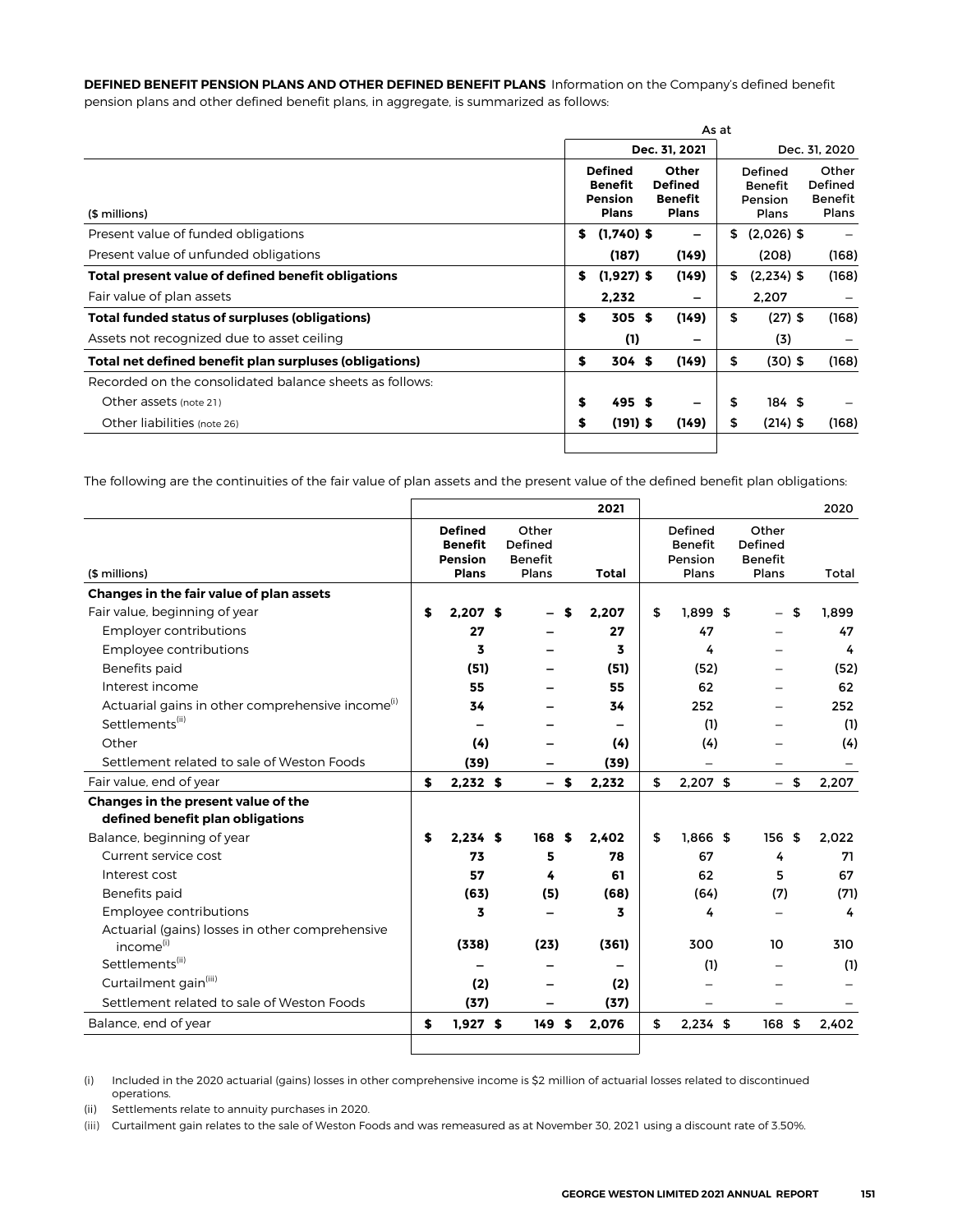**In** 2021**, Weston Foods completed an annuity purchase and paid \$39 million from the impacted plans' assets to settle \$37 million of pension obligations. Weston Foods recognized a loss of** \$2 **million on completion of annuity purchase in discontinued operations (see note 5).** 

In 2020, the Company completed annuity purchases with respect to former employees. These activities are designed to reduce the Company's defined benefit pension plan obligations and decrease future risks and volatility associated with these obligations. In 2020, the Company paid \$1 million from the impacted plans' assets to settle \$1 million of pension obligations and recorded nominal settlement charge in SG&A. The settlement charges resulted from the difference between the amount paid for the annuity purchases and the value of the Company's defined benefit plan obligations related to these annuity purchases at the time of the settlement.

For the year ended 2021, the actual return on plan assets was \$89 million (2020 – \$314 million).

The net defined benefit obligation can be allocated to the plans' participants as follows:

- Active plan participants 60% (2020 63%)
- Deferred plan participants 12% (2020 12%)
- Retirees 28% (2020 25%)

During 2022, the Company expects to contribute approximately \$2 million (2021 – contributed \$27 million) to its registered defined benefit pension plans. The actual amount of contributions may vary from the estimate depending on the funded positions of the plans, filing of any actuarial valuations, any new regulatory requirements or other factors.

The net cost recognized in net earnings before income taxes from continuing operations for the Company's defined benefit pension plans and other defined benefit plans was as follows:

|                                                       |                                                             |                                                           |                | 2021         |                                               |                                             |     | 2020       |
|-------------------------------------------------------|-------------------------------------------------------------|-----------------------------------------------------------|----------------|--------------|-----------------------------------------------|---------------------------------------------|-----|------------|
|                                                       |                                                             |                                                           |                | (52 weeks)   |                                               |                                             |     | (53 weeks) |
| (\$ millions)                                         | <b>Defined</b><br><b>Benefit</b><br>Pension<br><b>Plans</b> | Other<br><b>Defined</b><br><b>Benefit</b><br><b>Plans</b> |                | Total        | Defined<br><b>Benefit</b><br>Pension<br>Plans | Other<br>Defined<br><b>Benefit</b><br>Plans |     | Total      |
| Current service cost                                  | \$<br>73 <sub>5</sub>                                       |                                                           | 5 <sub>5</sub> | 78           | \$<br>65 \$                                   |                                             | 4\$ | 69         |
| Interest cost on net defined benefit plan obligations | 2                                                           | 4                                                         |                | 6            |                                               | 5                                           |     | 5          |
| Settlement charges <sup>(i)</sup>                     | 2                                                           |                                                           |                | $\mathbf{2}$ |                                               |                                             |     |            |
| Curtailment gain <sup>(ii)</sup>                      | (2)                                                         |                                                           |                | (2)          |                                               |                                             |     |            |
| Other                                                 | 4                                                           |                                                           |                | 4            | 4                                             |                                             |     | 4          |
| Net post-employment defined benefit costs             | \$<br>79 \$                                                 |                                                           | 9 <sup>5</sup> | 88           | \$<br>69 \$                                   |                                             | 9\$ | 78         |

(i) Relates to annuity purchases.

**(ii)** Curtailment gain relates to the sale of Weston Foods and was remeasured as at November 30, 2021 using a discount rate of 3.50%.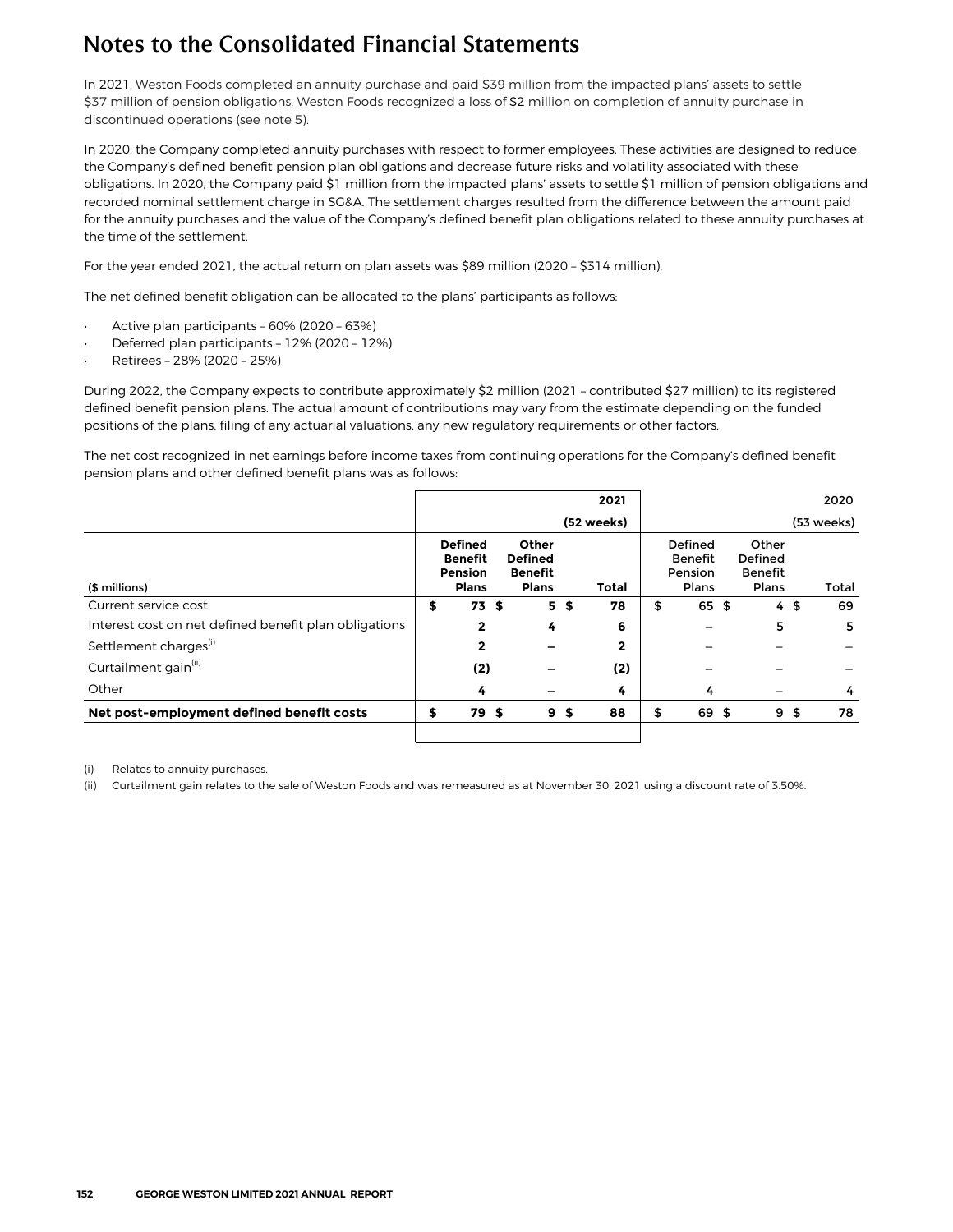The actuarial (gains) losses recognized in other comprehensive income from continuing operations for defined benefit plans were as follows:

|                                                                                                    | 2021 |                                                             |                                                           |            |    |                                               |                                             | 2020       |
|----------------------------------------------------------------------------------------------------|------|-------------------------------------------------------------|-----------------------------------------------------------|------------|----|-----------------------------------------------|---------------------------------------------|------------|
|                                                                                                    |      |                                                             |                                                           | (52 weeks) |    |                                               |                                             | (53 weeks) |
| (\$ millions)                                                                                      |      | <b>Defined</b><br><b>Benefit</b><br>Pension<br><b>Plans</b> | Other<br><b>Defined</b><br><b>Benefit</b><br><b>Plans</b> | Total      |    | Defined<br><b>Benefit</b><br>Pension<br>Plans | Other<br>Defined<br><b>Benefit</b><br>Plans | Total      |
| Return on plan assets excluding amounts included<br>in interest income                             | \$   | $(34)$ \$                                                   | – S                                                       | (34)       | \$ | $(250)$ \$                                    | - \$                                        | (250)      |
| Experience adjustments                                                                             |      | (45)                                                        | (8)                                                       | (53)       |    |                                               | (3)                                         | (3)        |
| Actuarial (gains) losses from change in financial<br>assumptions                                   |      | (293)                                                       | (15)                                                      | (308)      |    | 296                                           | 13                                          | 309        |
| Change in liability arising from asset ceiling                                                     |      | (2)                                                         |                                                           | (2)        |    |                                               |                                             |            |
| Total net actuarial (gains) losses recognized in other<br>comprehensive income before income taxes | \$   | $(374)$ \$                                                  | $(23)$ \$                                                 | (397)      | \$ | 46 \$                                         | 10 <sub>5</sub>                             | 56         |
| Income tax expenses (recoveries) on actuarial (gains)<br>losses (note 9)                           |      | 98                                                          | 6                                                         | 104        |    | (13)                                          | (2)                                         | (15)       |
| Actuarial (gains) losses net of income tax expenses<br>(recoveries)                                | \$   | $(276)$ \$                                                  | $(17)$ \$                                                 | (293)      | \$ | 33 \$                                         | 8\$                                         | 41         |
|                                                                                                    |      |                                                             |                                                           |            |    |                                               |                                             |            |

The cumulative actuarial (gains) losses before income taxes recognized in equity for the Company's defined benefit plans were as follows:

|                                                                            |                                                             |                                                                  | 2021  |    |                                               |                                             | 2020  |
|----------------------------------------------------------------------------|-------------------------------------------------------------|------------------------------------------------------------------|-------|----|-----------------------------------------------|---------------------------------------------|-------|
| (\$ millions)                                                              | <b>Defined</b><br>Benefit<br><b>Pension</b><br><b>Plans</b> | <b>Other</b><br><b>Defined</b><br><b>Benefit</b><br><b>Plans</b> | Total |    | Defined<br><b>Benefit</b><br>Pension<br>Plans | Other<br>Defined<br><b>Benefit</b><br>Plans | Total |
| Cumulative amount, beginning of year                                       | \$<br>$(11)$ \$                                             | $(71)$ \$                                                        | (82)  | \$ | $(57)$ \$                                     | $(81)$ \$                                   | (138) |
| Net actuarial (gains) losses recognized in<br>the year before income taxes | (374)                                                       | (23)                                                             | (397) |    | 46                                            | 10                                          | 56    |
| Cumulative amount, end of year                                             | \$<br>$(385)$ \$                                            | $(94)$ \$                                                        | (479) | S  | $(11)$ \$                                     | $(71)$ \$                                   | (82)  |
|                                                                            |                                                             |                                                                  |       |    |                                               |                                             |       |

**COMPOSITION OF PLAN ASSETS** The defined benefit pension plan assets are held in trust and consist of the following asset categories:

| Canadian - pooled funds<br>- pooled funds<br>Foreign |             |               | As at |       |               |
|------------------------------------------------------|-------------|---------------|-------|-------|---------------|
| (\$ millions except where otherwise indicated)       |             | Dec. 31, 2021 |       |       | Dec. 31, 2020 |
| <b>Equity securities</b>                             |             |               |       |       |               |
|                                                      | \$<br>47    | $2\%$         | \$    | 13    | 1%            |
|                                                      | 1,172       | 53%           |       | 1,195 | 53%           |
| <b>Total equity securities</b>                       | \$<br>1,219 | 55%           | \$    | 1.208 | 54%           |
| <b>Debt securities</b>                               |             |               |       |       |               |
| Fixed income securities - government                 | \$<br>731   | 33%           | \$    | 743   | 34%           |
| - corporate                                          | 81          | 3%            |       | 79    | 4%            |
| <b>Total debt securities</b>                         | \$<br>812   | 36%           | \$    | 822   | 38%           |
| Other investments                                    | \$<br>158   | 7%            | \$    | 125   | 6%            |
| Cash and cash equivalents                            | \$<br>43    | 2%            | \$    | 52    | 2%            |
| Total                                                | \$<br>2,232 | 100%          | \$    | 2.207 | 100%          |
|                                                      |             |               |       |       |               |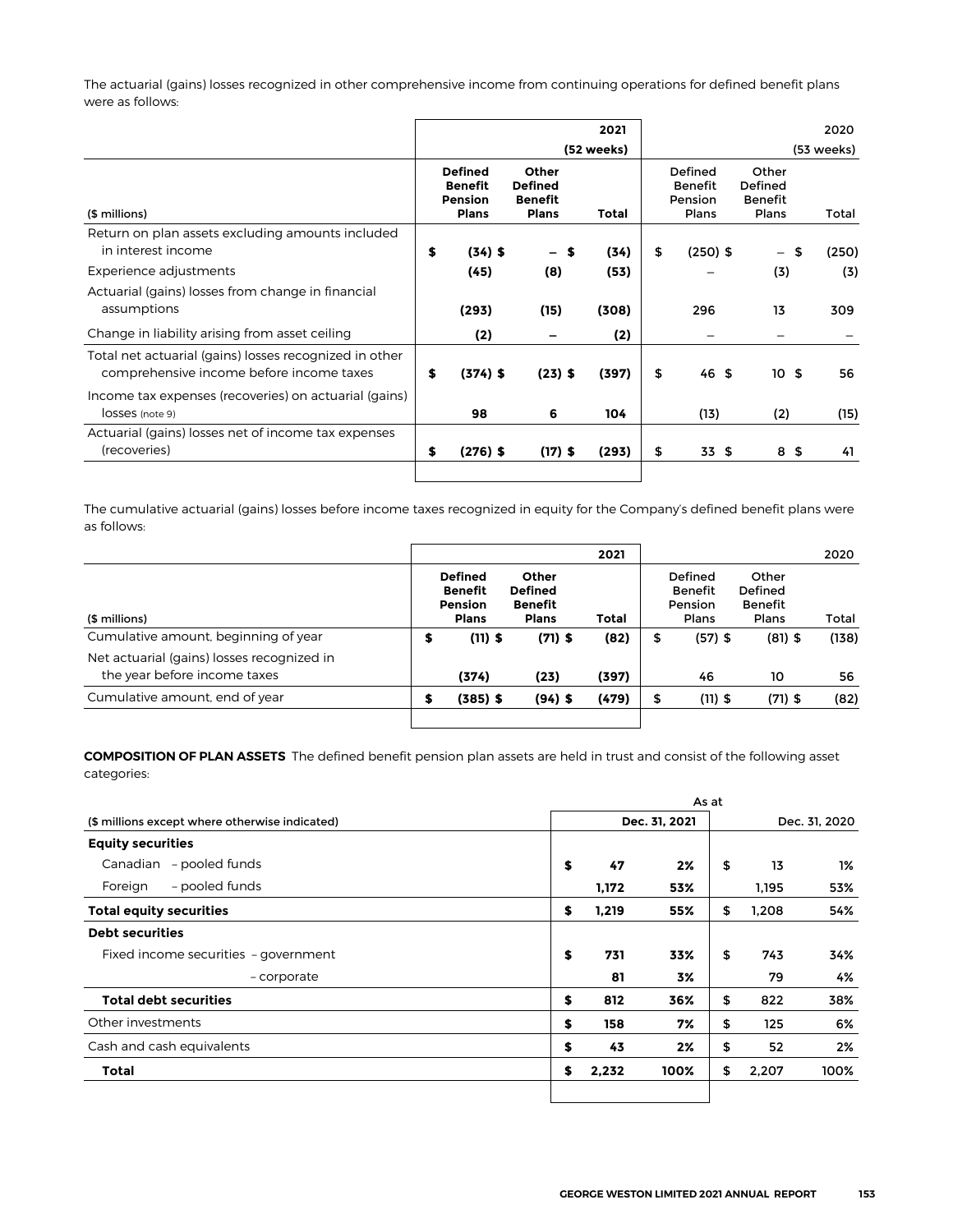As at year end 2021 and 2020, the defined benefit pension plans did not directly include any GWL, Loblaw or Choice Properties securities.

All equity and debt securities and other investments are valued based on quoted prices (unadjusted) in active markets for identical assets or liabilities or based on inputs other than quoted prices in active markets that are observable for the asset or liability, either directly as prices or indirectly, either derived from prices or as per agreements for contractual returns.

The Company's asset allocation reflects a balance of interest rate sensitive investments, such as fixed income investments, and equities, which are expected to provide higher returns over the long-term. The Company's targeted asset allocations are actively monitored and adjusted on a plan by plan basis to align the asset mix with the liability profiles of the plans.

**PRINCIPAL ACTUARIAL ASSUMPTIONS** The principal actuarial assumptions used in calculating the Company's defined benefit plan obligations and net defined benefit plan cost for the year were as follows (expressed as weighted averages):

|                                         |                                                                    | 2021                                                             |                                               | 2020                                               |
|-----------------------------------------|--------------------------------------------------------------------|------------------------------------------------------------------|-----------------------------------------------|----------------------------------------------------|
|                                         | <b>Defined</b><br><b>Benefit</b><br><b>Pension</b><br><b>Plans</b> | <b>Other</b><br><b>Defined</b><br><b>Benefit</b><br><b>Plans</b> | Defined<br><b>Benefit</b><br>Pension<br>Plans | Other<br>Defined<br><b>Benefit</b><br><b>Plans</b> |
| <b>Defined Benefit Plan Obligations</b> |                                                                    |                                                                  |                                               |                                                    |
| Discount rate                           | 3.30%                                                              | 3.20%                                                            | 2.50%                                         | 2.50%                                              |
| Rate of compensation increase           | 3.00%                                                              | n/a                                                              | 3.00%                                         | n/a                                                |
| Mortality table <sup>(i)</sup>          |                                                                    | CPM-RPP2014Pub/Priv CPM-RPP2014Pub/Priv                          | CPM-RPP2014Pub/Priv                           | CPM-RPP2014Pub/Priv                                |
|                                         | <b>Generational</b>                                                | <b>Generational</b>                                              | Generational                                  | Generational                                       |
| <b>Net Defined Benefit Plan Cost</b>    |                                                                    |                                                                  |                                               |                                                    |
| Discount rate                           | 2.50%                                                              | 2.50%                                                            | 3.25%                                         | 3.00%                                              |
| Rate of compensation increase           | 3.00%                                                              | n/a                                                              | 3.00%                                         | n/a                                                |
| Mortality table <sup>(i)</sup>          |                                                                    | CPM-RPP2014Pub/Priv CPM-RPP2014Pub/Priv                          | CPM-RPP2014Pub/Priv                           | CPM-RPP2014Pub/Priv                                |
|                                         | <b>Generational</b>                                                | <b>Generational</b>                                              | Generational                                  | Generational                                       |
|                                         |                                                                    |                                                                  |                                               |                                                    |

n/a – not applicable

(i) Public or private sector mortality table is used depending on the prominent demographics of each plan.

The weighted average duration of the defined benefit obligations as at year end 2021 is 17.0 years (2020 – 19.1 years).

The growth rate of health care costs, primarily drug and other medical costs, for the other defined benefit plan obligations as at year end 2021 was estimated at 4.50% and is expected to increase to 4.60% as at year end 2022.

**SENSITIVITY OF KEY ACTUARIAL ASSUMPTIONS** The following table outlines the key assumptions for 2021 (expressed as weighted averages) and the sensitivity of a 1% change in each of these assumptions on the defined benefit plan obligations and the net defined benefit plan cost.

The sensitivity analysis provided in the table is hypothetical and should be used with caution. The sensitivities of each key assumption have been calculated independently of any changes in other key assumptions. Actual experience may result in changes in a number of key assumptions simultaneously. Changes in one factor may result in changes in another, which could amplify or reduce the impact of such assumptions.

|                                      |                                           |                                                                |       |    | <b>Defined Benefit Pension Plans</b>                                |    | <b>Other Defined Benefit Plans</b>                             |    |                                                                            |
|--------------------------------------|-------------------------------------------|----------------------------------------------------------------|-------|----|---------------------------------------------------------------------|----|----------------------------------------------------------------|----|----------------------------------------------------------------------------|
| Increase (Decrease)<br>(\$ millions) |                                           | <b>Defined</b><br><b>Benefit</b><br>Plan<br><b>Obligations</b> |       |    | Net<br><b>Defined</b><br><b>Benefit</b><br>Plan Cost <sup>(1)</sup> |    | <b>Defined</b><br><b>Benefit</b><br>Plan<br><b>Obligations</b> |    | <b>Net</b><br><b>Defined</b><br><b>Benefit</b><br>Plan Cost <sup>(i)</sup> |
| Discount rate                        |                                           |                                                                | 3.30% |    | 2.50%                                                               |    | 3.20%                                                          |    | 2.50%                                                                      |
| Impact of:                           | 1% increase                               | \$                                                             | (293) | \$ | (28)                                                                | \$ | (18)                                                           | \$ |                                                                            |
|                                      | 1% decrease                               |                                                                | 376   | \$ | 29                                                                  | \$ | 23                                                             | \$ | $\overline{\phantom{0}}$                                                   |
|                                      | Expected growth rate of health care costs |                                                                |       |    |                                                                     |    | 4.50%                                                          |    | 4.50%                                                                      |
| Impact of:                           | 1% increase                               |                                                                | n/a   |    | $n/a$ \$                                                            |    | 14                                                             | \$ |                                                                            |
|                                      | 1% decrease                               |                                                                | n/a   |    | n/a \$                                                              |    | (11)                                                           | \$ | (1)                                                                        |

n/a – not applicable

(i) Discount rate and expected growth rate of health care costs sensitivity is for current service and interest costs only.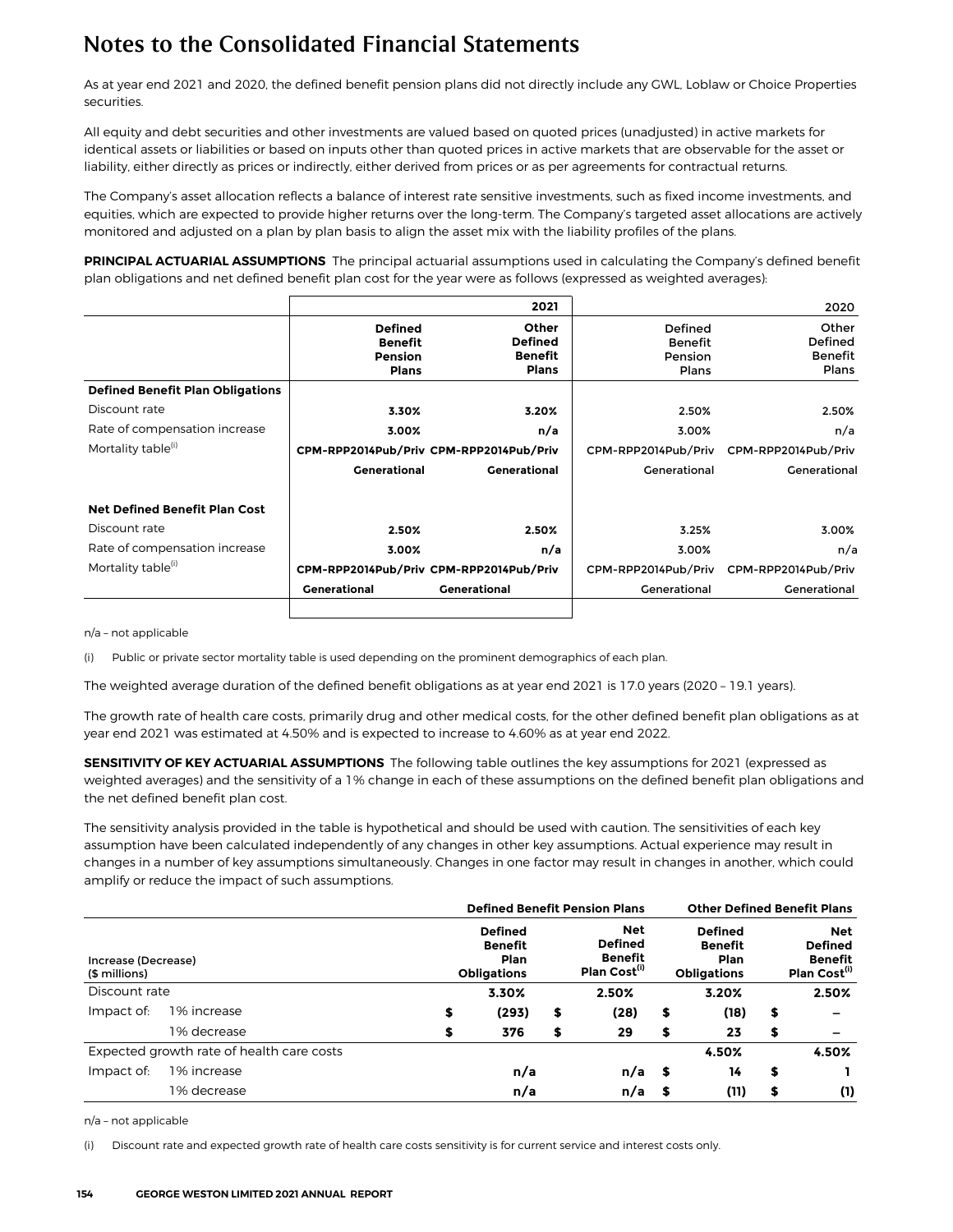**MULTI-EMPLOYER PENSION PLANS** During 2021, the Company recognized an expense of \$73 million (2020 – \$74 million) in operating income from continuing operations, which represents the contributions made in connection with MEPPs. During 2021, the Company expects to continue to make contributions into these MEPPs.

Loblaw, together with its franchises, is the largest participating employer in the Canadian Commercial Workers Industry Pension Plan ("CCWIPP"), with approximately 56,000 (2020 – 60,000) employees as members. Included in the 2021 expense described above are contributions of \$72 million (2020 – \$73 million) to CCWIPP.

**POST-EMPLOYMENT AND OTHER LONG-TERM EMPLOYEE BENEFIT COSTS** The net cost recognized in net earnings before income taxes from continuing operations for the Company's post-employment and other long-term employee benefit plans was as follows:

|                                                                 |   | 2021       |    | 2020       |
|-----------------------------------------------------------------|---|------------|----|------------|
| (\$ millions)                                                   |   | (52 weeks) |    | (53 weeks) |
| Net post-employment defined benefit cost <sup>(1)</sup>         | S | 88         | \$ | 78         |
| Defined contribution costs <sup>(ii)</sup>                      |   | 30         |    | 29         |
| Multi-employer pension plan costs <sup>(iii)</sup>              |   | 73         |    | 74         |
| Total net post-employment benefit costs                         | S | 191        | S  | 181        |
| Other long-term employee benefit costs <sup>(iv)</sup>          |   | 31         |    | 30         |
| Net post-employment and other long-term employee benefit costs  | S | 222        | \$ | 211        |
| Recorded on the consolidated statements of earnings as follows: |   |            |    |            |
| Operating income (note 32)                                      | S | 213        | \$ | 202        |
| Net interest expense and other financing charges (note 8)       |   | 9          |    | 9          |
| Net post-employment and other long-term employee benefits costs | S | 222        | \$ | 211        |
|                                                                 |   |            |    |            |

(i) Includes \$2 million settlement charge (2020 – nominal) related to annuity purchases and \$2 million curtailment gain related to the sale of Weston Foods.

(ii) Amounts represent the Company's contributions made in connection with defined contribution plans.

(iii) Amounts represent the Company's contributions made in connection with MEPPs.

(iv) Other long-term employee benefit costs include \$3 million (2020 – \$4 million) of net interest expense and other financing charges.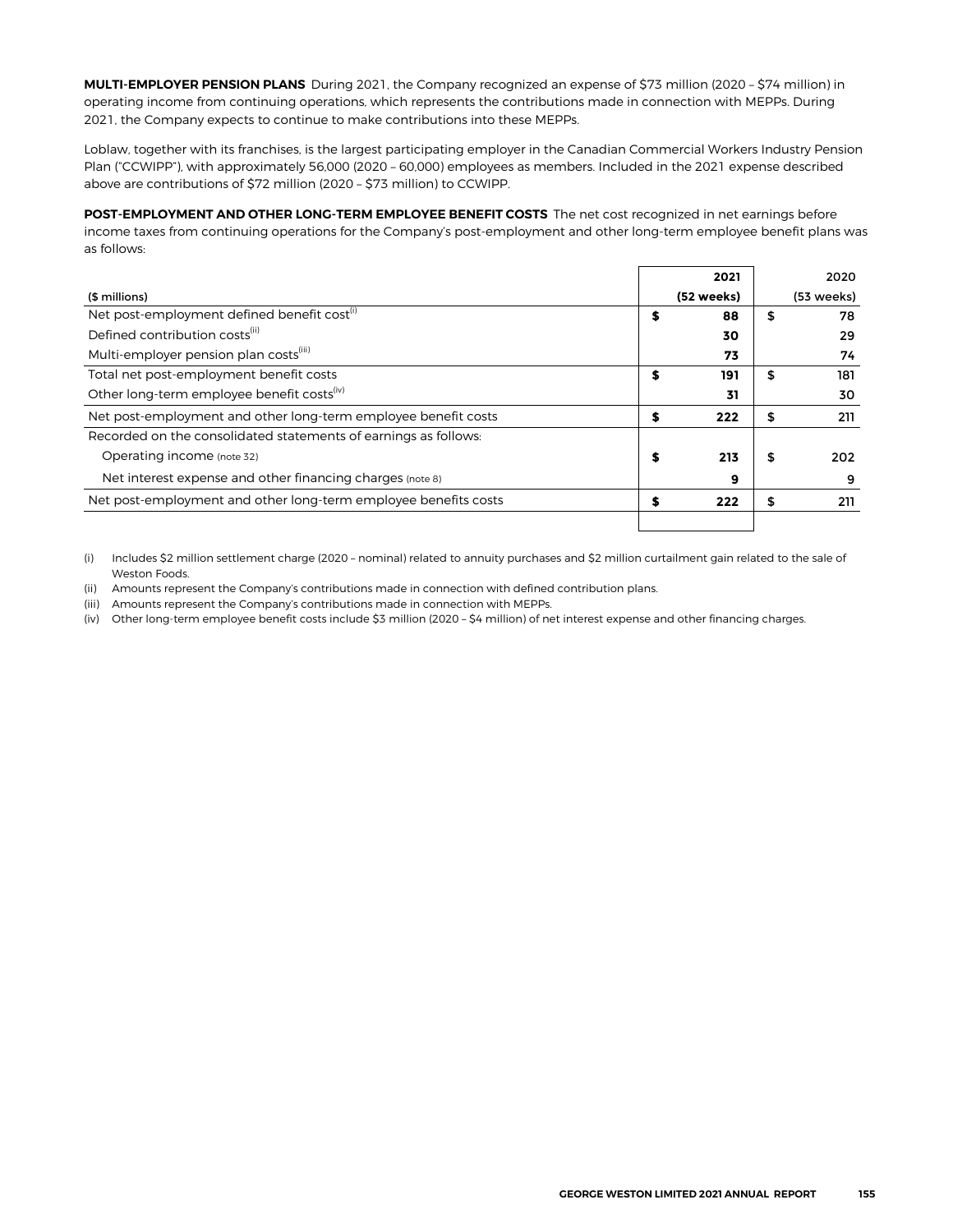### **Note 31. Equity-Based Compensation**

The Company's equity-based compensation arrangements include stock option plans, RSU plans, PSU plans, DSU plans, EDSU plans and Choice Properties' unit-based compensation plans. The Company's costs recognized in SG&A related to its equity-based compensation arrangements in 2021 were \$78 million (2020 – \$65 million).

The following is the carrying amount of the Company's equity-based compensation arrangements:

|                                      |               | As at |               |
|--------------------------------------|---------------|-------|---------------|
| (\$ millions)                        | Dec. 31, 2021 |       | Dec. 31, 2020 |
| Trade payables and other liabilities | 11            |       | 9             |
| Other liabilities (note 26)          | 6             |       | 7             |
| Contributed surplus                  | 131           |       | 125           |
|                                      |               |       |               |

Details related to the equity-based compensation plans of GWL and Loblaw are as follows:

**STOCK OPTION PLANS** GWL maintains a stock option plan for certain employees. Under this plan, GWL may grant options for up to 6,453,726 of its common shares.

Loblaw maintains a stock option plan for certain employees. Under this plan, Loblaw may grant options for up to 28,137,162 of its common shares.

The following is a summary of GWL's stock option plan activity:

|                                        |                                                | 2021                                                         |                                  | 2020                                           |
|----------------------------------------|------------------------------------------------|--------------------------------------------------------------|----------------------------------|------------------------------------------------|
|                                        | <b>Options</b><br><b>(number</b><br>of shares) | Weighted<br>Average<br><b>Exercise</b><br><b>Price/Share</b> | Options<br>(number<br>of shares) | Weighted<br>Average<br>Exercise<br>Price/Share |
| Outstanding options, beginning of year | 1.746.483                                      | \$<br>101.44                                                 | 1.246.718                        | \$<br>100.22                                   |
| Granted                                | 397,956                                        | \$<br>100.92                                                 | 548.868                          | \$<br>104.15                                   |
| Exercised                              | (323, 461)                                     | \$<br>98.18                                                  | (6,666)                          | \$<br>84.20                                    |
| Forfeited/cancelled                    | (3,430)                                        | \$<br>109.75                                                 | (42, 437)                        | \$<br>103.33                                   |
| Outstanding options, end of year       | 1,817,548                                      | \$<br>101.89                                                 | 1.746.483                        | \$<br>101.44                                   |
| Options exercisable, end of year       | 640.091                                        | \$<br>103.63                                                 | 674.386                          | \$<br>101.41                                   |
|                                        |                                                |                                                              |                                  |                                                |

The following table summarizes information about GWL's outstanding stock options:

|                               |                                            |                                                                 |    |                                                              |                                                   | 2021                                                         |
|-------------------------------|--------------------------------------------|-----------------------------------------------------------------|----|--------------------------------------------------------------|---------------------------------------------------|--------------------------------------------------------------|
|                               | <b>Outstanding Options</b>                 |                                                                 |    |                                                              |                                                   | <b>Exercisable Options</b>                                   |
| Range of Exercise Prices (\$) | Number of<br><b>Options</b><br>Outstanding | Weighted<br>Average<br>Remaining<br>Contractual<br>Life (years) |    | Weighted<br>Average<br><b>Exercise</b><br><b>Price/Share</b> | Number of<br><b>Exercisable</b><br><b>Options</b> | Weighted<br>Average<br><b>Exercise</b><br><b>Price/Share</b> |
| \$93.17 - \$100.73            | 505.246                                    | 3                                                               | S  | 94.82                                                        | 254.176                                           | \$<br>96.46                                                  |
| $$100.74 - $104.48$           | 908.871                                    | 6                                                               | \$ | 102.71                                                       | 91.417                                            | \$<br>104.14                                                 |
| $$104.49 - $132.17$           | 403.431                                    | $\overline{2}$                                                  | S  | 108.89                                                       | 294.498                                           | \$<br>109.66                                                 |
|                               | 1.817.548                                  |                                                                 | \$ | 101.89                                                       | 640.091                                           | \$<br>103.63                                                 |
|                               |                                            |                                                                 |    |                                                              |                                                   |                                                              |

During 2021, GWL issued common shares on the exercise of stock options with a weighted average market share price of \$129.12 (2020 – \$93.05) per common share and received cash consideration of \$32 million (2020 – \$1 million).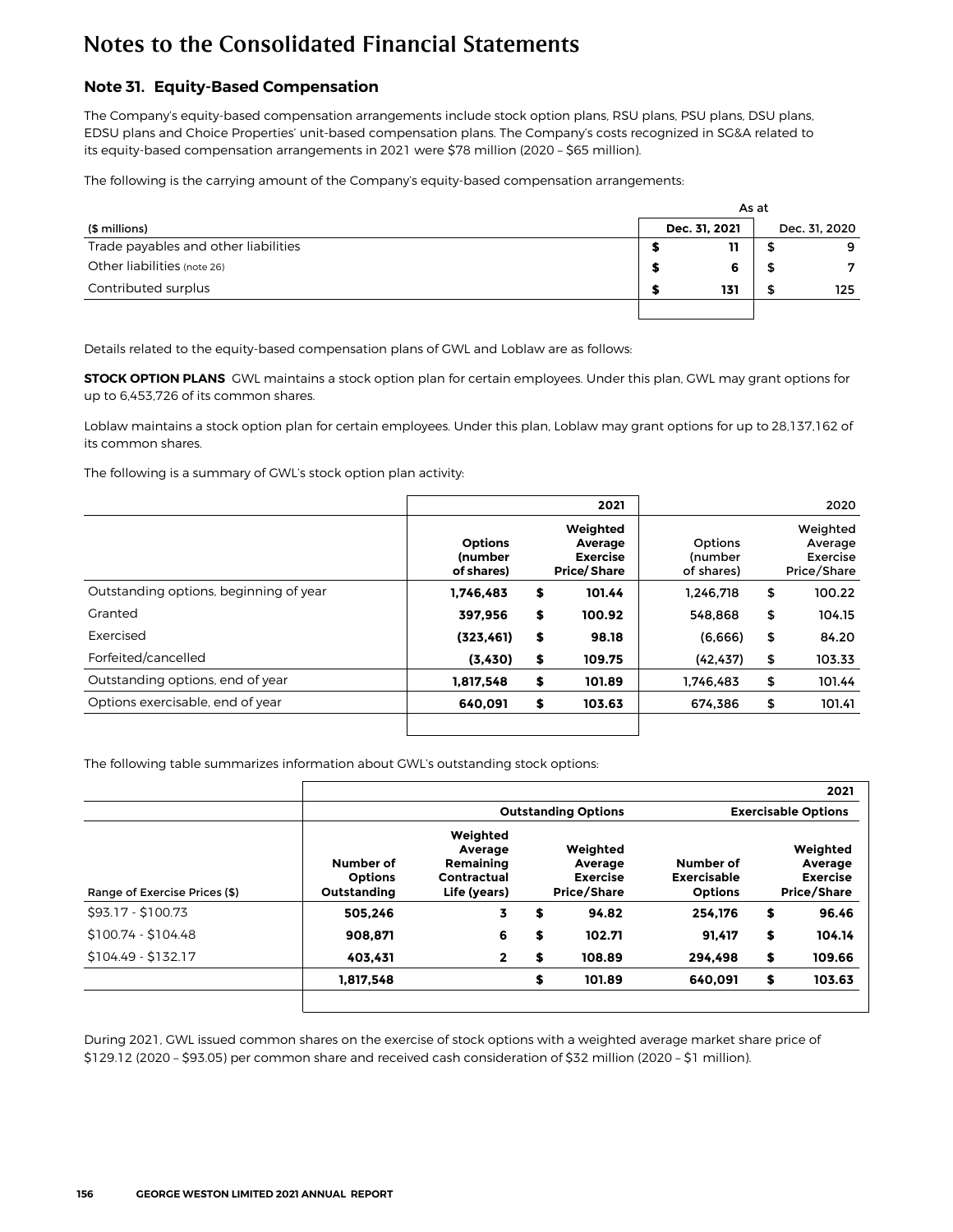During 2021, GWL granted stock options with a weighted average exercise price of \$100.92 (2020 – \$104.15) per common share and a fair value of \$6 million (2020 - \$6 million). The assumptions used to measure the grant date fair value of the GWL options granted during the years ended under the Black-Scholes stock option valuation model were as follows:

|                                 | 2021              | 2020              |
|---------------------------------|-------------------|-------------------|
| Expected dividend yield         | 2.2%              | 2.0%              |
| Expected share price volatility | $18.8 - 19.4%$    | 14.3% - 14.9%     |
| Risk-free interest rate         | $0.9\% - 1.1\%$   | 0.9%              |
| Expected life of options        | $4.9 - 6.7$ years | $4.9 - 6.7$ years |
|                                 |                   |                   |

Estimated forfeiture rates are incorporated into the measurement of stock option plan expense. The forfeiture rate applied as at year end 2021 was 1.4% (2020 – 1.4%).

The following is a summary of Loblaw's stock option plan activity:

|                                        |                                                | 2021                                                  |                                  | 2020                                           |
|----------------------------------------|------------------------------------------------|-------------------------------------------------------|----------------------------------|------------------------------------------------|
|                                        | <b>Options</b><br><b>(number</b><br>of shares) | Weighted<br>Average<br><b>Exercise</b><br>Price/Share | Options<br>(number<br>of shares) | Weighted<br>Average<br>Exercise<br>Price/Share |
| Outstanding options, beginning of year | 7.259.645                                      | \$<br>61.19                                           | 6.317.922                        | \$<br>57.57                                    |
| Granted                                | 1.926.951                                      | \$<br>64.27                                           | 1.851.415                        | \$<br>70.03                                    |
| Exercised                              | (1,829,170)                                    | \$<br>56.02                                           | (601,756)                        | \$<br>50.32                                    |
| Forfeited/cancelled                    | (925, 977)                                     | \$<br>64.22                                           | (307,936)                        | \$<br>61.28                                    |
| Outstanding options, end of year       | 6.431.449                                      | \$<br>63.15                                           | 7.259.645                        | \$<br>61.19                                    |
| Options exercisable, end of year       | 2,285,608                                      | \$<br>59.79                                           | 2,758,738                        | \$<br>55.99                                    |

The following table summarizes information about Loblaw's outstanding stock options:

|                                            |                                                                 |    |                                        |                                                   | 2021                                                  |
|--------------------------------------------|-----------------------------------------------------------------|----|----------------------------------------|---------------------------------------------------|-------------------------------------------------------|
|                                            | <b>Outstanding Options</b>                                      |    |                                        |                                                   | <b>Exercisable Options</b>                            |
| Number of<br><b>Options</b><br>Outstanding | Weighted<br>Average<br>Remaining<br>Contractual<br>Life (years) |    | Weighted<br>Average<br><b>Exercise</b> | Number of<br><b>Exercisable</b><br><b>Options</b> | Weighted<br>Average<br><b>Exercise</b><br>Price/Share |
| 2.392.382                                  | $\mathbf{2}$                                                    | \$ | 56.92                                  | 1.674.267                                         | \$<br>57.03                                           |
| 2.352.559                                  | 5.                                                              | \$ | 63.93                                  | 360.807                                           | \$<br>65.52                                           |
| 1.686.508                                  | 5                                                               | \$ | 70.90                                  | 250.534                                           | \$<br>69.98                                           |
| 6,431,449                                  |                                                                 | \$ | 63.15                                  | 2.285.608                                         | \$<br>59.79                                           |
|                                            |                                                                 |    |                                        | Price/Share                                       |                                                       |

During 2021, Loblaw issued common shares on the exercise of stock options with a weighted average market share price of \$81.97 (2020 – \$68.22) per common share and received cash consideration of \$102 million (2020 – \$30 million).

During 2021, Loblaw granted stock options with a weighted average exercise price of \$64.27 (2020 – \$70.03) per common share and a fair value of \$17 million (2020 – \$13 million). The assumptions used to measure the grant date fair value of the Loblaw options granted during the years ended as indicated under the Black-Scholes stock option valuation model were as follows:

|                                 | 2021              | 2020            |
|---------------------------------|-------------------|-----------------|
| Expected dividend yield         | 1.7%              | $1.9\%$         |
| Expected share price volatility | $18.3\% - 20.6\%$ | 13.5% - 20.1%   |
| Risk-free interest rate         | $0.6\% - 1.6\%$   | $0.3\% - 1.2\%$ |
| Expected life of options        | $3.8 - 6.2$ years | 3.7 - 6.2 years |
|                                 |                   |                 |

Estimated forfeiture rates are incorporated into the measurement of stock option plan expense. The forfeiture rate applied as at year end 2021 and 2020 was 9.0%.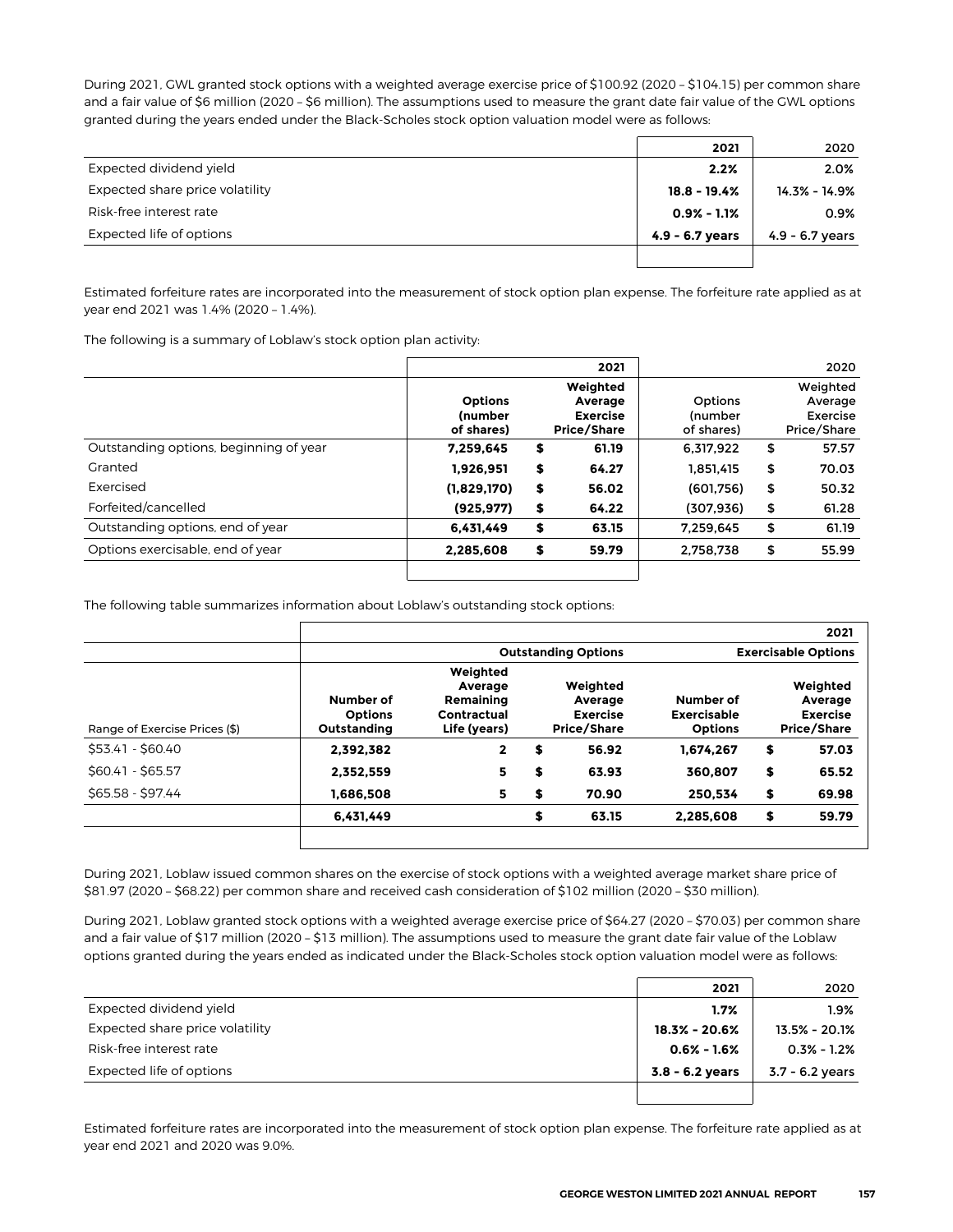**RESTRICTED SHARE UNIT PLANS** The following is a summary of GWL's and Loblaw's RSU plan activity:

|                                     |           | <b>GWL</b> | Loblaw     |           |  |
|-------------------------------------|-----------|------------|------------|-----------|--|
| (Number of awards)                  | 2021      | 2020       | 2021       | 2020      |  |
| Outstanding RSUs, beginning of year | 133,038   | 136,788    | 894.272    | 1,032,832 |  |
| Granted                             | 32,444    | 47,957     | 372,015    | 242,797   |  |
| Reinvested                          | 2,364     | 2.741      | 14,835     | 23,666    |  |
| Settled                             | (99, 471) | (48, 291)  | (371, 474) | (367,020) |  |
| Forfeited                           | (38, 598) | (6, 157)   | (110, 303) | (38,003)  |  |
| Outstanding RSUs, end of year       | 29,777    | 133,038    | 799,345    | 894,272   |  |
|                                     |           |            |            |           |  |

The fair value of GWL's and Loblaw's RSUs granted during 2021 was \$3 million (2020 – \$5 million) and \$25 million (2020 – \$17 million), respectively.

**PERFORMANCE SHARE UNIT PLANS** The following is a summary of GWL's and Loblaw's PSU plan activity:

|                                     |           | <b>GWL</b> | Loblaw     |            |  |
|-------------------------------------|-----------|------------|------------|------------|--|
| (Number of awards)                  | 2021      | 2020       | 2021       | 2020       |  |
| Outstanding PSUs, beginning of year | 151.058   | 114,473    | 666.400    | 662,695    |  |
| Granted                             | 58,335    | 58,555     | 281,099    | 237,391    |  |
| Reinvested                          | 3,455     | 3,026      | 11,177     | 16,301     |  |
| Settled                             | (23, 606) | (20,425)   | (231, 952) | (218, 955) |  |
| Forfeited                           | (5,401)   | (4,571)    | (110, 307) | (31, 032)  |  |
| Outstanding PSUs, end of year       | 183.841   | 151,058    | 616,417    | 666,400    |  |
|                                     |           |            |            |            |  |

The fair value of GWL's and Loblaw's PSUs granted during 2021 was \$6 million (2020 – \$6 million) and \$18 million (2020 – \$17 million), respectively.

**SETTLEMENT OF AWARDS FROM SHARES HELD IN TRUSTS** The following table summarizes GWL's settlement of RSUs and PSUs from shares held in trusts for the years ended as indicated:

| (Number of awards)             | 2021    | 2020   |
|--------------------------------|---------|--------|
| Settled                        | 123,077 | 68,716 |
| Released from trusts (note 27) | 113,419 | 63,307 |
|                                |         |        |

During 2021, the settlement of awards from shares held in trusts resulted in a \$9 million increase (2020 – \$6 million) in retained earnings and a \$2 million increase (2020 – nominal) in share capital.

**DIRECTOR DEFERRED SHARE UNIT PLANS** The following is a summary of GWL's and Loblaw's DSU plan activity:

|                                     |                 | <b>GWL</b> | Loblaw    |         |  |
|-------------------------------------|-----------------|------------|-----------|---------|--|
| (Number of awards)                  | 2021            | 2020       | 2021      | 2020    |  |
| Outstanding DSUs, beginning of year | 149,537         | 155,418    | 380,481   | 336,897 |  |
| Granted                             | 15,902          | 22,878     | 32,829    | 35,008  |  |
| Reinvested                          | 2,864           | 3,111      | 6,162     | 8,576   |  |
| Settled                             | $\qquad \qquad$ | (31, 870)  | (58, 156) |         |  |
| Outstanding DSUs, end of year       | 168,303         | 149,537    | 361,316   | 380,481 |  |
|                                     |                 |            |           |         |  |

The fair value of GWL's and Loblaw's DSUs granted during 2021 was \$2 million (2020 – \$2 million) and \$2 million (2020 – \$2 million), respectively.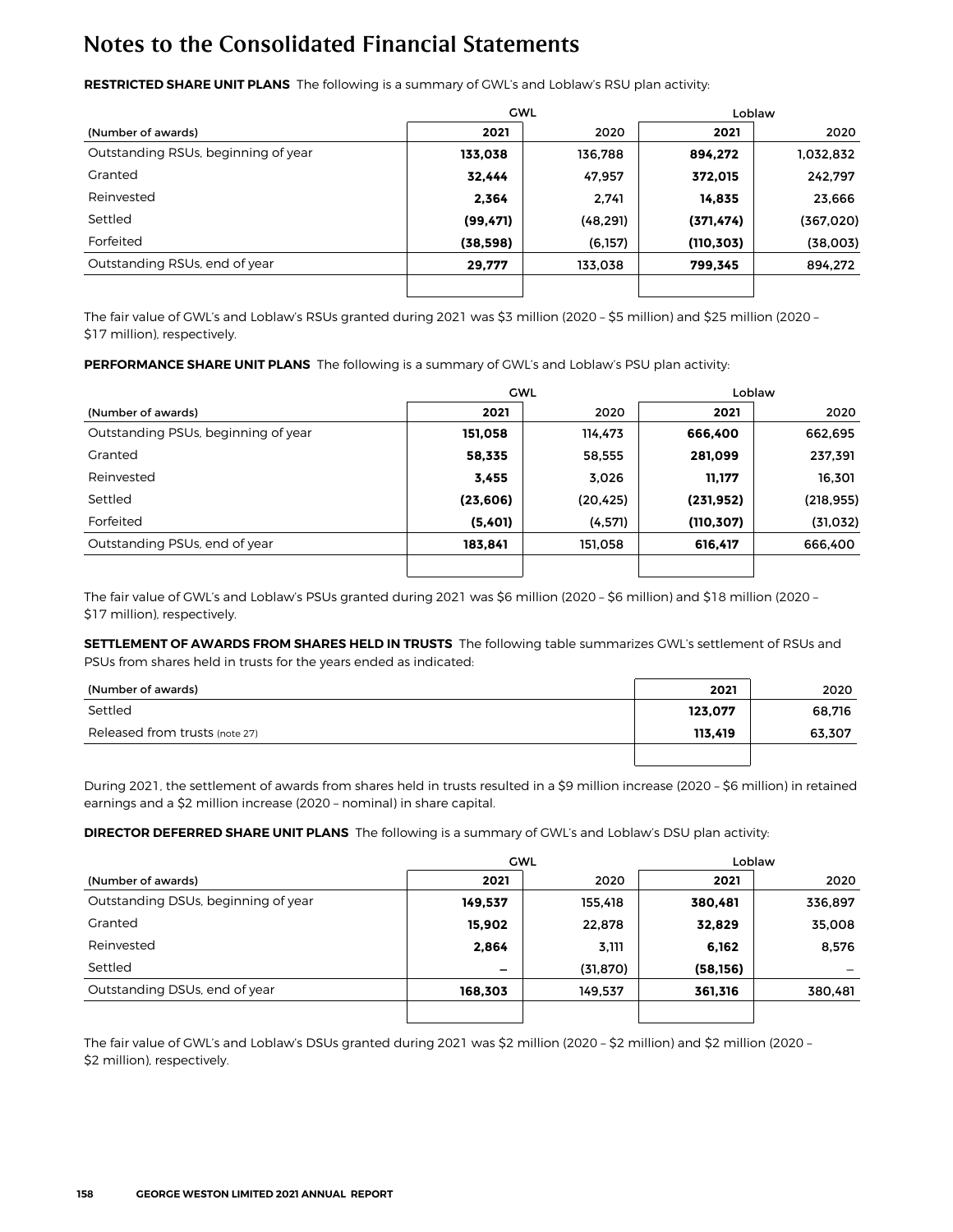#### **EXECUTIVE DEFERRED SHARE UNIT PLANS** The following is a summary of GWL's and Loblaw's EDSU plan activity:

|                                      |                          | <b>GWL</b>               | Loblaw |        |  |  |
|--------------------------------------|--------------------------|--------------------------|--------|--------|--|--|
| (Number of awards)                   | 2021                     | 2020                     | 2021   | 2020   |  |  |
| Outstanding EDSUs, beginning of year | 44,911                   | 43,947                   | 56,856 | 45,258 |  |  |
| Granted                              | $\overline{\phantom{0}}$ |                          | 5,399  | 10,310 |  |  |
| Reinvested                           | 820                      | 964                      | 1,066  | 1,288  |  |  |
| Settled                              | (1, 204)                 | $\overline{\phantom{m}}$ | (848)  |        |  |  |
| Outstanding EDSUs, end of year       | 44,527                   | 44,911                   | 62,473 | 56,856 |  |  |
|                                      |                          |                          |        |        |  |  |

There were no GWL EDSUs granted in 2021 and 2020. The fair value of Loblaw's EDSUs granted during 2021 was nominal (2020 – \$1 million).

**CHOICE PROPERTIES** The following are details related to the unit-based compensation plans of Choice Properties:

**UNIT OPTION PLAN** Choice Properties maintains a Unit Option plan for certain employees. Under this plan, Choice Properties may grant Unit Options totaling up to 19,744,697 Units, as approved at the annual and special meeting of Unitholders on April 29, 2015. The Unit Options vest in tranches over a period of four years.

The following is a summary of Choice Properties' Unit Option plan activity:

|                                             |                     |    | 2021                                          |                     | 2020                                           |
|---------------------------------------------|---------------------|----|-----------------------------------------------|---------------------|------------------------------------------------|
|                                             | Number of<br>awards |    | Weighted<br>average<br>exercise<br>price/unit | Number of<br>awards | Weighted<br>average<br>exercise<br>price/ unit |
| Outstanding Unit Options, beginning of year | 1,082,640           | \$ | 12.54                                         | 1.287.314           | \$<br>12.51                                    |
| Exercised                                   | (647, 184)          | \$ | 12.34                                         | (148, 794)          | \$<br>12.09                                    |
| Cancelled                                   |                     | S  | -                                             | (54, 414)           | \$<br>13.15                                    |
| Expired                                     | -                   | S  | -                                             | (1,466)             | \$<br>13.93                                    |
| Outstanding Unit Options, end of year       | 435,456             | \$ | 12.84                                         | 1,082,640           | \$<br>12.54                                    |
| Unit Options exercisable, end of year       | 292.592             | \$ | 13.13                                         | 706.804             | \$<br>12.56                                    |
|                                             |                     |    |                                               |                     |                                                |

The assumptions used to measure the fair value of the Unit Options under the Black-Scholes model were as follows:

|                                        | 2021              | 2020              |
|----------------------------------------|-------------------|-------------------|
| Expected average distribution vield    | 5.0%              | 5.5%              |
| Expected average Unit price volatility | $13.4\% - 21.5\%$ | 15.6% - 35.0%     |
| Average risk-free interest rate        | $0.001\% - 0.8\%$ | $0.01\% - 0.3\%$  |
| Expected average life of options       | $0.1 - 1.7$ years | $0.1 - 2.7$ years |
|                                        |                   |                   |

**RESTRICTED UNIT PLAN** RUs entitle certain employees to receive the value of the RU award in cash or Units at the end of the applicable vesting period, which is usually three years in length. The RU plan provides for the crediting of additional RUs in respect of distributions paid on Units for the period when a RU is outstanding. The fair value of each RU granted is measured based on the market value of a Trust Unit at the balance sheet date. There were no RUs vested as at year end 2021 and 2020.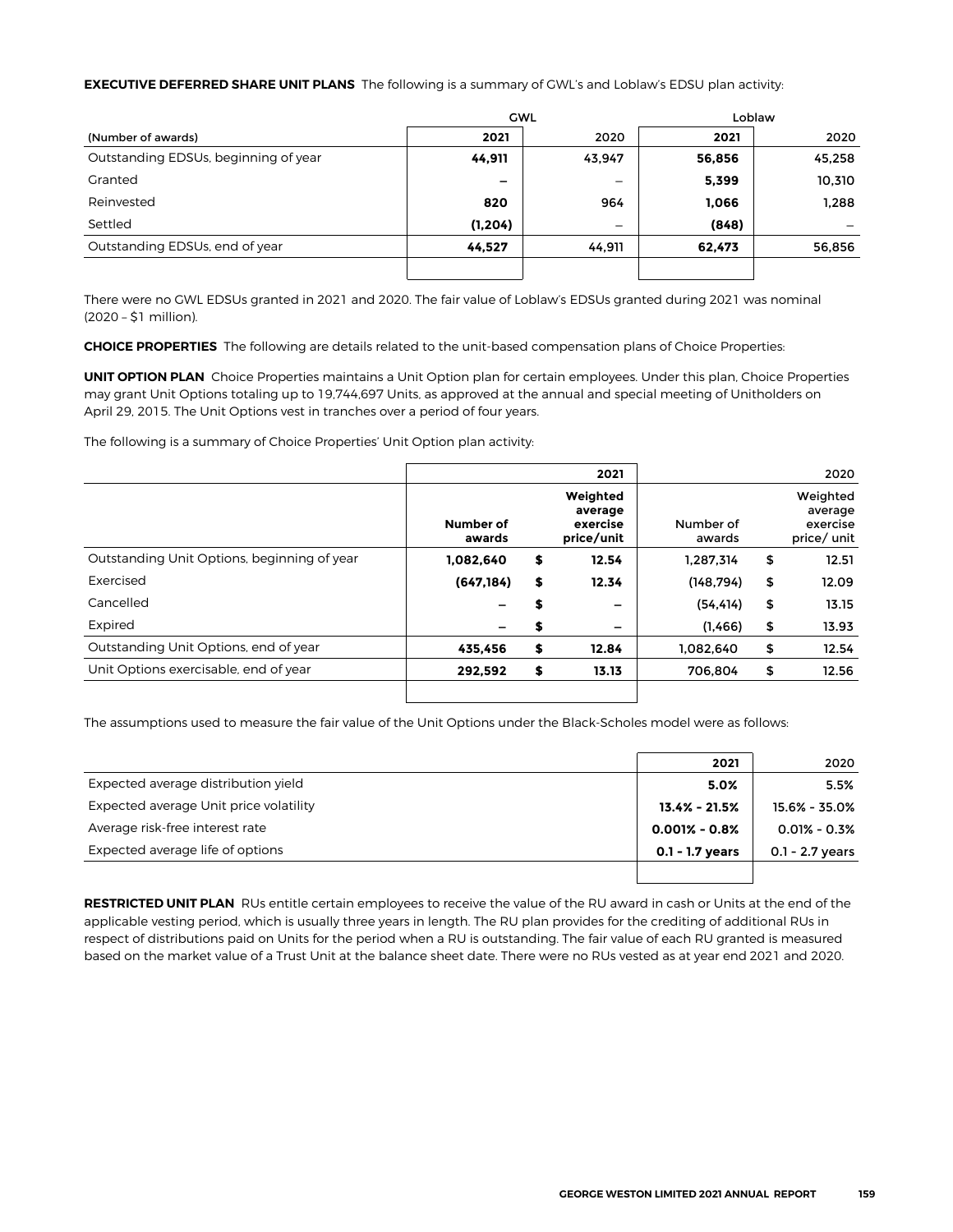The following is a summary of Choice Properties' RU plan activity:

| (Number of awards)                 | 2021       | 2020       |
|------------------------------------|------------|------------|
| Outstanding RUs, beginning of year | 405,713    | 484,544    |
| Granted                            | 119,134    | 69,227     |
| Reinvested                         | 22,014     | 24,451     |
| Exercised                          | (104, 563) | (161, 044) |
| Cancelled                          | (2,724)    | (11, 465)  |
| Outstanding RUs, end of year       | 439,574    | 405,713    |
|                                    |            |            |

**UNIT-SETTLED RESTRICTED UNIT PLAN** Under the terms of the URU plan, certain employees are granted URUs, which are subject to vesting conditions and disposition restrictions. Typically, full vesting of the URUs would not occur until the employee has remained with Choice Properties for three or five years from the date of grant. Depending on the nature of the grant, the URUs are subject to a six or seven-year holding period during which the Units cannot be disposed. There were 996,896 URUs vested, but still subject to disposition restrictions as at year end 2021 (2020 – 764,385).

The following is a summary of Choice Properties' URU plan activity for units not yet vested:

| (Number of awards)                  | 2021      | 2020       |
|-------------------------------------|-----------|------------|
| Outstanding URUs, beginning of year | 588,534   | 624.419    |
| Granted                             | 189.887   | 159,083    |
| Vested                              | (177,502) | (194, 968) |
| Outstanding URUs, end of year       | 600.919   | 588,534    |
|                                     |           |            |

**PERFORMANCE UNIT PLAN** PUs entitle certain employees to receive the value of the PU award in cash or Units at the end of the applicable performance period, which is usually three years in length, based on Choice Properties achieving certain performance conditions. The PU plan provides for the crediting of additional PUs in respect of distributions paid on Units for the period when a PU is outstanding. The fair value of each PU granted is measured based on the market value of a Trust Unit at the balance sheet date. There were no PUs vested as at year end 2021 and 2020.

The following is a summary of Choice Properties' PU plan activity:

| (Number of awards)                 | 2021      | 2020      |
|------------------------------------|-----------|-----------|
| Outstanding PUs, beginning of year | 135,695   | 103,868   |
| Granted                            | 82,847    | 59,273    |
| Reinvested                         | 9,403     | 7.241     |
| Exercised                          | (30, 336) | (40, 205) |
| Cancelled                          | -         | (3, 543)  |
| Added by performance factor        | -         | 9,061     |
| Outstanding PUs, end of year       | 197,609   | 135,695   |
|                                    |           |           |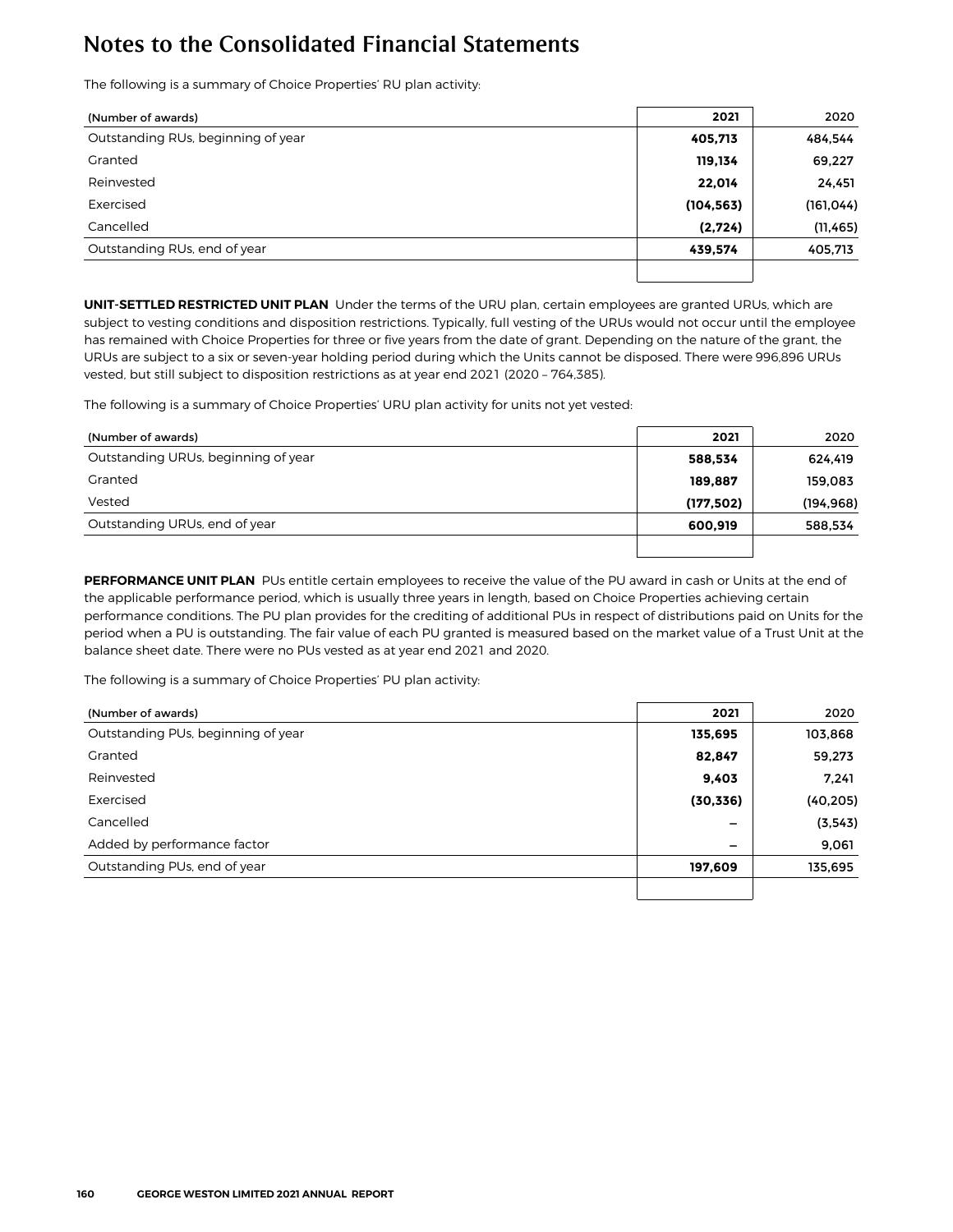**TRUSTEE DEFERRED UNIT PLAN** Non-management members of the Choice Properties' Board of Trustees are required to receive a portion of their annual retainer in the form of DUs and may also elect to receive up to 100% of their remaining fees in DUs. Distributions paid earn fractional DUs, which are treated as additional awards. The fair value of each DU granted is measured based on the market value of a Unit at the balance sheet date. All DUs vest when granted, however, they cannot be exercised while Trustees are members of the Board.

The following is a summary of Choice Properties' DU plan activity:

| (Number of awards)                         | 2021      | 2020    |
|--------------------------------------------|-----------|---------|
| Outstanding Trustee DUs, beginning of year | 368,290   | 277,139 |
| Granted                                    | 82,969    | 76,632  |
| Reinvested                                 | 18,942    | 17,338  |
| Exercised                                  | (80, 739) | (2,819) |
| Outstanding Trustee DUs, end of year       | 389,462   | 368,290 |
|                                            |           |         |

#### **Note 32. Employee Costs**

Included in operating income were the following employee costs from continuing operations:

|                                                        | 2021        | $2020^{(i)}$ |
|--------------------------------------------------------|-------------|--------------|
| (\$ millions)                                          | (52 weeks)  | (53 weeks)   |
| Wages, salaries and other short-term employee benefits | \$<br>7,065 | \$<br>6,926  |
| Post-employment benefits (note 30)                     | 185         | 176          |
| Other long-term employee benefits (note 30)            | 28          | 26           |
| Equity-based compensation                              | 69          | 59           |
| Capitalized to fixed assets and intangible assets      | (112)       | (69)         |
| Employee costs                                         | \$<br>7,235 | \$<br>7,118  |
|                                                        |             |              |

(i) Certain comparative figures have been restated to conform with current year presentation.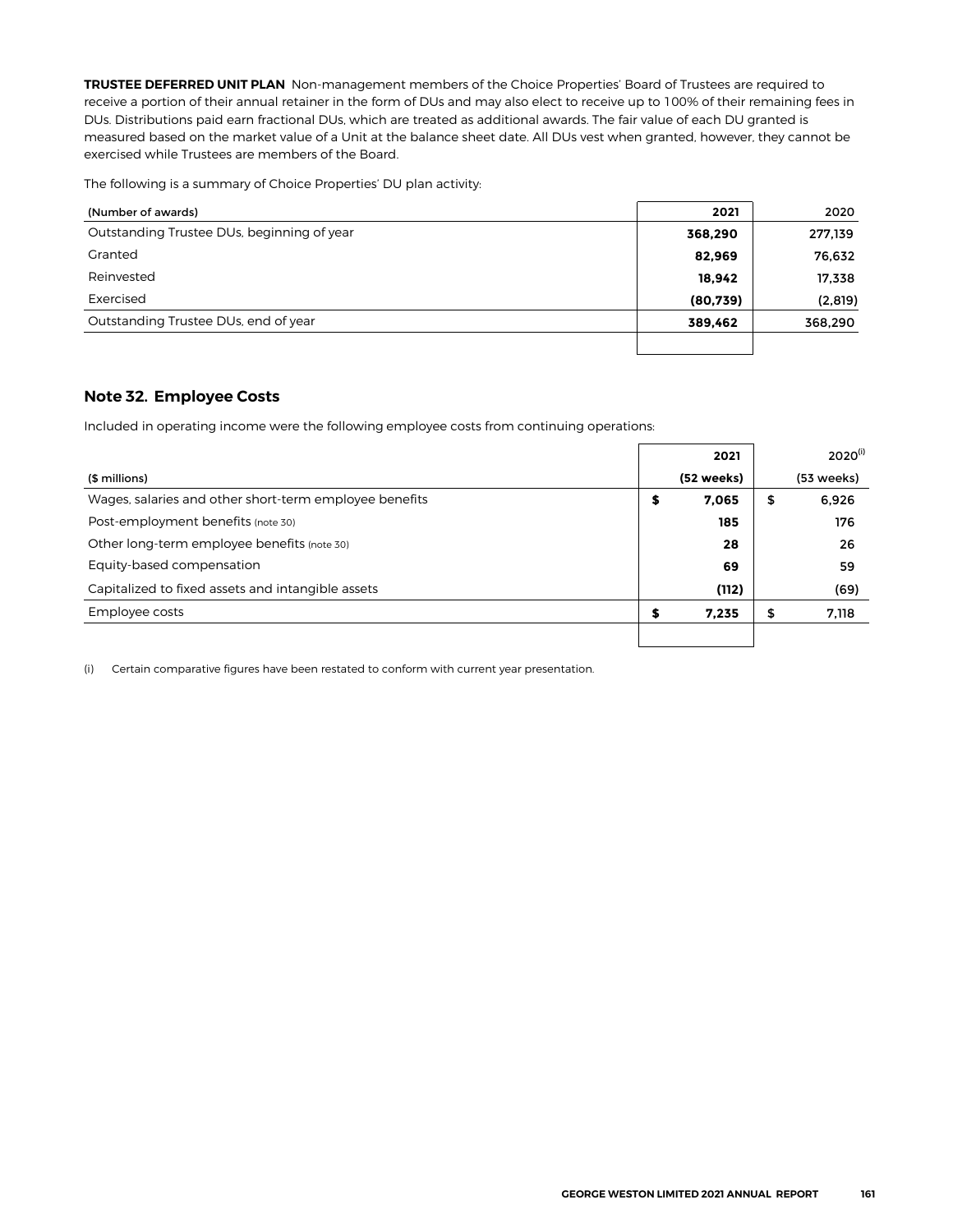#### **Note 33. Leases**

The Company leases certain of Loblaw's retail stores and distribution centres, corporate offices, passenger vehicles, trailers and IT equipment. Leases of Loblaw's retail stores are a substantial portion of the Company's lease portfolio. Loblaw retail store leases typically have an initial lease term with additional renewal options available thereafter.

The Company has owned and leased properties that are leased and subleased to third parties, respectively. Owned properties are held to either earn rental income, for capital appreciation, or both. Subleases are primarily related to non-consolidated franchise stores, medical centres and ancillary tenants within Loblaw stores.

#### **AS A LESSEE**

**Right-of-Use Assets** The following is a continuity of the cost and accumulated depreciation of right-of-use assets for the year ended December 31, 2021:

|                                               |                 |    |              |      | 2021  |
|-----------------------------------------------|-----------------|----|--------------|------|-------|
| (\$ millions)                                 | <b>Property</b> |    | <b>Other</b> |      | Total |
| Cost                                          |                 |    |              |      |       |
| Balance, beginning of year                    | \$<br>5,139     | \$ | 87           | s    | 5,226 |
| Lease additions, net of terminations          | 121             |    |              |      | 121   |
| Lease extensions and other items              | 499             |    | 12           |      | 511   |
| Transfers to assets held for sale             | (42)            |    |              |      | (42)  |
| Balance, end of year                          | \$<br>5,717     | \$ | 99           | \$   | 5,816 |
| <b>Accumulated depreciation</b>               |                 |    |              |      |       |
| Balance, beginning of year                    | \$<br>1,138     | S. | 45           | - \$ | 1.183 |
| Depreciation                                  | 574             |    | 18           |      | 592   |
| Impairment reversals, net of losses (note 16) | (2)             |    |              |      | (2)   |
| Transfers to assets held for sale             | (16)            |    |              |      | (16)  |
| Balance, end of year                          | \$<br>1.694     | \$ | 63           | \$   | 1,757 |
| Carrying amount as at December 31, 2021       | \$<br>4,023     | \$ | 36           | \$   | 4,059 |
|                                               |                 |    |              |      |       |

The following is a continuity of the cost and accumulated depreciation of right-of-use assets for the year ended December 31, 2020:

|                                               |             |          |      | 2020  |
|-----------------------------------------------|-------------|----------|------|-------|
| (\$ millions)                                 | Property    | Other    |      | Total |
| Cost                                          |             |          |      |       |
| Balance, beginning of year                    | \$<br>4,588 | \$<br>70 | \$   | 4,658 |
| Lease additions, net of terminations          | 165         |          |      | 165   |
| Lease extensions and other items              | 386         | 17       |      | 403   |
| Balance, end of year                          | \$<br>5,139 | \$<br>87 | \$   | 5,226 |
| <b>Accumulated depreciation</b>               |             |          |      |       |
| Balance, beginning of year                    | \$<br>560   | \$<br>24 | - \$ | 584   |
| Depreciation                                  | 557         | 21       |      | 578   |
| Impairment losses, net of reversals (note 16) | 21          |          |      | 21    |
| Balance, end of year                          | \$<br>1,138 | \$<br>45 | \$   | 1,183 |
| Carrying amount as at December 31, 2020       | \$<br>4,001 | \$<br>42 | \$   | 4,043 |
|                                               |             |          |      |       |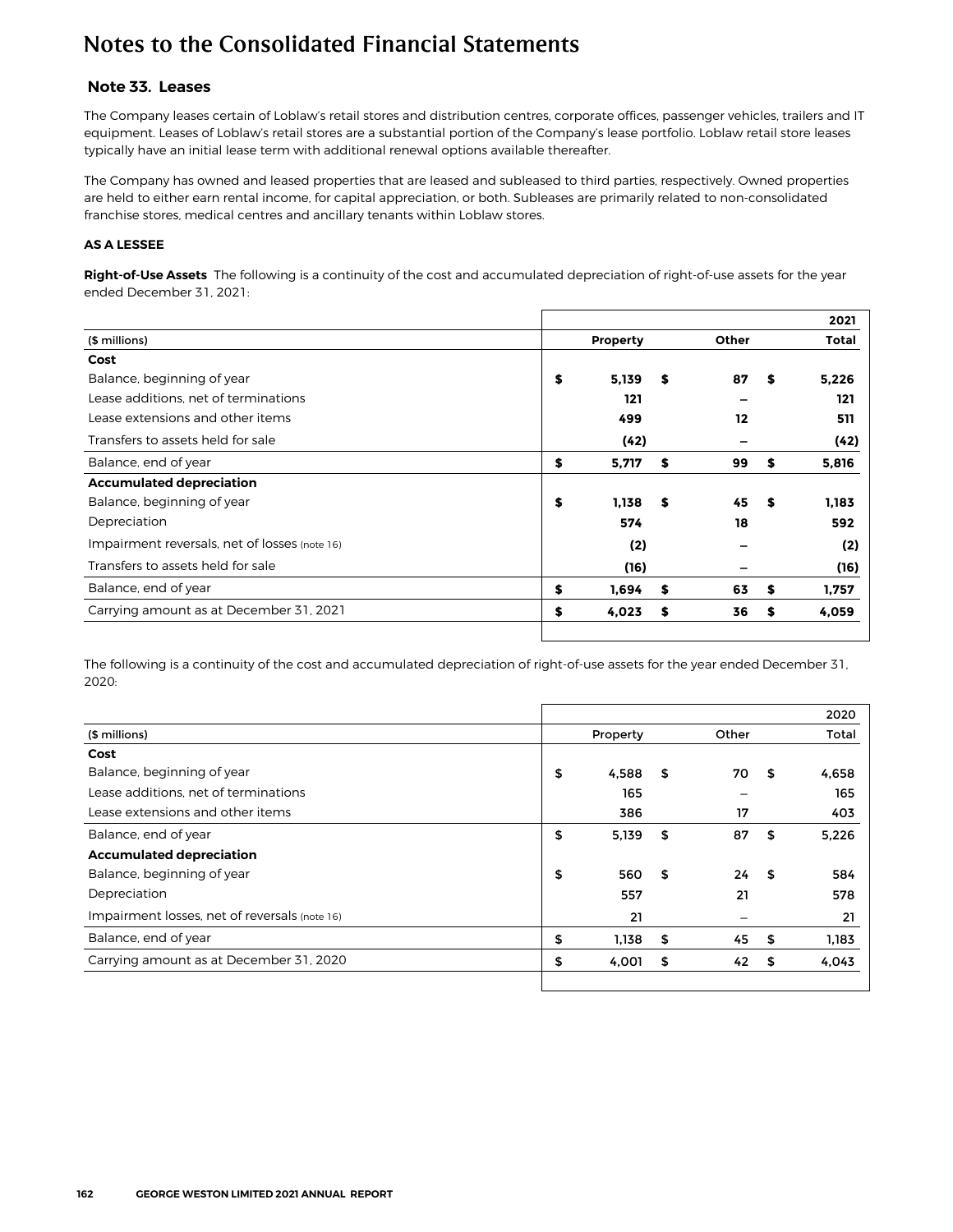**Lease Liabilities** The following is the continuity of lease liabilities for the year ended December 31, 2021 and December 31, 2020:

| (\$ millions)                                  |    | 2021  | 2020        |
|------------------------------------------------|----|-------|-------------|
| Balance, beginning of year                     | \$ | 5,005 | \$<br>5,107 |
| Lease additions, net of terminations           |    | 128   | 161         |
| Lease extensions and other items               |    | 500   | 387         |
| Lease payments                                 |    | (811) | (857)       |
| Interest expense on lease liabilities (note 8) |    | 191   | 207         |
| Transfers to liabilities held for sale         |    | (29)  |             |
| Balance, end of year                           | S  | 4.984 | \$<br>5,005 |
| Lease liabilities due within one year          | \$ | 742   | \$<br>799   |
| Lease liabilities                              |    | 4,242 | 4.206       |
| <b>Total lease liabilities</b>                 | S  | 4.984 | \$<br>5,005 |
|                                                |    |       |             |

**Liquidity** The future undiscounted contractual lease payments are as follows:

|                      |      |     |      |      |  |               |  |      |      |        |               |            |               |       | As at |       |  |
|----------------------|------|-----|------|------|--|---------------|--|------|------|--------|---------------|------------|---------------|-------|-------|-------|--|
| Payments due by year |      |     |      |      |  |               |  |      |      |        | Dec. 31, 2021 |            | Dec. 31, 2020 |       |       |       |  |
| (\$ millions)        | 2022 |     |      | 2023 |  | 2024          |  | 2025 |      | 2026   |               | Thereafter | Total         |       |       | Total |  |
| Lease payments       |      | 751 | - \$ |      |  | 770 \$ 662 \$ |  | 599  | - \$ | 456 \$ |               | 1.802      |               | 5.040 | œ     | 5,044 |  |
|                      |      |     |      |      |  |               |  |      |      |        |               |            |               |       |       |       |  |

As at December 31, 2021, the Company also had commitments of \$223 million (December 31, 2020 – \$270 million) related to leases not yet commenced.

**Short-Term Leases** The Company has short-term leases that are primarily related to trailer rentals and certain properties. During 2021, \$26 million (2020 – \$25 million) was recognized in cost of inventories sold and SG&A.

**Variable Lease Payments** The Company makes variable lease payments for property tax and insurance charges on leased properties. The Company also has certain retail store leases where portions of the lease payments are contingent on a percentage of retail sales. During 2021, \$238 million (2020 – \$235 million) was recognized in SG&A.

**Extension Options** Substantially all of Loblaw's retail store leases have extension options for additional lease terms. As at December 31, 2021, approximately 14% (December 31, 2020 – 15%) of the lease liabilities are related to extension options that were deemed reasonably certain to be exercised.

As at December 31, 2021, approximately \$6 billion (December 31, 2020 – \$6 billion) of discounted future lease payments are related to extension options that were not deemed to be reasonably certain to be exercised and were not included in lease liabilities. These future lease payments are discounted at the incremental borrowing rates associated with the current lease liability profile.

**Sale and Leaseback Transactions** During 2021, the Company disposed of and leased back four retail properties, and recognized a gain of \$8 million (2020 – loss of \$1 million) in SG&A.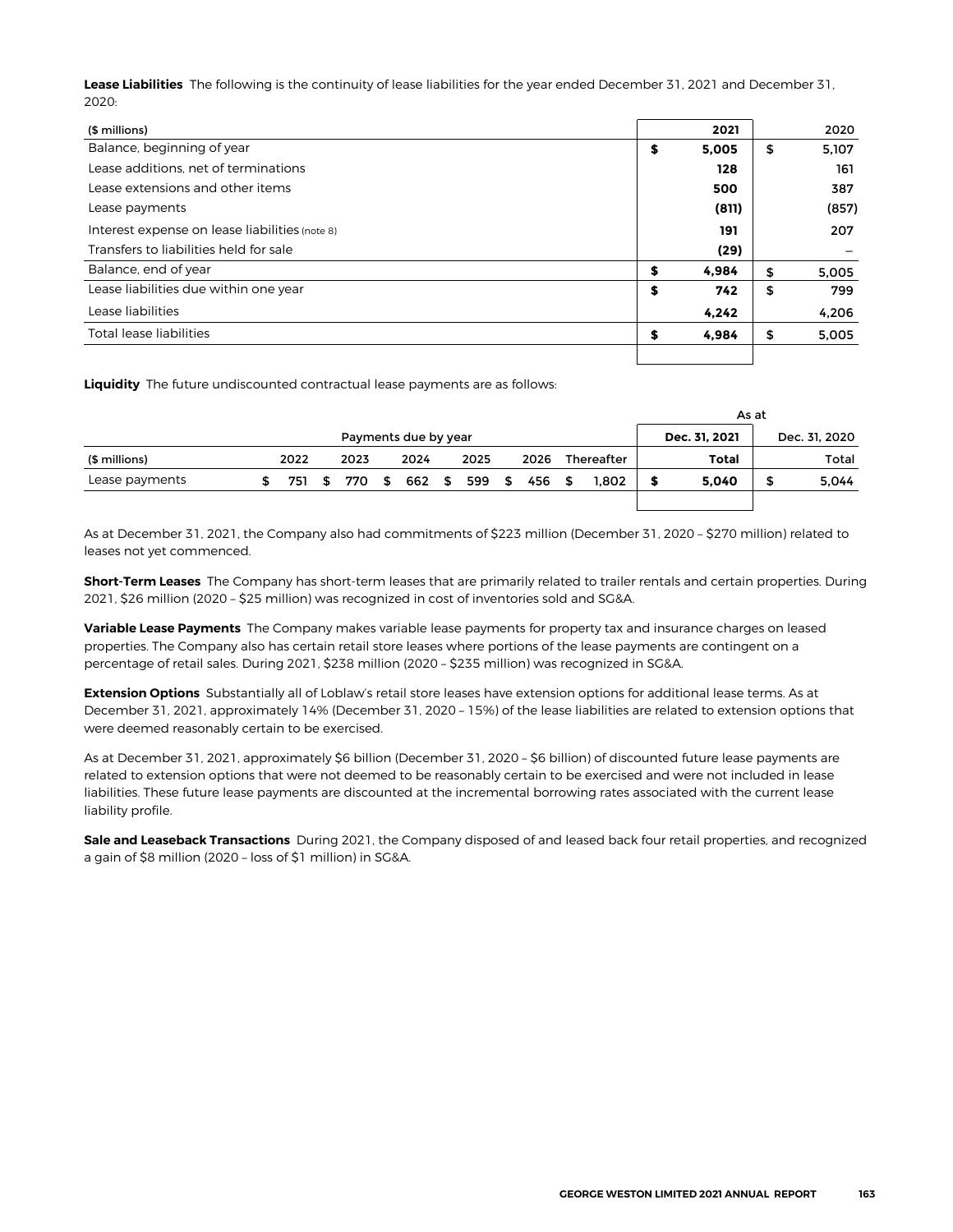#### **AS A LESSOR**

**Finance Leases** Finance lease receivable is included in other assets on the Company's consolidated balance sheet (see note 21). During 2021, the Company recognized finance interest income of \$3 million (2020 – \$3 million) and nil impairment losses (2020 – \$5 million). The future finance lease payments to be received by the Company relating to properties that are subleased to third parties are as follows:

|                                             |    |      |    |               |  |      |     |      |      |                |               |                   |   | As at |    |       |
|---------------------------------------------|----|------|----|---------------|--|------|-----|------|------|----------------|---------------|-------------------|---|-------|----|-------|
| Payments to be received by year             |    |      |    |               |  |      |     |      |      |                | Dec. 31, 2021 | Dec. 31, 2020     |   |       |    |       |
| (\$ millions)                               |    | 2022 |    | 2023          |  | 2024 |     | 2025 |      | 2026           |               | <b>Thereafter</b> |   | Total |    | Total |
| Finance lease payments<br>to be received    | \$ | 14   | \$ | 15S           |  |      | 9S  |      | 6 \$ | 4              | - \$          | 270               | s | 318   | \$ | 332   |
| Less: unearned finance<br>interest income   |    | (3)  |    | (3)           |  | (2)  |     | (2)  |      | (2)            |               | (236)             |   | (248) |    | (252) |
| Total finance lease<br>receivable (note 21) | \$ | 11.  | \$ | $12 \quad$ \$ |  |      | 7\$ | 4    | - \$ | 2 <sub>5</sub> |               | 34                | s | 70    | \$ | 80    |

**Operating Leases** During 2021, the Company recognized operating lease income of \$383 million (2020 – \$373 million), of which \$20 million (2020 – \$20 million) is related to subleases of right-of-use assets.

The future undiscounted operating lease payments to be received by the Company are as follows:

|                                 |    |      |  |      |  |                             |      |  |  |     |  |     | As at |               |                   |               |      |  |       |  |  |       |
|---------------------------------|----|------|--|------|--|-----------------------------|------|--|--|-----|--|-----|-------|---------------|-------------------|---------------|------|--|-------|--|--|-------|
| Payments to be received by year |    |      |  |      |  |                             |      |  |  |     |  |     |       | Dec. 31. 2021 |                   | Dec. 31, 2020 |      |  |       |  |  |       |
| (\$ millions)                   |    | 2022 |  | 2023 |  | 2024                        | 2025 |  |  |     |  |     |       |               | <b>Thereafter</b> |               | 2026 |  | Total |  |  | Total |
| Operating lease income          | S. |      |  |      |  | 352 \$ 322 \$ 283 \$ 246 \$ |      |  |  | 194 |  | 594 |       | 1.991         | S                 | 2,147         |      |  |       |  |  |       |
|                                 |    |      |  |      |  |                             |      |  |  |     |  |     |       |               |                   |               |      |  |       |  |  |       |

The Company has certain owned land and buildings that it leases to third parties, which as at December 31, 2021 had a net carrying amount of \$1 billion (2020 – \$1 billion).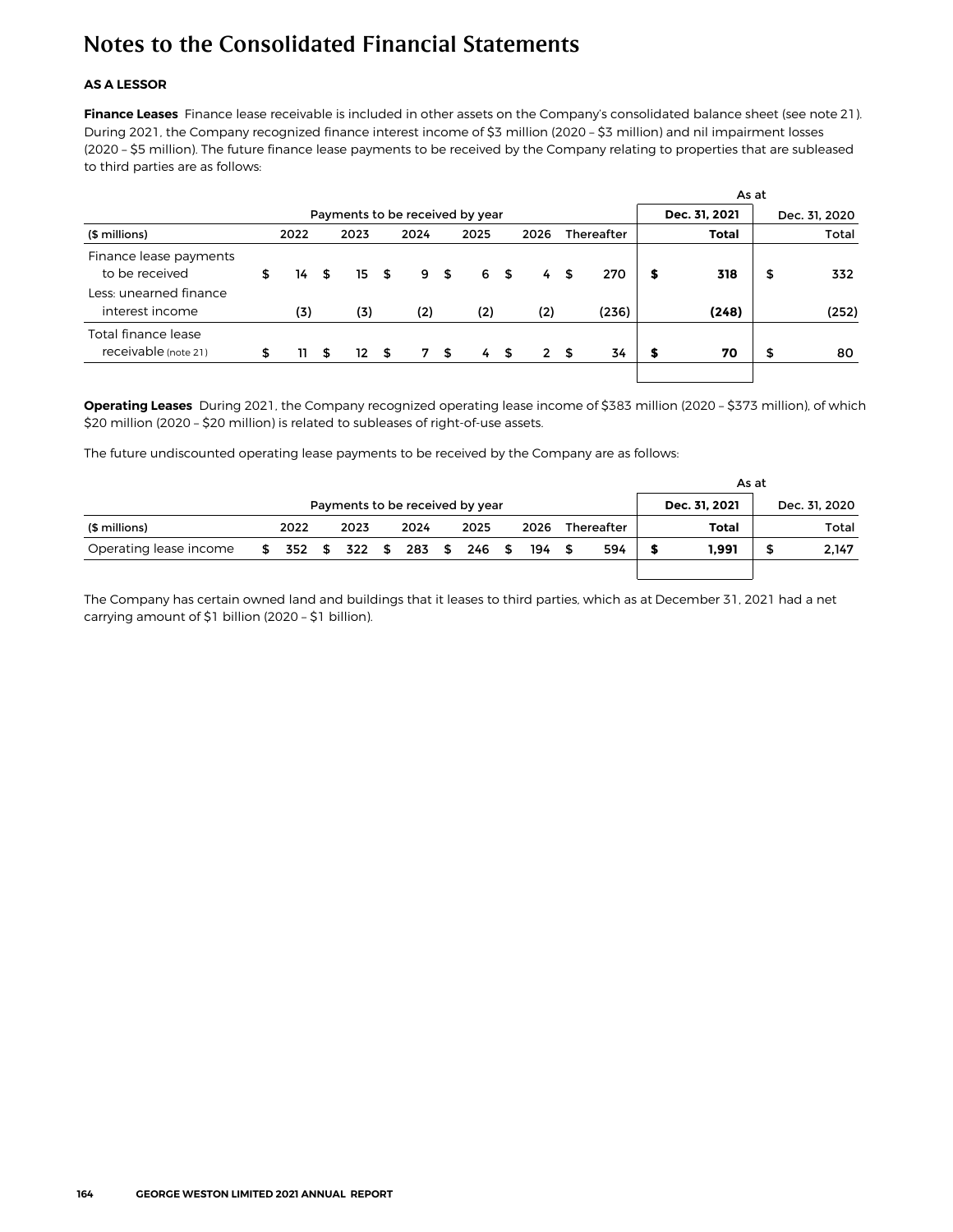#### **Note 34. Financial Instruments**

The following table presents the fair value and fair value hierarchy of the Company's financial instruments and excludes financial instruments measured at amortized cost that are short-term in nature. The carrying values of the Company's financial instruments approximate their fair values except for long-term debt.

| As at                                                          |  |       |                         |     |     |                          |       |                         |           |                              |  |  |
|----------------------------------------------------------------|--|-------|-------------------------|-----|-----|--------------------------|-------|-------------------------|-----------|------------------------------|--|--|
|                                                                |  |       |                         |     |     | Dec. 31, 2021            |       |                         |           | Dec. 31, 2020 <sup>(i)</sup> |  |  |
| (\$ millions)                                                  |  |       | Level 1 Level 2 Level 3 |     |     | <b>Total</b>             |       | Level 1 Level 2 Level 3 |           | Total                        |  |  |
| <b>Financial assets</b>                                        |  |       |                         |     |     |                          |       |                         |           |                              |  |  |
| Amortized cost:                                                |  |       |                         |     |     |                          |       |                         |           |                              |  |  |
| Certain other assets <sup>(ii)</sup>                           |  |       |                         |     | 89  | 89                       | \$    |                         | \$<br>113 | 113<br>\$                    |  |  |
| Fair value through other comprehensive income:                 |  |       |                         |     |     |                          |       |                         |           |                              |  |  |
| Certain long-term investments and other assets <sup>(ii)</sup> |  | 96    |                         |     |     | 96                       | 117   |                         |           | 117                          |  |  |
| Derivatives included in prepaid expenses and other assets      |  |       | ъ                       |     |     | ı                        |       |                         |           |                              |  |  |
| Fair value through profit and loss:                            |  |       |                         |     |     |                          |       |                         |           |                              |  |  |
| Security deposits                                              |  | 75    |                         |     |     | 75                       | 75    |                         |           | 75                           |  |  |
| Certain long-term investments and other assets <sup>(11)</sup> |  |       | 20                      |     | 119 | 139                      |       | 20                      | 73        | 93                           |  |  |
| Derivatives included in accounts receivable                    |  |       |                         |     |     | $\overline{\phantom{0}}$ | 3     |                         |           | 3                            |  |  |
| Derivatives included in prepaid expenses and other assets      |  | 3     | 4                       |     |     | 7                        |       |                         | 3         | 3                            |  |  |
| Derivatives included in other assets                           |  |       |                         |     |     | -                        |       | 630                     |           | 630                          |  |  |
| <b>Financial liabilities</b>                                   |  |       |                         |     |     |                          |       |                         |           |                              |  |  |
| Amortized cost:                                                |  |       |                         |     |     |                          |       |                         |           |                              |  |  |
| Long-term debt                                                 |  |       | 15,170                  |     |     | 15.170                   |       | 16,389                  |           | 16.389                       |  |  |
| Certain other liabilities <sup>(ii)</sup>                      |  |       |                         | 668 |     | 668                      |       |                         | 671       | 671                          |  |  |
| Fair value through other comprehensive income:                 |  |       |                         |     |     |                          |       |                         |           |                              |  |  |
| Derivatives included in trade payables and other liabilities   |  |       | 5                       |     |     | 5                        |       |                         |           |                              |  |  |
| Fair value through profit and loss:                            |  |       |                         |     |     |                          |       |                         |           |                              |  |  |
| <b>Trust Unit liability</b>                                    |  | 4.209 |                         |     |     | 4,209                    | 3,600 |                         |           | 3.600                        |  |  |
| Derivatives included in trade payables and other liabilities   |  |       |                         |     |     |                          | 4     | 16                      |           | 20                           |  |  |
|                                                                |  |       |                         |     |     |                          |       |                         |           |                              |  |  |

(i) Certain comparative figures have been restated to conform with current year presentation.

(ii) Certain other assets, certain other long-term investments and other assets, and certain other liabilities are included in the consolidated balance sheets in Other Assets and Other Liabilities, respectively.

There were no transfers between the levels of the fair value hierarchy during the years presented.

During 2021, a loss of \$1 million (2020 – loss of \$2 million) was recognized in operating income on financial instruments designated as amortized cost. In addition, a net loss of \$774 million (2020 – net gain of \$268 million) was recognized in earnings before income taxes from continuing operations on financial instruments required to be classified as fair value through profit or loss.

**Cash and Cash Equivalents, Short-Term Investments and Security Deposits** As at the end of 2021, the Company had cash and cash equivalents, short-term investments and security deposits of \$3,938 million (2020 – \$3,231 million), including U.S. dollars of \$221 million (2020 – \$199 million).

During 2021, a gain of \$3 million (2020 – loss of \$28 million) was recognized in other comprehensive income related to the effect of foreign currency translation on the Company's U.S. net investment in foreign operations.

**Embedded Derivatives** The Level 3 financial instruments classified as fair value through profit or loss consist of Loblaw embedded derivatives on purchase orders placed in neither Canadian dollars nor the functional currency of the vendor. These derivatives are valued using a market approach based on the differential in exchange rates and timing of settlement. The significant unobservable input used in the fair value measurement is the cost of purchase orders. Significant increases (decreases) in any one of the inputs would result in a significantly higher (lower) fair value measurement.

During 2021, a loss of \$3 million (2020 – gain of \$2 million) was recorded in operating income related to these derivatives. In addition, as at year end 2021, a corresponding \$1 million liability was included in trade payables and other liabilities (2020 – \$3 million asset). As at year end 2021, a 1% increase (decrease) in foreign currency exchange rates would result in a gain (loss) in fair value of \$1 million.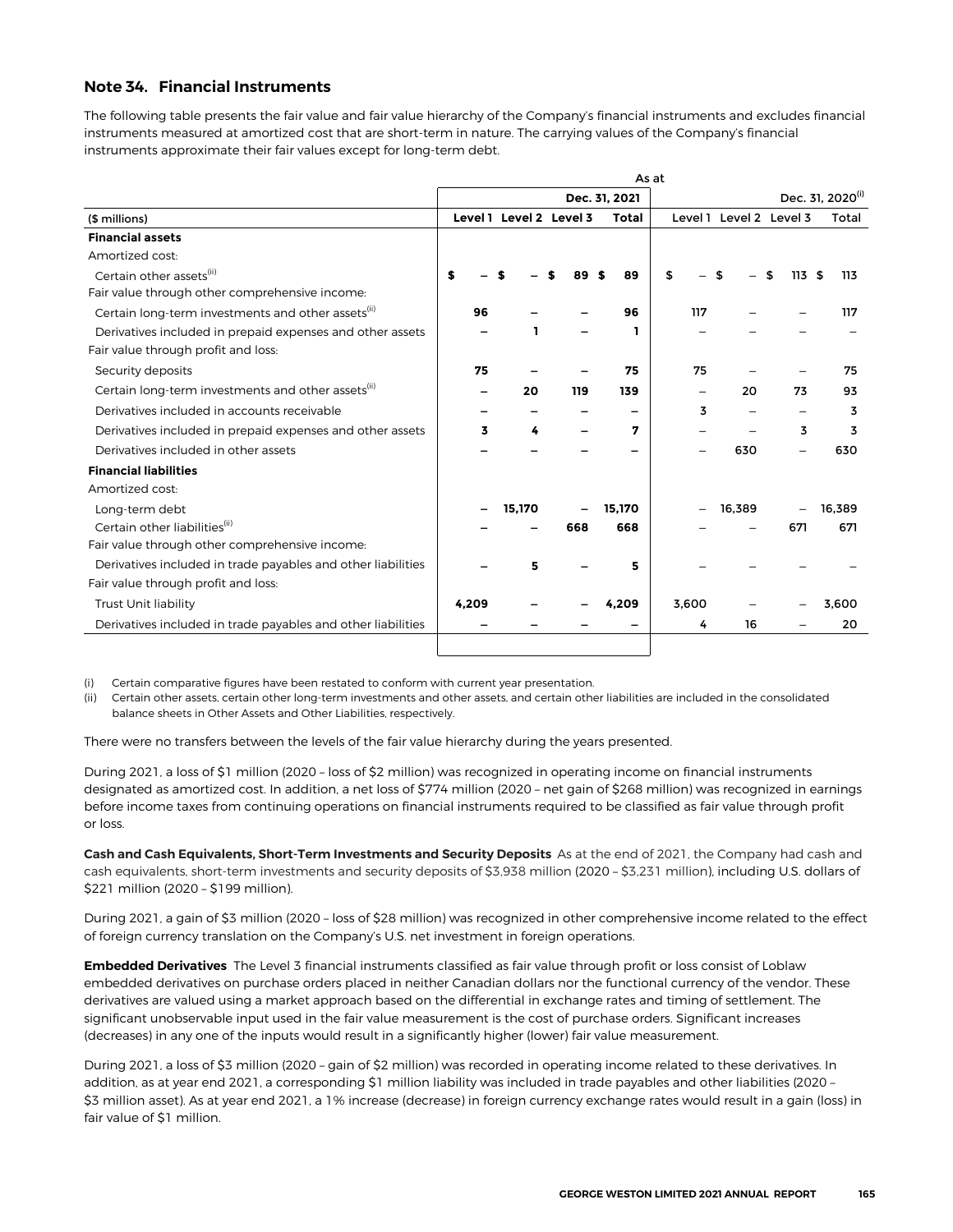**Trust Unit Liability** In 2021, a fair value loss of \$601 million (2020 – gain of \$239 million) was recorded in net interest expense and other financing charges (see note 8).

**Other Derivatives** The Company uses bond forwards and interest rate swaps to manage its anticipated exposure to fluctuations in interest rates on future debt issuances. The Company also uses futures, options and forward contracts to manage its anticipated exposure to fluctuations in commodity prices and exchange rates in its underlying operations. The following is a summary of the fair values recognized in the consolidated balance sheet and the net realized and unrealized gains (losses) before income taxes from continuing operations related to the Company's other derivatives:

|                                                                           |                                                  |                                       |    |      | Dec. 31, 2021                                     |
|---------------------------------------------------------------------------|--------------------------------------------------|---------------------------------------|----|------|---------------------------------------------------|
| (\$ millions)                                                             | <b>Net</b><br>asset<br>(liability)<br>fair value | Gain/<br>(loss)<br>recorded<br>in OCI |    |      | Gain/(loss)<br>recorded in<br>operating<br>income |
| Derivatives designated as cash flow hedges                                |                                                  |                                       |    |      |                                                   |
| Foreign Exchange Currency Risk - Foreign Exchange Forwards <sup>(1)</sup> | \$                                               |                                       |    |      | (1)                                               |
| Interest Rate Risk - Bond Forwards <sup>(ii)</sup>                        | (1)                                              |                                       | 6  |      | (7)                                               |
| Interest Rate Risk - Interest Rate Swaps(iii)                             | 2                                                |                                       | 7  |      |                                                   |
| Total derivatives designated as cash flow hedges                          | \$<br>1                                          | \$                                    | 13 | - \$ | (8)                                               |
| Derivatives not designated in a formal hedging relationship               |                                                  |                                       |    |      |                                                   |
| Foreign Exchange and Other Forwards                                       | \$<br>$\mathbf{2}$                               | S                                     |    |      |                                                   |
| Other Non-Financial Derivatives                                           | 3                                                |                                       |    |      | 18                                                |
| Total derivatives not designated in a formal hedging relationship         | \$<br>5.                                         | S                                     |    |      | 19                                                |
| <b>Total derivatives</b>                                                  | \$<br>6                                          |                                       | 13 | S    | 11                                                |

(i) PC Bank uses foreign exchange forwards, with a notional amount of \$19 million USD, to manage its foreign exchange risk related to certain U.S. payables. The fair value of the derivatives is included in prepaid expenses and other assets.

(ii) PC Bank uses bond forwards, with a notional value of \$120 million, to manage its interest risk related to future debt issuances. The fair value of the derivatives is included in trade payables and other liabilities. During 2021, PC Bank settled \$175 million of bond forward (see note 25).

(iii) PC Bank uses interest rate swaps, with notional value of \$225 million, to manage its interest risk related to future debt issuances. The fair value of the derivatives is included in prepaid expenses and other assets. Choice Properties uses interest rate swaps, with a notional value of \$62 million, to manage its interest risk related to variable rate mortgages. The fair value of the derivatives is included in the other assets or other liabilities.

|                     |                           |                           |          | Dec. 31, 2020                                     |
|---------------------|---------------------------|---------------------------|----------|---------------------------------------------------|
| <b>Net</b><br>asset |                           | Gain/<br>(loss)<br>in OCI |          | Gain/(loss)<br>recorded in<br>operating<br>income |
|                     |                           |                           |          |                                                   |
| \$                  | \$                        |                           |          | (5)                                               |
| 7                   |                           | (3)                       |          | (4)                                               |
| \$<br>7             | \$                        |                           |          | (9)                                               |
|                     |                           |                           |          |                                                   |
| \$<br>(6)           | -\$                       | $\overline{\phantom{0}}$  |          | (4)                                               |
| (4)                 |                           |                           |          | (20)                                              |
| \$<br>(10)          | \$                        | —                         | \$       | (24)                                              |
| \$<br>(3)           | \$                        |                           |          | (33)                                              |
|                     | (liability)<br>fair value |                           | recorded | $(40)$ \$<br>$(43)$ \$<br>- \$<br>$(43)$ \$       |

(i) PC Bank uses bond forwards, with a notional value of \$25 million, to manage its interest rate risk related to future debt issuances. The fair value of the derivatives is included in trade payables and other liabilities. During 2020, PC Bank settled \$200 million of bond forward and the Company issued and settled \$350 million of bond forward. The Company has concluded that these hedges were effective as at their respective settlement date.

PC Bank uses interest rate swaps, with a notional value of \$225 million, to manage its interest risk related to future debt issuances. The fair value of the derivatives is included in trade payables and other liabilities. Choice Properties uses interest rate swaps, with a notional value of \$129 million, to manage its interest risk related to variable rate mortgages. The fair value of the derivatives is included in the other assets or other liabilities.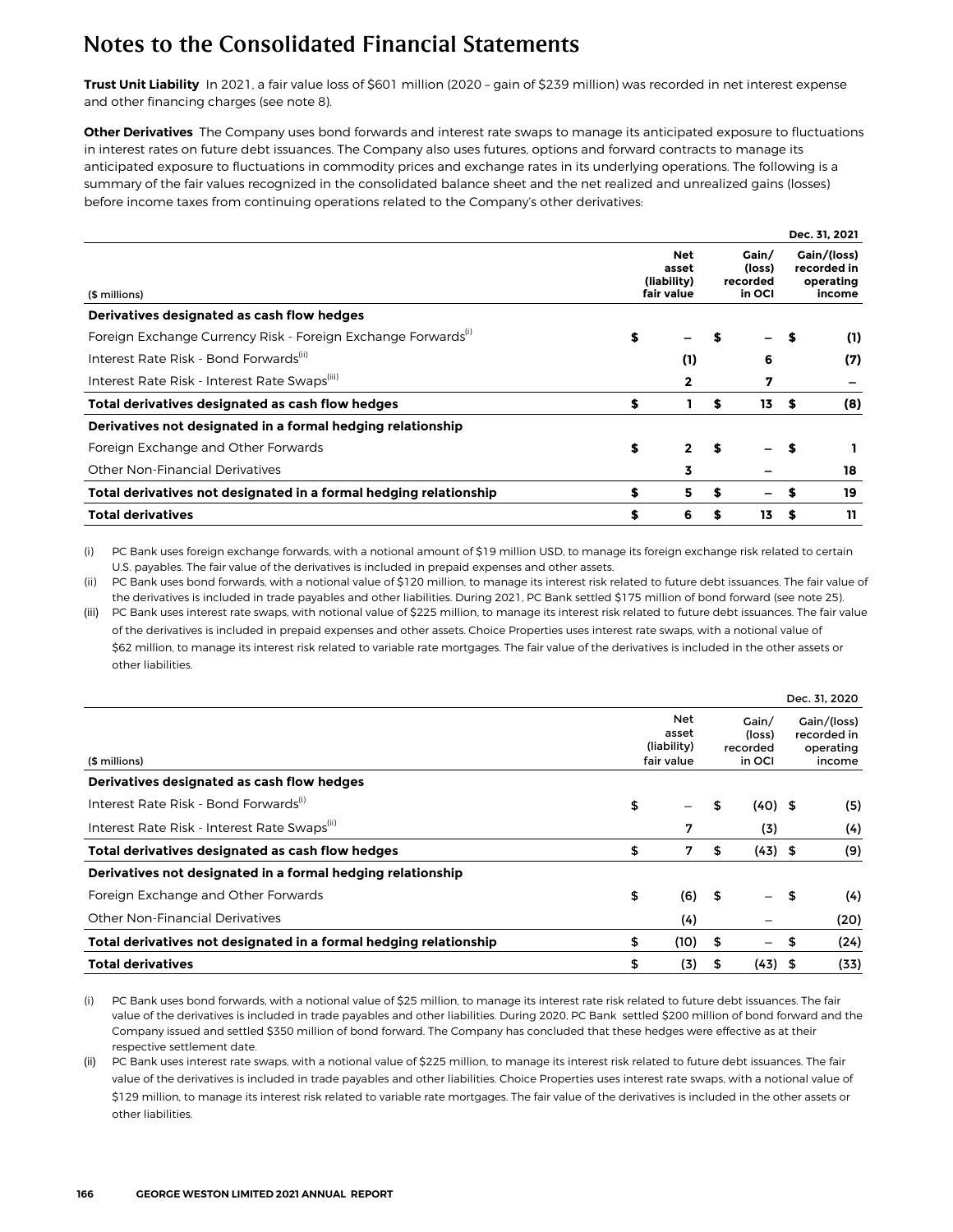#### **Note 35. Financial Risk Management**

As a result of holding and issuing financial instruments, the Company is exposed to certain risks. The following is a description of those risks and how the exposures are managed:

**LIQUIDITY RISK** Liquidity risk is the risk that the Company is unable to generate or obtain sufficient cash or its equivalents in a cost effective manner to fund its obligations as they come due. The Company is exposed to liquidity risk through, among other areas, PC Bank, which requires a reliable source of funding for its credit card business. PC Bank relies on its securitization programs, demand deposits from customers and the acceptance of GIC deposits to fund the receivables of its credit cards. The Company would experience liquidity risks if it fails to maintain appropriate levels of cash and short-term investments, is unable to access sources of funding or fails to appropriately diversify sources of funding. If any of these events were to occur, they could adversely affect the financial performance of the Company.

Liquidity risk is mitigated by maintaining appropriate levels of cash and cash equivalents and short-term investments, actively monitoring market conditions, and by diversifying sources of funding, including the Company's committed credit facilities, and maintaining a well diversified maturity profile of debt and capital obligations.

| (\$ millions)                                                |    | 2022       | 2023       | 2024       | 2025       | 2026          | <b>Thereafter</b> | Total(ii) |
|--------------------------------------------------------------|----|------------|------------|------------|------------|---------------|-------------------|-----------|
| Long-term debt including<br>interest payments <sup>(i)</sup> | \$ | $2.062$ \$ | $2.484$ \$ | $2.495$ \$ | $1.591$ \$ | $1.163$ \$    | 8.117<br>- 56     | 17.912    |
| Foreign exchange forward contracts                           |    | 321        |            |            |            |               |                   | 321       |
| Short-term debt (note 24)                                    |    | 450        |            |            | -          |               |                   | 450       |
| Financial liabilities <sup>(iii)</sup>                       |    | 44         | 48         | 49         | 53         | 48            | 220               | 462       |
| Bank indebtedness                                            |    | 52         |            |            |            |               |                   | 52        |
| Demand deposits from customers                               |    | 75         |            |            |            |               |                   | 75        |
| Certain other liabilities                                    |    | 3          |            |            |            |               |                   |           |
| Total                                                        | \$ | 3.007<br>S | $2.532$ \$ | $2.544$ \$ | $1.644$ \$ | 1.211<br>- \$ | 8.337<br>S        | 19.275    |

**Maturity Analysis** The following are the undiscounted contractual maturities of significant financial liabilities as at December 31, 2021:

Fixed interest payments are based on the maturing face values and annual interest for each instrument, including GICs, long-term independent securitization trusts and an independent funding trust, as well as annual payment obligations for structured entities and mortgages. Variable interest payments are based on the forward rates as at year end 2021.

(ii) The Trust Unit liability has been excluded as this liability does not have a contractual maturity date. The Company also excluded trade payables and other liabilities, which are due within the next 12 months.

(iii) Represents the contractual payments that Loblaw is committed to related to the Choice Properties' dispositions (see note 26).

**FOREIGN CURRENCY EXCHANGE RATE RISK** The Company's consolidated financial statements are expressed in Canadian dollars, however, a portion of the Company's (excluding Loblaw's) net assets are denominated in U.S. dollars through its foreign subsidiaries with a functional currency that is the same as that of the Company. The U.S. dollar denominated net assets are translated into Canadian dollars at the foreign currency exchange rate in effect at the balance sheet date. As a result, the Company is exposed to foreign currency translation gains and losses. Those gains and losses arising from the translation of the U.S. dollar denominated assets of foreign subsidiaries with a functional currency that is the same as that of the Company are included in operating income, while translation gains and losses on the net investment in foreign operations in the U.S. are recorded in accumulated other comprehensive income (loss). The Company estimates that based on the U.S. net assets held by foreign operations that have the same functional currency as that of the Company at the end of 2021, an appreciation of the Canadian dollar of one cent relative to the U.S. dollar would result in a nominal loss in earnings before income taxes.

Loblaw is exposed to fluctuations in the prices of U.S. dollar denominated purchases as a result of changes in U.S. dollar exchange rates. A depreciating Canadian dollar relative to the U.S. dollar will negatively impact operating income and net earnings, while an appreciating Canadian dollar relative to the U.S. dollar will have the opposite impact. Loblaw entered into derivative instruments in the form of futures contracts and forward contracts to manage its current and anticipated exposure to fluctuations in U.S. dollar exchange rates.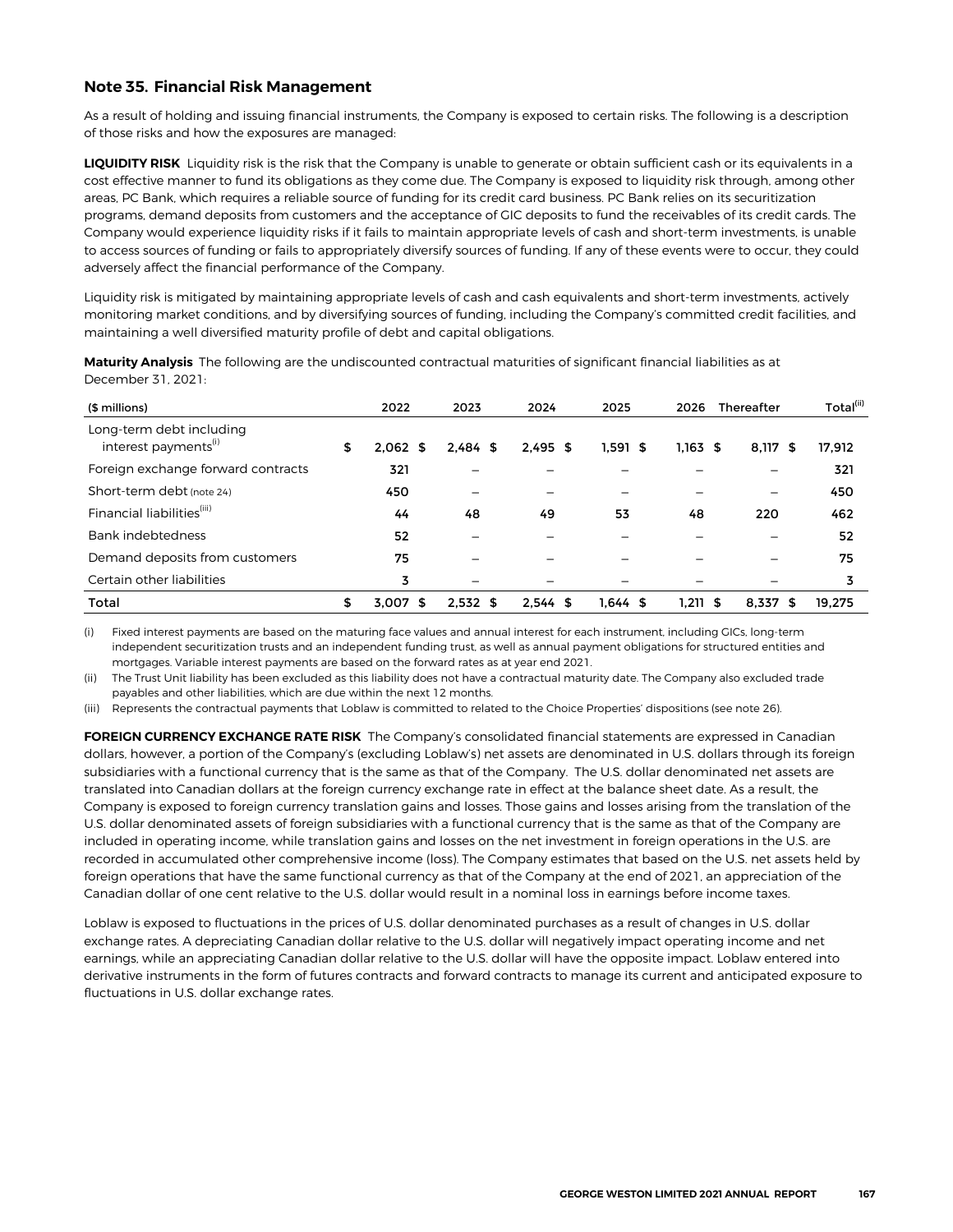**CREDIT RISK** The Company is exposed to credit risk resulting from the possibility that counterparties could default on their financial obligations to the Company, including derivative instruments, cash and cash equivalents, short-term investments, security deposits, PC Bank's credit card receivables, Loblaw's finance lease receivable, pension assets held in the Company's defined benefit plans, and Loblaw's accounts receivable, including amounts due from non-consolidated franchisees, government and third-party drug plans arising from prescription drug sales, independent accounts and amounts owed from vendors. Failure to manage credit risk could adversely affect the financial performance of the Company.

The risk related to derivative instruments, cash and cash equivalents, short-term investments and security deposits is reduced by policies and guidelines that require that the Company enters into transactions only with counterparties or issuers that have a minimum long-term "A-" credit rating from a recognized credit rating agency and place minimum and maximum limits for exposures to specific counterparties and instruments.

Choice Properties mitigates the risk of credit loss relating to rent receivables by evaluating the creditworthiness of new tenants, obtaining security deposits wherever permitted by legislation, ensuring its tenant mix is diversified and by limiting its exposure to any one tenant, except Loblaw. Choice Properties establishes an allowance for doubtful accounts that represents the estimated losses with respect to rents receivable. The allowance is determined on a tenant-by-tenant basis based on the specific factors related to the tenant.

PC Bank manages its credit card receivable risk by employing stringent credit scoring techniques, actively monitoring the credit card portfolio and reviewing techniques and technology that can improve the effectiveness of the collection process. In addition, these receivables are dispersed among a large, diversified group of credit card customers.

Loblaw's finance lease receivable and Loblaw's accounts receivable including amounts due from non-consolidated franchisees, government and third-party drug plans arising from prescription drug sales, independent accounts and amounts owed from vendors and tenants, are actively monitored on an ongoing basis and settled on a frequent basis in accordance with the terms specified in the applicable agreements.

The Company's maximum exposure to credit risk as it relates to derivative instruments is approximated by the positive fair market value of the derivatives on the consolidated balance sheets (see note 34).

Refer to notes 12 and 13 for additional information on the credit quality performance of Loblaw's credit card receivables and other receivables, mentioned above, of Loblaw.

**TRUST UNIT PRICE RISK** The Company is exposed to market price risk from Choice Properties' Trust Units that are held by unitholders other than the Company. These Trust Units are presented as a liability on the Company's consolidated balance sheets as they are redeemable for cash at the option of the holders. The liability is recorded at fair value at each reporting period based on the market price of Trust Units. The change in the fair value of the liability negatively impacts net earnings when the Trust Unit price increases and positively impacts net earnings when the Trust Unit price declines. A one dollar increase in the market value of Trust Units, with all other variables held constant, would result in an increase of \$277 million in net interest expense and other financing charges.

**INTEREST RATE RISK** The Company is exposed to interest rate risk from fluctuations in interest rates on its floating rate debt and from the refinancing of existing financial instruments. The Company manages interest rate risk by monitoring the respective mix of fixed and floating rate debt and by taking action as necessary to maintain an appropriate balance considering current market conditions, with the objective of maintaining the majority of its debt at fixed interest rates. The Company estimates that a 1% increase (decrease) in short-term interest rates, with all other variables held constant, would result in a decrease (increase) of \$27 million in net interest expense and other financing charges.

**COMMODITY PRICE RISK** Loblaw is exposed to increases in the prices of commodities in operating its stores and distribution networks, as well as to the indirect effect of changing commodity prices on the price of consumer products. Rising commodity prices could adversely affect the financial performance of Loblaw. To manage a portion of this exposure, Loblaw uses purchase commitments and derivative instruments in the form of exchange traded futures contracts and forward contracts to minimize cost volatility related to commodities. Loblaw estimates that based on the outstanding derivative contracts held as at year end 2021, a 10% decrease in relevant commodity prices, with all other variables held constant, would result in a net loss of \$4 million in earnings before income taxes. This amount excludes the offsetting impact of the commodity price risk inherent in the transactions being hedged.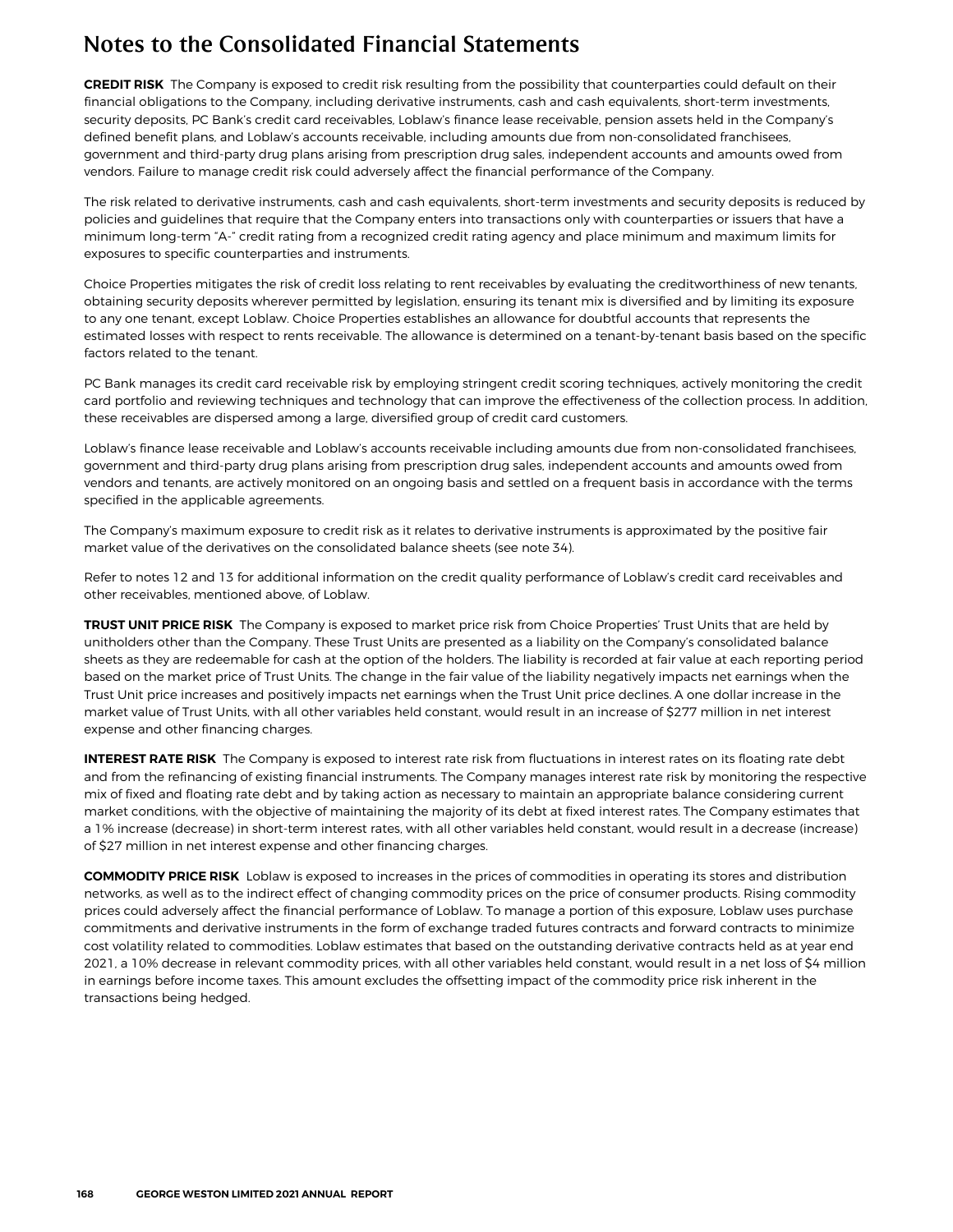### **Note 36. Contingent Liabilities**

In the ordinary course of business, the Company is involved in and potentially subject to, legal actions and proceedings. In addition, the Company is subject to tax audits from various tax authorities on an ongoing basis. As a result, from time to time, tax authorities may disagree with the positions and conclusions taken by the Company in its tax filings or legislation could be amended or interpretations of current legislation could change, any of which events could lead to reassessments.

There are a number of uncertainties involved in such matters, individually or in aggregate, and as such, there is a possibility that the ultimate resolution of these matters may result in a material adverse effect on the Company's reputation, operations, financial condition or performance in future periods. It is not currently possible to predict the outcome of the Company's legal actions and proceedings with certainty. Management regularly assesses its position on the adequacy of accruals or provisions related to such matters and will make any necessary adjustments.

The following is a description of the Company's significant legal proceedings:

Shoppers Drug Mart has been served with an Amended Statement of Claim in a class action proceeding that has been filed in the Ontario Superior Court of Justice ("Superior Court") by two licensed Associates, claiming various declarations and damages resulting from Shoppers Drug Mart's alleged breaches of the Associate Agreement, in the amount of \$500 million. The class action comprises all of Shoppers Drug Mart's current and former licensed Associates residing in Canada, other than in Québec, who are parties to Shoppers Drug Mart's 2002 and 2010 forms of the Associate Agreement. On July 9, 2013, the Superior Court certified as a class proceeding portions of the action. The Superior Court imposed a class closing date based on the date of certification. New Associates after July 9, 2013 are not members of the class. Loblaw believes this claim is without merit and is vigorously defending it. Loblaw does not currently have any significant accruals or provisions for this matter recorded in the consolidated financial statements.

In 2017, the Company and Loblaw announced actions taken to address their role in an industry-wide price-fixing arrangement involving certain packaged bread products. The arrangement involved the coordination of retail and wholesale prices of certain packaged bread products over a period extending from late 2001 to March 2015. Under the arrangement, the participants regularly increased prices on a coordinated basis. Class action lawsuits have been commenced against the Company and Loblaw as well as a number of other major grocery retailers and another bread wholesaler. It is too early to predict the outcome of such legal proceedings. Neither the Company nor Loblaw believes that the ultimate resolution of such legal proceedings will have a material adverse impact on its financial condition or prospects. The Company's cash balances far exceed any realistic damages scenario and therefore it does not anticipate any impacts on its or Loblaw's dividend, dividend policy or share buyback plans. The Company has not recorded any amounts related to the potential civil liability associated with the class action lawsuits in 2021 or prior on the basis that a reliable estimate of the liability cannot be determined at this time. The Company and Loblaw will continue to assess whether a provision for civil liability associated with the class action lawsuits can be reliably estimated and will record an amount in the period at the earlier of when a reliable estimate of liability can be determined or the matter is ultimately resolved. As a result of admission of participation in the arrangement and cooperation in the Competition Bureau's investigation, the Company and Loblaw will not face criminal charges or penalties.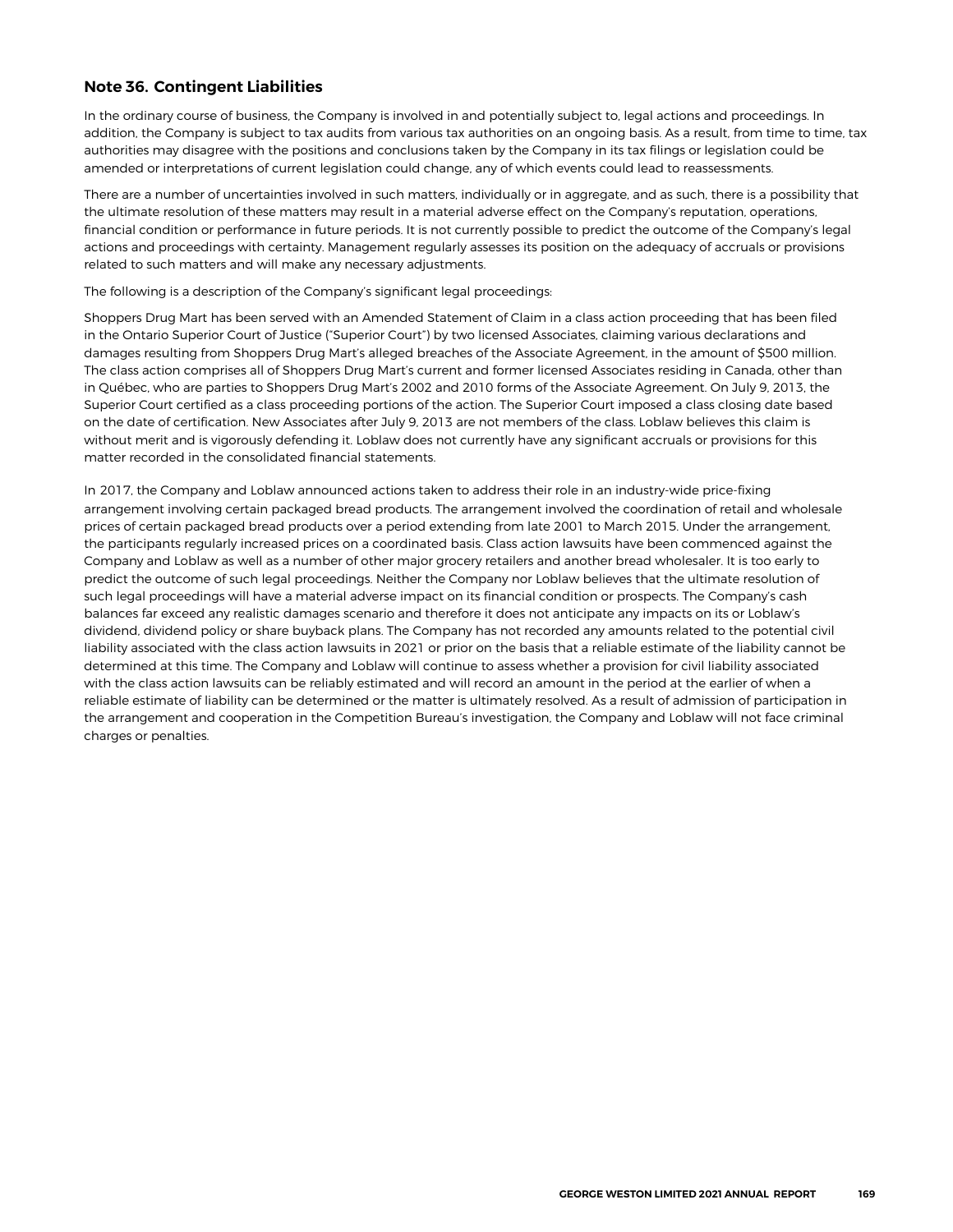In August 2018, the Province of British Columbia filed a class action against numerous opioid manufacturers and distributors, including Loblaw and its subsidiaries, Shoppers Drug Mart Inc. and Sanis Health Inc. The claim contains allegations of breach of the Competition Act, fraudulent misrepresentation and deceit and negligence, and seeks unquantified damages for the expenses incurred by the federal government, provinces, and territories of Canada in paying for opioid prescriptions and other healthcare costs related to opioid addiction and abuse in Canada. During the second quarter of 2021, the claim against Loblaw Companies Limited was discontinued. In May 2019, two further opioid-related class actions were commenced in each of Ontario and Quebec against a large group of defendants, including Sanis Health Inc. In December 2019, a further opioid-related class action was commenced in British Columbia against a large group of defendants, including Sanis Health Inc., Shoppers Drug Mart Inc. and Loblaw. The allegations in the Ontario, Quebec and the civil British Columbia class actions are similar to the allegations against manufacturer defendants in the Province of British Columbia class action, except that these May 2019 and December 2019 claims seek recovery of damages on behalf of opioid users directly. In April 2021, Loblaw, Shoppers Drug Mart Inc., and Sanis Health Inc. were served with another opioid-related class action that was started in Alberta against multiple defendants. The claim seeks damages on behalf of municipalities and local governments in relation to public safety, social service, and criminal justice costs allegedly incurred due to the opioid crisis. In September 2021, Loblaw, Shoppers Drug Mart Inc. and Sanis Health Inc. were served with a class action started by Peter Ballantyne Cree Nation and Lac La Ronge Indian Band on behalf of all Indigenous, Metis, First Nation and Inuit communities and governments in Canada to recover costs they have incurred as a result of the opioid crisis, including healthcare costs, policing costs and societal costs. Loblaw believes these proceedings are without merit and is vigorously defending them. Loblaw does not currently have any significant accruals or provisions for these matters recorded in the consolidated financial statements.

Loblaw had been reassessed by the Canada Revenue Agency and the Ontario Ministry of Finance on the basis that certain income earned by Glenhuron, a wholly owned Barbadian subsidiary of Loblaw that was wound up in 2013, should be treated, and taxed, as income in Canada. The reassessments, which were received between 2015 and 2019, are for the 2000 to 2013 taxation years. On September 7, 2018, the Tax Court released its decision relating to the 2000 to 2010 taxation years. The Tax Court ruled that certain income earned by Glenhuron should be taxed in Canada based on a technical interpretation of the applicable legislation. On October 4, 2018, Loblaw filed a Notice of Appeal with the Federal Court of Appeal. On October 15, 2019, the matter was heard by the Federal Court of Appeal and on April 23, 2020, the Federal Court of Appeal released its decision and reversed the decision of the Tax Court. On October 29, 2020, the Supreme Court granted the Crown leave to appeal. On May 13, 2021, the Crown's appeal was heard by the Supreme Court and on December 3, 2021, the Supreme Court dismissed the Crown's appeal. As a result, Loblaw has reversed \$301 million of previously recorded charges, of which \$173 million is recorded as interest income and \$128 million is recorded as income tax recovery.

**INDEMNIFICATION PROVISIONS** The Company from time to time enters into agreements in the normal course of its business, such as service and outsourcing arrangements, lease agreements in connection with business or asset acquisitions or dispositions, and other types of commercial agreements. These agreements by their nature may provide for indemnification of counterparties. These indemnification provisions may be in connection with breaches of representations and warranties or in respect of future claims for certain liabilities, including liabilities related to tax and environmental matters. The terms of these indemnification provisions vary in duration and may extend for an unlimited period of time. In addition, the terms of these indemnification provisions vary in amount and certain indemnification provisions do not provide for a maximum potential indemnification amount. Indemnity amounts are dependent on the outcome of future contingent events, the nature and likelihood of which cannot be determined at this time. As a result, the Company is unable to reasonably estimate its total maximum potential liability in respect of indemnification provisions. Historically, the Company has not made any significant payments in connection with these indemnification provisions.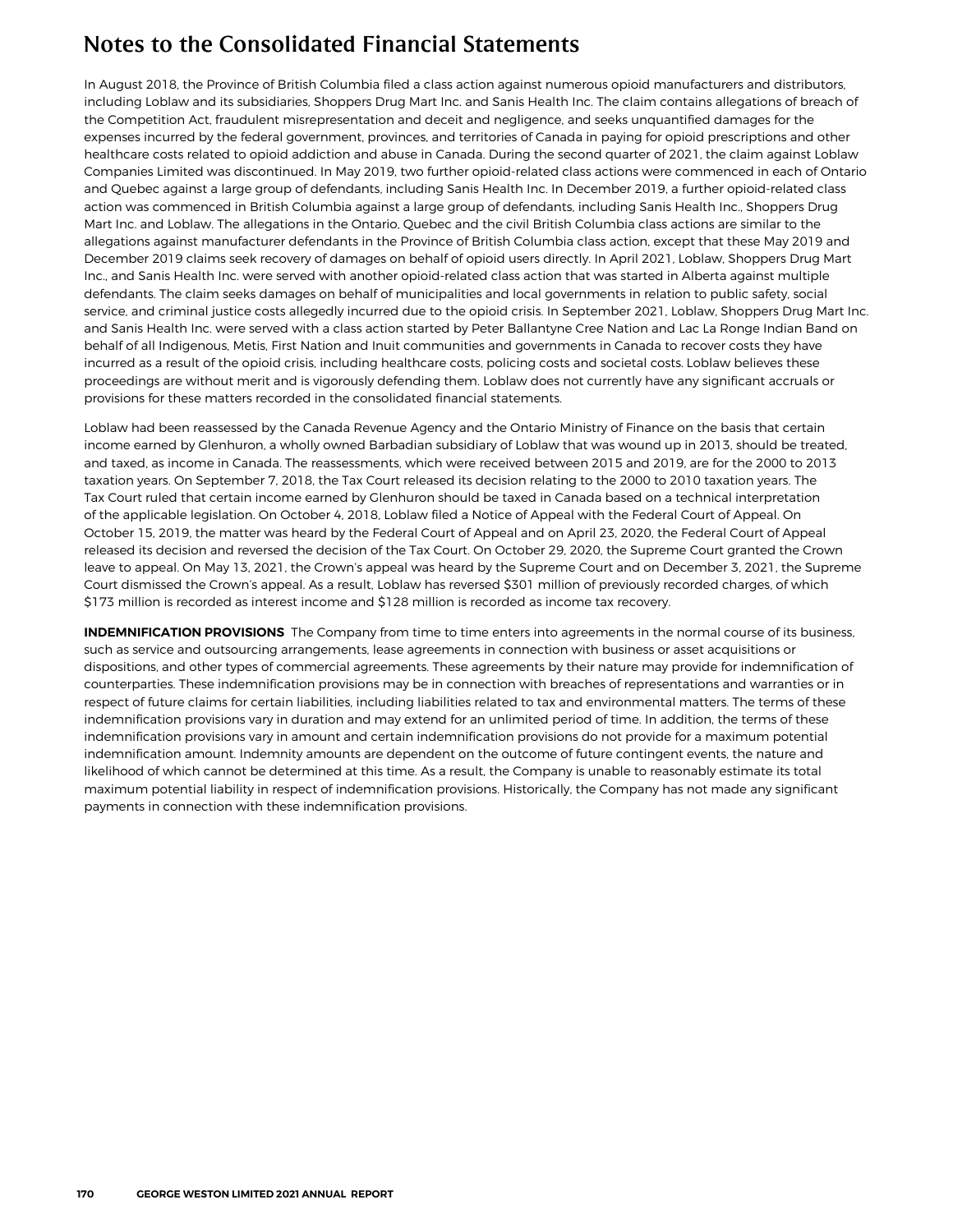#### **Note 37. Financial Guarantees**

The Company established letters of credit used in connection with certain obligations mainly related to real estate transactions, benefit programs, purchase orders and guarantees with a gross potential liability of approximately \$424 million (2020 – \$425 million). In addition, Loblaw and Choice Properties have provided to third parties the following significant guarantees:

**ASSOCIATE GUARANTEES** Loblaw has arranged for its Associates to obtain financing to facilitate their inventory purchases and fund their working capital requirements by providing guarantees to various Canadian chartered banks that support Associate loans. As at year end 2021, Loblaw's maximum obligation in respect of such guarantees was \$580 million (2020 – \$580 million) with an aggregate amount of \$469 million (2020 – \$470 million) in available lines of credit allocated to the Associates by the various banks. As at year end 2021, the Associates had drawn an aggregate amount of \$52 million (2020 – \$86 million) against these available lines of credit. Any amounts drawn by the Associates are included in bank indebtedness on the Company's consolidated balance sheets. As recourse in the event that any payments are made under the guarantees, Loblaw holds a firstranking security interest on all assets of Associates, subject to certain prior-ranking statutory claims.

**INDEPENDENT FUNDING TRUSTS** The full balance relating to the debt of the independent funding trusts has been consolidated on the balance sheets of the Company (see note 25). As at year end 2021, Loblaw has agreed to provide a credit enhancement of \$64 million (2020 – \$64 million) in the form of a standby letter of credit for the benefit of the independent funding trusts representing not less than 10% (2020 – not less than 10%) of the principal amount of the loans outstanding. This credit enhancement allows the independent funding trusts to provide financing to Loblaw's franchisees. As well, each franchisee provides security to the independent funding trusts for its obligations by way of a general security agreement. In the event that a franchisee defaults on its loan and Loblaw has not, within a specified time period, assumed the loan, or the default is not otherwise remedied, the independent funding trusts would assign the loan to Loblaw and draw upon this standby letter of credit. This standby letter of credit has never been drawn upon. Loblaw has agreed to reimburse the issuing bank for any amount drawn on the standby letter of credit.

**LEASE OBLIGATIONS** In connection with historical dispositions of certain of its assets, Loblaw has assigned leases to third parties. Loblaw remains contingently liable for these lease obligations in the event any of the assignees are in default of their lease obligations. Loblaw has guaranteed lease obligations of a third-party distributor in the amount of \$2 million (2020 -\$3 million).

**GLENHURON BANK LIMITED SURETY BOND** In connection with the Canada Revenue Agency's reassessment of Loblaw on certain income earned by Glenhuron (see note 36), Loblaw arranged for a surety bond to the Ministry of Finance in order to appeal the reassessments. As a result of the decision of the Tax Court and incremental payments by Loblaw, the amount of the surety bond is \$56 million (2020 – \$52 million). Loblaw expects the surety bond to be released in 2022 as a result of the favourable decision of the Supreme Court (see note 36).

**CASH COLLATERALIZATION** As at year end 2021, GWL and Loblaw had agreements to cash collateralize certain uncommitted credit facilities up to amounts of \$45 million (2020 – \$52 million) and \$93 million (2020 – \$102 million), respectively. As at year end 2021, GWL and Loblaw had \$45 million (2020 – \$52 million) and a nominal amount (2020 – nominal) deposited with major financial institutions, respectively, and classified as security deposits on the consolidated balance sheets.

**FINANCIAL SERVICES** Loblaw has provided a guarantee on behalf of PC Bank to MasterCard® International Incorporated ("MasterCard®") for accepting PC Bank as a card member and licensee of MasterCard® As at year end 2021, the guarantee on behalf of PC Bank to MasterCard® was U.S. dollars \$190 million (2020 – U.S. dollars \$190 million).

Loblaw had in place an irrevocable standby letter of credit from a major Canadian chartered bank on behalf of one of its whollyowned subsidiaries in the amount of \$11 million (2020 – \$11 million).

Letters of credit for the benefit of independent securitization trusts with respect to the securitization programs of PC Bank have been issued by major financial institutions. These standby letters of credit can be drawn upon in the event of a major decline in the income flow from or in the value of the securitized credit card receivables. Loblaw has agreed to reimburse the issuing banks for any amount drawn on the standby letters of credit. The aggregate gross potential liability under these arrangements for the Other Independent Securitization Trusts was \$41 million (2020 – \$52 million), which represented approximately 9% (2020 – 9%) of the securitized credit card receivables amount (see note 13).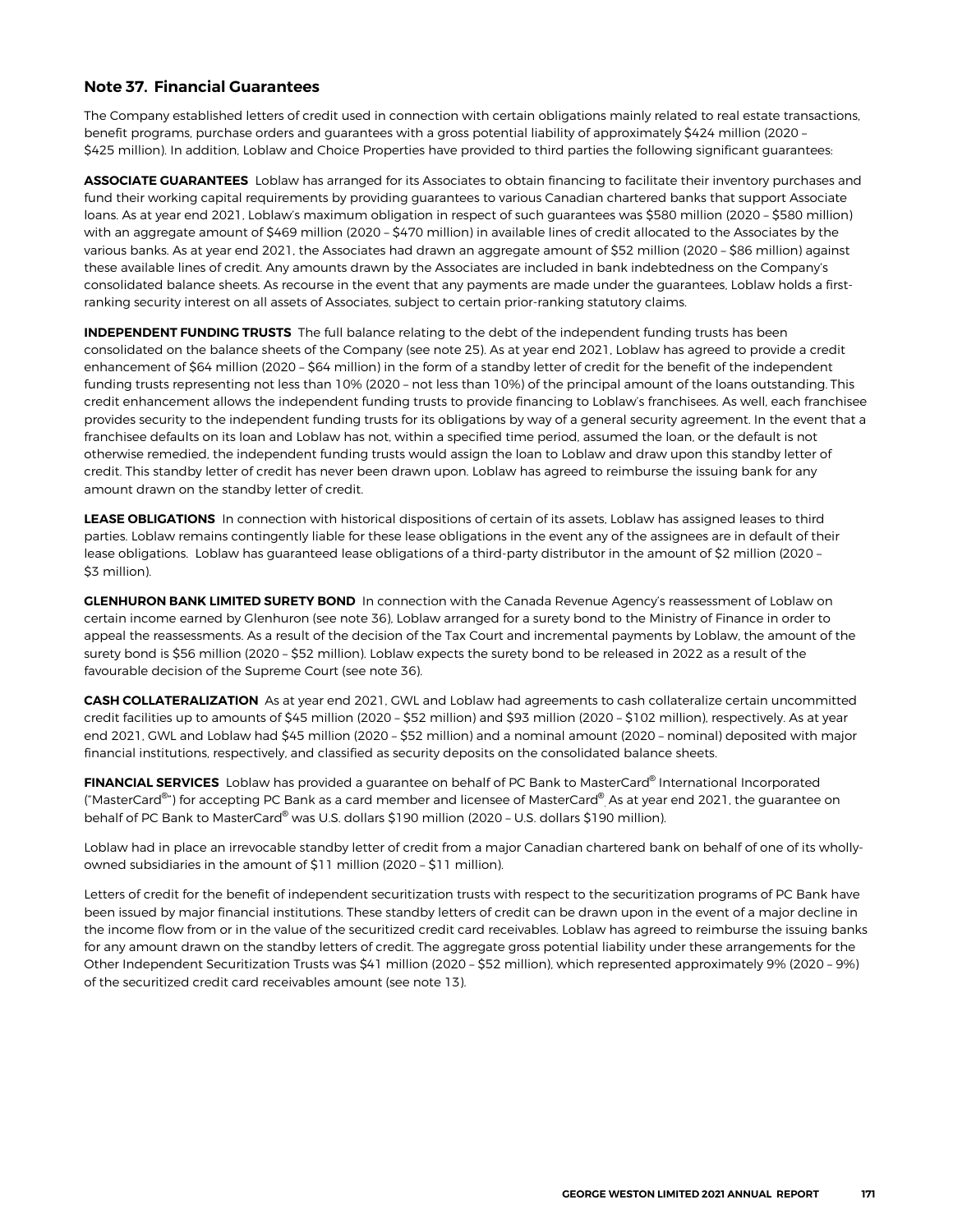**CHOICE PROPERTIES** Letters of credit to support guarantees related to its investment properties including maintenance and development obligations to municipal authorities are issued by Choice Properties. As at year end 2021, the aggregate gross potential liability related to these letters of credit totaled \$33 million (2020 – \$34 million).

Choice Properties' credit facility and debentures are guaranteed by each of the General Partner, the Partnership and any other person that becomes a subsidiary of Choice Properties (with certain exceptions). In the case of default by Choice Properties, the indenture trustee will be entitled to seek redress from the guarantors for the guaranteed obligations in the same manner and upon the same terms that it may seek to enforce the obligations of Choice Properties. These guarantees are intended to eliminate structural subordination, which would otherwise arise as a consequence of Choice Properties' assets being primarily held in its various subsidiaries.

CPH Master Limited Partnership, a subsidiary of Choice Properties, guarantees certain debt assumed by purchasers in connection with past dispositions of properties made by CREIT before the acquisition. These guarantees will remain until the debt is modified, refinanced or extinguished. Credit risks arise in the event that the purchasers default on repayment of their debt. These credit risks are mitigated by the recourse which Choice Properties has under these guarantees, in which case it would have a claim against the underlying property. In the current year the debt associated with such guarantees has been fully repaid. Therefore, the remaining exposure to credit risk is nil (2020 – \$36 million).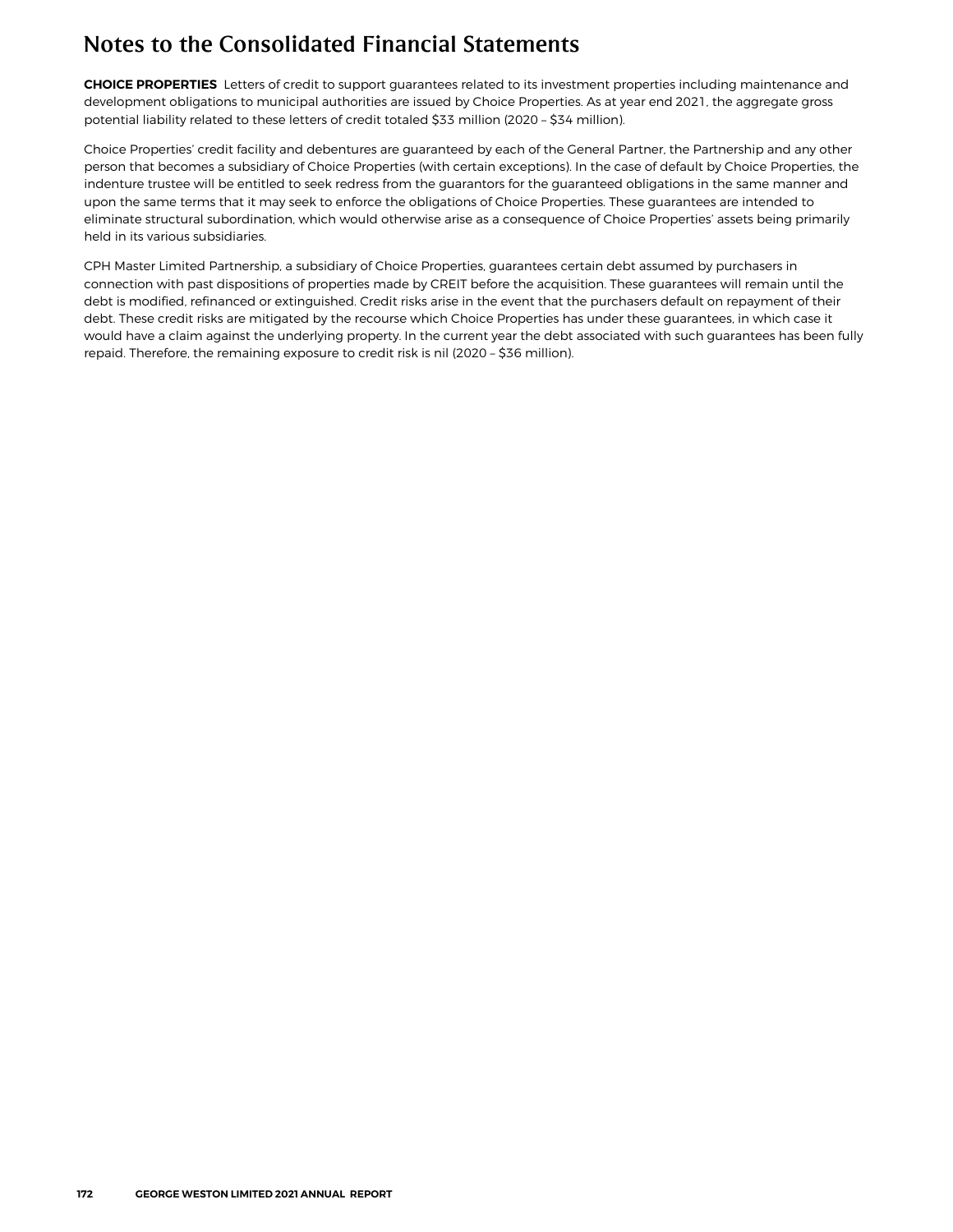#### **Note 38. Related Party Transaction**

Galen G. Weston beneficially owns or controls, directly and indirectly, through Wittington, a total of 78,650,662 of GWL's common shares, representing approximately 53.6% of GWL's outstanding common shares (2020 – 51.6%).

In the ordinary course of business, the Company enters into various transactions with related parties. These transactions are measured at the exchange amount, which is the amount of consideration established and agreed upon by the related parties. Transactions between the Company and its consolidated entities have been eliminated on consolidation and are not disclosed in this note.

In 2021, the Company made nominal rental payments to Wittington (2020 – \$3 million). As at year end 2021 and 2020, there were no rental payments outstanding.

In 2021, inventory purchases from Associated British Foods plc, a related party by virtue of a common director of such entity's parent company and GWL's parent company, amounted to \$42 million (2020 – \$51 million). As at year end 2021, \$1 million (2020 – \$3 million) was included in trade payables and other liabilities relating to these inventory purchases.

**TRANSACTION BETWEEN CHOICE PROPERTIES AND WITTINGTON** In 2020, Choice Properties acquired two real estate assets from Wittington Properties Limited, a subsidiary of Wittington, for an aggregate purchase price of \$209 million, excluding transaction costs, which was satisfied in full by the issuance of 16.5 million Trust Units of Choice Properties.

The assets acquired included: (i) the Weston Centre, an office and retail property in Toronto, Ontario for \$129 million and (ii) the remaining 60% interest in a joint venture between Choice Properties and Wittington Properties Limited for \$80 million, less a cost-to-complete receivable of \$16 million, giving Choice Properties 100% ownership of the joint venture.

**Weston Centre** The Company had multiple lease arrangements with Wittington, in addition to existing leases with Choice Properties at the Weston Centre. Upon acquisition of the property, in 2020, the Company recognized a gain of \$6 million in operating income from the derecognition of its net impact of lease obligations and right-of-use assets associated with the property and ceased paying rents to Wittington. Due to continued tenancy on the property through its group of companies, in 2020, \$51 million was recorded in fixed assets as own-use property and \$78 million was recorded in investment properties.

**Operating Lease** Choice Properties entered into a ten-year lease for office space with Wittington that commenced in 2014. Lease payments totaled \$3 million over the term of the lease. As of the acquisition date, Choice Properties de-recognized its right-of-use assets and lease liabilities with the office lease and ceased paying rents to Wittington.

**Joint Venture** In 2014, a joint venture, partnership known as West Block between Choice Properties and Wittington Properties Limited, completed the acquisition of a parcel of land located on 500 Lakeshore Boulevard West in Toronto, Ontario from Loblaw. Choice Properties used the equity method of accounting to record its 40% interest in the joint venture.

During the second quarter of 2020, Loblaw recognized \$65 million of right-of-use assets and lease liabilities related to the leases of retail stores and a corporate office with the joint venture.

During the third quarter of 2020, Choice Properties acquired the remaining 60% interest of the joint venture, after which the investment was accounted for on a consolidated basis. As a result of the increase in ownership, in 2020 the Company recorded a \$5 million fair value loss before income taxes in other comprehensive income, and a gain of \$4 million in operating income from the derecognition of its net impact of lease obligations and right-of-use assets associated with the property and ceased paying rents to Wittington. Due to continued tenancy on the property through its group of companies, in 2020 \$95 million was recorded in fixed assets as own-use property and \$13 million was recorded in investment properties. Wittington continued to act as the development and construction manager for the commercial space until development was completed.

**VENTURE FUND** During the second quarter of 2020, GWL, Loblaw and a wholly-owned subsidiary of Wittington became limited partners in a limited partnership formed by Wittington ("Venture Fund"). A wholly-owned subsidiary of Wittington is the general partner of the Venture Fund, which hired an external fund manager to oversee the Venture Fund. The purpose of the Venture Fund is to pursue venture capital investing in innovative businesses that are in technology-oriented companies at all stages of the start-up life cycle that operate in commerce, healthcare, and food sectors and are based in North America. Each of the three limited partners have a 33% interest in the Fund. The Company participates in the Fund's Investment Committee which, among other items, approves the initial investments. The Company uses the equity method of accounting to record its consolidated 66% interest in the Venture Fund. The Company has a consolidated capital commitment of \$66 million over a 10-year period. To date, on a consolidated basis, the Company invested \$31 million in the Venture Fund, of which \$18 million (2020 – \$13 million) was invested in 2021, which was recorded in other assets.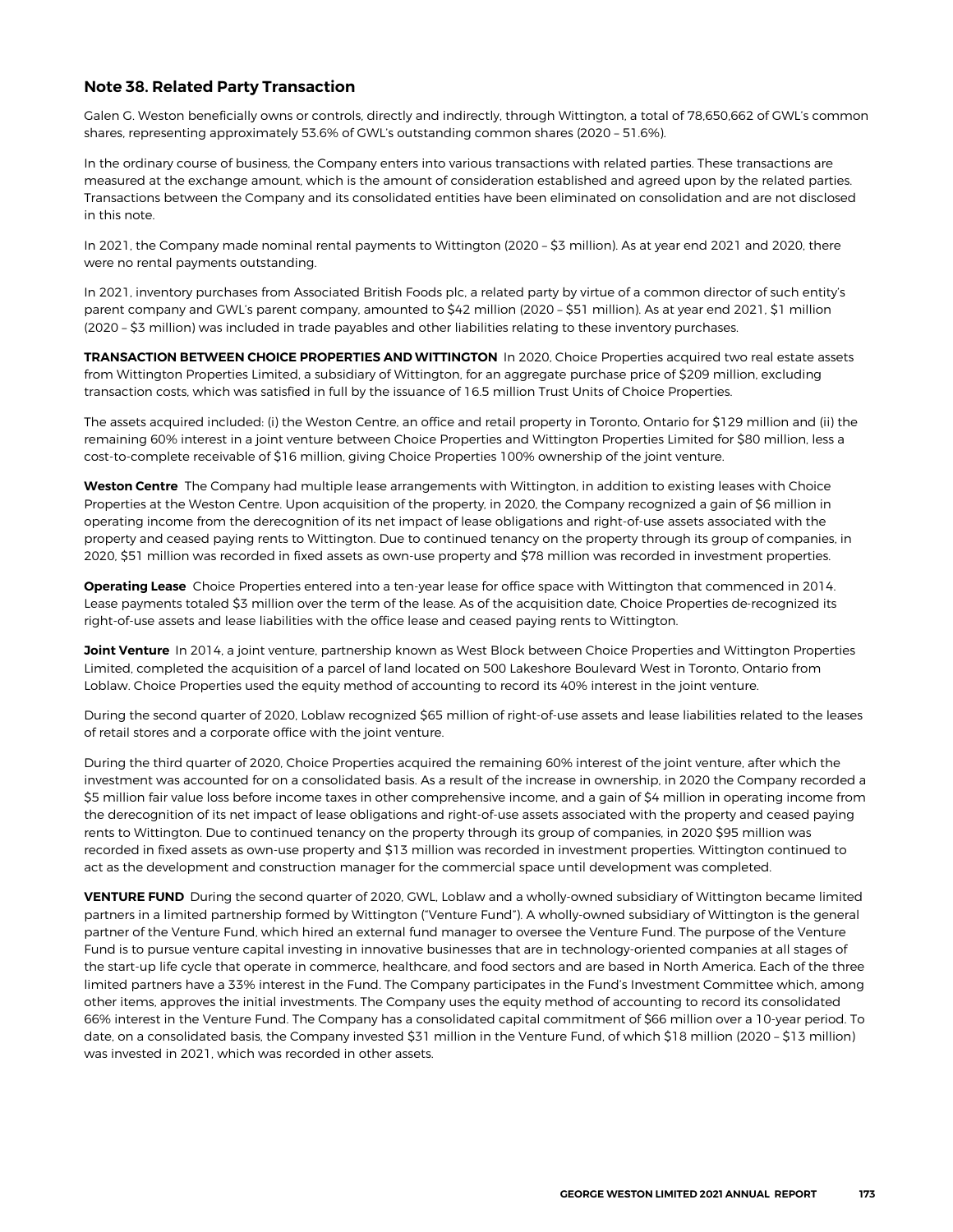**POST-EMPLOYMENT BENEFIT PLANS** The Company sponsors a number of post-employment plans, which are related parties. Contributions made by the Company to these plans are disclosed in note 30.

**INCOME TAX MATTERS** From time to time, the Company and Wittington may enter into agreements to make elections that are permitted or required under applicable income tax legislation with respect to affiliated corporations.

**COMPENSATION OF KEY MANAGEMENT PERSONNEL** The Company's key management personnel is comprised of certain members of the executive team of GWL, Loblaw and Wittington, as well as members of the Boards of GWL, Loblaw and Wittington to the extent that they have the authority and responsibility for planning, directing and controlling the day-to-day activities of the Company.

Annual compensation of key management personnel that is directly attributable to the Company was as follows:

|                                                                | 2021       | 2020       |
|----------------------------------------------------------------|------------|------------|
| (\$ millions)                                                  | (52 weeks) | (53 weeks) |
| Salaries, director fees and other short-term employee benefits | 14         | 12         |
| Equity-based compensation                                      | 12         |            |
| Total compensation                                             | 26         | 23         |
|                                                                |            |            |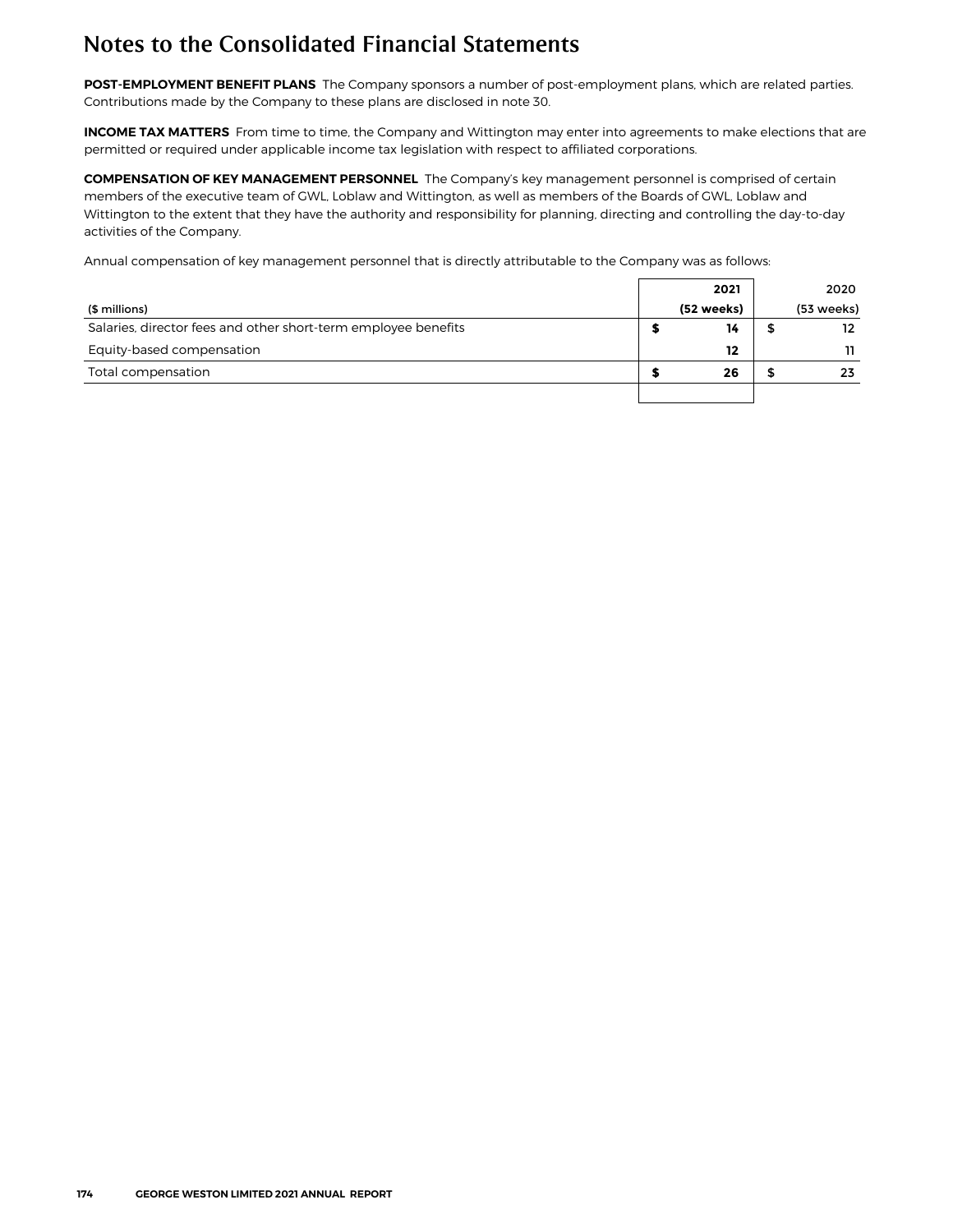#### **Note 39. Segment Information**

The Company has two reportable operating segments: Loblaw and Choice Properties. Other and Intersegment includes eliminations, intersegment adjustments related to the consolidation, cash and short-term investments held by the Company and all other company level activities that are not allocated to the reportable operating segments, as further illustrated below.

The accounting policies of the reportable operating segments are the same as those described in the Company's summary of significant accounting policies (see note 2). The Company measures each reportable operating segment's performance based on adjusted EBITDA<sup>(i)</sup> and adjusted operating income<sup>(i)</sup>. No reportable operating segment is reliant on any single external customer.

|                                                              |    |            |      |                             |                           | 2021              |     |            |      |                      |      |                           | $2020^{(iii)}$ |
|--------------------------------------------------------------|----|------------|------|-----------------------------|---------------------------|-------------------|-----|------------|------|----------------------|------|---------------------------|----------------|
|                                                              |    |            |      |                             |                           | (52 weeks)        |     |            |      |                      |      |                           | (53 weeks)     |
| (\$ millions)                                                |    | Loblaw     |      | Choice<br><b>Properties</b> | Other and<br>Intersegment | Total             |     | Loblaw     |      | Choice<br>Properties |      | Other and<br>Intersegment | Total          |
| Revenue                                                      | S. | 53.170     | s    | 1.292S                      |                           | $(714)$ \$ 53,748 | \$  | 52,714     | \$   | $1.271$ \$           |      | (715) \$ 53,270           |                |
| Operating income (loss)                                      | \$ | 2,929      |      | $$1,400$ \$                 | $(302)$ \$                | 4,027             | \$. | $2,357$ \$ |      | 622 \$               |      | $(104)$ \$                | 2,875          |
| Net interest expense (income) and other<br>financing charges |    | 495        |      | 1,377                       | (222)                     | 1,650             |     | 742        |      | 173                  |      | (86)                      | 829            |
| Earnings (loss) before income taxes                          | \$ | $2,434$ \$ |      | 23S                         | $(80)$ \$                 | 2,377             | \$  | 1,615      | - \$ | $449$ \$             |      | $(18)$ \$                 | 2,046          |
| <b>Operating income (loss)</b>                               | s  | 2,929      |      | $$1,400$ \$                 | $(302)$ \$                | 4,027             | \$  | $2,357$ \$ |      | 622 \$               |      | $(104)$ \$                | 2.875          |
| Depreciation and amortization                                |    | 2.664      |      | 3                           | (360)                     | 2,307             |     | 2,596      |      | 3                    |      | (345)                     | 2,254          |
| Adjusting items <sup>(1)</sup>                               |    | (14)       |      | (500)                       | 175                       | (339)             |     | 43         |      | 254                  |      | (70)                      | 227            |
| Adjusted EBITDA <sup>(1)</sup>                               | \$ | 5,579      | - \$ | 903S                        | $(487)$ \$                | 5,995             | \$  | 4,996      | - \$ | 879                  | - \$ | $(519)$ \$                | 5,356          |
| Depreciation and amortization <sup>(11)</sup>                |    | 2,158      |      | 3                           | (360)                     | 1,801             |     | 2,087      |      | 3                    |      | (345)                     | 1,745          |
| Adjusted operating income (loss) <sup>(1)</sup>              | \$ | 3,421      | S    | 900S                        | $(127)$ \$                | 4,194             | \$  | $2,909$ \$ |      | 876 \$               |      | $(174)$ \$                | 3,611          |
|                                                              |    |            |      |                             |                           |                   |     |            |      |                      |      |                           |                |

(i) Certain items are excluded from operating income (loss) to derive adjusted EBITDA<sup>(1)</sup>. Adjusted EBITDA<sup>(1)</sup> is used internally by management when analyzing segment underlying operating performance.

(ii) Excludes \$506 million (2020 – \$509 million) of amortization of intangible assets acquired with Shoppers Drug Mart, recorded by Loblaw.

(iii) Certain comparative figures have been restated to conform with current year presentation.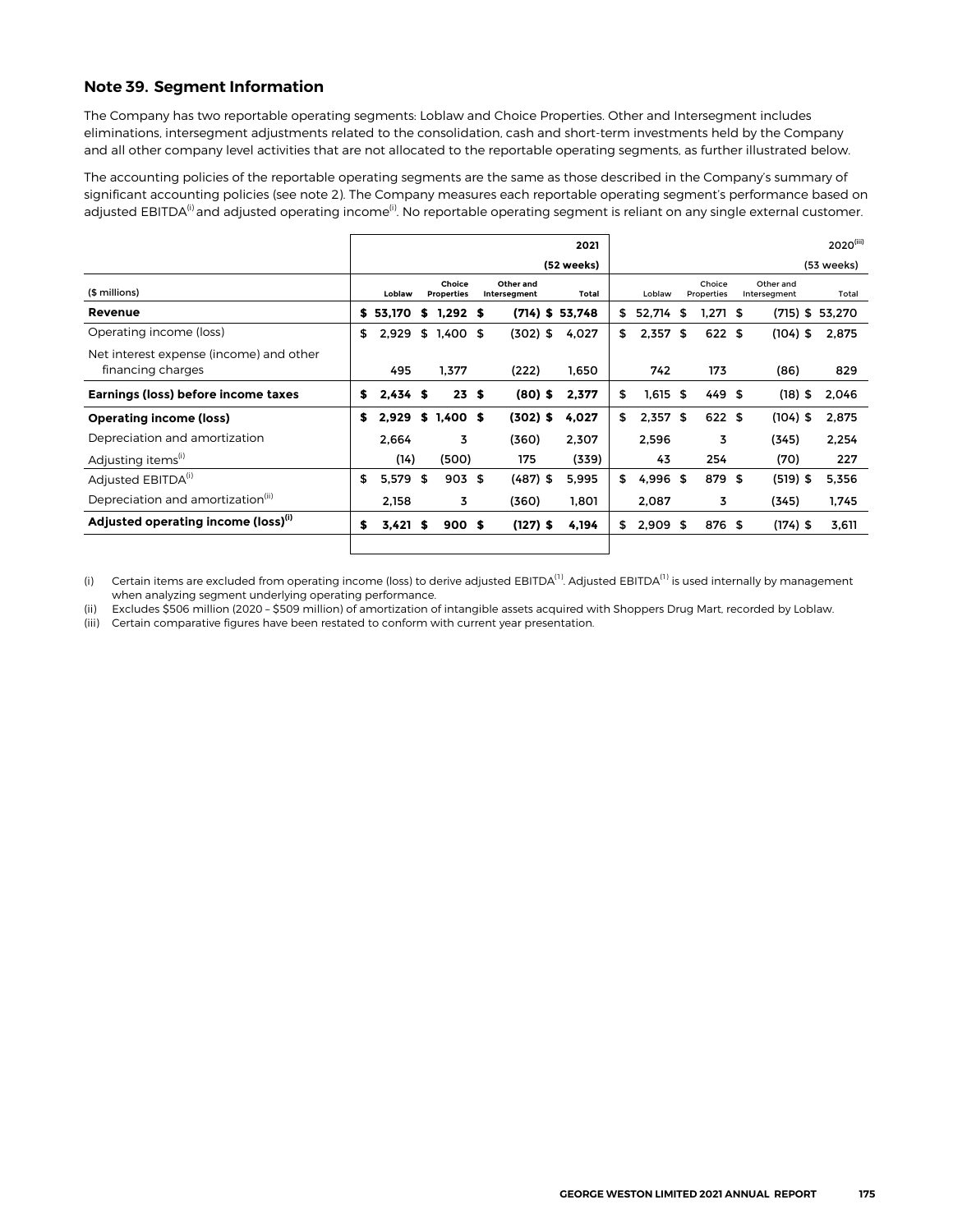Other and Intersegment includes the following items:

|                                                                                                                                              |                  |                     | 2021                                                                              |                  |                     | $2020^{(i)}$                                                               |
|----------------------------------------------------------------------------------------------------------------------------------------------|------------------|---------------------|-----------------------------------------------------------------------------------|------------------|---------------------|----------------------------------------------------------------------------|
|                                                                                                                                              |                  |                     | (52 weeks)                                                                        |                  |                     | (53 weeks)                                                                 |
| (\$ millions)                                                                                                                                | Revenue          | Operating<br>Income | <b>Net Interest</b><br><b>Expense</b><br>and Other<br>Financing<br><b>Charges</b> | Revenue          | Operating<br>Income | <b>Net Interest</b><br><b>Expense</b><br>and Other<br>Financing<br>Charges |
| Elimination of internal lease arrangements                                                                                                   | \$<br>$(508)$ \$ | $(87)$ \$           | (108)                                                                             | \$<br>$(513)$ \$ | $(95)$ \$           | (132)                                                                      |
| Elimination of cost recovery                                                                                                                 | (206)            |                     |                                                                                   | (202)            |                     |                                                                            |
| Recognition of depreciation on Choice Properties'<br>investment properties classified as fixed assets by the<br>Company and measured at cost |                  | (39)                |                                                                                   |                  | (45)                |                                                                            |
| Fair value adjustment on investment properties                                                                                               |                  | (177)               |                                                                                   |                  | 72                  |                                                                            |
| Elimination of fair value adjustment on Choice Properties'<br><b>Exchangeable Units</b>                                                      |                  |                     | (863)                                                                             |                  |                     | 354                                                                        |
| Fair value adjustment on Trust Unit liability                                                                                                |                  |                     | 601                                                                               |                  |                     | (239)                                                                      |
| Elimination of unit distributions on Exchangeable Units<br>paid by Choice Properties to GWL                                                  |                  |                     | (293)                                                                             |                  |                     | (289)                                                                      |
| Unit distributions on Trust Units paid by Choice<br>Properties, excluding amounts paid to GWL                                                |                  |                     | 205                                                                               |                  |                     | 223                                                                        |
| Fair value adjustment of the forward sale agreement for<br>9.6 million Loblaw common shares                                                  |                  |                     | 188                                                                               |                  |                     | (47)                                                                       |
| Asset impairments, net of recoveries                                                                                                         |                  | 29                  |                                                                                   |                  | (6)                 |                                                                            |
| Gain on sale of a property                                                                                                                   |                  |                     |                                                                                   |                  | 15                  |                                                                            |
| Other                                                                                                                                        |                  | (28)                | 48                                                                                |                  | (45)                | 44                                                                         |
| <b>Total Consolidated</b>                                                                                                                    | \$<br>$(714)$ \$ | $(302)$ \$          | (222)                                                                             | \$<br>$(715)$ \$ | $(104)$ \$          | (86)                                                                       |
|                                                                                                                                              |                  |                     |                                                                                   |                  |                     |                                                                            |

(i) Certain comparative figures have been restated to conform with current year presentation.

|                          |    | As at         |                              |         |  |  |
|--------------------------|----|---------------|------------------------------|---------|--|--|
| (\$ millions)            |    | Dec. 31, 2021 | Dec. 31, 2020 <sup>(i)</sup> |         |  |  |
| <b>Total Assets</b>      |    |               |                              |         |  |  |
| Loblaw                   | \$ | 36,777        | \$                           | 36,021  |  |  |
| <b>Choice Properties</b> |    | 16,173        |                              | 15,647  |  |  |
| Other and Intersegment   |    | (5,867)       |                              | (3,590) |  |  |
| Consolidated             | \$ | 47,083        | \$                           | 48,078  |  |  |
|                          |    |               |                              |         |  |  |

(i) Certain comparative figures have been restated to conform with current year presentation.